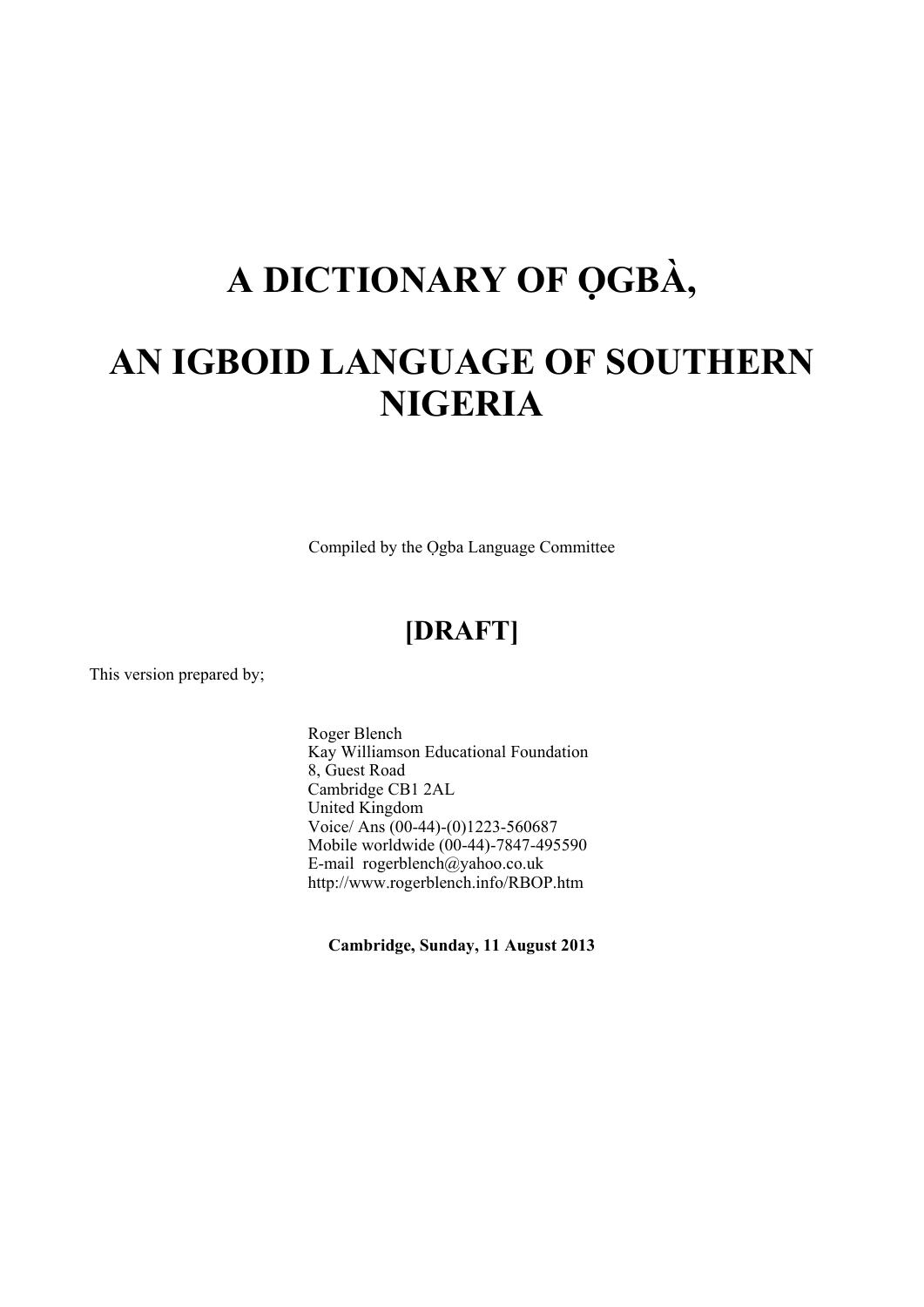[Original title page]

#### **MKPRU**¢ **OKWU ỌGBÀ**

### $\dot{N}$  $\dot{K}$  $\dot{A}$

## **MEZNIEÙ**¢**ZỌ̀ NWA AHI**¢**AKWỌ OBÙ-ỌMA**

## **ONYE U**¢**MÙ**¢ **ỌHRNA-AKOGU, ỌMỌKU**¢

**Obulor A. Ọchọgba General Secretary, Ọgba Language Committee, Ọmọkụ**

**Anthony E. Osima Assistant General Secretary, Ọgba Language Committee, Ọmọkụ**

> **Bishop G.O. Onwularu Treasurer, Ọgba Language Committee, Ọmọkụ**

**Rev. I.D. Orike Executive Co-ordinator, Ọgba Language Committee, Ọmọkụ**

> **Chief Gilbert A. Ossia Patron**

**Ifeanyi Ellah Executive Adviser, Ọgba Language Committee** 

#### **GB'RA**

#### **ỌGBA-EGBEMA-NDỌNI**¢ **LOCAL GOVERNMENT AREA RIVERS STATE**

**L' ahọ̀ 1983 ru la 1994**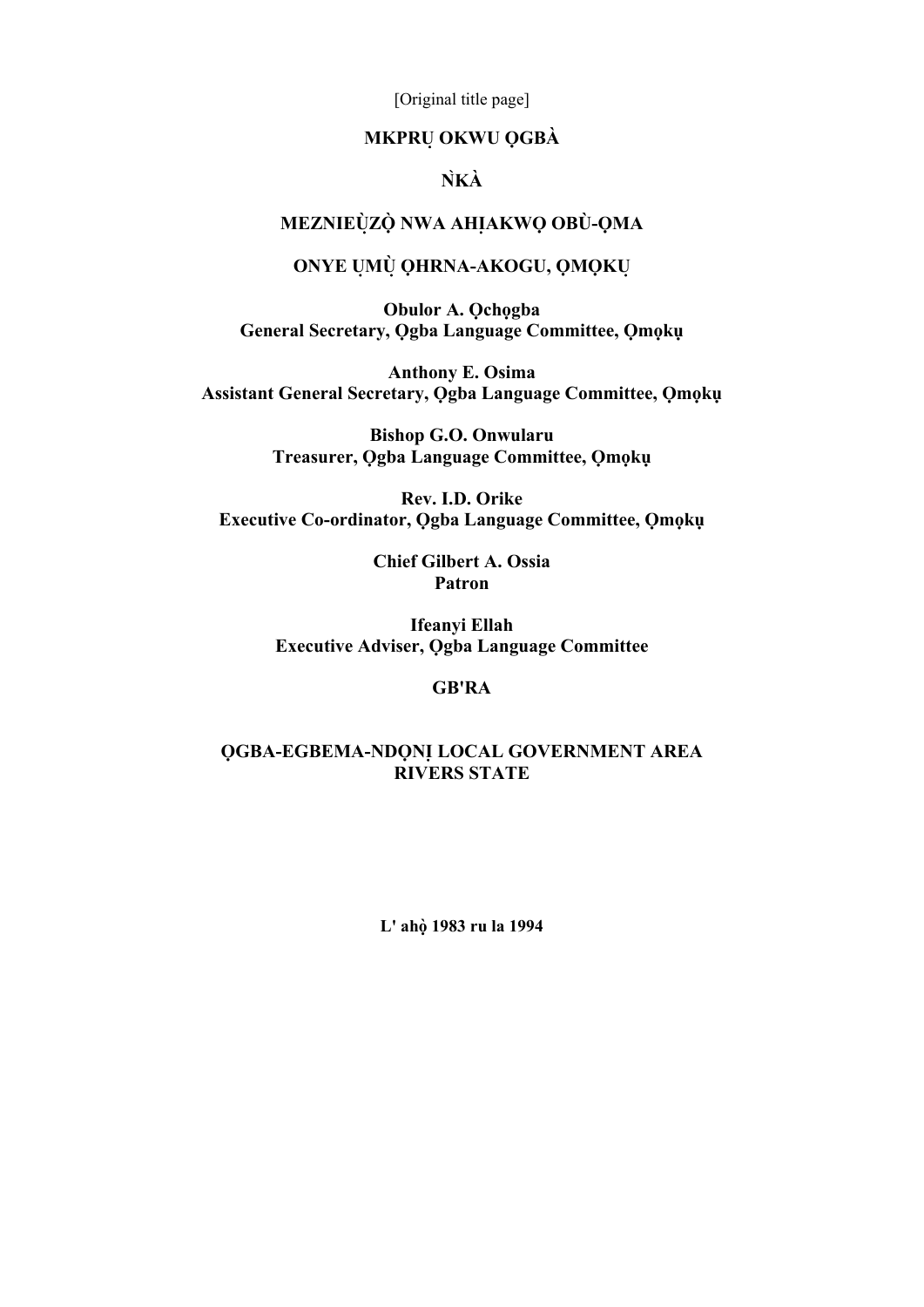#### **Introduction**

The material in this dictionary was prepared by the Ọgba Language Committee between 1983 and 1994. The original plan was to have the definitions entirely in Ọgba language as well as the explanatory material. The electronic file was among the documents left by Kay Williamson, presumably with the intention of publishing it. I understand that the main author promoting the dictionary has died, which may explain why it never reached print. The text looks as if it was typed from a manuscript but never corrected. Despite this, the scientific names suggest that Kay Williamson had an input at some stage. Some entries are lacking definitions and some of the example sentences are not translated, so there was clearly more work to be done before it could be published. Some definitions do not make sense and T? means there was a question over the tone-marking. These queries have been left in the ms. for the time being. Many of the parts of speech assigned appeared to be wrong, so I have corrected these as far as possible. However, we lack the sort of description of Ọgba which would clarify some of these issues. Nonetheless, the dictionary represents a substantial piece of work and should not be 'lost'.

The present version is intended to make available the data on a provisional basis, until further work with the Ọgba committee can establish a final form desired by the local community. The original title page is left, which gives the names of those who contributed to the work.

#### **Changes in the manuscript**

The following changes were made for this circulation version;

- 1. English corrected
- 2. Fonts changed from IPA Kiel to Times New Roman
- 3. Ọgba definitions taken out
- 4. Ọgba parts of speech replaced by English abbreviations
- 5. Text formatted as a table

The main absence is any preface describing the circumstances of the creation of the dictionary and an explanation of the phonology and orthography. This will be reconstructed in future versions.

#### **Orthographic system**

The tones and phonology of Ọgba are very similar to standard Igbo; the main difference appears to be pervasive post-nasalised consonants, here represented as Cn.

Palatalisation represents something of a problem in this manuscript. Palatalised consonants are generally represented with Ci, but are also assigned tone-marks. Thus **hyè** 'go wrong' is represented in the dictionary as **hìè**. This is misleading as it suggests sequences of tweo tone-bearing vowels and should probably be adjusted before publication.

Because of the presence of many di- and trigraphs in Ọgba, alphabetization is strictly by the single letters; e.g. **aga-**, **agb-**, **agh-**, **agn-**, **agw-**.

Tones: high (unmarked), low  $(\cdot)$ , falling  $(\hat{\ })$ , downstep  $(\hat{\ })$ .

#### **Further data**

The comparative Igboid manuscript of Kay Williamson (†) contains Igboid data including some lexical items not in the present manuscript and trascribed rather differently. Further work will be required to unite these two data sources.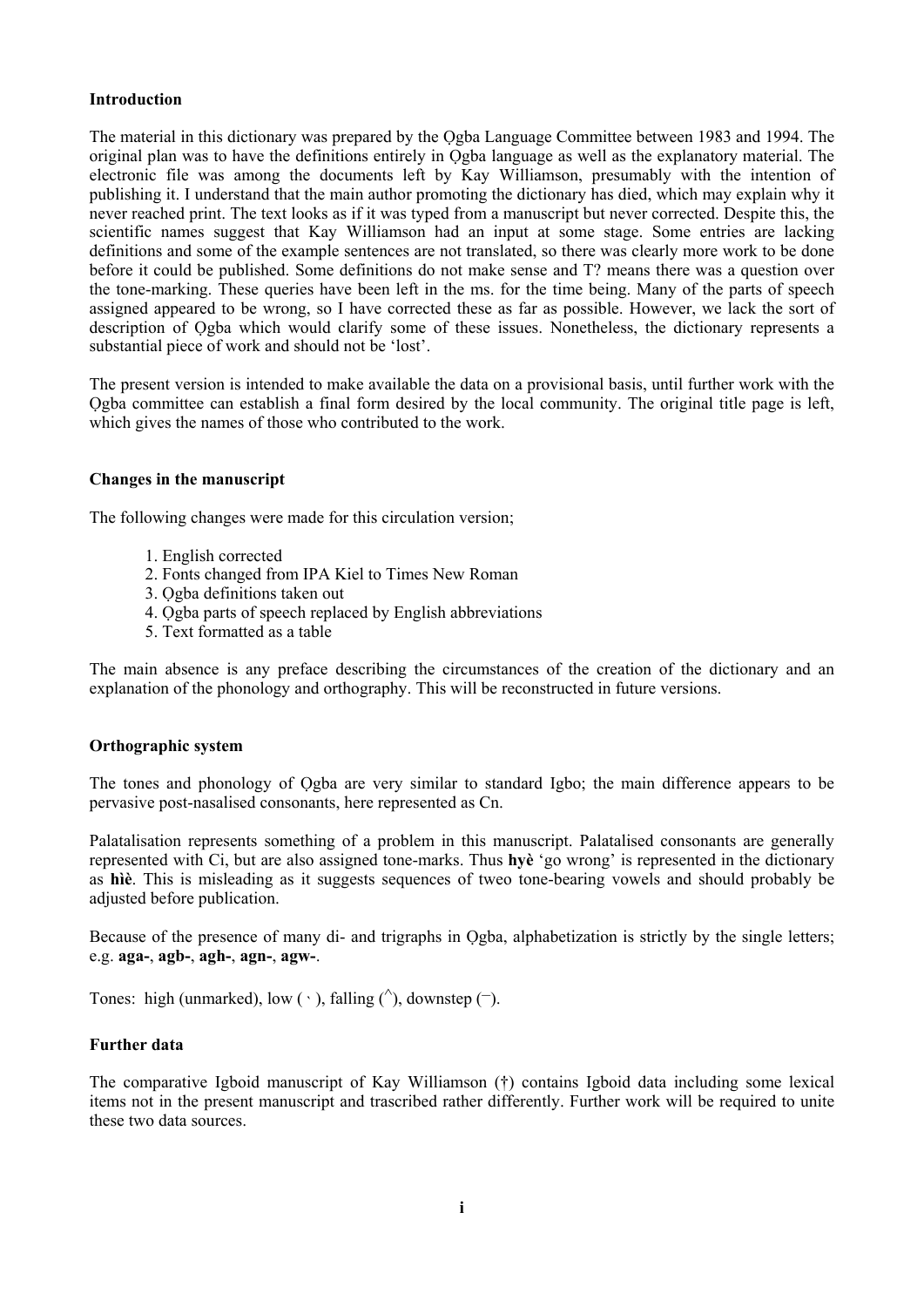#### **Parts of Speech**

Ọgba words can be classified according to the function they have in the sentence. These are known as 'parts of speech' -the most well-known types are nouns and verbs. The following table gives the abbreviations potentially used in the dictionary with short explanations;

| Abbrev<br>iation | <b>Full form</b> | <b>Explanation</b>                                                        |
|------------------|------------------|---------------------------------------------------------------------------|
| a.               | Adjective        | Describes a noun                                                          |
| adv.             | Adverb           | Qualifies a verb                                                          |
| aux.             | Auxiliary        | Added to a verb to modify it, like a tense-marker                         |
| cond.            | Conditional      | Describes the relation between two events                                 |
| conj.            | Conjunction      | A word used to join two or more nouns, verbs or clauses                   |
| dem.             | Demonstrative    | Words used to point out something. 'this', 'that' etc.                    |
| excl.            | Exclamation      | Greetings or expressions that do not form part of an ordinary sentence    |
| int.             | Interrogative    | Question words                                                            |
| n.               | Noun             | Refers to things, objects etc.                                            |
| n.p.             | Noun phrase      | A phrase where a head-noun is joined to other words to form an expression |
| num.             | Numeral          | Number                                                                    |
| part.            | Particle         | Short words added to complete the sentence                                |
| p.n.             | Proper Name      | A name of a person or object; always capitalised                          |
| prep.            | Preposition      | A word positioning nouns or verbs in time or space                        |
| pron.            | Pronoun          | A word that stands for a noun                                             |
| V.               | Verb             | Describes action                                                          |
| $V.\dot{1}$ .    | Intransitive     | A verb with no object                                                     |
|                  | Verb             |                                                                           |
| v.n.             | Verbal Noun      | A noun formed directly from a verb to express a state of being            |
| v.p.             | Verb phrase      | A phrase where a head-noun is joined to other words to form an expression |
| v.t.             | Transitive verb  | A verb with an object                                                     |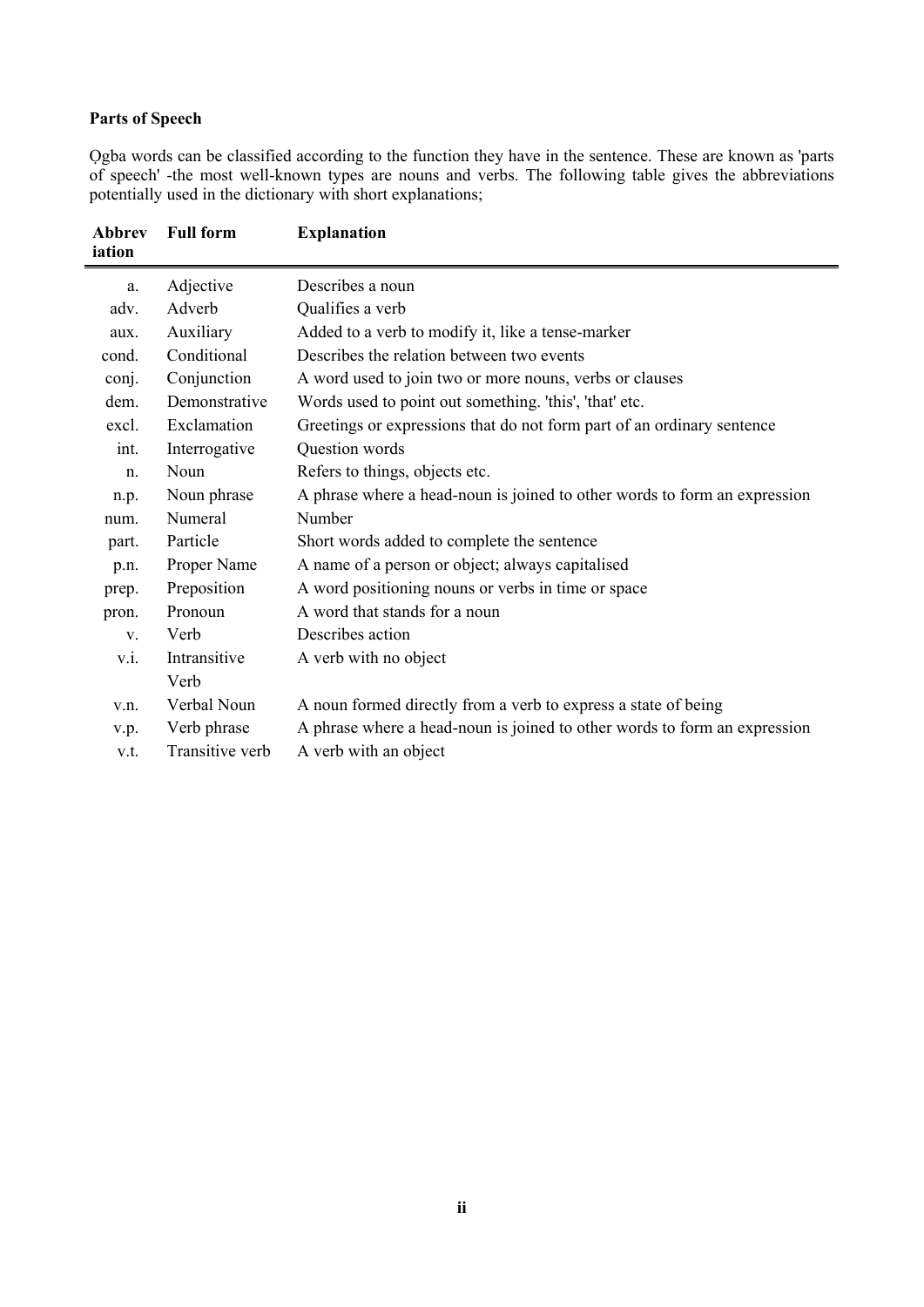## **Ọgba dictionary circulation version**

### **Ọgba-English dictionary**

| <b>Ogba</b>                                   | PoS   | <b>English</b>                                                             |
|-----------------------------------------------|-------|----------------------------------------------------------------------------|
| А.                                            |       |                                                                            |
|                                               |       |                                                                            |
| $a = \hat{a}$                                 | excl. | exclamation of pain or fear                                                |
| aa-à                                          | excl. | expression of surprise                                                     |
| $ab\grave{a}^{1}=av\grave{a}$                 | n.    | hot period when fruits yield well                                          |
| $ab\mathring{a}^{2(E)}$                       | n.    | front of leg; shin                                                         |
| abâ=avâ                                       | excl. | shout of fear                                                              |
| àbà <sup>1</sup>                              | n.    | fish-eating bird                                                           |
| $\dot{a} b \dot{a}^2$                         | n.    | iron leg-fetters                                                           |
| àbàbà=àbâbà                                   | n.    | sandfly                                                                    |
| ababrū                                        | n.    | ground cassava                                                             |
| àbàda                                         | n.    | block-print cloth                                                          |
| àbìdà=àbdà                                    | n.    | elephant grass (Pennisetum purpureum)                                      |
| àbàglà                                        | n.    | fat                                                                        |
| àbàlì                                         | n.    | night                                                                      |
| Abàm=Avàm                                     | n.    | area in Igbo territory                                                     |
| abaratà=àbàràtà=                              | n.    | child                                                                      |
| nwabratà=nwatà                                |       |                                                                            |
| àbàsà                                         | n.    | eye disease; 'Apollo'                                                      |
| $(àbà-$<br>àbìgwè                             | n.    | native doctor's iron hook, fastened into ground or on house                |
| igwè)                                         |       |                                                                            |
| abirima=àbî                                   | n.    | African mud-fish, <i>Protopterus annectens</i> ; fig., a child who is slow |
|                                               |       | learning to speak                                                          |
| $abn\lambda^1 = avn\lambda$                   | n.    | hot period when fruits yield well                                          |
| $abn\lambda^2 = avn\lambda$                   | n.    | cutting edge of matchet; front of the leg; shin                            |
| $abn\$ <sup>1</sup>                           | n.    | old cutlass                                                                |
| $Abn\$ <sup>2</sup>                           | n.    | ancient age-grade                                                          |
| abnàrnà                                       | n.    | lake                                                                       |
| abnarna-bnarnâ                                | n.    | wooden tool for pond-digging                                               |
| =àbnàrnà-bnàrnâ                               |       |                                                                            |
| àbnurnù=àvnurnù                               | n.    | Nile Perch (Lates niloticus)                                               |
| àbò                                           | n.    | first and lesser peak of yearly flooding of river                          |
| abộ=avộ                                       | n.    | long basket for carrying loads on head or bicycle                          |
| $ab\dot{\phi}$ chì <sup>1</sup> =isi-ū̯tu̯tu̯ | n.    | early morning                                                              |
| $ab\varphi$ chì <sup>2</sup>                  | n.    | first month in Ogba calendar                                               |
| abōma                                         | n.    | bad thing                                                                  |
| abòsi                                         | n.    | tree producing red wood, camwood (Baphia nitida); red                      |
| Àbuà                                          | n.    | Abua people at Ahoada                                                      |
| abubo                                         | n.    | snake (general term)                                                       |
| àchà                                          | n.    | palm-wine or palm-oil plantation                                           |
| achakracha-ìkpnò                              | n.    | large shrimp or 'lobster'                                                  |
| achakra-ubòmà                                 | n.    | pebble; gravel                                                             |
| achi <sup>1</sup>                             | n.    | hip, where groin is joined to waist                                        |
| $\mathbf{achi}^2$                             | n.    | strong lateral root                                                        |
| achi <sup>3</sup>                             | n.    | callus on knees or elbows                                                  |
| Achichara (E)                                 | n.    | name of an age-grade                                                       |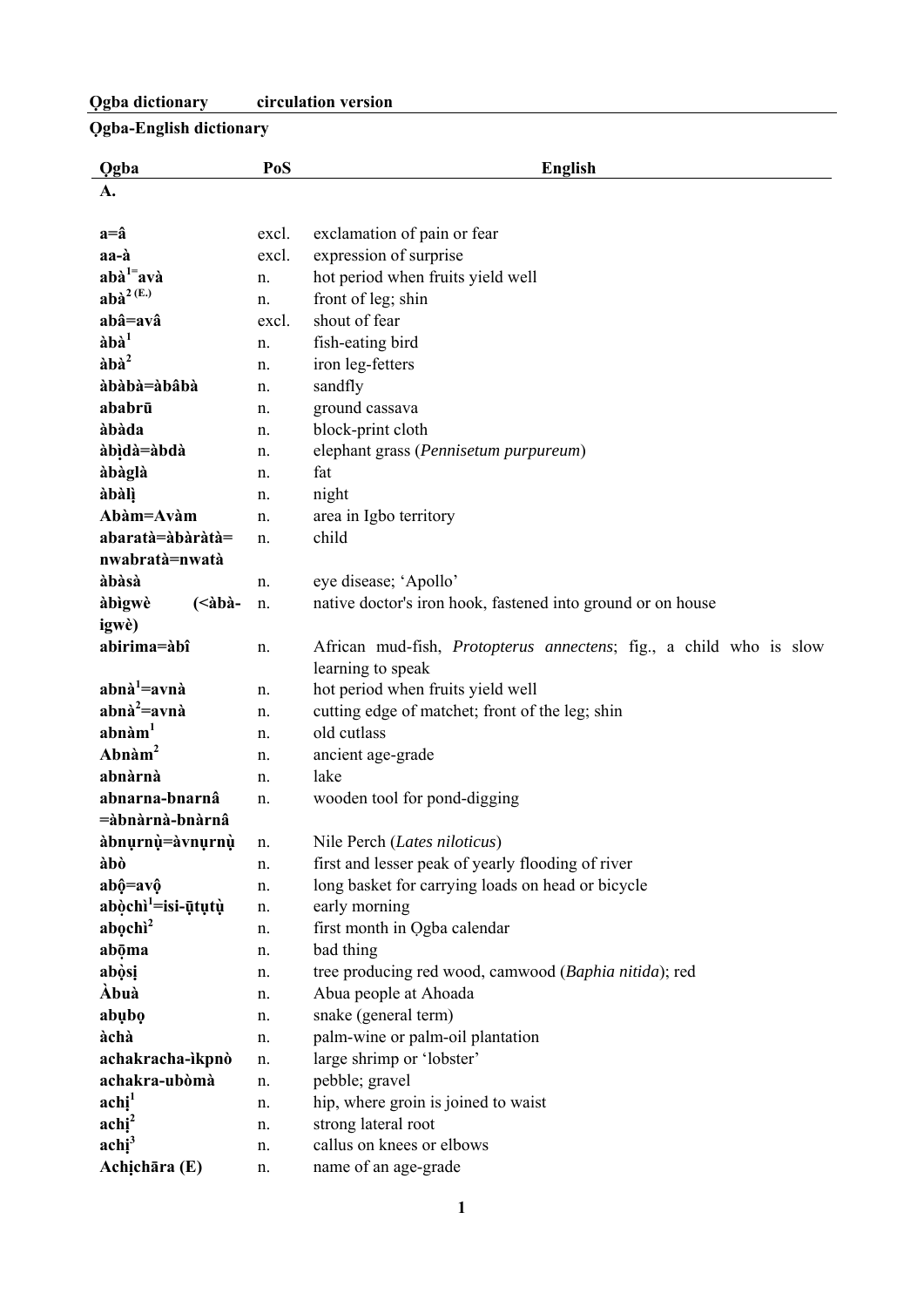| <b>Qgba</b> dictionary                   |      | circulation version                                                |
|------------------------------------------|------|--------------------------------------------------------------------|
| <b>Ogba</b>                              | PoS  | <b>English</b>                                                     |
| achirà=achrà                             | n.   | Blue-Breasted Kingfisher (Halcyon malimbicus)                      |
| adà                                      | n.   | dung beetle                                                        |
| adā                                      | n.   | small monkey which leads others                                    |
| adakā <sup>1</sup>                       | n.   | old, large-barrelled dane-gun                                      |
| $adak\bar{a}^2$                          | n.   | yellowish monkey                                                   |
| adaka-ozò=adaka-                         | n.   | small chimpanzee                                                   |
| ęzò                                      |      |                                                                    |
| àdna <sup>1</sup>                        | n.   | first daughter                                                     |
| Àdna <sup>2</sup>                        | p.n. | name for first daughter                                            |
| àdnadiri                                 | n.   | husband's senior sister                                            |
| Adnagwū                                  | p.n. | name of daughter                                                   |
| àdnanē                                   | n.   | sister                                                             |
| <b>Adnaōbi</b>                           | p.n. | daughter that rebuilds the family                                  |
| àdnaùmà                                  | n.   | parent's spoilt daughter                                           |
| àdo                                      | n.   | bamboo pith mat                                                    |
| àdu                                      | n.   | seed of African Star Apple; mgbè whne gbra-adu extra or odd number |
|                                          |      | (the fruit has five seeds)                                         |
| adû <sup>1</sup>                         | n.   | callus on elbows, knees, or hip                                    |
| $\text{ad}\hat{\mu}^2$                   | n.   | frame of bamboo bark (for thatch-making)                           |
| àdùka                                    | n.   | edible fruit of water-lily                                         |
| $\hat{a}fa^1 = \hat{a}pa$                | n.   | small tilapia and similar fish                                     |
| $\hat{a}$ fa <sup>2</sup> = $\hat{a}$ pa | n.   | large Nile Perch, Lates niloticus (cf. àkpà (enya oknū))           |
| afara=apara                              | n.   | tray; basin; plate                                                 |
| àfi=àpi                                  | n.   | foreskin; part removed during circumcision                         |
| Afrīkà                                   | n.   | Africa                                                             |
| afù                                      | n.   | half                                                               |
| $\mathbf{a} \mathbf{g} \mathbf{a}^1$     | n.   | chisel                                                             |
| àgada=ngida                              | n.   | stool, chair                                                       |
| agadī                                    | n.   | old/aged person                                                    |
| agadima                                  | a.   | huge; big; large; tall                                             |
| agàlà=agìlà                              | n.   | spear                                                              |
| agāmèbù                                  | n.   | thorny weed (Acanthus montanus)                                    |
| agbā                                     | n.   | pitcher                                                            |
| $agb\grave{a}^1$                         | n.   | pieces of broken objects                                           |
| $agb\grave{a}^2$                         | n.   | thickness                                                          |
| àgbà                                     | n.   | calabash vessel/bowl                                               |
| agbàdi                                   | n.   | wrestling drum                                                     |
| àgbàdì                                   | n.   | keg of gunpowder                                                   |
| agbàrà                                   | n.   | ghost, spirit                                                      |
| agbìdà <sup>1</sup>                      | n.   | bed                                                                |
| agbìdà <sup>2</sup> =agbìdà-             | n.   | hoop-edged screen for fish-drying                                  |
| igwè                                     |      |                                                                    |
| agbnâ                                    | n.   | paint                                                              |
| àgbnà                                    | n.   | jaw                                                                |
| agbnû                                    | n.   | climbing rope                                                      |
| àgbnùrnù=àgbùrù                          | n.   | lineage; genealogy                                                 |
| =ègbnùrnù, ùsù                           |      |                                                                    |
| agbojī=agbnuojī=e                        | n.   | housefly                                                           |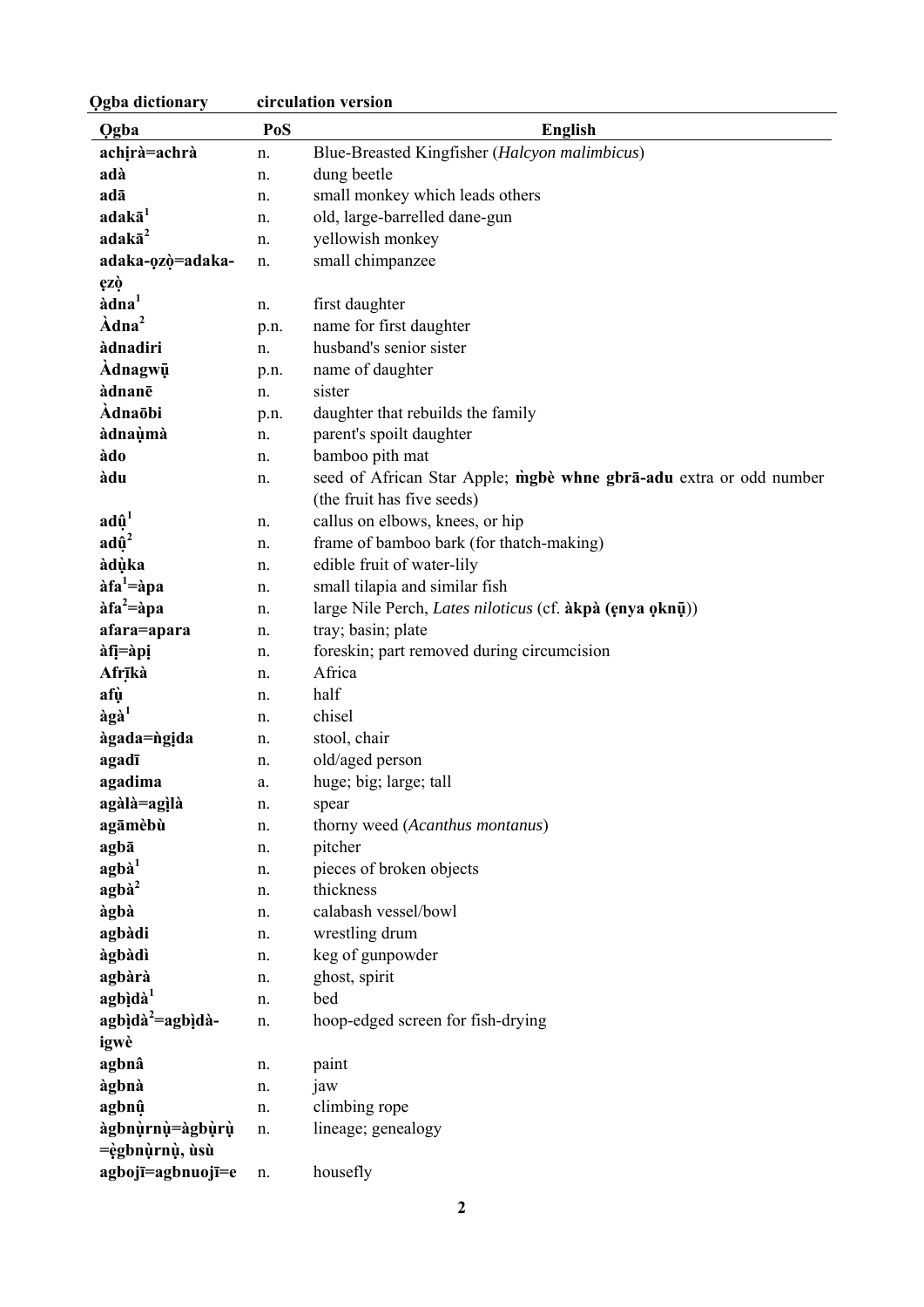| <b>Ogba dictionary</b>                                    |     | circulation version                                            |
|-----------------------------------------------------------|-----|----------------------------------------------------------------|
| <b>Qgba</b>                                               | PoS | <b>English</b>                                                 |
| jī=ejīji                                                  |     |                                                                |
| agbộ <sup>1</sup>                                         | n.  | swampy area                                                    |
| $\hat{a}$ gb $\hat{\rho}^2$ = $\hat{a}$ gbog $\hat{\rho}$ | n.  | teenage girl                                                   |
| àgbò <sup>1</sup>                                         | n.  | calabash pitcher                                               |
| àgbò <sup>2</sup>                                         | n.  | lineage                                                        |
| àgbùrù                                                    | n.  | without hair, as when shaved; isi àgburu shaven head           |
| aghâ                                                      | n.  | battle; war                                                    |
| àghara                                                    | n.  | confusion                                                      |
| aghàrà-ękwū                                               | n.  | bunch of palm-fruit whose fruits have been removed             |
| aghìghò=aghùghò                                           | n.  | subtlety; trick; cunning                                       |
| àghnam                                                    | n.  | fish sp., Ctenopoma kingsleyae                                 |
| àgìdàgwu                                                  | n.  | large drag-net with long fish-rooms, dragged by many hands     |
| agįdā=okrō                                                | n.  | edible frog                                                    |
| àgìdàgà                                                   | n.  | long open flexible trapping basket, thrown to lie on river bed |
| agilā                                                     | n.  | stick for setting traps, snares, and wedges                    |
| agila-egbè                                                | n.  | thin iron rod for loading dane-gun                             |
| agnà                                                      | n.  | bride-price                                                    |
| àgnàgnà                                                   | n.  | palm-wine beetle                                               |
| agnī                                                      | n.  | leopard; 'tiger'                                               |
| àgrèrè                                                    | n.  | mat                                                            |
| àgrò                                                      | n.  | potash-medicine                                                |
| agwà                                                      | n.  | strong climbing rope for tying                                 |
| àgwà                                                      | n.  | habit; action                                                  |
| àgwàdàmà                                                  | n.  | habit                                                          |
| àgwàgwàrà                                                 | n.  | fish sp. Polypterus                                            |
| àgwè                                                      | n.  | island                                                         |
| aguiyī                                                    | n.  | crocodile                                                      |
| agwộ                                                      | n.  | snake                                                          |
| agwùba                                                    | n.  | razor                                                          |
| ahà                                                       | n.  | tool for boring holes                                          |
| àhara                                                     | n.  | not mild                                                       |
| ahia                                                      | n.  | market                                                         |
| ahnuhnu                                                   | n.  | suffering; misery                                              |
| àhnùrnù-                                                  | n.  | beard                                                          |
| =ìhnùrnù-òkpo                                             |     |                                                                |
| ahò                                                       | n.  | year, one year; ahò-gra-agâ last year                          |
| ahrà                                                      | n.  | perforation                                                    |
| àhrìàhị                                                   | n.  | twisted objects                                                |
| $\dot{a}j\dot{a}^2$                                       | n.  | rub/paint rapidly and roughly                                  |
| àjàbùlà                                                   | n.  | irresponsible person                                           |
| ajnì                                                      | n.  | parasitic plant                                                |
| Ajokwnū                                                   | n.  | god of yams                                                    |
| ajų                                                       | n.  | question                                                       |
| ajų̀                                                      | n.  | fainting; dizziness                                            |
| akà                                                       | n.  | ancient necklace worn by old men                               |
| àka=àka-madù                                              | n.  | old, aged person                                               |
| àkà                                                       | n.  | green snake                                                    |
| akàkpọ                                                    | n.  | fish, probably tilapia                                         |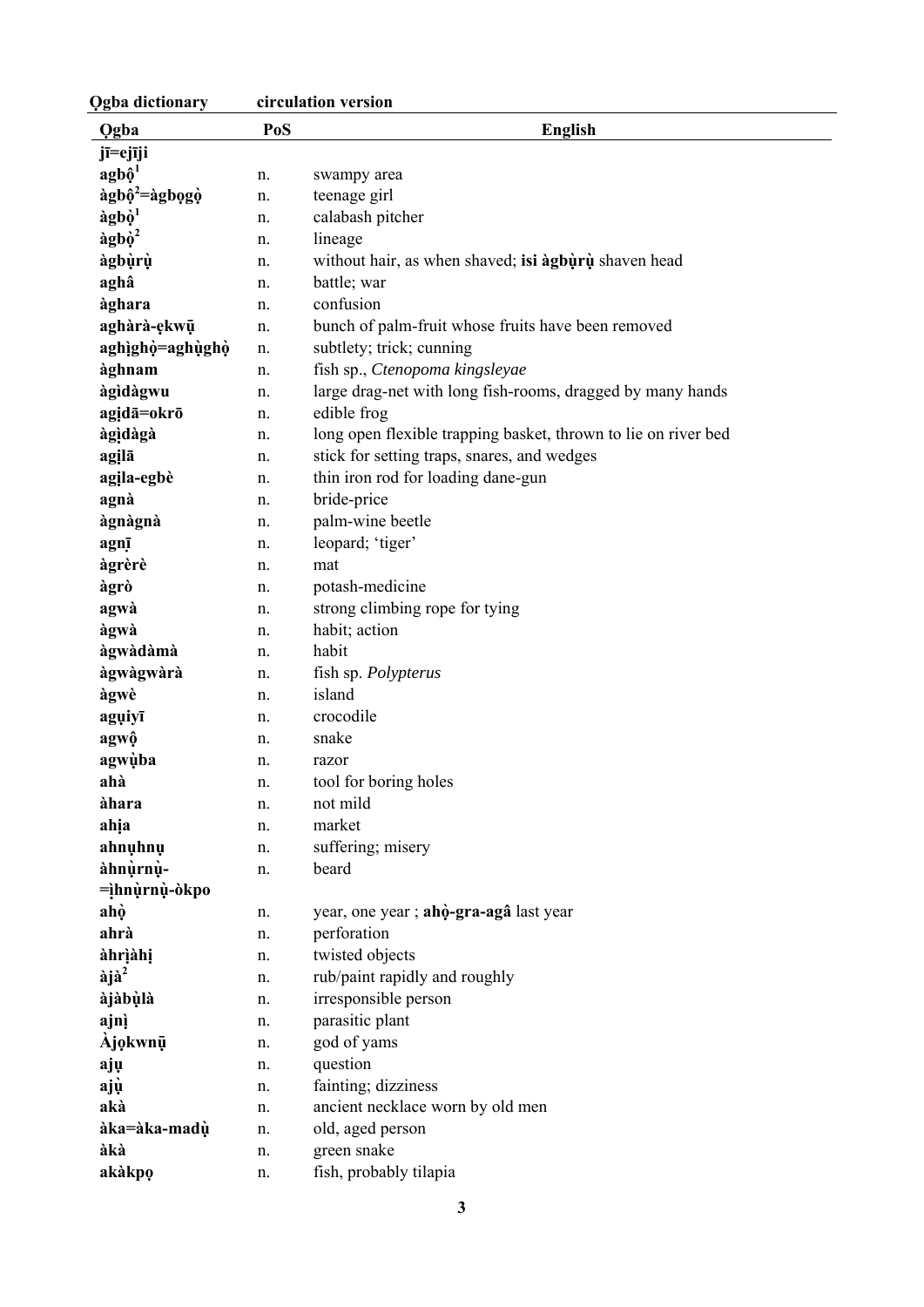| <b>Ogba dictionary</b> |      | circulation version                                                        |
|------------------------|------|----------------------------------------------------------------------------|
| <b>Qgba</b>            | PoS  | <b>English</b>                                                             |
| àkàkpò                 | n.   | stuntedness, dwarfism                                                      |
| akakpūrų               | n.   | blunt, ancient object                                                      |
| àkàmì                  | n.   | bitter kola (Garcinia kola)                                                |
| àkàmù                  | n.   | corn starch, pap                                                           |
| akàrà=akrà=ę̀krî       | n.   | eddy (of water)                                                            |
| kà                     |      |                                                                            |
| àkàra=àkrà\$           | n.   | ground bean-pulp fried in oil                                              |
| àkawu                  | n.   | potash                                                                     |
| àkilo=àklo             | n.   | chain; chain with bells for wrestling                                      |
| akirikò                | n.   | oyster [??], water-snail                                                   |
| akitàkama              | n.   | a good handful of                                                          |
| àkito                  | n.   | bell                                                                       |
| akiko                  | n.   | story, fable                                                               |
| àkịta                  | n.   | fish, <i>Polypterus</i> spp.                                               |
| àklo                   |      | $\gamma$                                                                   |
| àkna                   | n.   | ancient person                                                             |
| àknaknâ                | n.   | name of plant                                                              |
| aknàmànì               | n.   | hard oil                                                                   |
| aknanį-ųkwū            | n.   | back of the ankle?                                                         |
| àknànyì                | n.   | weak, lazy, dull, poor                                                     |
| aknį                   | n.   | nut, kernel                                                                |
| aknį-imi               | n.   | nervous sting in the upper nostrils while diving in deep water             |
| aknį-mīni              | n.   | fruit from water-weed                                                      |
| aknį-mini-igwē         | n.   | hail                                                                       |
| aknį-ntnį              | n.   | the part of the upper jawbone behind the ear                               |
| aknini                 | n.   | alone [recheck?]                                                           |
| àkninya=àknanyi        | n.   | thatch                                                                     |
| àkninyelē              | n.   | next year                                                                  |
| akni-                  | n.   | coconut                                                                    |
| oyìbo=aknî`bo=ak       |      |                                                                            |
| $ni$ -mbo $(E.)$       |      |                                                                            |
| akō                    | n.   | hard brink, bank                                                           |
| àkò                    | n.   | hunch-back                                                                 |
| àkòdì                  | n.   | diving fish-eating bird, probably the African Darter                       |
| àkogu                  | n.   | hero, warrior                                                              |
| àkòlòriòmà             | n.   | vulture (Neophron monachus)                                                |
| akò                    | n.   | fish sp., Heterotis niloticus                                              |
| akòm                   | n.   | malaria                                                                    |
| àkùrọ̀=àkrọ̀           | id.  | dryness                                                                    |
| akpa <sup>1</sup>      | n.   | materials used to manufacture medicine                                     |
| àkpa <sup>2[T?]</sup>  | n.   | occupational attributes; things one uses to make one's living              |
| Àkpâ                   | p.n. | family name in Ogba and Ekpeye                                             |
| akpà <sup>1</sup>      | n.   | calabash container                                                         |
| $akp\grave{a}^2$       | n.   | iron belt to fasten bales (of clothes) or bundles of zinc or kegs together |
| àkpà                   | n.   | smaller Nile Perch (Lates niloticus)                                       |
| àkpàko                 | n.   | mocking nickname for big cow                                               |
| àkpàko-mīni            | n.   | wave or wake made by speedboat on water                                    |
| àkpàlà=àkplà           | n.   | black centipede which feeds on snails                                      |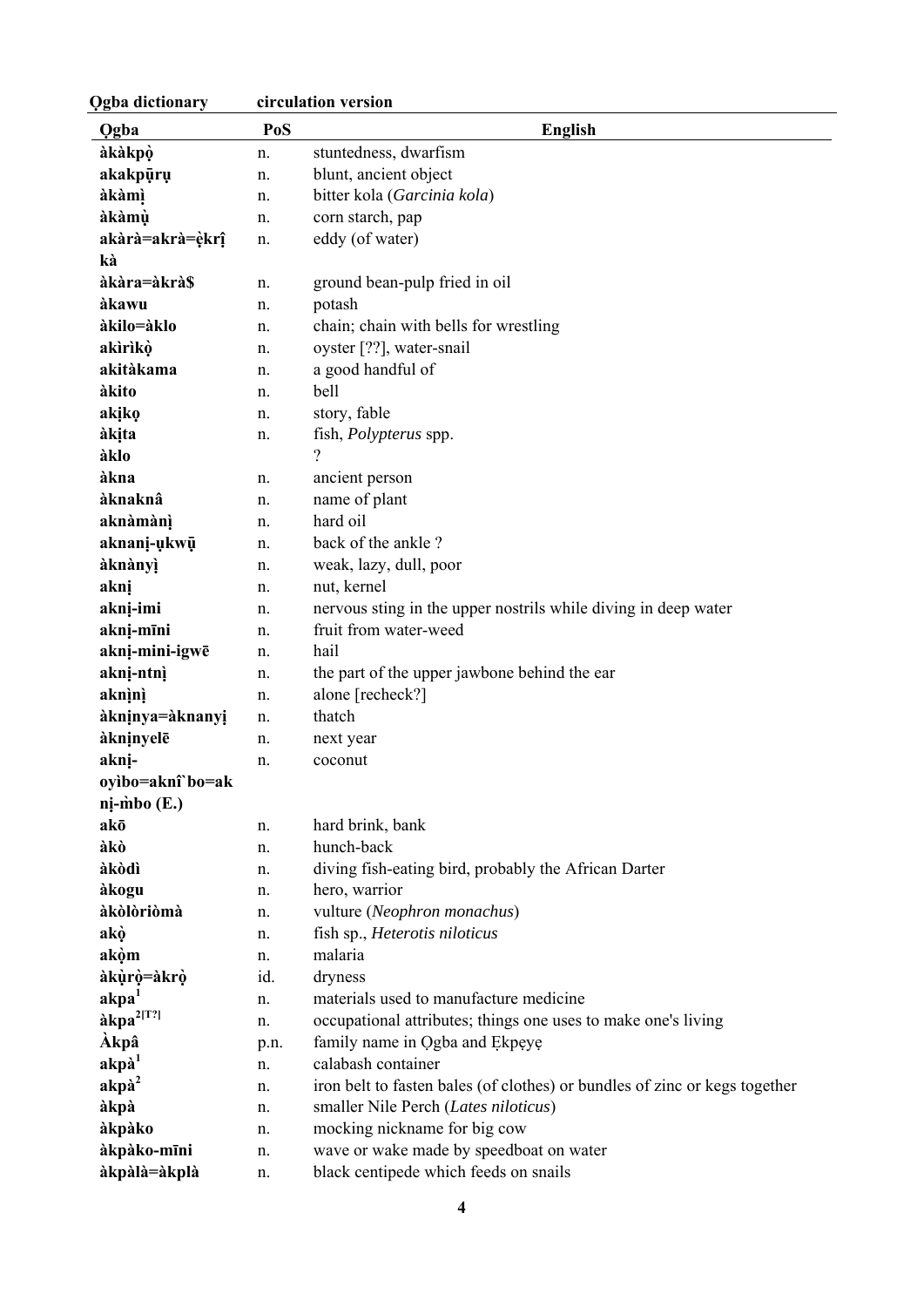| <b>Ogba dictionary</b>               |             | circulation version                                             |
|--------------------------------------|-------------|-----------------------------------------------------------------|
| <b>Ogba</b>                          | PoS         | <b>English</b>                                                  |
| akparā=akprā                         | n.          | conduct                                                         |
| àkparā=akprà [T?]                    | n.          | native diviner's string of dried shells, held during divination |
| akpàràtà                             | n.          | mat used for spreading out grains                               |
| akpàtà                               | n.          | severe skin disease, measles                                    |
| akpatî                               | n.          | box, chest, keg                                                 |
| akpàtikā                             | n.          | fish                                                            |
| àkpàtu                               | n.          | pretence                                                        |
| àkpe                                 | n.          | noblewoman                                                      |
| akpi <sup>1</sup>                    | n.          | twisted rope for climbing                                       |
| $akpi^2$                             | n.          | scorpion                                                        |
| $akpi^3$                             | n.          | very bitter herb                                                |
| àkpìrì                               | n.          | miserliness                                                     |
| àkpnanį                              | n.          | small in size, stuntedness                                      |
| Akpnu <sup>1</sup>                   | p.n.        | name of family in Ogba                                          |
| akpnu <sup>2</sup>                   | n.          | silk-cotton tree                                                |
| akpnùrnù                             | n.          | palm mid-rib                                                    |
| àkpnùrnù                             | n.          | line, mark, ridge; àkpnùrnù-uzò ?                               |
| $akp\bar{q} = akp\mu k p\bar{q}$     | n.          | animal skin, leather, hide                                      |
| akpnùkpnų                            | n.          | crawling on belly or buttocks                                   |
| akpo-ewhû                            | .n.         | skin                                                            |
| àkpo-okobo                           | n.          | lock; padlock                                                   |
| akpu=akpukòrò                        | n.          | cassava                                                         |
| àkpùrù                               | n.          | silence as that of hiding long-snouted crocodile, 'alligator'   |
| akpurukà                             | n.          | thread                                                          |
| akpùtù=ękpùtù                        | n.          | rough surface as of rumpled leather                             |
| akwà=akwùkwà                         | n.          | separation, as when undergoing menstruation                     |
| àkwà                                 | n.          | yoke                                                            |
| àkwarī                               | n.          | climbing stem                                                   |
| àkwnà                                | n.          | bed                                                             |
| akwnarnà                             | n.          | vein, nerve                                                     |
| akwnàrnà ngwò                        | n.          | raffia                                                          |
| àkwu                                 | n.          | door                                                            |
| akwubè                               | n.          | tree                                                            |
| àkwùrù                               | n.          | articles                                                        |
| àlì <sup>1</sup><br>$\mathbf{ali}^2$ | n.          | ground, earth, soil                                             |
|                                      | n.          | city, town, village<br>name in fables for Tortoise's father     |
| Al?ignàrnà<br>alộ                    | p.n.        | necklace, beads                                                 |
| àlò                                  | n.<br>excl. | Welcome!                                                        |
| amâ                                  | n.          | playground                                                      |
| amà                                  | n.          | measurement                                                     |
| àmà <sup>1</sup>                     | n.          | thunder                                                         |
| $\dot{a} m \dot{a}^2$                | n.          | reference                                                       |
| àmadi                                | n.          | wealthy person                                                  |
| àmàrnà                               | n.          | paddle for canoe                                                |
| àmarna-ụmụ akò                       | n.          | young ako fish                                                  |
| am <sub>i</sub> <sup>1</sup>         | n.          | stiff sucking tube ( <i>ehia</i> uwhno) weed for the above      |
| am <sub>i</sub> <sup>2</sup>         | n.          | old dance                                                       |
|                                      |             |                                                                 |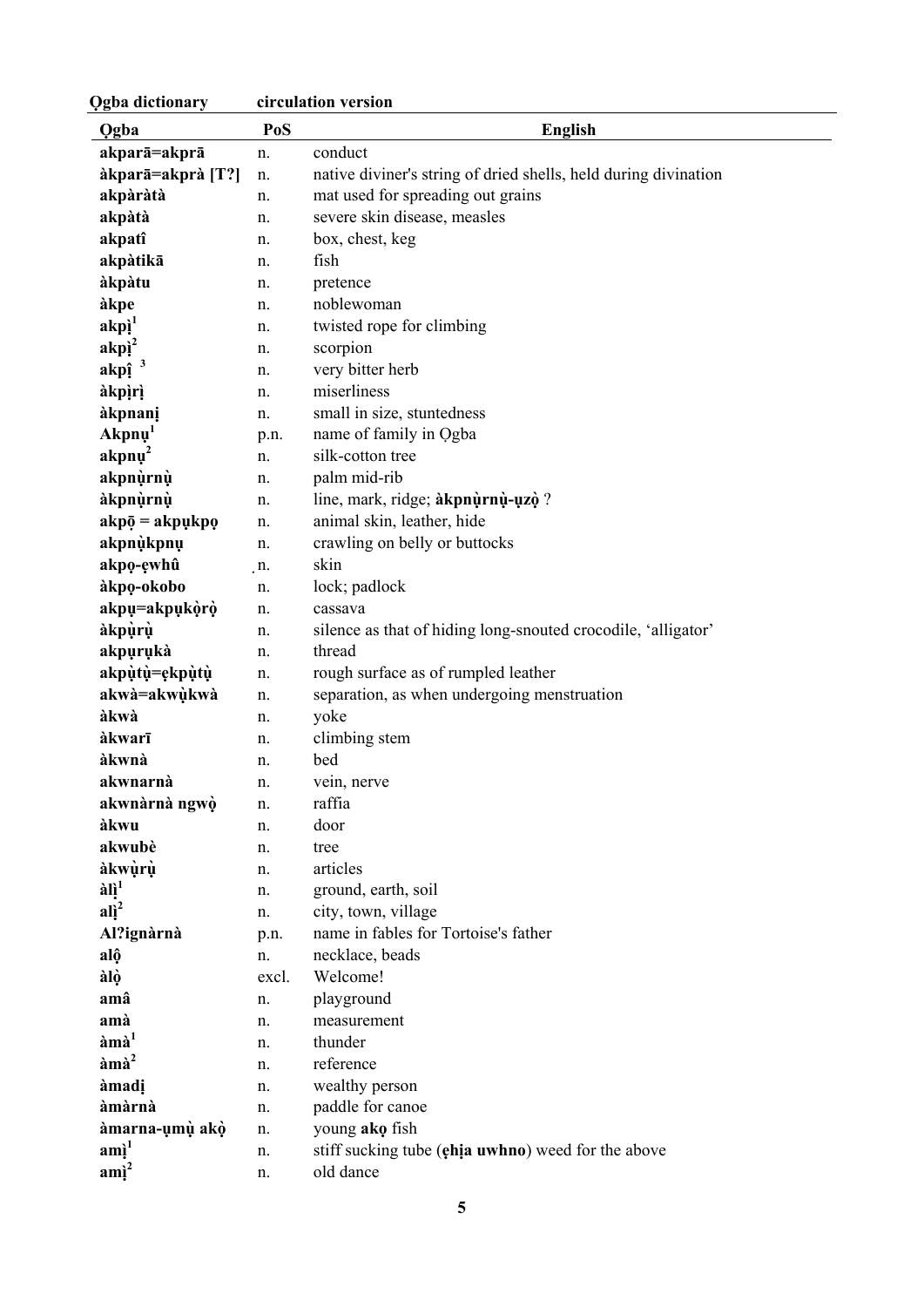| <b>Qgba</b> dictionary      |            | circulation version                                           |
|-----------------------------|------------|---------------------------------------------------------------|
| <b>Qgba</b>                 | PoS        | <b>English</b>                                                |
| amûsù=amîsù(ębo)            | n.         | witch                                                         |
| amù                         | n.         | penis                                                         |
| amuma                       | n.         | prophecy                                                      |
| amùmà                       | n.         | trying as with charms or signs                                |
| àmụrnù                      | n.         | kind of yam                                                   |
| $an\hat{\mu}^1$             | n.         | animals                                                       |
| $an\hat{u}^2$               | n.         | meat, flesh                                                   |
| anų-ękâ                     | n.         | leopard, 'tiger'                                              |
| anûso                       | n.         | dog                                                           |
| anų-mīni                    | n.         | crocodile                                                     |
| anų-elū                     | n.         | monkey                                                        |
| anû-èkpùrù                  | n.         | 'alligator'                                                   |
| anû-mpra                    | n.         | buffalo                                                       |
| anų-?imiàlį                 | n.         | pig                                                           |
| anų-oglogo                  | n.         | snake                                                         |
| anų-okninyè                 | n.         | tortoise, turtle                                              |
| anų-ojô                     | n.         | leopard                                                       |
| ànyànyà                     | n.         | horse                                                         |
| anyànyà-ibû                 | n.         | ass, donkey                                                   |
| anyī                        | n.         | sun                                                           |
| ànyì                        | n.         | fish sp. Physailia pellucida                                  |
| àpa                         | n.         | fish                                                          |
| àpàeri                      | n.         | climbing stem                                                 |
| àpàpa                       | n.         | groundnut                                                     |
| àpara=apra                  | n.         | tray                                                          |
| apàrì=mkpadè                | n.         | fool                                                          |
| api=afi                     | n.         | state of uncircumcised foreskin around an uncircumcised penis |
| apù=afù<br>àrà <sup>1</sup> | n.         | half (a penny or kobo)                                        |
| àrà <sup>2</sup>            | n.         | snake                                                         |
| àraznè                      | n.         | water lines drawn by moving boat; wake                        |
| àrị                         | v.n.<br>n. | petting<br>millipede                                          |
| arìa                        |            | wooden vessel                                                 |
| àrî gnà                     | n.<br>n.   | yam                                                           |
| àrìrì                       | n.         | suffering, state of misery                                    |
| aritrò                      | n.         | worm                                                          |
| arnà                        | n.         | crest, cockscomb                                              |
| arộ                         | n.         | dream                                                         |
| arò                         | n.         | spear                                                         |
| arū                         | n.         | never happened, abomination [?]                               |
| arùga                       | n.         | pinning hook                                                  |
| aruru                       | n.         | excreta, faeces, stool, manure, dung                          |
| àrụsà                       | excl.      | greeting (as of one from trouble)                             |
| àrùsụ                       | n.         | rice $(<$ Port.)                                              |
| asa                         | n.         | fish sp. Gymnarchus niloticus                                 |
| asà                         | n.         | weed                                                          |
| asì                         | n.         | hatred                                                        |
| àsị                         | n.         | lies, falsehood                                               |
|                             |            |                                                               |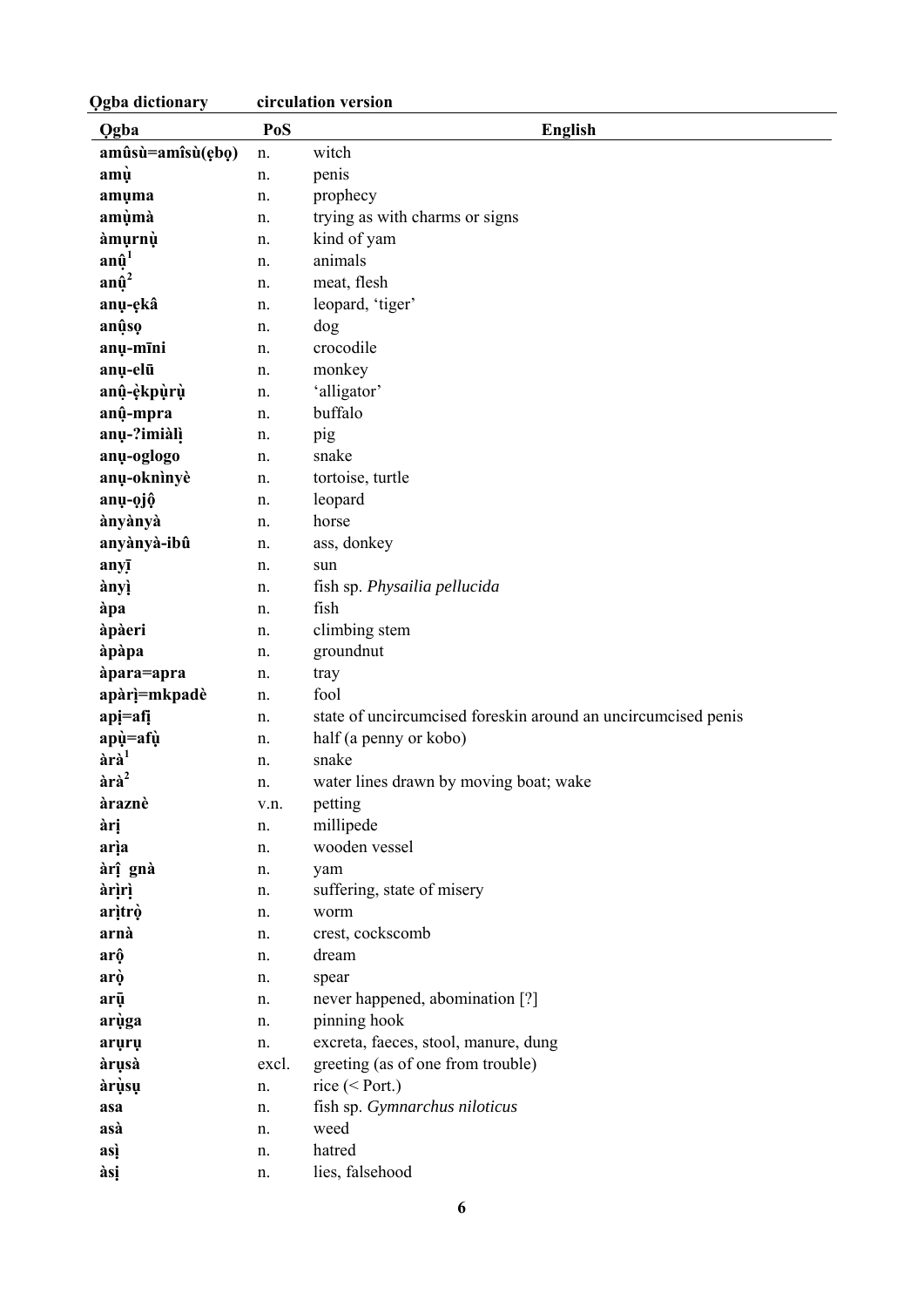| <b>Qgba</b> dictionary   |            | circulation version                                                                       |
|--------------------------|------------|-------------------------------------------------------------------------------------------|
| Ogba                     | PoS        | <b>English</b>                                                                            |
| asìma                    | n.         | mark, sign                                                                                |
| asna                     | n.         | omen                                                                                      |
| $as\overline{0}^1$       | n.         | young palm-frond                                                                          |
| $as\overline{Q}^2$       | n.         | stone through which fire is kindled in a dane-gun?                                        |
| àsù                      | n.         | tree                                                                                      |
| àsùsù                    | n.         | strong wind                                                                               |
| asùsu                    | n.         | language                                                                                  |
| àsụsụ                    | ${\bf V}.$ | shaking                                                                                   |
| atà                      | p.n.       | child's pet name                                                                          |
| àtà                      | n.         | story                                                                                     |
| àtaba                    | n.         | tobacco                                                                                   |
| atachī                   | a.         | not tasty                                                                                 |
| àtàglà                   | n.         | bamboo pith mat                                                                           |
| atàkiri                  | n.         | child                                                                                     |
| àtàkìrì                  | n.         | a yam                                                                                     |
| atna <sup>1</sup>        | n.         | grass (Loudetia spp.)                                                                     |
| atna <sup>2</sup>        | n.         | pimple                                                                                    |
| àtnà=ata T?              | n.         | cover-cloth                                                                               |
| atnį                     | n.         | distance, farness                                                                         |
| atnų                     | n.         | bush-cow, buffalo (Syncerus caffer)                                                       |
| atnurnū                  | n.         | sheep                                                                                     |
| àtùmà                    | n.         | fish                                                                                      |
| atùtù                    | n.         | measurement                                                                               |
| awa                      | n.         | snake                                                                                     |
| àwà                      | n.         | weed                                                                                      |
| àwàrà                    | n.         | facial marks                                                                              |
| àwò                      | n.         | garment                                                                                   |
| Awo                      | n.         | community in Orlu, Imo State                                                              |
| àwrò                     | n.         | boxing charm                                                                              |
| awū                      | n.         | monitor lizard, 'iguana' (Varanus niloticus)                                              |
| àwùrùawu                 | n.         | strings of tiny bells worn around the waist in wrestling matches and<br>dances            |
| awusi                    | n.         | tree                                                                                      |
| àwùwà=awâwà              | n.         | ancient Ogba dance                                                                        |
| aya=ya                   | pron.      | third person pronoun singular                                                             |
| ayà                      | n.         | suffering person of the lowest order                                                      |
| àyà                      | V.         | spend money on a long-term sickness                                                       |
| ayagrā                   | n.         | spoilt object                                                                             |
| àyàka <sup>1</sup>       | n.         | worn-out object                                                                           |
| àyàka <sup>2</sup>       | n.         | nickname for a person in frequent or continuous illness; name or term for<br>such person? |
| ayii!=ayiwo!             | excl.      | shout of pain or distress                                                                 |
| ayo                      | n.         | onion                                                                                     |
| azà                      | n.         | stuntedness, small size                                                                   |
| àzàmà                    | n.         | beans                                                                                     |
| àzàwàrà                  | n.         | low land, track usually showing boundary                                                  |
| azigba!                  | excl.      | expression of surprise                                                                    |
| $\lambda z$ <sup>1</sup> | n.         | weak, lazy person                                                                         |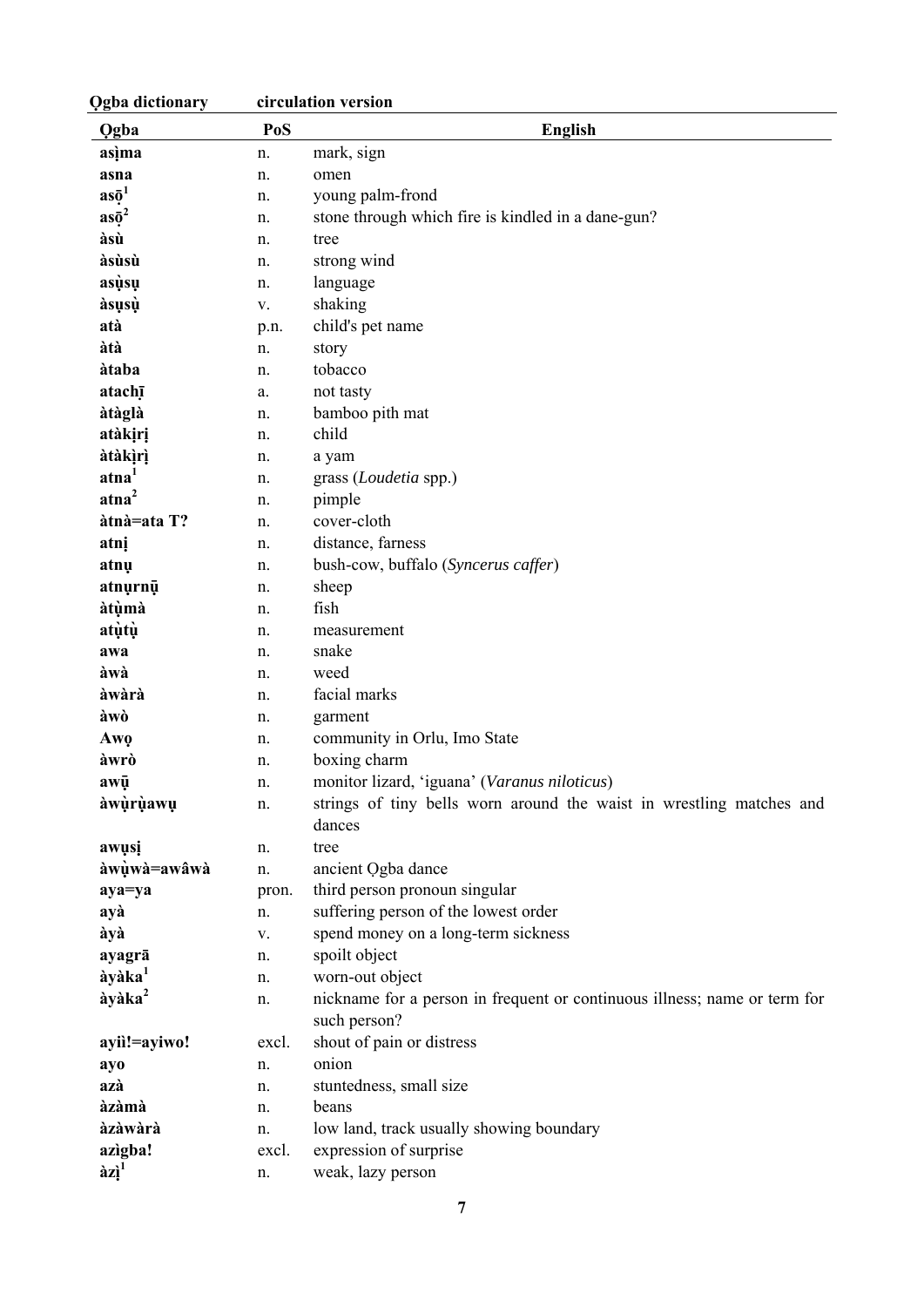| <b>Qgba dictionary</b>         |            | circulation version                                                    |
|--------------------------------|------------|------------------------------------------------------------------------|
| <b>Qgba</b>                    | PoS        | <b>English</b>                                                         |
| $\lambda z$ <sup>2</sup>       | n.         | silence                                                                |
| aznù                           | n.         | fish (generic)                                                         |
| àznû                           | n.         | behind, back                                                           |
| aznunò=àznulò                  | n.         | behind the house, backyard                                             |
| àznurnu                        | n.         | leather fan                                                            |
|                                |            |                                                                        |
| B                              |            |                                                                        |
| $ba1$                          | V.         | grow, increase, multiply, extend                                       |
| ba <sup>2</sup>                | ${\bf V}.$ | break off (as sand or earth falling off from the main structure)       |
| bâ!                            | excl.      | never. Bâ! Nde Ogbà eriga agwộ. Never! Ogba people do not eat snakes.  |
| $b\grave{a}^1$ = pa            | V.         | carry gently in two hands                                              |
| $b\grave{a}^2$                 | V.         | soak, keep in liquid                                                   |
| $b\dot{a}^3$                   | V.         | foul, mess up a place with watery faeces, or keep dirty water in dirty |
|                                |            | vessel [?examples or definitions]                                      |
| babà                           | id.        | here and there                                                         |
| balà                           | V.         | scatter (as heap)                                                      |
| bàràbàrà <sup>1</sup>          | id.        | describes leaking fast                                                 |
| bàràbàrà <sup>2</sup>          | id.        | describes extravagance                                                 |
| be <sup>1</sup>                | V.         | cry out, shout                                                         |
| ${\bf b} {\bf e}^2$            | V.         | open or close (as door, gate, or window)                               |
| be <sup>3</sup>                | V.         | lean against                                                           |
| be <sup>4</sup>                | id.        | differently                                                            |
| $b\grave{e}^1$                 | V.         | end, expire                                                            |
| $b\grave{e}^2$                 | V.         | perch (as bird)                                                        |
| $b\grave{e}^3$ =bn $\grave{e}$ | V.         | ?begin, commence. ?Afinyà bèsila=bnòsila l'elu ojnì. èjela m ibèsi mma |
|                                |            | l'ornu ya i wàsìrì m                                                   |
| $b\grave{e}^4$                 | V.         | dig a hole for planting yam, maize, cassava                            |
| bèrèbèrè                       | id.        | $\overline{\mathcal{C}}$                                               |
| $\mathbf{bi}^1$                | V.         | dwell, live at/in, settle down                                         |
| $\mathbf{bi}^2$                | V.         | cut into lengths                                                       |
| bibì                           | V.         | destroy, damage                                                        |
| bìgbọ                          | V.         | roar, bark                                                             |
| bìgna                          | id.        | clear as dawn                                                          |
| bìhùrù                         | V.         | greet and respond to a masquerade?                                     |
| bìkwe                          | V.         | reply loudly                                                           |
| bìpù=bìga                      | V.         | pull and cut?                                                          |
| bìra                           | V.         | start to rot at a particular place?                                    |
| biri=bri                       | V.         | dwell                                                                  |
| biribiri=bribri                | id.        | easily cut/ broken when pulled                                         |
| bìrìbìrì <sup>1</sup> =brìbrì  | id.        | at dusk, dawn, in the early morning                                    |
| bìrìbìrì <sup>2</sup> =brìbrì  | id.        | unsteadiness                                                           |
| bìrìbìrì <sup>3</sup> =brìbrì  | id.        | ?crackling sound of blazing fire                                       |
| bisi=bido=gbube                | V.         | start, begin (as to weave); bisi ekitè ?                               |
| bìsu                           | V.         | loose?                                                                 |
| bìtu                           | V.         | touch                                                                  |
| bìwa                           | ${\bf V}.$ | burst                                                                  |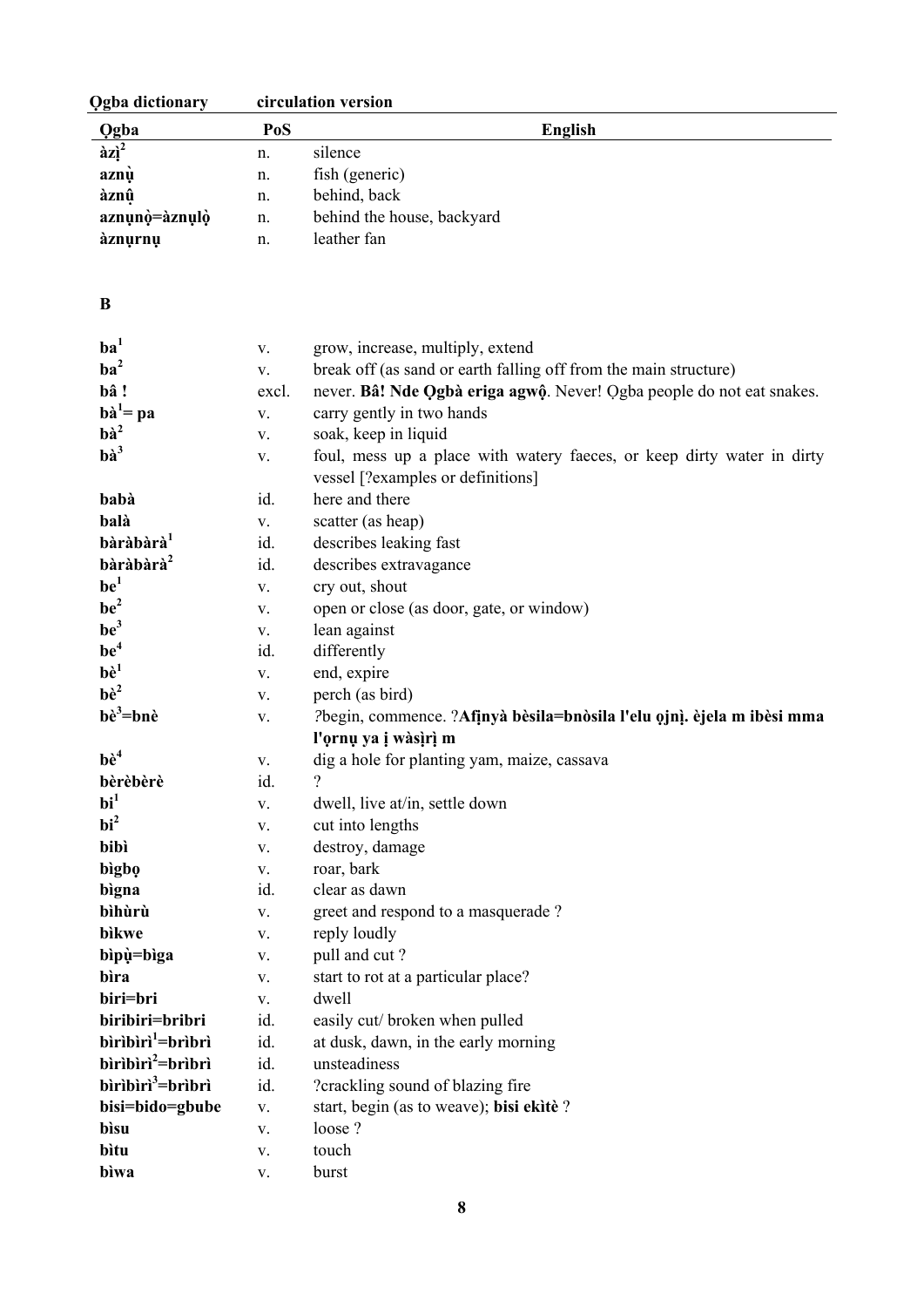| <b>Qgba dictionary</b>         | circulation version |                                                                                                |  |
|--------------------------------|---------------------|------------------------------------------------------------------------------------------------|--|
| <b>Qgba</b>                    | PoS                 | <b>English</b>                                                                                 |  |
| bna                            | V.                  | peel, remove                                                                                   |  |
| bnâ!=bâ!                       | excl.               | never!, no!                                                                                    |  |
| bnà                            | V.                  | enter, join with/in; Bnà là nwânyà=jnìnya nwinyè kà madù commit                                |  |
| bne                            | V.                  | adultery<br>slice, peel (as some fruits); bne mbộ=kpè mbộ trim finger-nails                    |  |
| bnè                            | V.                  | ?                                                                                              |  |
| bnè=bnò=bè                     | V.                  | settle, perch, as flying object; Nnunu brnela l'osi ubne The bird settled<br>on the pear tree. |  |
| bninyâ                         | V.                  | pick up, esp. lost object                                                                      |  |
| bnìnya                         | V.                  | come in, enter                                                                                 |  |
| bnò                            | V.                  | hide in order to eavesdrop                                                                     |  |
| bnụ=bnụ ụbnŷ                   | V.                  | scramble for; bnų ųbnų̂, bnų okwū                                                              |  |
| $b$ nų $^1$                    | V.                  | uproot, dig up from the base                                                                   |  |
| $b$ nų <sup>2</sup>            | V.                  | hatch, produce (chicks). E? Mụ ụmụ hịara ahịa l'òhnu ogò                                       |  |
| bnù <sup>3</sup> egwû          | V.                  | sing a song                                                                                    |  |
| bnubnù=bubù                    | V.                  | rain in light showers                                                                          |  |
| bo                             | V.                  | make false accusation                                                                          |  |
| bòbòbò=bùbòbò                  | a.                  | describes brightness; Eluigwē nwùmàfò bùbòbò l'ụtù nị The sky was<br>very bright this morning? |  |
| $b\varrho^1$                   | V.                  | appear, rise from depth, as from diving; Ewho-ime kà a ya bola;<br>Eznikrne bola l'òmì?        |  |
| $b\varphi^2$                   |                     | weed with hoe or matchet                                                                       |  |
| $b\varphi^3$                   | V.                  | scratch the earth as fowls; Orièbà werega ibo ukwu l'ali àchoro whne-                          |  |
|                                | V.                  | ori kà a?                                                                                      |  |
| $b\varphi^4$                   | V.                  | comb hair; Ezè wèrègà mbọ-isî kà èkne àbọ èkètà isî ?                                          |  |
| $b\varphi^5$                   | V.                  | tell, reveal as of parable, secret                                                             |  |
| $b\dot{\varphi}^1$             | V.                  | break of day; Che, kà chi bò.                                                                  |  |
| $b\dot{\rho}^2$                | V.                  | cut into pieces (animals or fishes), cut open, 'butcher', dissect                              |  |
| bògòbògò                       | a.                  | robust, healthy; Nwinye Òsà dì bògòbògò Osa's wife is healthy.                                 |  |
| brikasà                        | n.                  | long floating net used by one or two people                                                    |  |
| brìm                           | a.                  | calmly, in silence/perfect stillness                                                           |  |
| bròbrò                         | id.                 | loosely pounded, as fufu                                                                       |  |
| bu                             | V.                  | carry, fast, frown                                                                             |  |
| bù                             | V.                  | praise, exaggerate, (wax cold)?                                                                |  |
| bùrùbùrù=brùbrù                | id.                 | dusty, as of floor/water                                                                       |  |
| $bu1$                          | V.                  | curse                                                                                          |  |
| $b\mu^2$                       | V.                  | spit                                                                                           |  |
| $b\grave{\mu}^1$               | V.                  | be (am, is, are), be equal to                                                                  |  |
| $b\dot{u}^2 = v\dot{u}\dot{u}$ | V.                  | damp, half-wet                                                                                 |  |
| bùgùbùgù                       |                     | saw                                                                                            |  |
| buruburu=brubru                | id.                 | not finely ground                                                                              |  |
|                                |                     |                                                                                                |  |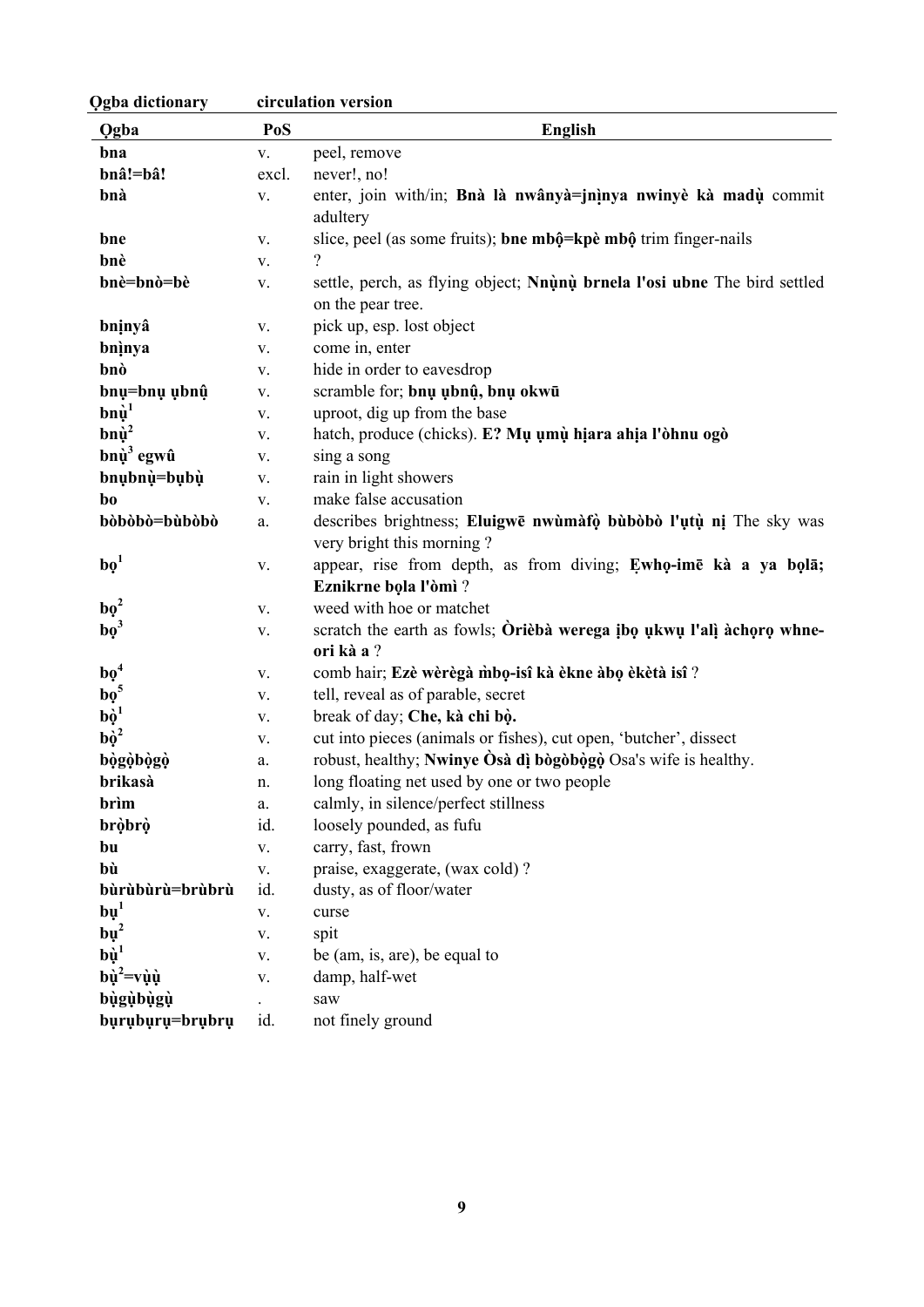| <b>Qgba dictionary</b>                 |       | circulation version                                                       |
|----------------------------------------|-------|---------------------------------------------------------------------------|
| <b>Qgba</b>                            | PoS   | <b>English</b>                                                            |
| <b>CH</b>                              |       |                                                                           |
|                                        |       |                                                                           |
| chà                                    | V.    | cut or slice into tiny pieces                                             |
| châ!=chaì!=chuà!=                      | excl. | exclamation of fear or sorrow                                             |
| chê!=cheì!=                            |       |                                                                           |
| cheyiowu                               |       |                                                                           |
| chacharara                             | id.   | ?without any part left, at once                                           |
| chakoi                                 | a.    | over-high, over-tall                                                      |
| che <sup>1</sup>                       | V.    | wait, stop, stand still, keep watch, guard, lie in wait                   |
| che <sup>2</sup>                       | V.    | preserve, reserve                                                         |
| che <sup>3</sup>                       | V.    | present (e.g. kola)                                                       |
| chè                                    | V.    | think, call to mind. Bikō, chè kpe i mê-me ùkà nị.                        |
| chê!=cheyì!=cheì!=                     | excl. | exclamation of fear, trouble or sorrow                                    |
| cheyiwuo!                              |       |                                                                           |
| chèfiya                                | V.    | remember                                                                  |
| chèya,<br>chìye,                       | V.    | remember                                                                  |
| chninya, chiya?                        |       |                                                                           |
| cheyiwo                                | excl. | exclamation of fear or sorrow                                             |
| chèzu=chèzù,                           | V.    | forget                                                                    |
| chezuma                                |       |                                                                           |
| chi, chî $^1$ = nchî                   | n.    | god, idol                                                                 |
| $chi=ch\hat{r}^2$                      | n.    | sun, day                                                                  |
| chiko                                  | V.    | warm the body by fireplace or in sun; Chiko okwnu; Chiko anyī.            |
| Chilekè=Chiukwu,                       | p.n.  | God the Creator                                                           |
| Ekìkè                                  |       |                                                                           |
| chi <sup>1</sup>                       | V.    | rule, supervise, govern; chi atnurnų lead sheep                           |
| $\text{chi}^2$                         | V.    | collect much at the same time, pack                                       |
| chì <sup>1</sup>                       | V.    | force out excreta/urine by holding breath                                 |
| $\mathbf{chi}^2$                       | V.    | cover by flood                                                            |
| chịchà                                 | V.    | slice, shred into particles                                               |
| chìchìchì=tìtìtì                       | id.   | ? expression for all is fitfully strong and healthy                       |
| chili                                  | V.    | raise (as hands)                                                          |
| chim                                   | id.   | ?expression for slight pricking; Ewho tùla m chim l'egwnurnū; Ognu-       |
|                                        |       | ìnè tìrì m chịm l'ụkwụ                                                    |
| chna <sup>1</sup><br>chna <sup>2</sup> | V.    | be ripe, ripen; Mkpuru-osī ichna achnâ.                                   |
|                                        | V.    | be white                                                                  |
| chnà=?chrna                            | V.    | take other direction, give way for, clear                                 |
| chnachnàchna                           | V.    | act roughly and hastily                                                   |
| chnâga<br>chni <sup>1</sup>            | V.    | finish completely<br>enthrone, make king, organize, form, ordain, appoint |
| chni <sup>2</sup>                      | V.    | complain, state, tell matters                                             |
| chni <sup>3</sup>                      | V.    | act to end, close, stop                                                   |
| chni <sup>1</sup>                      | V.    | walk out to visit                                                         |
| chni <sup>2</sup>                      | V.    | bring about, cause to come (as trouble); I chnì nì là m ukà; Onye ugwû    |
|                                        | V.    | rònìgà ichnìni madù ukà.                                                  |
| chni <sup>3</sup>                      |       | go/walk about so as to spy/inspect/select; Chnì ulò, Chnì àlì, Chnì okè   |
|                                        | V.    | alì, Chnì ornu.                                                           |
| chni <sup>4</sup>                      |       | cut shaped object artistically to fit (as lids/covers)                    |
|                                        | V.    |                                                                           |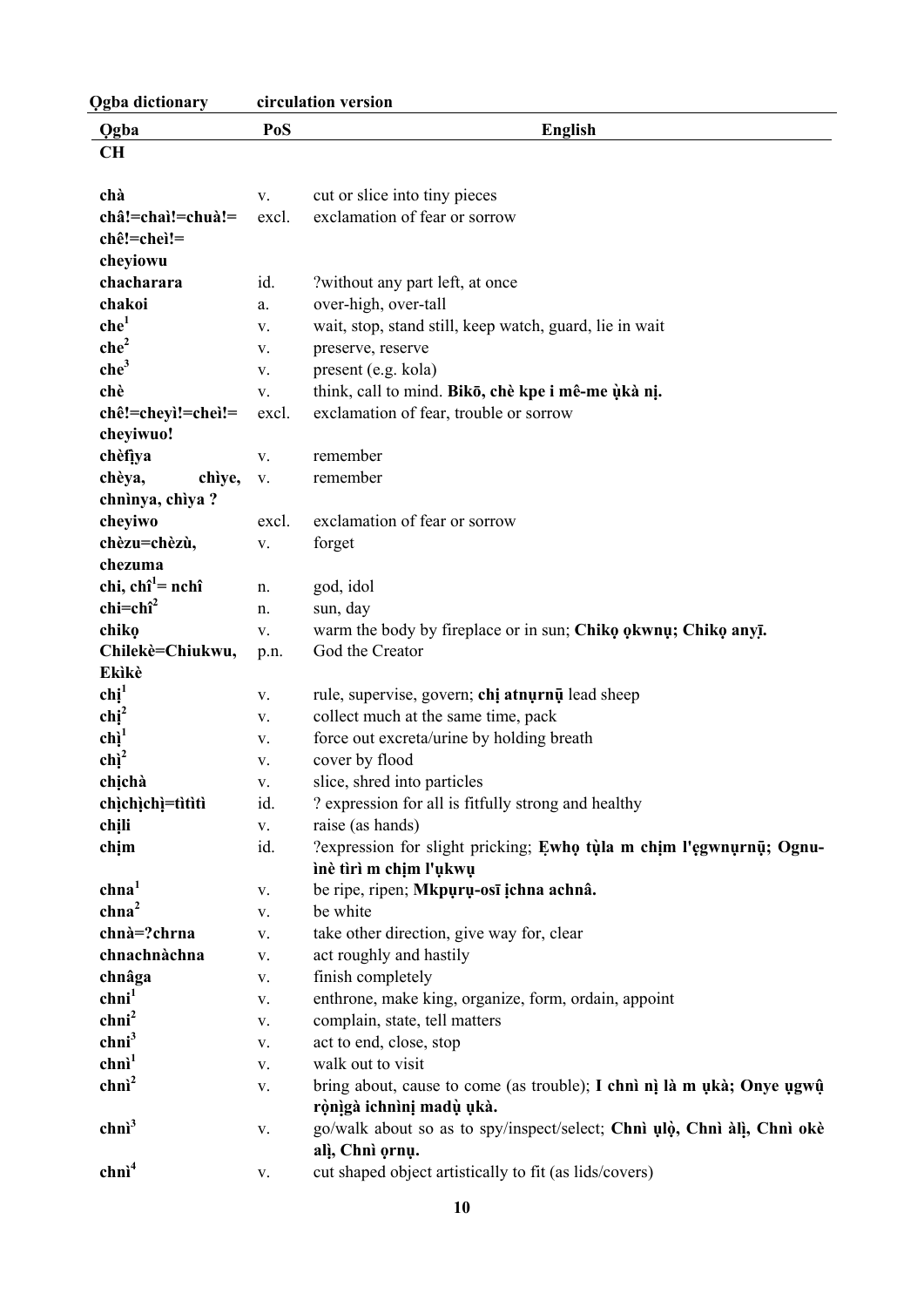| <b>Ogba dictionary</b>             |       | circulation version                                                        |
|------------------------------------|-------|----------------------------------------------------------------------------|
| <b>Ogba</b>                        | PoS   | <b>English</b>                                                             |
| chnichnì                           | V.    | rub/grind on special spot                                                  |
| chnìni                             | V.    | do for, act for, deputize                                                  |
| chnìrni                            | V.    | bite; Adnaumà chnirniri; Adnaego ernû kpe wo lùrù ògwnù.                   |
| chnu-ù                             | id.   | describes a sudden pang; Ewho dnàla m chnu-ù, l'ira mini ewho èwrò         |
|                                    |       | abochî                                                                     |
| chnu                               | V.    | offer sacrifice/gift/praise                                                |
| chnuchnu                           | V.    | rub/scrub clean                                                            |
| choi                               | excl. | describes sudden contact with hot water                                    |
| chokè=chokè                        | V.    | beat out sparks of fire on firebrands                                      |
| chokroro                           | id.   | describes a harsh voice                                                    |
| chọ                                | V.    | look for, search, desire, wish; Jisi ikne cho ime kà ùdno di; chofiya find |
|                                    |       | out                                                                        |
| chộchì                             | n.    | church $\leq$ English                                                      |
| chọi                               | n.    | describes small stature                                                    |
| chre                               | V.    | wait                                                                       |
| chu <sup>1</sup>                   | V.    | place vessel underneath to catch liquid dropping; place fish trap; chusi   |
|                                    |       | place a container to catch liquid                                          |
| chu <sup>2</sup>                   | V.    | give to drink or suck (as water/wine/ milk/medicine)                       |
| chu <sup>3</sup>                   | V.    | listen, give ear to                                                        |
| chu <sup>4</sup>                   | V.    | make blunt; Mmà là òmànì k'òna chula.                                      |
| chu <sup>5</sup> , chu uchu        | V.    | stretch out limbs to be heated (as by fomentation), stretch out arms to    |
|                                    |       | baby; chu ękâ; chu ųkwų                                                    |
| chu <sup>6</sup> , chu urnâ        | V.    | stop sleeping                                                              |
| chu <sup>7</sup>                   | V.    | face, show                                                                 |
| chù                                | V.    | aim at, as with gun, spear, etc.                                           |
| Chukwu                             | p.n.  | God                                                                        |
| Aviaàma=                           |       |                                                                            |
| Chukwu Abia-ma                     |       |                                                                            |
| chuwê!                             | excl. | expression of amazement; Chuwê! Ì chrè là Nwoknôgnu bù ezukwu              |
|                                    |       | onye nkà. Chuwê! Òrìsà menila m tnâ-ni o!                                  |
| chu <sup>1</sup>                   | V.    | run after, pursue, drive away                                              |
| chu <sup>2</sup>                   | V.    | get set as to accomplish/ achieve/finish up something; chu ukà aznù, chu   |
|                                    |       | ukà irni, chụ ukà àmàm whnê                                                |
| chu <sup>3</sup>                   | V.    | set out for hunting or fishing                                             |
| chùa                               | excl. | expression for worthless things, to show lack of value                     |
|                                    |       |                                                                            |
|                                    |       |                                                                            |
| D                                  |       |                                                                            |
|                                    |       |                                                                            |
| da                                 | V.    | press with hot liquid or object; da owhe l'okwnu, da irni-orà l'okwnu,     |
|                                    |       | lâbu yu ri a daba) warm or re-boil food to avoid souring                   |
| dàda<br>de <sup>1</sup>            | n.    | person with untidy hair                                                    |
|                                    | V.    | write, draw                                                                |
| de <sup>2</sup><br>de <sup>3</sup> | V.    | decorate, paint fine lines                                                 |
| de <sup>4</sup>                    | V.    | arrange/ park in an orderly way                                            |
|                                    | V.    | follow in lines                                                            |
| debe                               | V.    | put, keep, abide by the law                                                |
| dèdrèrè                            | id.   | $\gamma$                                                                   |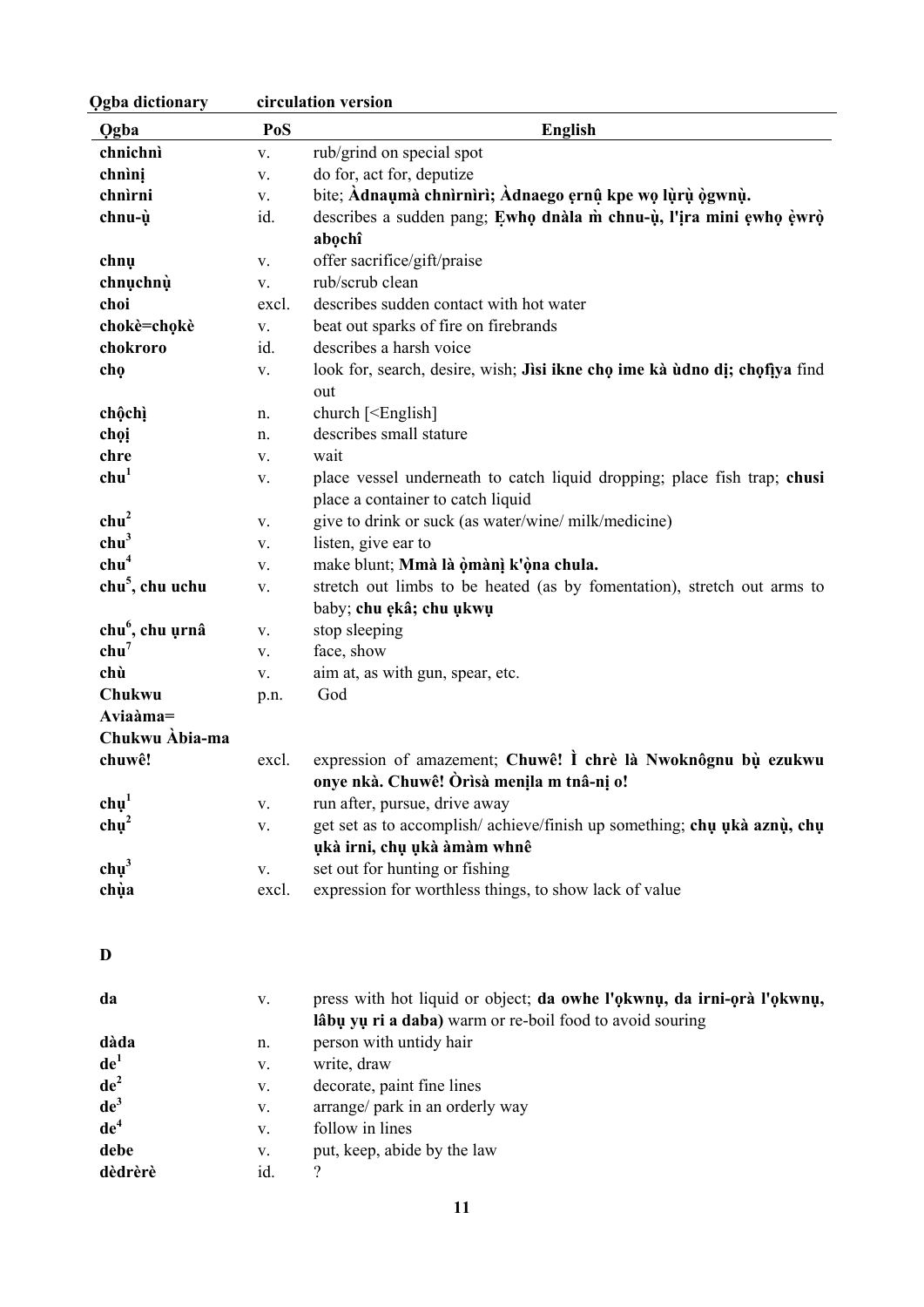| <b>Qgba</b> dictionary               | circulation version |                                                                         |  |
|--------------------------------------|---------------------|-------------------------------------------------------------------------|--|
| <b>Qgba</b>                          | PoS                 | <b>English</b>                                                          |  |
| di <sup>1</sup>                      | n.                  | husband, lord, master, expert, champion                                 |  |
| di <sup>2</sup>                      | V.                  | follow, trace, spy out way of                                           |  |
| di <sup>3</sup>                      | V.                  | $\gamma$                                                                |  |
| dì                                   | V.                  | endure, be patient                                                      |  |
| dibìà                                | n.                  | doctor, physician, healer, herbalist                                    |  |
| di-bī-ulò=di-bì-ulò                  | n.                  | noble man, house-master, family head                                    |  |
| di-ògwnù                             | n.                  | bullet                                                                  |  |
| didi=ndidi                           | n.                  | father, stepfather                                                      |  |
| didì                                 | v.n.                | fooling                                                                 |  |
| didiobû                              | n.                  | grandfather                                                             |  |
| didi-ulò                             | n.                  | house lord                                                              |  |
| dinkā                                | n.                  | fish                                                                    |  |
| dna                                  | V.                  | ? 'for' as to assist in action                                          |  |
| $dn\grave{a}^1$                      | V.                  | fall, fail, lose (as in contest/game)                                   |  |
| $dn\grave{a}^2$                      | V.                  | move downwards?                                                         |  |
| dnàpìje                              | V.                  | walking, limping                                                        |  |
| dnàvù=dnàbù                          | V.                  | wax cool                                                                |  |
| dnàwa                                | V.                  | fall broken                                                             |  |
| dne                                  | V.                  | thunder, groaning, roaring                                              |  |
| $dn\grave{e}^1$                      | V.                  | soak with water, irrigate, make damp                                    |  |
| $dn\grave{e}^2$                      | V.                  | extract liquid from the body, as of new earthen pot; Agba ohnurnu       |  |
|                                      |                     | rònigà idnè minī; įkwna nwhù                                            |  |
| dnè <sup>3</sup>                     | V.                  | filter, separate oil from water                                         |  |
| dno                                  | id.                 | peacefully, gently                                                      |  |
| $dn\delta^1$                         | V.                  | walk silently and peacefully to                                         |  |
| $dn\delta^2$                         | V.                  | aim at with a weapon; chù uta/egbè/òkninyà                              |  |
| $dn\mu$ <sup>1</sup>                 | V.                  | prick, as with pointed object to burst boil                             |  |
| $dn\mu^2$                            | V.                  | sew, mend, stitch                                                       |  |
| $dn\grave{u}^1$                      | V.                  | give comfort, advise                                                    |  |
| $dn\mathbf{u}^2$                     | V.                  | reserve till the right time for use                                     |  |
| $d\varphi^1$                         | V.                  | pull                                                                    |  |
| $d\varphi^2$                         | V.                  | draw a picture of                                                       |  |
| $d\varphi^3$                         | V.                  | bring out case, cause dispute                                           |  |
| doba                                 | V.                  | present/place as food in vessels                                        |  |
| dognàrna                             | V.                  | spend a long time struggling to finish (e.g. work)                      |  |
| dosìri                               | V.                  | stay stagnant, as a pool of water                                       |  |
| doyà                                 | V.                  | pull apart                                                              |  |
| dọznù                                | V.                  | shake                                                                   |  |
| du                                   | V.                  | pilot, drive, lead, escort, direct, teach; du ugbo elū=nyà ugbo elū, du |  |
|                                      |                     | aghâ; du mīni=bnà l'ukwnu òkròsnù                                       |  |
| du minī<br>$d\grave{u}^1$            | V.                  | perform initiation ceremony for a society                               |  |
|                                      | V.                  | overgrow, put out new leaves                                            |  |
| $d\tilde{u}^2$                       | V.                  | smoke pipe, fart; dù òkwù=òkpòka ?                                      |  |
| dudù                                 | v.n.                | fooling                                                                 |  |
| dududu=sisisi<br>dùdùdù <sup>1</sup> | id.<br>id.          | describes looking steadily at something                                 |  |
| dùdùdù <sup>2</sup>                  | id.                 | describes sound of great roaring flame                                  |  |
|                                      |                     | describes being over-grown as with weeds, leaves, hair; Ehīa kwù        |  |
|                                      |                     | dùdùdù l'ọrnụ kà òkroma                                                 |  |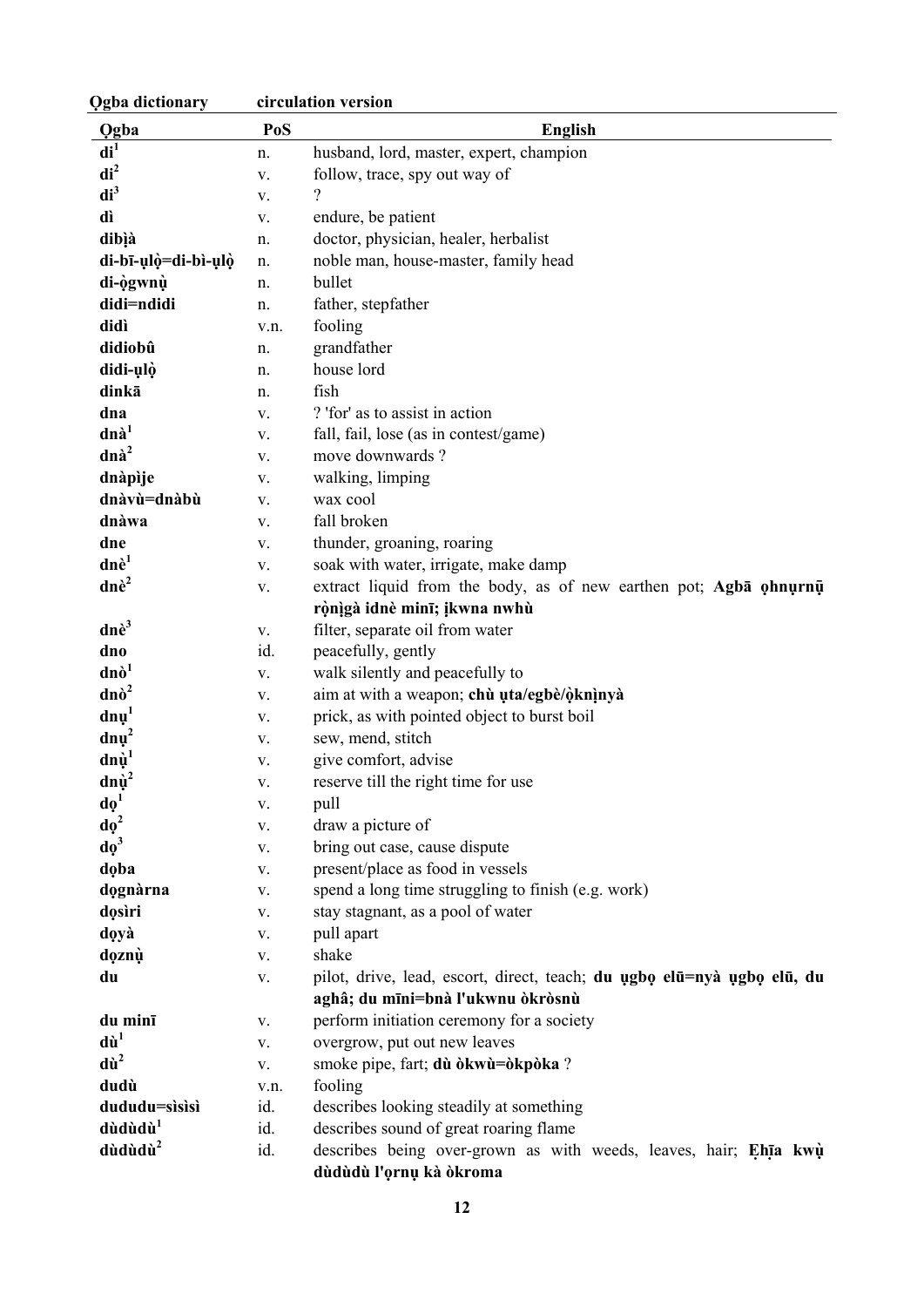| <b>Ogba dictionary</b> | circulation version |                                                                          |
|------------------------|---------------------|--------------------------------------------------------------------------|
| <b>Qgba</b>            | PoS                 | English                                                                  |
| dùdùrùrù=drùdrù        | id.                 | fatness, sickly or watery swelling                                       |
| dùgùdùgù               | a.                  | over-fat                                                                 |
| dukre=dukre            | V.                  | sit, as in a lonely place                                                |
| dûm                    | id.                 | all, without exception                                                   |
| dùm                    | id.                 | expression for a booming sound                                           |
| du <sup>1</sup>        | V.                  | swear, take an oath before idols or in the name of God                   |
| $du^2$                 | V.                  | bow, show respect by bowing                                              |
| $du^3$                 | V.                  | poke, push with hand, stick, pole, rod, etc. (as poling? a canoe)        |
| du <sup>4</sup>        | V.                  | bribe, backhand gift before awarding justice, employment                 |
| dùdùdù                 | id.                 | describes great noise, as that of market or crowd; Ahia dì l'igbo dùdudu |
| dùdùrùrù=dùdrùr        | id.                 | robust, healthy Nnê Qsiàgò dìmàfò dùdrùrù l'òjre ya, o jrèrì ède àdna    |
| Ų                      |                     | kà a làrà di                                                             |
| dùmàa                  | id.                 | describes the appearance of thick ascending smoke                        |

## **E.**

| $\mathbf{e} \mathbf{b} \mathbf{\bar{e}}^1$ | n.          | yam beetle                                        |
|--------------------------------------------|-------------|---------------------------------------------------|
| e b e <sup>1</sup>                         | n.          | bell hung on the neck of a hunting dog in action  |
| $e b e^2$                                  | n.          | date palm                                         |
| èberè=èvere                                | n.          | mercy                                             |
| ebì=evì                                    | n.          | porcupine                                         |
| èbìrì                                      | n.          | great wind                                        |
| ebrìbè                                     | n.          | large hand-fishing basket                         |
| èbù=èvù                                    | n.          | wasp                                              |
| èbubè=ìbèbè                                | id.         | glory                                             |
| èbùlù=èvùlù                                | n.          | ram                                               |
| èche                                       | n.          | waiter for food supply ?; ijē echē                |
| echeke(nnu-                                | n.          | coarsely ground salt                              |
| echeke)                                    |             |                                                   |
| echekē                                     | n.          | yam sp.                                           |
| èchèwhù                                    | V.          | out of mind                                       |
| echi                                       | n.          | brass bangle for hand or leg; mgbra-echī olà-ukwū |
| echi-àlì                                   | n.          | large millipede                                   |
| echìchè                                    | n.          | thought, thinking                                 |
| edè                                        | n.          | cocoyam                                           |
| èdè <sup>1</sup>                           | n.          | place                                             |
| $\dot{\text{e}}\text{d}\text{e}^2$         | n.          | snuff-box                                         |
| edekē                                      | n.          | blood                                             |
| ède-mīni                                   | n.          | depth of water                                    |
| ederī                                      | n.          | oil-palm flower                                   |
| edi <sup>1</sup>                           | n.          | blood check mg!                                   |
| edi <sup>2</sup>                           | $n_{\cdot}$ | whitlow                                           |
| edi <sup>3</sup>                           | n.          | civet cat                                         |
| edi-àbàlì                                  | n.          | wild cat sp.                                      |
| èdì                                        | n.          | hippopotamus                                      |
| Ediwhùrù                                   | p.n.        | family name                                       |
| èdù                                        | n.          | reflex action, body sign, augury                  |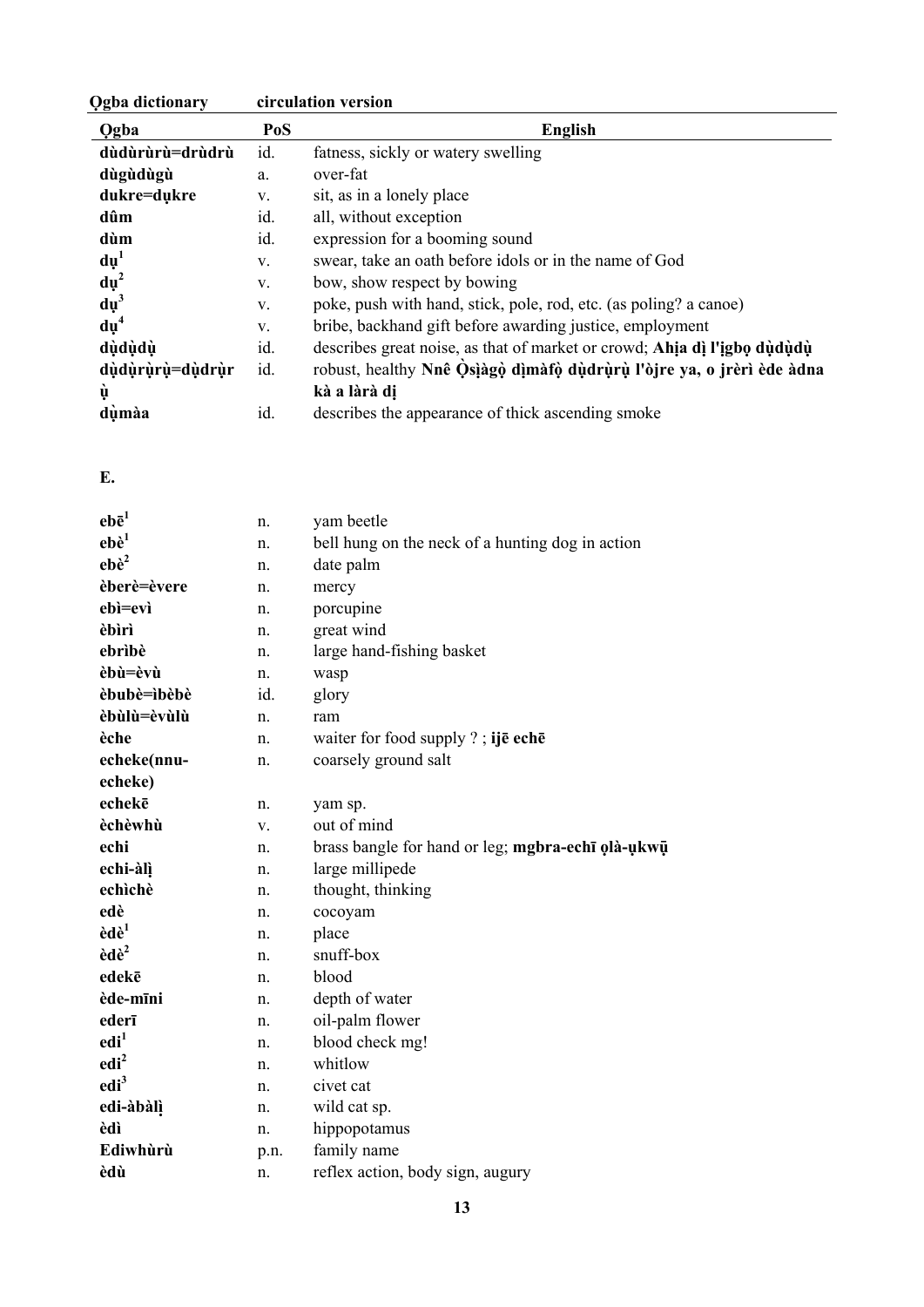| <b>Qgba</b> dictionary       | circulation version |                                                             |  |
|------------------------------|---------------------|-------------------------------------------------------------|--|
| <b>Qgba</b>                  | PoS                 | <b>English</b>                                              |  |
| $e-e$                        | excl.               | expressions for responses                                   |  |
| ef-                          |                     |                                                             |  |
| egbê                         | n.                  | black kite (Milvus migrans)                                 |  |
| egbè                         | n.                  | gun                                                         |  |
| ègbè                         | n.                  | snare, iron trap                                            |  |
| egbè-èjna <sup>1</sup>       | n.                  | wall of a house                                             |  |
| egbè-èjna <sup>2</sup>       | n.                  | leprosy                                                     |  |
| egbègbè                      | n.                  | brim                                                        |  |
| egbirika <sup>1</sup>        | n.                  | family/compound shrine of communication to God              |  |
| egbu <sup>1</sup>            | n.                  | tree, Alstonia boonei                                       |  |
| egbu <sup>2</sup>            | n.                  | mark, sign                                                  |  |
| egbu <sup>3</sup>            | n.                  | moment, minute                                              |  |
| egbugbu <sup>1</sup>         | n.                  | axe                                                         |  |
| egbugbu $2$                  | n.                  | face or body mark                                           |  |
| egbugbu $3$                  | n.                  | tool to make mark on forged object                          |  |
| egè                          | n.                  | red, camwood                                                |  |
| ège                          | n.                  | young Gymnarchus fish?                                      |  |
| ègèbe=ègnèbe=ègn             | o?.                 | spread out                                                  |  |
| ède                          |                     |                                                             |  |
| egèbechî                     | n.                  | velvet                                                      |  |
| ègèdè                        | n.                  | joyful song and dance                                       |  |
| ègègè                        | n.                  | large enclosure to trap fish at riverside                   |  |
| egnènyî                      | n.                  | tree sp.                                                    |  |
| egnì                         | n.                  | fear                                                        |  |
| ?ègnimègni (E)               | n.                  | caterpillar                                                 |  |
| egō                          | n.                  | money, manillas, cowries; ego Qgbà; ego krikri=ego-ùkwnù ?? |  |
| egomīni                      | n.                  | waterweed, white flower                                     |  |
| ego-ogwnu                    | n.                  | waist bone                                                  |  |
| egrègidè                     | n.                  | tree                                                        |  |
| ègu=ègwu                     | n.                  | caterpillar                                                 |  |
| ègusi                        | n.                  | native melon                                                |  |
| ègwe                         | n.                  | high-level farmland                                         |  |
| ègwè                         | n.                  | law-abiding?                                                |  |
| ègwu                         | n.                  | fish sp. Tilapia galilaea                                   |  |
| egwû                         | n.                  | festival, song, dance                                       |  |
| egwù                         | n.                  | waist, buttocks, anus, base                                 |  |
| egwùrùgwù <sup>1</sup> =egwr | n.                  | trunk                                                       |  |
| ùgwù                         |                     |                                                             |  |
| egwùrùgwù <sup>2</sup>       | n.                  | rainbow                                                     |  |
| V?èhìegbùàlì                 | n.                  | fainting                                                    |  |
| ehnè                         | id.                 | time                                                        |  |
| ehni                         | n.                  | cow                                                         |  |
| ehniè T?=ehnihnè             | n.                  | noon, afternoon                                             |  |
| e-ì                          | excl.               | exclamation of surprise                                     |  |
| eje                          | n.                  | fishing pond mud partition for bailing?                     |  |
| T?ejebìde                    | n.                  | additional name adopted by s.o.                             |  |
| ejiji $(E)$ =eji             | n.                  | housefly                                                    |  |
| èjèke                        | n.                  | person of bad/ugly dressing                                 |  |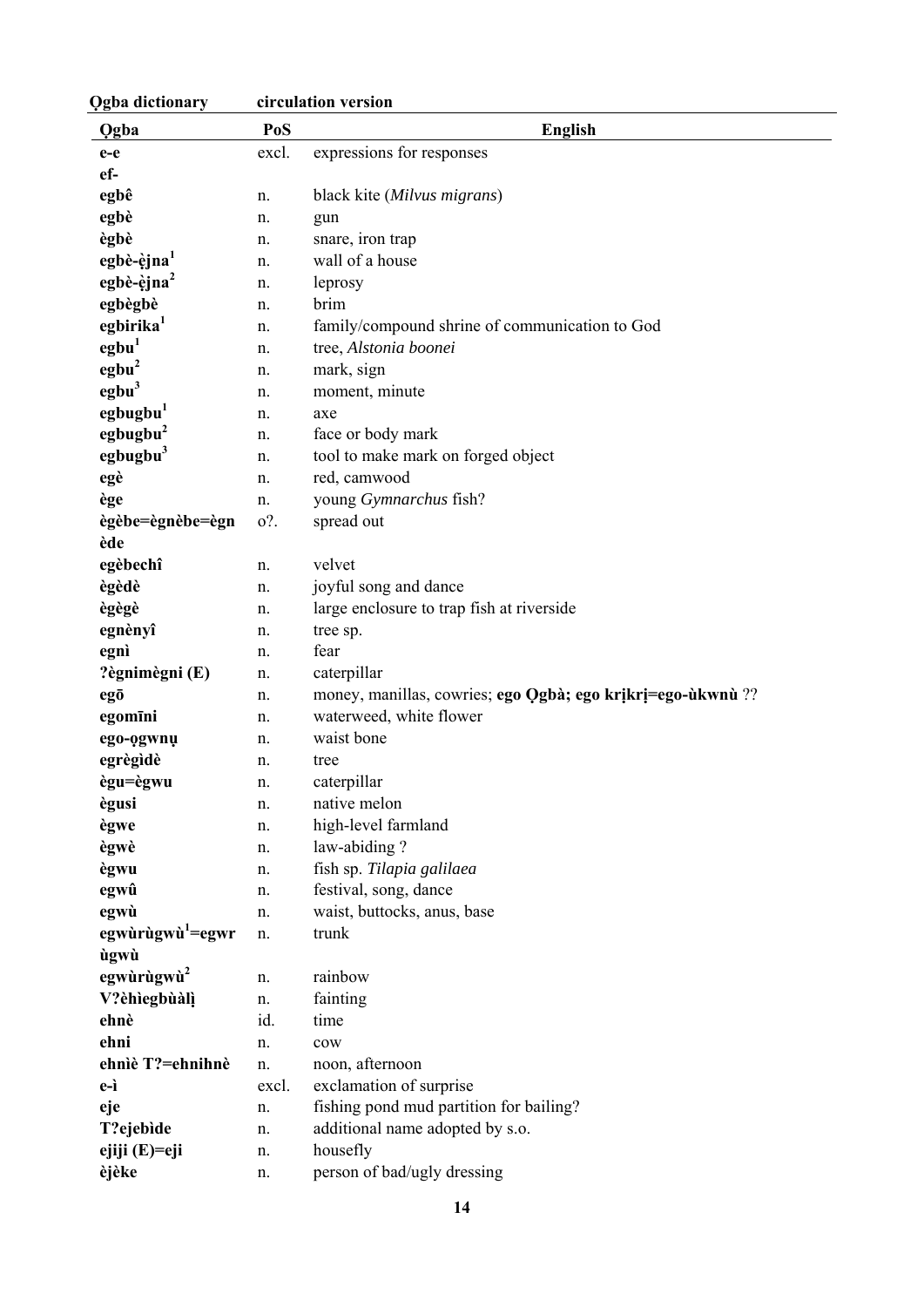| <b>Qgba</b> dictionary | circulation version |                                                                  |
|------------------------|---------------------|------------------------------------------------------------------|
| <b>Qgba</b>            | PoS                 | <b>English</b>                                                   |
| ejù                    | n.                  | snail                                                            |
| ekê=eriri-ukwu         | n.                  | python, 'boa'                                                    |
| Ekè                    | p.n.                | Creator                                                          |
| ekerē=ekwe             | n.                  | wooden slit-gong                                                 |
| èkèrègìdè              | a.                  | express for some circular width?                                 |
| ekilē                  | n.                  | tomorrow                                                         |
| T?ekiri                | n.                  | skin disease (severe type)                                       |
| èkirì <sup>1</sup>     | n.                  | fainting                                                         |
| T?èkirì <sup>2</sup>   | n.                  | circular river current as in gulfs [see MS]                      |
| èkìtè                  | n.                  | basket;                                                          |
| èkitè èzò              | n.                  | hand-fishing basket                                              |
| ekiteke                | n.                  | waist                                                            |
| èkitēkè                | n.                  | fish sp. Alestes nurse                                           |
| <i>ikne</i>            | p.n.                | second day of the Ogbà week of four days; also personal name     |
| ekni=eknigwè           | n.                  | fire pot-stand, tripod                                           |
| eknò=ekwnò             | n.                  | swampy thorny weed (?Rhektophyllum mirabile)                     |
| ekpē=mkpē              | n.                  | inheritance, mourning; ?iri mkpe, igba mkpe to inherit, to mourn |
| èkpeke                 | n.                  | curved knife, cutlass                                            |
| ekpèkere=ękpirikp      | n.                  | scales, protective covering as of 'alligatori'                   |
| a                      |                     |                                                                  |
| ekpèkerē               | n.                  | pounded and fried maize pulp                                     |
| èkpere=èkpre           | n.                  | prayer                                                           |
| ekwe <sup>1</sup>      | n.                  | cane                                                             |
| ekwe <sup>2</sup>      | n.                  | wooden slit-gong                                                 |
| $ekw\grave{e}^1$       | n.                  | yam barn                                                         |
| $ekw\grave{e}^2$       | n.                  | kitchen stool                                                    |
| èkwè <sup>1</sup>      | n.                  | basket-trap for fish/crabs/turtles/water-snails                  |
| $ekw\grave{e}^2$       | n.                  | large monkey                                                     |
| ekwensu                | n.                  | devil                                                            |
| ekwnò                  | n.                  | bellows                                                          |
| ekwnurnù               | n.                  | bird, bat                                                        |
| èkwnurnu               | n.                  |                                                                  |
| $T?$ ekwū $^1$         | n.                  | spoon                                                            |
| ekwùkwu                | n.                  | talkative person                                                 |
| ?èkwnùrnu              | n.                  | bat? [see MS]                                                    |
| èkwnùrnu               | id.                 | filled up, as with food                                          |
| ele                    | n.                  | antelope                                                         |
| èle                    | n.                  | game                                                             |
| eligwē                 | n.                  | heaven                                                           |
| elìlì                  | n.                  | melon                                                            |
| èlò=ìlò                | n.                  | pomade, ointment                                                 |
| elu=elulu              | n.                  | proverb, parable; dikà Isnį àpįsį-wo onų bų otoro                |
| $el\bar{u}^1$          | id.                 | on, on top of, up, above                                         |
| $el\bar{u}^2$          | n.                  | sky, heaven                                                      |
| $el\bar{u}^3$          | n.                  | elevation in condition; O bulilaâwo elu l'ède ornu k'wo)         |
| eluigwē                | n.                  | above the sky, heaven                                            |
| èmèmme                 | n.                  | ceremony, festival                                               |
| emenyi                 | n.                  | manatee, sea cow                                                 |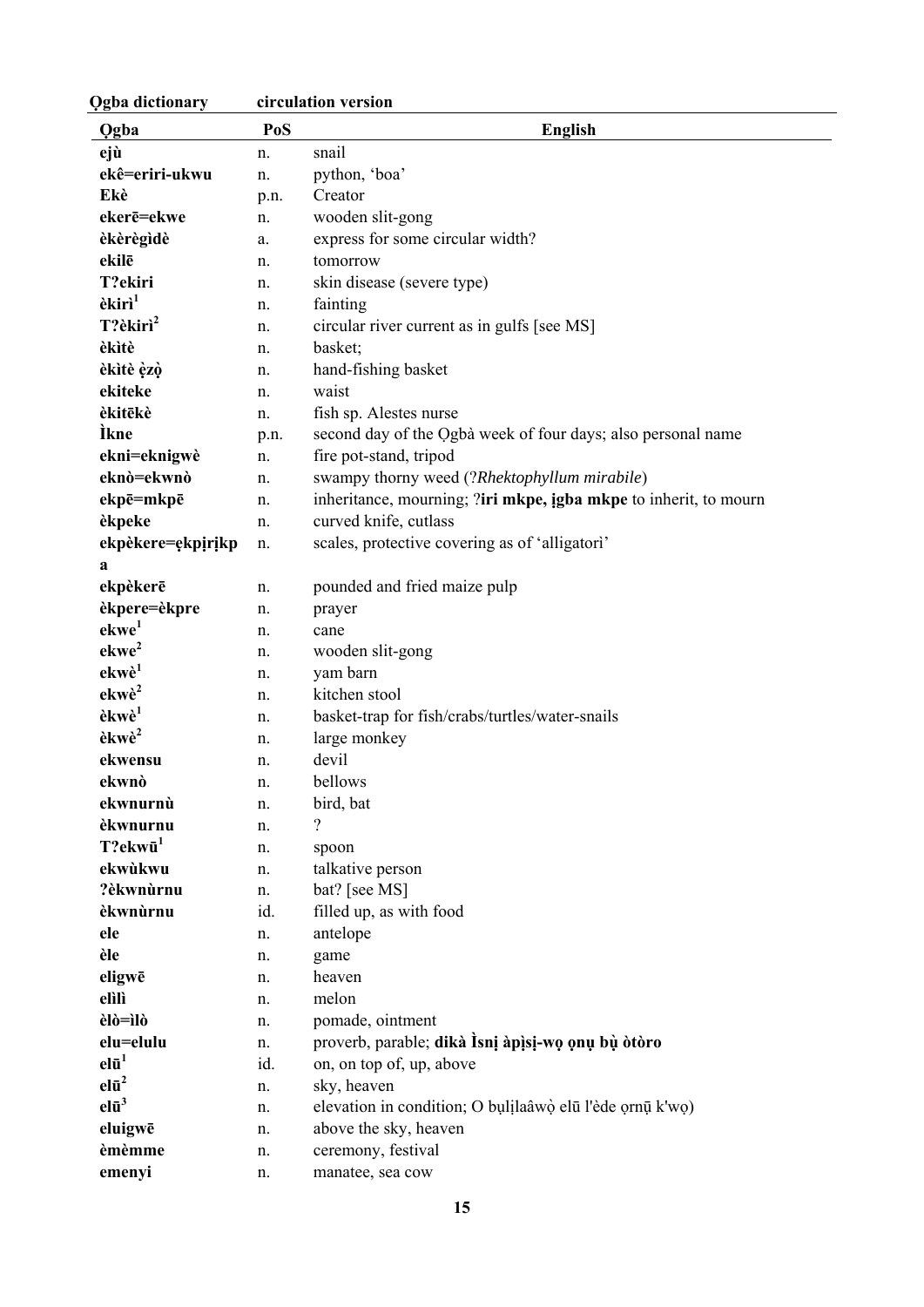| <b>Qgba</b> dictionary                           | circulation version |                                                              |  |
|--------------------------------------------------|---------------------|--------------------------------------------------------------|--|
| <b>Ogba</b>                                      | PoS                 | <b>English</b>                                               |  |
| $(E)=eminya$                                     |                     |                                                              |  |
| $\mathbf{em}\mathbf{d}^1$                        | n.                  | railing                                                      |  |
| $?$ ?em $\delta$ <sup>3</sup>                    | n.                  | sickness in Ebô language                                     |  |
| èmò                                              | o?.                 | catching, capture                                            |  |
| ene                                              | n.                  | tree sp.                                                     |  |
| enî $(E)$ =enyî                                  | n.                  | elephant                                                     |  |
| ènwò                                             | n.                  | monkey                                                       |  |
| enyî=enî                                         | n.                  | elephant                                                     |  |
| $enyi = \dot{q}yi$                               | n.                  | friend                                                       |  |
| ènyò                                             | n.                  | mirror, looking-glass                                        |  |
| epere=efere                                      | n.                  | basin, plate, tray                                           |  |
| epi=efi                                          | n.                  | cotton                                                       |  |
| èpipì                                            | n.                  | pampering                                                    |  |
| epìtè                                            | n.                  | edible frog                                                  |  |
| èrè                                              | n.                  | profit, gain                                                 |  |
| erege                                            | n.                  | small high-pitched skin drum                                 |  |
| erēhà                                            | n.                  | one who could not sell off his goods because of over-pricing |  |
| erère=èrire                                      | id.                 | roughness in action, rascality                               |  |
| èrerè=erirì T?                                   | n.                  | white-shelled snail                                          |  |
| erī                                              | n.                  | rope, twine, belt, long narrow drag-net;                     |  |
| eri-ewhō                                         | n.                  | intestine                                                    |  |
| èrìrì=orìrì                                      | n.                  | electric fish [which is Egni? MS]                            |  |
| èrne                                             | n.                  | tall grass for mat-making                                    |  |
| ?èrnèmàn <sup>1</sup>                            | n.                  | oily fish back ridgelike                                     |  |
| ?èrnèmà <sup>2</sup>                             | n.                  | fish back long crest                                         |  |
| erni                                             | n.                  | tiptoe gallop?                                               |  |
| erninyè                                          | n.                  | fish sp. Alestes macrolepidotus                              |  |
| erni-otne                                        | n.                  | dance                                                        |  |
| ero                                              | n.                  | sleeping bird (alleged)?                                     |  |
| $\grave{\mathbf{c}}$ rò $^1$                     | n.                  | quick breath baby disease ?asthma, whooping cough?           |  |
| $\dot{\textbf{e}} \textbf{r} \dot{\textbf{o}}^2$ | n.                  | first standing stage of babies/yam vines                     |  |
| eru                                              | n.                  | fungus, mushroom                                             |  |
| èrù=èrùrù                                        | n.                  | larva found in dead palm-wine/oil-palm tree                  |  |
| erùru                                            | n.                  | blind ant                                                    |  |
| ?èsà                                             | n.                  | fibre-filter                                                 |  |
| esè                                              | n.                  | condolence speeches                                          |  |
| èsè                                              | n.                  | trouble, worry, misfortune, etc.                             |  |
| esisi                                            | n.                  | expressive word for great problems                           |  |
| $esn\hat{u}(E)$                                  | n.                  | millipede                                                    |  |
| èsnusnù (E)                                      | V.                  | fooling around                                               |  |
| $\mathbf{eso}^1$                                 | n.                  | hanging fish-trap                                            |  |
| $\mathbf{eso}^2$                                 | n.                  | gummy sap or fruit juice                                     |  |
| esô=esiso                                        | n.                  | boil, abscess                                                |  |
| èsùum                                            | n.                  | coral beads                                                  |  |
| ete                                              | n.                  | hoop for fishing basket                                      |  |
| $\dot{\mathrm{et}}\mathrm{e}^1$                  | n.                  | rest assured?                                                |  |
| $\dot{e}t\dot{e}^2$                              | n.                  | climbing rope                                                |  |
| $\dot{\textbf{c}}\textbf{ti}^1$                  | id.                 | middle, centre                                               |  |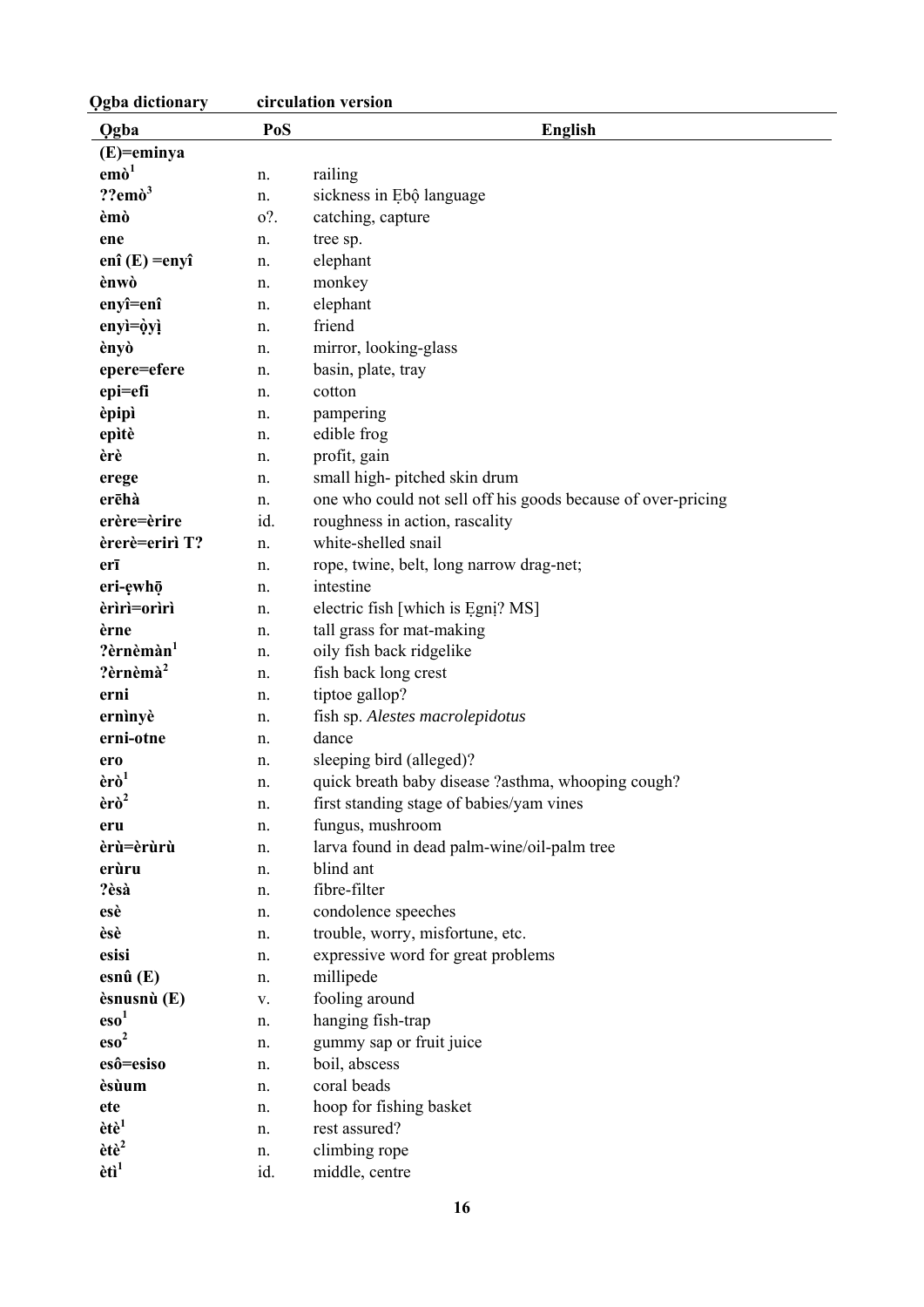| <b>Qgba</b> dictionary       |                          | circulation version                                        |
|------------------------------|--------------------------|------------------------------------------------------------|
| <b>Ogba</b>                  | PoS                      | <b>English</b>                                             |
| $\dot{\textbf{c}}\textbf{t}$ | n.                       | fish sp. Hyperopisus bebe and Mormyrus macrophthalamus (?) |
| ètì-asa                      | n.                       | fish sp. Mormyrops deliciosus                              |
| ètì-ìgbì                     | n.                       | fish sp. Mormyrus rume                                     |
| ètì-onu ngìrigò              | n.                       | fish sp. Gnathonemus tamandua                              |
| ètì-ọnụ<br>ngirigò           | n.                       | fish sp. Gnathonemus petersii                              |
| (ògwùrù)                     |                          |                                                            |
| ètì-onwa (ndeè)              | n.                       | fish sp. Marcusenius ihuysi                                |
| ètì-onwa (ojiī)              | n.                       | fish sp. Marcusenius psittacus                             |
| ètì-onwâ (ochna)             | n.                       | fish sp. Mormyrus macroph-thalamus                         |
| etnu <sup>1</sup>            | n.                       | leech                                                      |
| etnu <sup>2</sup>            | n.                       | wanting another person to do your work, instead of you     |
| ètù                          | v.n.                     | passing large excreta, faeces                              |
| $ev-$                        |                          |                                                            |
| ewè                          | V.                       | not accepted                                               |
| eweri                        | n.                       | fish of the genus Distichodus                              |
| eweri ūsaba                  | n.                       | Distichodus brevipinnis                                    |
| eweri ojiī                   | n.                       | Distichodus engycephalus                                   |
| eweri ugbokna                | n.                       | Distichodus rostratus                                      |
| ewhè                         | n.                       | ?                                                          |
| èwhe                         | $\overline{\mathcal{C}}$ | light, not heavy                                           |
| ewhekà                       | $\overline{\mathcal{C}}$ | speaking like a mad person                                 |
| ewhetà                       | n.                       | bird                                                       |
| èwhèwhè=ewhêwh               | n.                       | tree                                                       |
| è                            |                          |                                                            |
| ewo!                         | excl.                    | shout for wonder or pain                                   |
| ewû                          | n.                       | goat                                                       |
| ezē                          | n.                       | teeth                                                      |
| ezè                          | n.                       | wealthy person, king, ruler                                |
| èzè=ñznè=ñzè                 | n.                       | nobles, good people of old; departed spirits of such       |
| èzìznè=èznèznè               | id.                      | melt, not condensed                                        |
| ezni                         | n.                       | incarnatory beast?, totem                                  |
| eznì                         | n.                       | pig                                                        |
| èzni                         | n.                       | space in front of the house                                |
| Ę                            |                          |                                                            |
| èbà=èvà                      | n.                       | feather                                                    |
| èbà-ękwū                     | n.                       | palm oil fruit fibre                                       |
| ęba-ugbộ                     | n.                       | canoe screen                                               |
| èbị                          | n.                       | ? underneath, very condensed low shrubs                    |
| ębnàrnà=ębrnà=`è             | n.                       | fish                                                       |
| vnàrnà=èbnàrnà               |                          |                                                            |
| ębnû=ęvnû                    | n.                       | pus                                                        |
| ębnųų̀=ęvnųų̀                | n.                       | pus                                                        |

**ẹbnụ̀ =ẹ̀ vnụ̀** n. armpit

**ẹ̀ bnụ̀ =ẹ̀** n. reed used to weave baskets **n.** weaving ?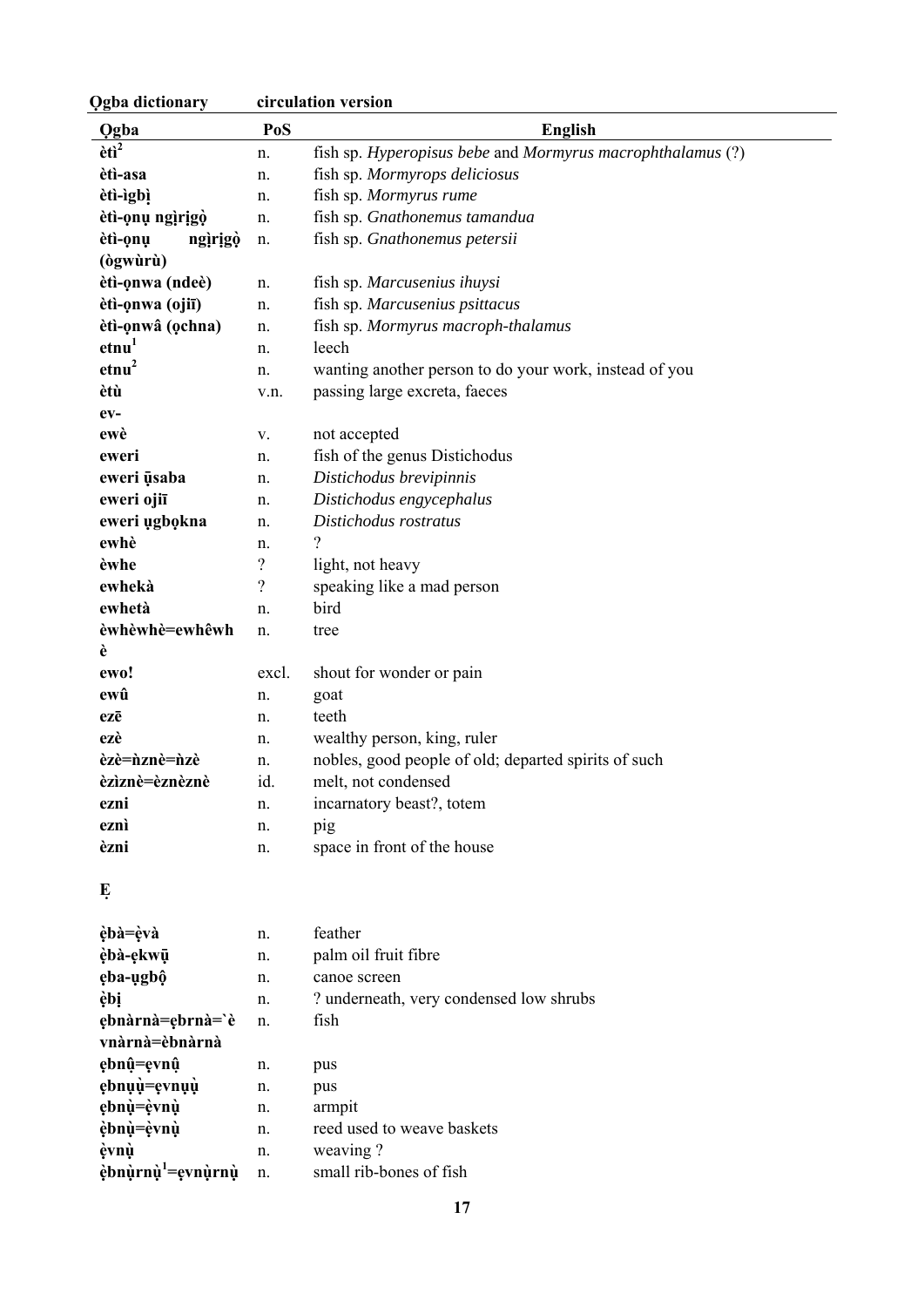| <b>Qgba</b> dictionary              | circulation version |                                                                         |
|-------------------------------------|---------------------|-------------------------------------------------------------------------|
| <b>Ogba</b>                         | PoS                 | <b>English</b>                                                          |
| ę̀bnų̀rnų̀ <sup>2</sup> =ęvnų̀rnų̀  | n.                  | might, power, strength                                                  |
|                                     |                     |                                                                         |
| $ebq = evq$                         | n.                  | revelation                                                              |
| $eb\hat{q}$ = ?v $\hat{q}$          | p.n.                | Ebo/Aboh clan in Delta State                                            |
| ęèbọộ                               | p.n.                | clan in Delta State                                                     |
| èbùzò                               | n.                  | cricket                                                                 |
| èchà                                | n.                  | cassava plant and tuber                                                 |
| èchrà <sup>1</sup>                  | n.                  | tall riverside grass (such as <i>Pennisetum purpureum</i> ), sugar-cane |
| $\dot{\text{e}}$ chrà <sup>2</sup>  | n.                  | trapping basket for fishing                                             |
| èchrà-okno                          | n.                  | string trap for rats                                                    |
| èdà nnwa-ohnurnū                    | n.                  | baby's milk vomit                                                       |
| èdà ùnyà                            | n.                  | low bush                                                                |
| èf-                                 |                     |                                                                         |
| ęgbà                                | n.                  | companion                                                               |
| ègba                                | n.                  | worm                                                                    |
| ègbâ                                | n.                  | enmity, hatred                                                          |
| ègbà <sup>1</sup>                   | n.                  | (given) time/date                                                       |
| $\dot{\mathbf{e}}$ gbà <sup>2</sup> | n.                  | joint                                                                   |
| ègbà <sup>3</sup>                   | n.                  | (false)witnesss                                                         |
| egbnànì                             | n.                  | fish sp. Alestes baremose                                               |
| T?ęgbara                            | n.                  | peg to pin something in water?                                          |
| ęgbędronų                           | n.                  | lip                                                                     |
| ęgbnų̂ (E)                          | n.                  | tie up bound bonds?                                                     |
| T?ègbòrò                            | n.                  | watery mud                                                              |
| ègbùdùgbù                           | n.                  | filthy muddy water                                                      |
| T?ègbùlò                            | n.                  | bush-mango fruit and seed used for soup, also the tree                  |
| ègbùm                               | id.                 | uncompleted carved canoe                                                |
| èghà <sup>1</sup>                   | n.                  | lies, falsehood                                                         |
| $T?$ ệghà <sup>2</sup> (E)          | id.                 | hindering?                                                              |
| èghà <sup>3</sup>                   | id.                 | log difficult to hew into straight pieces                               |
| ęghộ                                | n.                  | grey hair                                                               |
| ęghòrộ                              | n.                  | bird                                                                    |
| èghọtà                              | n.                  | tree; bird?                                                             |
| ègna                                | n.                  | string for tying together new-caught fish                               |
| ègna                                | n.                  | rope with which objects are chain-tied, e.g. fish; erī ido mīni l'ùmî   |
| Egni                                | p.n.                | section of Ogbà<br>length as of road?                                   |
| ègnìmîgnì (E)                       | n.                  | native doctor's shrine                                                  |
| ę̀gnìmę̀gnì=ę̀gnìmî                 | n.                  |                                                                         |
| gnì<br>ęgnįrnįgna                   | n.                  | dried branches                                                          |
| ęgnirnignà                          | n.                  | fishing basket trap                                                     |
| ègnìrnìgnà                          | n.                  | enmity, foe?                                                            |
| ęgwâ                                | n.                  | illness suffered by baby whose mother has become pregnant again         |
| ègwà                                | n.                  | beans                                                                   |
| egwnurnumisî                        | n.                  | hair of head                                                            |
| ęgwo                                | n.                  | attitude                                                                |
| ęgwù                                | n.                  | god of re-incarnation; namesake                                         |
| ę̀gwù=ę̀gwà                         | n.                  | fibre (wadding) used in loading dane-gun                                |
|                                     |                     |                                                                         |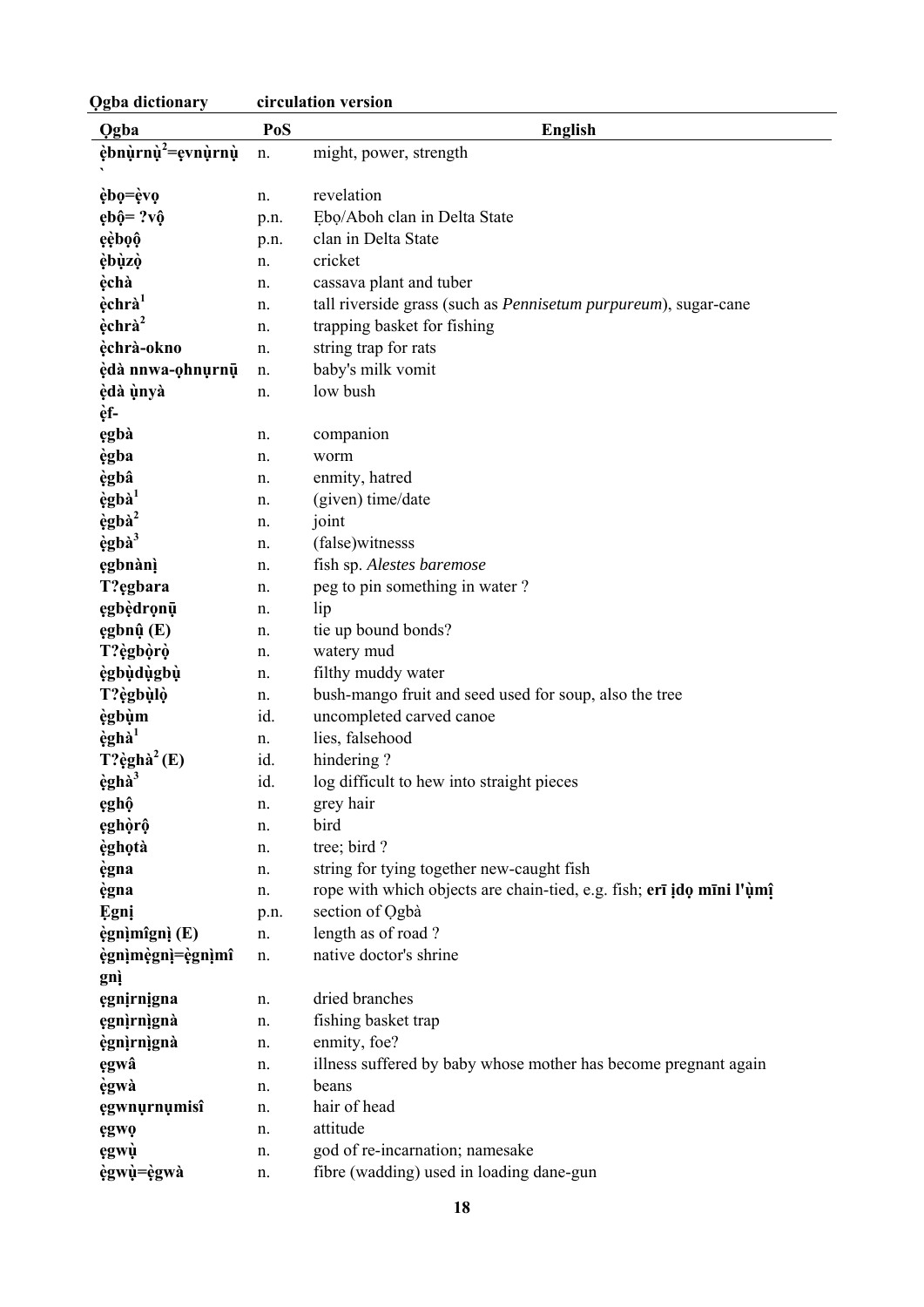| <b>Qgba</b> dictionary                         |     | circulation version                                                  |  |  |
|------------------------------------------------|-----|----------------------------------------------------------------------|--|--|
| <b>Qgba</b>                                    | PoS | <b>English</b>                                                       |  |  |
| èha                                            | n.  | multi-point spear                                                    |  |  |
| ęhì                                            | n.  | health                                                               |  |  |
| èhì                                            | n.  | good taste, savour; ?pang; Mminyà kà nde Ijo enwòga èhì; Egni tulam- |  |  |
|                                                |     | o! èhì ernu-agwô ya mela à enyajù                                    |  |  |
| ehirihi                                        | n.  | sponge fibre                                                         |  |  |
| èhna                                           | n.  | joyous occasion                                                      |  |  |
| ęhnį=ęhnįhnį                                   | n.  | ant, insect                                                          |  |  |
| ệhùrù (E)                                      | n.  | bullet, as for dane-gun                                              |  |  |
| èjà                                            | n.  | sacrifice, gift to gods/spirits                                      |  |  |
| ejânù                                          | n.  | voracious beast                                                      |  |  |
| ęjnā                                           | n.  | ground, earth                                                        |  |  |
| èjnį                                           | n.  | pubic hair, armpit hair                                              |  |  |
| ęjû                                            | n.  | head-pad for carrying loads                                          |  |  |
| ejuàli                                         | n.  | viper                                                                |  |  |
| ękâ                                            | n.  | hand, arm                                                            |  |  |
| ękikâ                                          | n.  | branch                                                               |  |  |
| ękiriko                                        | n.  | useless fibrous roots or ugly long hair; fibrous tuber roots         |  |  |
| ękiriko-ōkpo                                   | n.  | beard, moustache                                                     |  |  |
| èkò                                            | n.  | defect, fault                                                        |  |  |
| ękoro                                          | n.  | climbing weed                                                        |  |  |
| èkpà                                           | n.  | ?bladder; ekpa-uwhre-oyi:?;<br>bag; èkpà-minī/ekpa-maminī<br>èkpà-   |  |  |
|                                                |     | ohia?sack kits, container                                            |  |  |
| èkpà-àmù                                       | n.  | scrotum                                                              |  |  |
| èkpà-ewhō(e)                                   | n.  | abdomen, belly                                                       |  |  |
| èkpà-ewho                                      | n.  | stomach, large abdominal size; ò kwrù ke m ahrnà ùrû?                |  |  |
| èkpa-mini-amù                                  | n.  | testicles?                                                           |  |  |
| èkpà-nnwa                                      | n.  | womb, uterus                                                         |  |  |
| èkpara                                         | n.  | scale, hard covering of object                                       |  |  |
| èkpi                                           | n.  | flea                                                                 |  |  |
| èkpikpa                                        | n.  | scurvy                                                               |  |  |
| èkpìkpà                                        | n.  | blind, screen                                                        |  |  |
| èkpiri                                         | n.  | throat, gluttony                                                     |  |  |
| èkpìrì                                         | n.  | flea, bedbug                                                         |  |  |
| èkpnû                                          | n.  | crawling mark of animals (line)                                      |  |  |
| èkpnù                                          | n.  | side of chest, below the armpit                                      |  |  |
| èkpo                                           | n.  | edible frog                                                          |  |  |
| $T?$ ękp $\grave{\rho}$ -ul $\grave{\rho}$ (E) | n.  | house frog/toad                                                      |  |  |
| ękpù                                           | n.  | swelling-hornlike?                                                   |  |  |
| èkpùrù                                         | n.  | silence                                                              |  |  |
| èkputō                                         | n.  | bubbling of water due to movement/action underneath                  |  |  |
| ệkrî kà                                        | n.  | line mark                                                            |  |  |
| ękwà                                           | n.  | cloth                                                                |  |  |
| ękwna                                          | n.  | crying, weeping, mourning                                            |  |  |
| èkwnâ                                          | n.  | egg                                                                  |  |  |
| èkwnà                                          | n.  | curse, invocation of evil on s.o., trouble                           |  |  |
| ękwna-nnwa                                     | n.  | egg, ovum                                                            |  |  |
| ękwnùkwnù                                      | n.  | side of people                                                       |  |  |
| èkwo                                           | n.  | bailing of fish pond                                                 |  |  |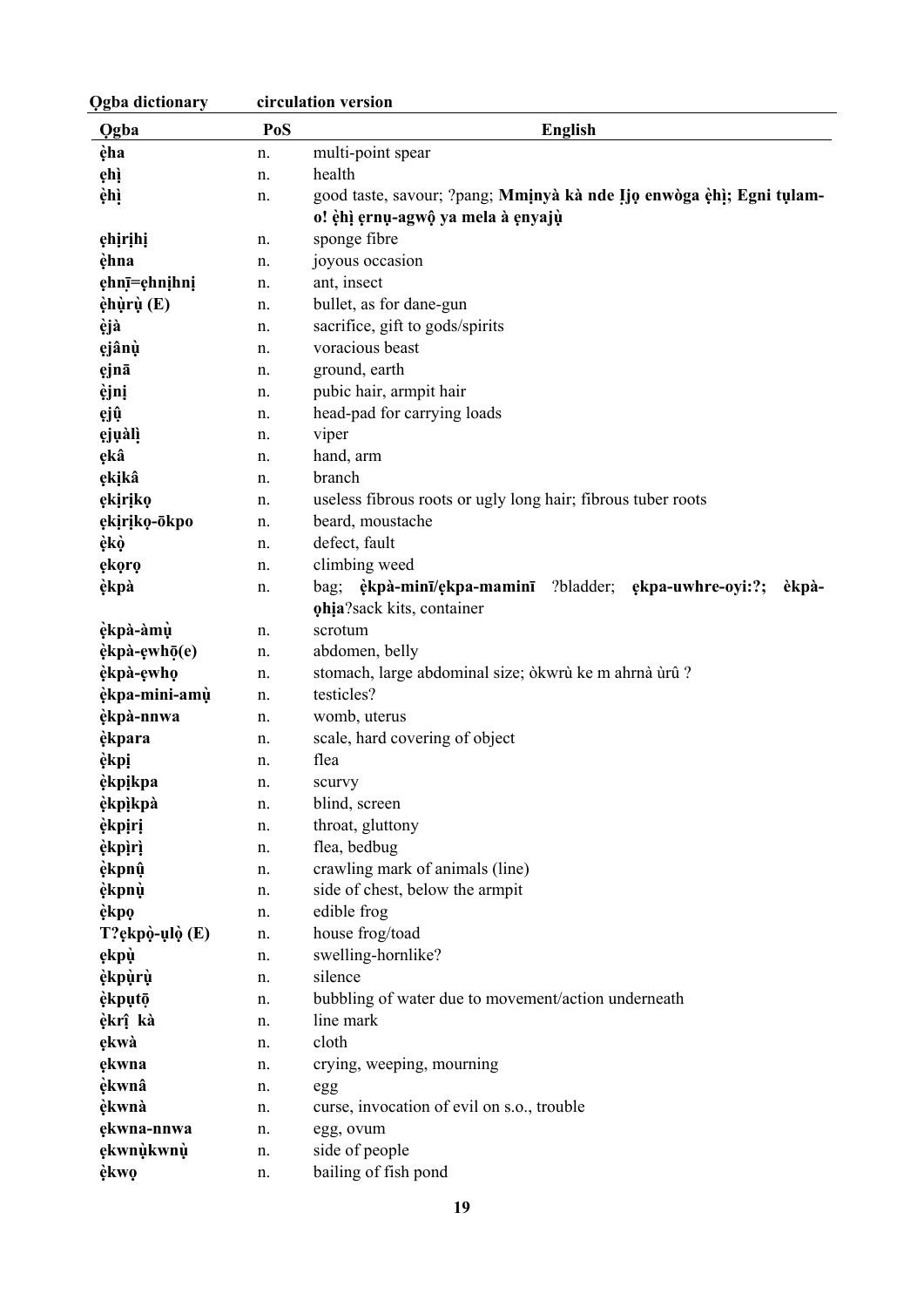| <b>Qgba</b> dictionary                      |          | circulation version                                                      |  |  |
|---------------------------------------------|----------|--------------------------------------------------------------------------|--|--|
| <b>Qgba</b>                                 | PoS      | <b>English</b>                                                           |  |  |
| ękwo=ękwukwo                                | n.       | paper, leaf, book, vegetable                                             |  |  |
| ękwų                                        | n.       | oil-palm tree                                                            |  |  |
| èkwû=ekwùkwû                                | n.       | ?metaphoric expression of reaction to some event; dikà:1. Sìde kà m      |  |  |
|                                             |          | kporo umu madu okwu; O bū Chukwu a.                                      |  |  |
| èkwù                                        | n.       | group, heap, class                                                       |  |  |
| ęlò                                         | n.       | shout                                                                    |  |  |
| èma                                         | n.       | fallow farm area                                                         |  |  |
| ęmû                                         | n.       | laughter                                                                 |  |  |
| èmû                                         | n.       | underground water                                                        |  |  |
| ęnį                                         | excl.    | Hard luck! You deserve it!                                               |  |  |
| ènìmà=ènùmà                                 | n.       | framed flat fishing screen used by one or two people; enuma-nrū/ndo      |  |  |
| ènìnà=ìnìnà                                 | n.       | content, self-pride, wish to be respected                                |  |  |
| ènô=nwaenô                                  | num.     | four                                                                     |  |  |
| ènù                                         | n.       | scar of healed wound                                                     |  |  |
| ènùnù                                       | n.       | sucker                                                                   |  |  |
| ęnyā                                        | n.       | state of being far apart, distance; ?gbata kà Sokoto là Igwenga dì enya. |  |  |
| enyâ                                        | n.       | eye                                                                      |  |  |
| ènyà                                        | n.       | rough hair on corn leaves, scars?; Idùrù dì l'èwhụ kà mkprì-ekwo-oknà,   |  |  |
|                                             |          | agbaga kitikiti mà ya kpotų madų̀ l'èwhų̂                                |  |  |
| enyī                                        | n.       | bees; mini-inyi T? honey                                                 |  |  |
| ènyụ                                        | n.       | pumpkin pod                                                              |  |  |
| èpà=èghà                                    | n.       | lies                                                                     |  |  |
| epità                                       | n.       | watery mud                                                               |  |  |
| èpù=èfù                                     | n.       | pride                                                                    |  |  |
| ęra                                         | n.       | madness; igba era                                                        |  |  |
| V?Eręsià                                    | n.       | personal name; nwa-eresia nnunu<br>pigeon                                |  |  |
| èrimìònu                                    | n.       | edible waterleaf                                                         |  |  |
| ęrna                                        | n.       | breast, udder                                                            |  |  |
| èrnà                                        | n.       | genealogical good relationship?                                          |  |  |
| èsâ=nwaesâ                                  | num.     | seven                                                                    |  |  |
| esato=nwaesato                              | num.     | eight                                                                    |  |  |
| èsna                                        | n.       | spittle                                                                  |  |  |
| èsộ<br>$\grave{\textbf{e}}$ ta <sup>1</sup> | n.       | respect, honour<br>wrestling                                             |  |  |
| $\dot{\text{eta}}^2$                        | n.       | rust                                                                     |  |  |
| $\dot{\text{eta}}^3$                        | n.<br>n. | dried liquid showing snail's track                                       |  |  |
| èta-onū                                     | n.       | dried-up spittle dribbling down jaws in sleep                            |  |  |
| ètni                                        | n.       | pubic hair                                                               |  |  |
| èto                                         | num.     | three, third                                                             |  |  |
| ètù                                         | n.       | praise, reference                                                        |  |  |
| èturu                                       | n.       | slippery ground                                                          |  |  |
| ęv-                                         |          | $\gamma$                                                                 |  |  |
| ęwâ                                         | n.       | piece                                                                    |  |  |
| ewha                                        | n.       | divination                                                               |  |  |
| ewharī                                      | n.       | fibre                                                                    |  |  |
| ewho                                        | n.       | belly                                                                    |  |  |
| ęwho-chasi                                  | n.       | dyspepsia                                                                |  |  |
| ewho-gbìdìm                                 | n.       | constipation                                                             |  |  |
|                                             |          |                                                                          |  |  |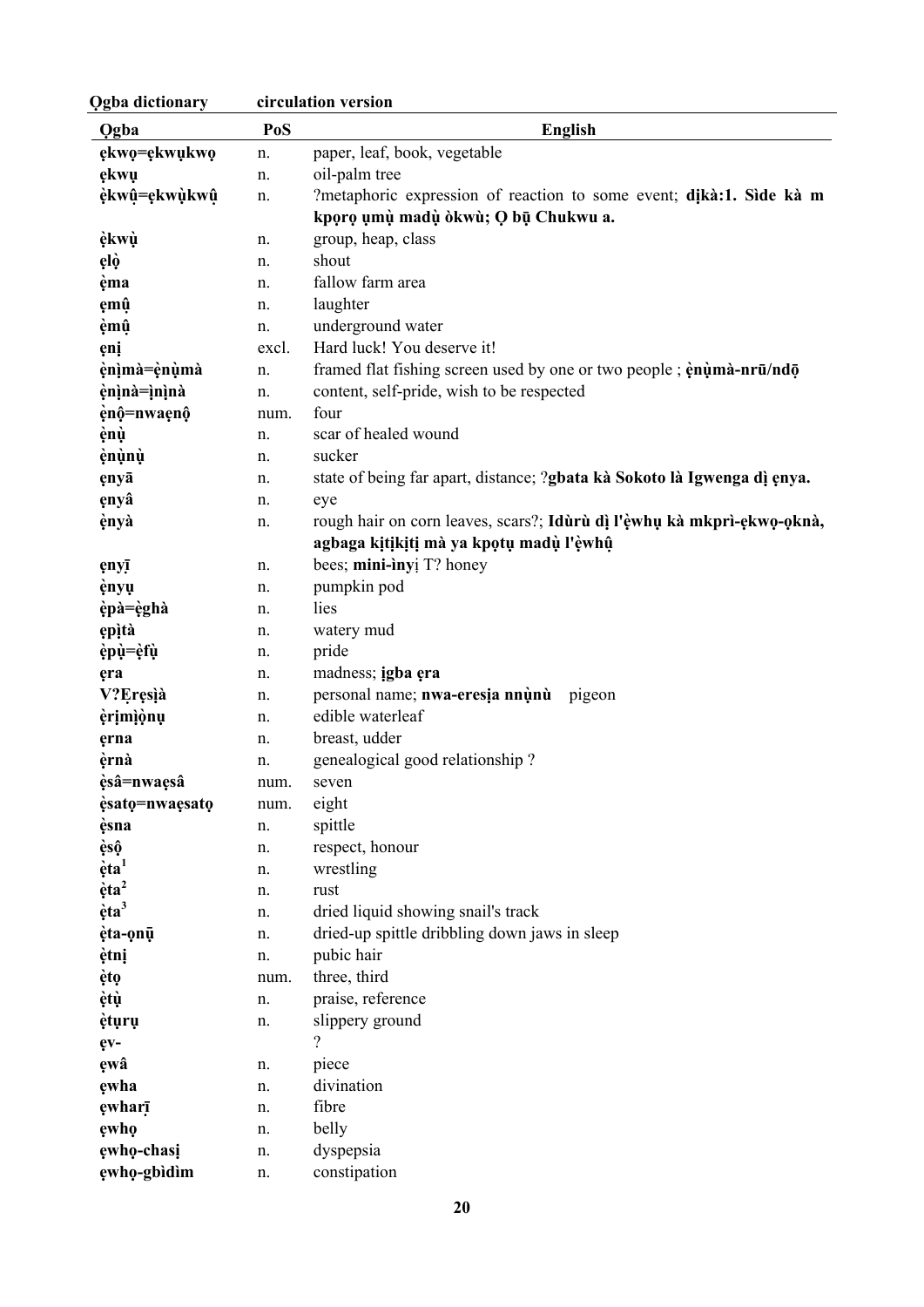| <b>Qgba dictionary</b>                                                                                   |            | circulation version                                                    |
|----------------------------------------------------------------------------------------------------------|------------|------------------------------------------------------------------------|
| <b>Ogba</b>                                                                                              | PoS        | <b>English</b>                                                         |
| ęwho-ìrè                                                                                                 | n.         | belly-ache                                                             |
| ewhoma                                                                                                   | n.         | dysentery                                                              |
| ęwho-ōwu                                                                                                 | n.         | diarrhoea                                                              |
| ęwho-ōza                                                                                                 | n.         | elephantiasis                                                          |
| èwhû(e)                                                                                                  | n.         | body                                                                   |
| èwhù                                                                                                     | n.         | foam                                                                   |
| èwhulâbù                                                                                                 | n.         | scrotal hernia, hydrocele                                              |
| èwhụlò                                                                                                   | n.         | wall, distance near to home?                                           |
| èwhuōlo                                                                                                  | n.         | weakness due to old age                                                |
| ewò                                                                                                      | n.         | house frog                                                             |
| èwù <sup>1</sup>                                                                                         | n.         | excreta, faeces                                                        |
| $\dot{\mathbf{e}}$ wù <sup>2</sup>                                                                       | n.         | jump (noun); ma èwù                                                    |
| ęwų-aznų                                                                                                 | n.         | very little/young fish                                                 |
| ęyî                                                                                                      | n.         | dress                                                                  |
| èyòrò                                                                                                    | n.         | rattling musical object in container, used by native doctors; conoidal |
|                                                                                                          |            | basket-rattle                                                          |
| $\dot{\mathbf{e}}$ zà <sup>1</sup> = $\dot{\mathbf{e}}$ zàzà                                             | n.         | strong yard broom                                                      |
| $\dot{\mathbf{e}}$ zà <sup>2</sup> = $\dot{\mathbf{e}}$ zàzà                                             | n.         | weaver-bird                                                            |
| èzna                                                                                                     | n.         | gills                                                                  |
| $\dot{\text{e}}$ z $\dot{\text{o}}$ (E)= $\dot{\text{o}}$ z $\dot{\text{o}}$                             | n.         | gorilla                                                                |
| $\dot{\mathrm{e}}$ z $\dot{\mathrm{o}}$ =àz $\dot{\mathrm{o}}$ $\dot{\mathrm{e}}$ z $\dot{\mathrm{o}}$ ? | n.         | catching small fish and shrimps with open baskets                      |
| F                                                                                                        |            |                                                                        |
|                                                                                                          |            |                                                                        |
| $fa^1=pa$                                                                                                | V.         | grow                                                                   |
| $fa^2 = pa$                                                                                              | V.         | hold up with two hands - carry up                                      |
| $fa^3$                                                                                                   | V.         | do something intentionally                                             |
| fe=pe                                                                                                    | V.         | walk silently, tip-toeing                                              |
| $\mathbf{\hat{n}}^1 = \mathbf{pi}$                                                                       | V.         | press hand/palm on, place palm on                                      |
| $\mathbf{\hat{n}}^2 = \mathbf{pi}$                                                                       | V.         | throw out suddenly                                                     |
| fififi=pìpìpì                                                                                            | id.        | wasting time before action; i mèlà fififi l'ime whe oma                |
| fị=pì                                                                                                    | V.         | hold to force out air or liquid                                        |
| fifi=pipì                                                                                                | V.         | give very little                                                       |
| $fo^1=po$                                                                                                | V.         | leak, pass narrowly through                                            |
| $fo^2 = po$                                                                                              | V.         | get opening                                                            |
| fokoi=pokoi=hokoi                                                                                        | id.        | describes emptiness                                                    |
| $f\dot{\rho}^1 = p\dot{\rho}$                                                                            | V.         | soaked, wet, damp                                                      |
| $f\dot{\rho}^2 = p\dot{\rho}$                                                                            | conj.      | also, as, like                                                         |
| frù-frù=prù-prù                                                                                          | ${\bf V}.$ | soft when pressed, felt, or touched                                    |
| $fu = pu$                                                                                                | V.         | spring up as young plant; grow buds, grass, hair                       |
| $f\grave{\mu}^1 = p\grave{\mu}$                                                                          | V.         | go, move off                                                           |
| $f\mathbf{\hat{u}}^2 = p\mathbf{\hat{u}}$                                                                | V.         | miscarry, abort                                                        |
| $f\mathbf{\hat{\mu}}^3 = p\mathbf{\hat{\mu}}$                                                            | V.         | work or do something without s.o. else's knowledge                     |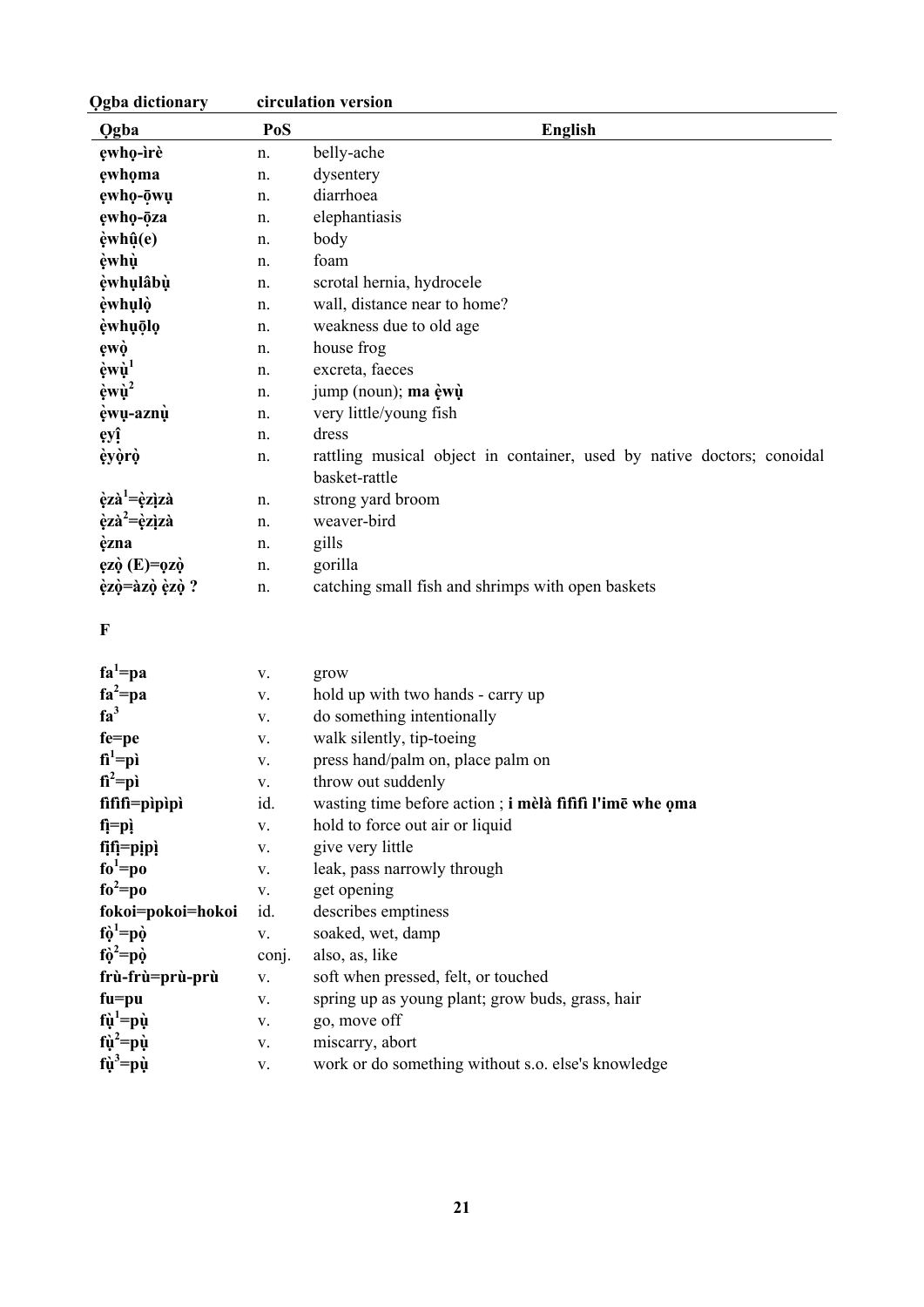| <b>Qgba</b> dictionary                | circulation version |                                                                         |  |
|---------------------------------------|---------------------|-------------------------------------------------------------------------|--|
| <b>Qgba</b>                           | PoS                 | <b>English</b>                                                          |  |
| G                                     |                     |                                                                         |  |
|                                       |                     |                                                                         |  |
| ga <sup>1</sup>                       | V.                  | go, pass, move off                                                      |  |
| $ga^2$                                | V.                  | excrete, defecate                                                       |  |
| galàam=gilàam                         |                     | ?                                                                       |  |
| gàrị=ngàrị                            | n.                  | garri, ground and fried cassava                                         |  |
| gba <sup>1</sup>                      | V.                  | shoot, fire (gun)                                                       |  |
| gba <sup>2</sup>                      | V.                  | dance                                                                   |  |
| gba <sup>3</sup>                      | V.                  | have diarrhoea                                                          |  |
| gba <sup>4</sup>                      | V.                  | divine                                                                  |  |
| gba <sup>5</sup>                      | V.                  | wrestle                                                                 |  |
| $gba^6$                               | V.                  | pledge                                                                  |  |
| $gba^7$                               | V.                  | fence                                                                   |  |
| gba <sup>8</sup>                      | V.                  | ride bicycle                                                            |  |
| gba <sup>9</sup>                      | V.                  | turn a deaf ear, keep silent                                            |  |
| $gba^{10}$                            | V.                  | run                                                                     |  |
| $gba^{11}$                            | V.                  | go mad                                                                  |  |
| $gba^{12}$                            | V.                  | grow white hair (on head)                                               |  |
| $gba^{13}$                            | V.                  | spit, make reference?                                                   |  |
| $gba^{14}$                            | V.                  | make reference                                                          |  |
| $gba^{10}$                            | V.                  | go out, excrete, jump out from; Obi jumps on faeces; Ekne throws faeces |  |
|                                       |                     | at plantain ???                                                         |  |
| $\mathbf{g}\mathbf{b}\mathbf{a}^{11}$ | V.                  | go empty-handed                                                         |  |
| $gba^{11}$                            | V.                  | make first sale?                                                        |  |
| $\mathbf{g}\mathbf{b}\mathbf{a}^{11}$ | V.                  | stare???                                                                |  |
| $gba^{11}$                            | V.                  | confer, consult                                                         |  |
| $gba^{12}$                            | V.                  | charm; be infused/injected with medicine                                |  |
| $gba^{13}$                            | V.                  | go bare-bodied/bare-headed/bare-foot/bare-necked; go naked              |  |
| $gba^{14}$                            | V.                  | urinate                                                                 |  |
| $\mathbf{g}\mathbf{b}\mathbf{a}^{14}$ | V.                  | write                                                                   |  |
| $gba^{14}$                            | V.                  | serve food/wine                                                         |  |
| $gb\grave{a}^1$                       | V.                  | carry heavy object in hands while walking                               |  |
| $gb\grave{a}^2$                       | V.                  | drown ?write                                                            |  |
| $gb\grave{a}^3$                       | V.                  | strangle, bend                                                          |  |
| $gb\grave{a}^4$<br>$g b \dot{a}^5$    | V.                  | lay false accusation, join with, as rope???                             |  |
| $gb\grave{a}^5$                       | V.                  | make thatch, spread floor mat, be attentive<br>listen, be attentive     |  |
| $g b \dot{a}^6$                       | V.                  | speak indirectly to accuse?                                             |  |
| $g b \dot{a}^7$                       | V.                  |                                                                         |  |
| gbachu                                | V.<br>V.            | make covenant, trade with, make friends with<br>stain, rust             |  |
|                                       |                     | blackmail                                                               |  |
| gbachu<br>gbade                       | V.<br>V.            | leave with, keep under pledge, leave alone                              |  |
| gbagbu                                | V.                  | shoot dead                                                              |  |
| gbàgbu                                | V.                  | drown, strangle                                                         |  |
| gbaghnà                               | V.                  | rinse                                                                   |  |
| gbàgnà                                | V.                  | carry object that is very big, at times in hand or on shoulder          |  |
| gbakoi                                | n.                  | bright (as dawn)                                                        |  |
| gbanwò                                |                     | exchange                                                                |  |
|                                       | V.                  |                                                                         |  |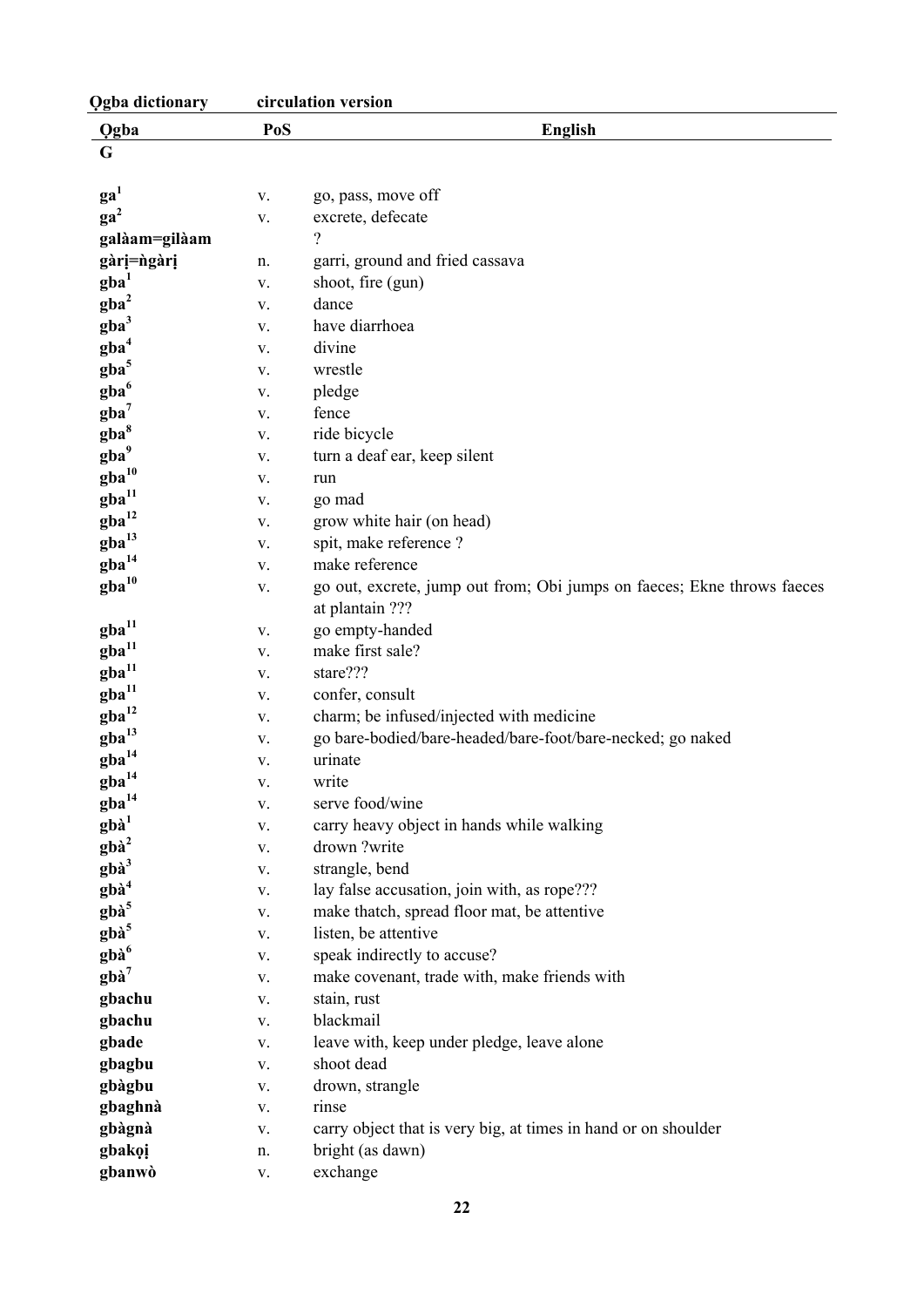| <b>Qgba</b> dictionary  |            | circulation version                                                     |
|-------------------------|------------|-------------------------------------------------------------------------|
| <b>Ogba</b>             | PoS        | <b>English</b>                                                          |
| gbanwu                  | V.         | become emaciated/slim, wither                                           |
| gbanyu                  | V.         | quench (as fire)                                                        |
| gbayi                   | V.         | clean                                                                   |
| gbaznè                  | V.         | melt                                                                    |
| gbe <sup>1</sup>        | V.         | crawl, move on hands and knees                                          |
| $gbe2$ (E)              | V.         | open/close as of door/gate                                              |
| $gb\grave{e}^1$         | V.         | stir food grain, powdered starch in hot water to form food like pap     |
| $g b \dot{e}^2$         | V.         | screen off with leaves                                                  |
| $g b \grave{e}^3$       | V.         | be guilty of ???                                                        |
| gbègbrèrè               | id.        | be level, flat, prostrate???                                            |
| gbèkèm=gbèm             | id.        | describes s.t. full, filled to the brim; Minī znòjula ìtè ya gbèkèm.    |
| gbì                     | V.         | shock, e.g. electric shock; Igbi gbila m; Erī latriki gbila m.          |
| gbìgbrìrì               | id.        | describes s.t. motionless, fill up without space left; Onye mminya-ogbu |
|                         |            | dnàbrìgà gbìgbrìrì l'iznu urnâ.??                                       |
| gbigbà                  | V.         | carry very heavy load                                                   |
| $g$ bnà <sup>1</sup>    | V.         | tie loincloth                                                           |
| $g$ bnà <sup>2</sup>    | V.         | teach or send messages with the eyes?                                   |
| $g$ bnà <sup>3</sup>    | V.         | do/act/eat secretly                                                     |
| gbnamgbnam              | n.         | tin (object), zinc                                                      |
| gbnànì                  | id.        | describes s.t. dull to look at and to touch; Ngari ni di gbnàni         |
| gbnò                    | V.         | prevent from, wedge, stop                                               |
| gbnònu                  | V.         | endure, bear, remain firm                                               |
| $g$ bnų <sup>1</sup>    | V.         | shout to express anger, hoot; Agboji gbnùgà ìsni dùdùdù.                |
| $g b n \dot{u}^2$       | V.         | keep warmth; Ewhu gbmù m rùrùrù l'ikpùru bragidì kà ona.                |
| gbnugbnù                | V.         | untidy, very dirty object                                               |
| gboo                    | a.         | ancient; mgbè gboo, madù gboo                                           |
| $g b \rho$ <sup>1</sup> | V.         | boil, make noise as in a market [same?]                                 |
| $g b \rho^2$            | V.         | flow as water                                                           |
| $g b \rho^3$            | V.         | bark or roar like a dog, leopard/ 'tiger', lion                         |
| $g b \rho^4$            | V.         | pluck leaves from, etc.                                                 |
| gbo <sup>5</sup>        | V.         | wash very dirty object, clear thick bush                                |
| gbo <sup>6</sup>        | V.         | vomit                                                                   |
| gbòdòi                  | id.        | lazy stay?                                                              |
| gbògògbògò              | id.        | watery; Echà-osna kà nne-dī m dì-grè gbògògbògò.                        |
| gbòkọì=gbòkòi           | id.        | full up to the brim                                                     |
| gbòrìgbòrì              | id.        | very soft when eaten, due to immaturity or over-cooking (as yam);       |
|                         |            | Qkpàsî iji ohrnu digà gbòrìgbòrì l'òri.                                 |
| $gbu^1=gbubi$ , chàbì   | V.         | cut, slice                                                              |
| $g$ bu <sup>2</sup>     | V.         | kill                                                                    |
| $g$ bu <sup>3</sup>     | V.         | blow horn/pipe, cry                                                     |
| gbugbù                  | V.         | shake, wag                                                              |
| $g$ bų $^1$             | V.         | put on shirt /dress/jumper/trousers                                     |
| $g$ bų <sup>2</sup>     | V.         | spit out, vomit                                                         |
| $g$ bų <sup>3</sup>     | V.         | slip, move along, shift; Eturu gbula m; Efre gbusidnàla àli.            |
| gbù                     | V.         | be fed up with, as of eating                                            |
| gbùdùm                  | id.        | thickened, condensed; Owhe ęgbulo ka Ajumôke di gbudum l'aznu-oyi       |
|                         |            | ?                                                                       |
| gbugbò                  | ${\bf V}.$ | rub/paint in a watery way?                                              |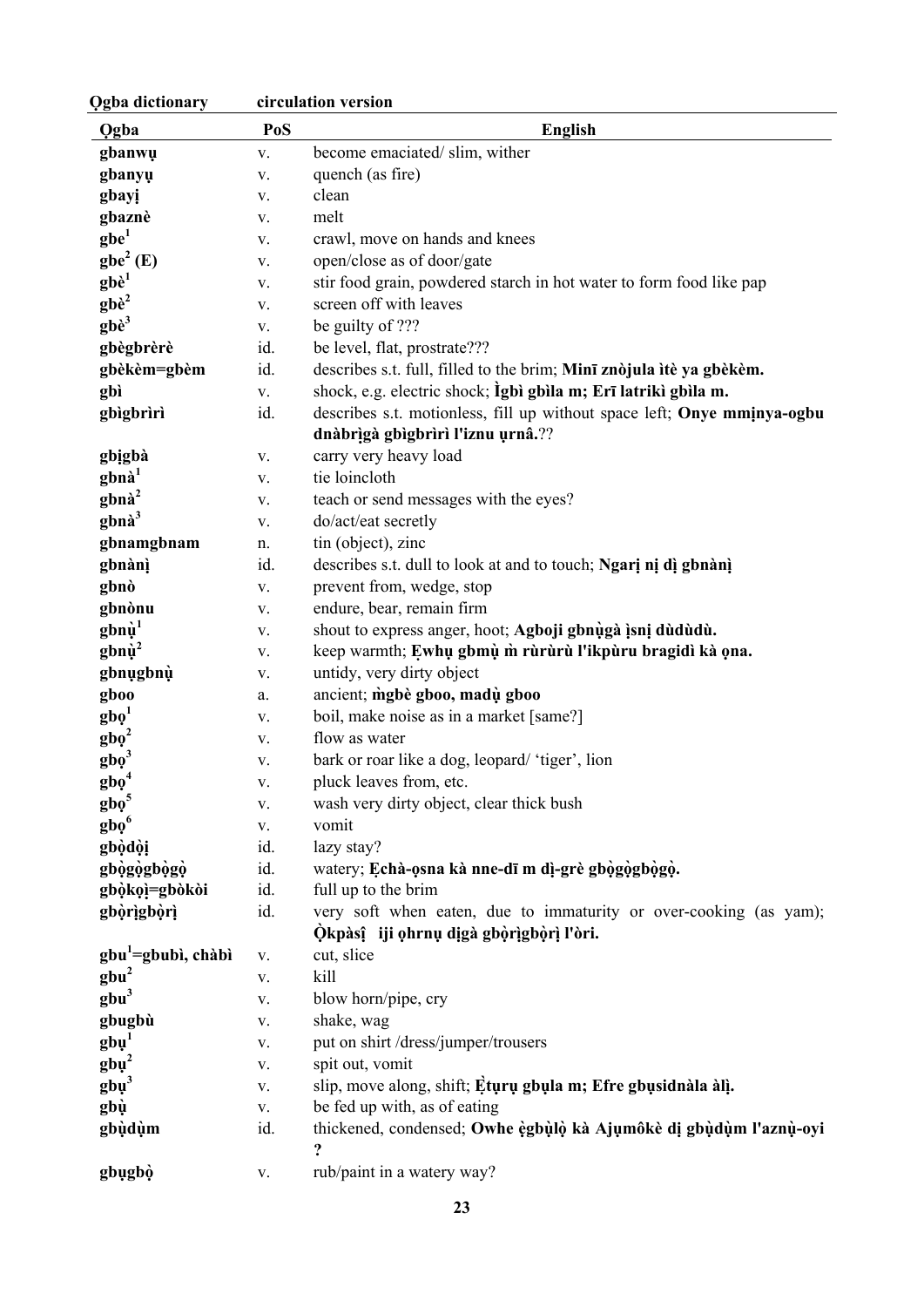| <b>Ogba</b> dictionary    | circulation version |                                                                       |
|---------------------------|---------------------|-----------------------------------------------------------------------|
| <b>Ogba</b>               | PoS                 | <b>English</b>                                                        |
| gbùgbrùrù                 | id.                 | heavy-hearted                                                         |
| $g$ bụgbù $^1$            | V.                  | waste time in doing something                                         |
| $g$ bugbu <sup>2</sup>    | V.                  | slip off; Irè ojo i rènì m gbugbù chnapùla.                           |
| gbùhìagbùhià T?           | id.                 | act sluggishly                                                        |
| gha                       | V.                  | cast, throw as grains /dust/net; gha ejnā, gha osnò, gha òjòglò       |
| ghà                       | V.                  | pass beyond, walk past, pass by; Ikne ghàla umu-ekwo ibnè a wò. ?     |
| ghagbu                    | V.                  | spoil, throw out, scatter, confound                                   |
| ghari <sup>1</sup>        | id.                 | turn upside down, confuse ; Qdnù kà a gbala a ghari l'isî.            |
| ghari <sup>2</sup>        | V.                  | lie turning here and there                                            |
| ghe <sup>1</sup>          | V.                  | cook, fry well                                                        |
| $ghe^2 = ghebe$           | V.                  | fry in dry pan, roast                                                 |
| $gh\grave{e}^1$           | V.                  | castrate, remove sex organ of male animal                             |
| $gh\grave{e}^2$           | V.                  | prune, trim                                                           |
| $gh\grave{e}^3$           | V.                  | gossip, railing v/n?                                                  |
| ghebe urnâ                | V.                  | sleep lightly, nap, take short sleep in the daytime                   |
| ghesighesi                | id.                 | describes s.t. weak, lean, and soft                                   |
| ghighà <sup>1</sup>       | V.                  | unstable and irresponsible fellow v/n?                                |
| ghighà <sup>2</sup>       | V.                  | hold loose ly so as to allow light sprinkling                         |
| ghịghà3                   | V.                  | spend or give out extravagantly                                       |
| ghna <sup>1</sup>         | V.                  | toast, place to be heated by fire or sun                              |
| ghna <sup>2</sup>         | V.                  | take/give/enter/go off secretly                                       |
| ghnà                      | V.                  | greet joyfully                                                        |
| ghne                      | V.                  | make big splash as that of sea animal; Eminya ghnela mini l'òznìmìnì. |
| ghnè                      | V.                  | rejoice over something                                                |
| ghno                      | V.                  | stride over or across by walking; revoke?                             |
| ghnosi                    | V.                  | invocation                                                            |
| ghnọ                      | V.                  | cry, as a bird                                                        |
| ghnogwnà                  | V.                  | revoke                                                                |
| ghobe <sup>1</sup>        | V.                  | keep open                                                             |
| ghobe <sup>2</sup> =chnì? | V.                  | instability                                                           |
| g h o <sup>1</sup>        | V.                  | pluck, harvest                                                        |
| $g h o^2$                 | V.                  | catch in the air                                                      |
| $gh\dot{\rho}^1$          | V.                  | change                                                                |
| $gh\dot{\rho}^2$          | V.                  | play trick                                                            |
| ghọknò                    | V.                  | attract cases/troubles to oneself                                     |
| ghereghere                | V.                  | start to boil                                                         |
| ghrnàghrnà                | id.                 | describes s.t. uncomfortable, as stomach, lukewarm; Ewho chi m        |
|                           |                     | gwrùgwrù.??                                                           |
| ghròghrò                  | id.                 | describes s.t. not gummy when masticated                              |
| gilàam=galàam             | id.                 | describes tumbling gallop?                                            |
| gidim                     | id.                 | describes s.t. with a settled mind/assurance                          |
| gna=egnah?                | V.                  | pass rope through the hole of a bead, join with string/rope           |
| gnà                       | V.                  | hold with claws, nails, fingers; Nkwo grnala nsuesue ochna? ya; Gnade |
|                           |                     | mpisi-ukwū l'àlì maka èturu.                                          |
| gnagrnarna                | id.                 | describes rigidity, hardness                                          |
| gnàgrnàrnà                | id.                 | describes waking up from sleep smartly and clearly; O bila kà enyâ    |
|                           |                     | gnàgrnàrnà ?kpe m kpòtnerne a l'urnâ.                                 |
| gnè                       | ${\bf V}.$          | hang/spread/tie on (line of poles/pegs)                               |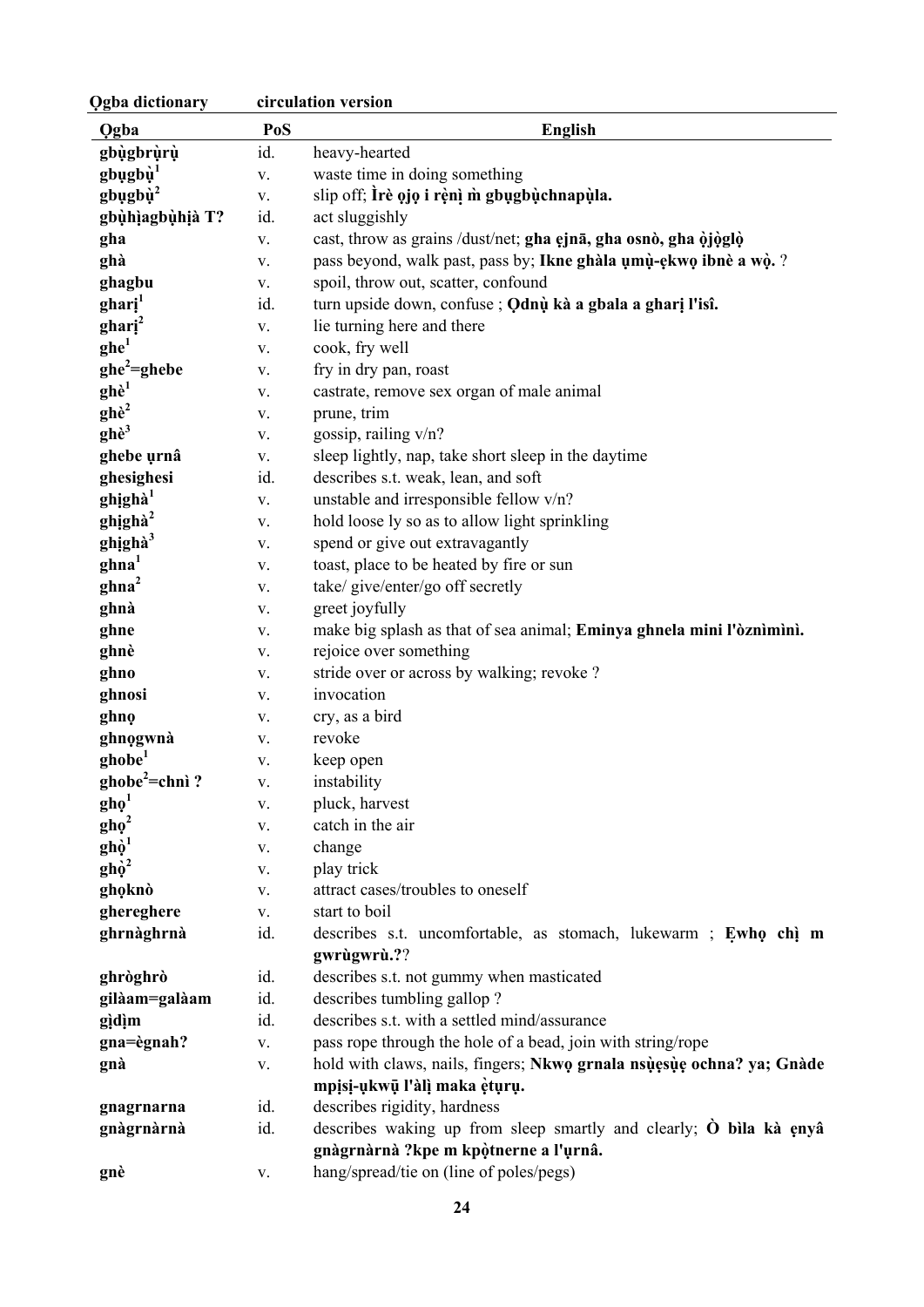| <b>Qgba dictionary</b> | circulation version |                                                                              |  |
|------------------------|---------------------|------------------------------------------------------------------------------|--|
| <b>Qgba</b>            | PoS                 | <b>English</b>                                                               |  |
| gnignà                 | V.                  | walk wearily as if very tired                                                |  |
| gnignè                 | V.                  | sprinkle                                                                     |  |
| gnignò                 | V.                  | walk wearily/silently                                                        |  |
| gno                    | V.                  | creep, like ant                                                              |  |
| gnò                    | V.                  | listen, pay attention                                                        |  |
| gnòrno                 | V.                  | creep, as on something                                                       |  |
| gògo                   | n.                  | namesake, person who has same name as oneself                                |  |
| gọ                     | V.                  | speak good or bad of, pray for                                               |  |
| $g\dot{\rho}^2$        | V.                  | deny, say that something is untrue; $g_0$ eg $\hat{g}$                       |  |
| gò                     | V.                  | perform marriage ceremonies; gò ogò                                          |  |
| gọnị                   | V.                  | not feeling free, not enjoying??                                             |  |
| grìgrì <sup>1</sup>    | id.                 | describes going in multitudes                                                |  |
| grìgrì <sup>2</sup>    | id.                 | describes numbness, loss of feeling; Ukwu kpo m grigri.                      |  |
| grîgrìgrî              | id.                 | describes continuous fear, fight?, discomfort                                |  |
| grìgwom                | id.                 | suddenly, unexpectedly                                                       |  |
| grnògrnò               | id.                 | describes a transparent object ??                                            |  |
| grùgrù                 | id.                 | describes discomfort caused by hunger, sign of illness; Ewho chi grugru.     |  |
| gugùsi                 | V.                  | keep long, delay                                                             |  |
| gùzo                   | V.                  | wait, stand, be still, stop                                                  |  |
| gwa                    | V.                  | mix, mingle; gwakota                                                         |  |
| gwà                    | V.                  | recede, as the harmattan                                                     |  |
| gwe <sup>1</sup>       | V.                  | grind, pound                                                                 |  |
| $gwe^2$                | V.                  | dance smoothly, grind fine                                                   |  |
| $gw\grave{e}^1$        | V.                  | choose, select, take one's choice                                            |  |
| $g$ wè <sup>2</sup>    | V.                  | roll up (as rope, hook-line, dragnet)                                        |  |
| $g$ wè <sup>3</sup>    | V.                  | be gluttonous                                                                |  |
| gwekè                  | V.                  | shake                                                                        |  |
| gwèri (E)              | V.                  | take, select, share                                                          |  |
| gweri=gbari            | V.                  | roll, as log, bicycle                                                        |  |
| gwerò                  | V.                  | turn, roll over and over, as in liquid/mud                                   |  |
| gwnùbe                 | V.                  | wrap or parcel something, tie up; parcel                                     |  |
| gwognà                 | V.                  | walk as a big animal, wealthy/arrogant/proud fellow                          |  |
| gwogwroro              | id.                 | describes being on top of; Ugbo k'wo sirì l'elu osi gwogwroro. T?            |  |
| $g w \rho^1$           | V.                  | heal sickness, use medicine to harm someone, manufacture medicine;           |  |
|                        |                     | make head-pad sep?                                                           |  |
| $g w \rho^2$           | ${\bf V}.$          | make food porridge?                                                          |  |
| $g_{WQ}^{3}$           | V.                  | snore                                                                        |  |
| $g_{WQ}^4$             | V.                  | coil round, as snake                                                         |  |
| $g w \rho^5$           | V.                  | stay like a sick person; dull witted?                                        |  |
| $gw\grave{\rho}^1$     | V.                  | take out mud silt from pond/well-base?; gwò isni                             |  |
| $gw\dot{\rho}^2$       | V.                  | spit out thick quantity of spittle, as intoxicated persons or pregnant women |  |
| gwrùgwrù               | id.                 | describes disorderly situation as in stomach                                 |  |
| gwu'                   | V.                  | build, erect (house), construct (bridge)                                     |  |
| $gwu^2$                | V.                  | dig ground                                                                   |  |
| $g$ wù $^1$            | V.                  | swim, struggle out (as in trouble)                                           |  |
| $g$ wù <sup>2</sup>    | V.                  | play, partake in feast, perform festival                                     |  |
| gwùgwùgwù              | id.                 | describes warmth                                                             |  |
| gwugwùsi               | V.                  | continue to stay with or abide in?                                           |  |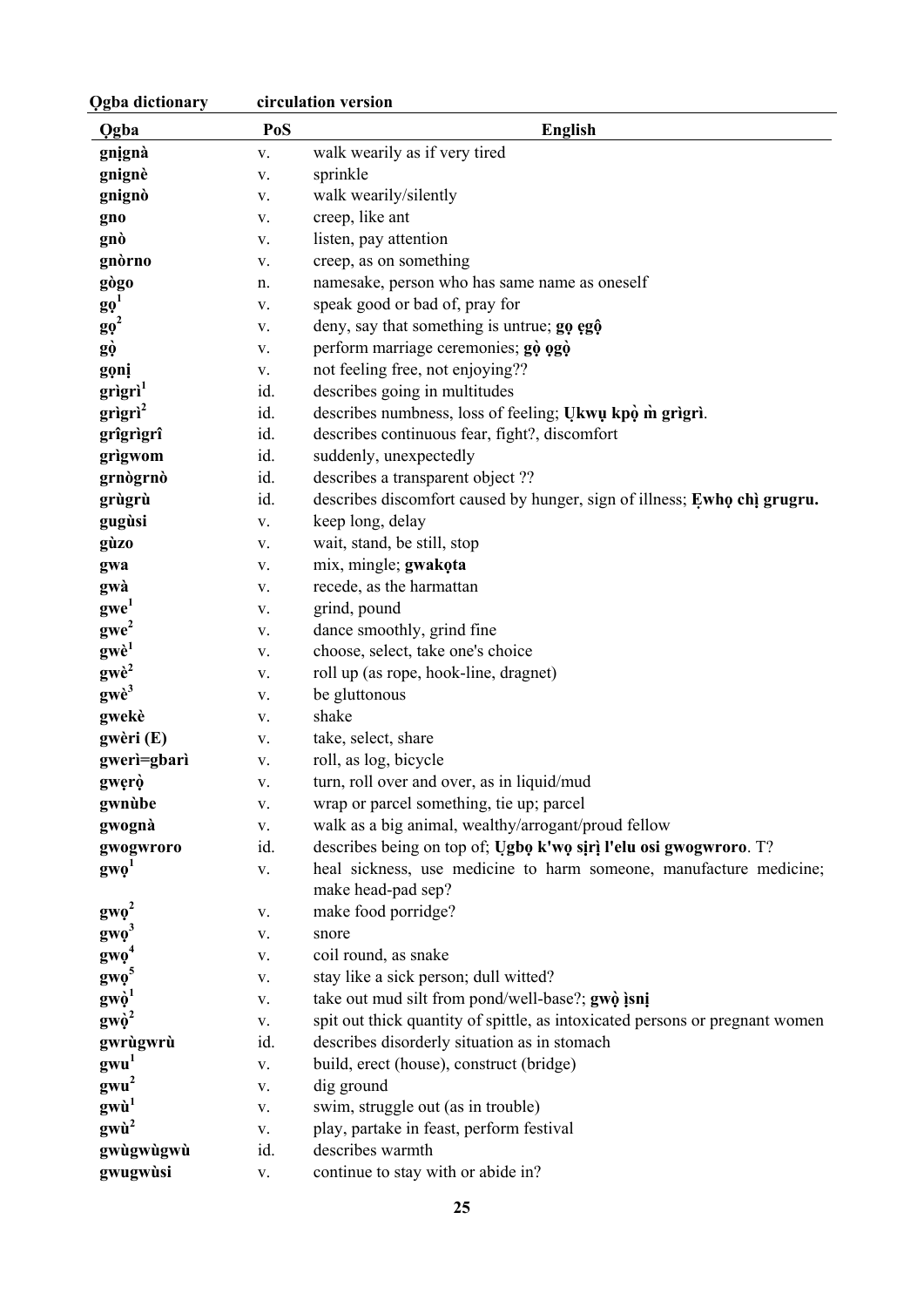| <b>Ogba dictionary</b>          | circulation version |                                                                               |  |
|---------------------------------|---------------------|-------------------------------------------------------------------------------|--|
| Ogba                            | PoS                 | <b>English</b>                                                                |  |
| gwukne                          | V.                  | stand wedged, stand firm                                                      |  |
|                                 |                     |                                                                               |  |
| H                               |                     |                                                                               |  |
| $h\grave{a}^1$                  | V.                  | make hole through s.t., bore                                                  |  |
| $h\grave{a}^2$                  | V.                  | ooze oil or fat as of meat fried, roasted, dried or boiled                    |  |
| $h\grave{a}^3$                  | V.                  | get to rot, slowly lose flavour/strength                                      |  |
| $h\grave{a}^4$                  | V.                  | take hands off, leave, spare                                                  |  |
| hà <sup>5</sup> =hàra           | V.                  | take with claws or fork                                                       |  |
| hagnà                           | V.                  | weave badly, walk wearily, do roughly, fight wearily                          |  |
| hagnàrna                        | V.                  | remain on unfriendly terms, without association                               |  |
| haì!                            | excl.               | exclamation of rebuke or to draw attention                                    |  |
| hàke                            | V.                  | walk on toes/tiptoe                                                           |  |
| hakoi                           | id.                 | describes skinny leanness                                                     |  |
| he=here                         | V.                  | lift up, as baby or young plant or weeds; he umu osno, he nnwaT?              |  |
| hègnàhègnà                      | id.                 | slowly or secretly; up and down as of spring-beds [2wds?]                     |  |
| hie                             | V.                  | tie on rope strongly; clasp, as of climbing stems clasping a tree, or people  |  |
|                                 |                     | clasping each other in joyous greeting; elemosa zutara nwanne a je alo        |  |
|                                 |                     | l'ijnè (gbahikota) hie a, snusnùsi a onu                                      |  |
| hìè <sup>1</sup> =mehìe         | V.                  | miss the way                                                                  |  |
| $h\grave{e}^2$                  | V.                  | do wrongly                                                                    |  |
| hìè <sup>3</sup>                | V.                  | break custom/law                                                              |  |
| hìèri-hìèrì                     | id.                 | describes nought, zero                                                        |  |
| $\mathbf{h}$ i <sup>1</sup>     | V.                  | twist in dancing, wring water out of cloth, ? cutlass, expression for refusal |  |
|                                 |                     | of?                                                                           |  |
| $\mathbf{h}$ i <sup>2</sup>     | V.                  | make twine /rope by twisting                                                  |  |
| $\mathbf{h}$ i <sup>3</sup>     | V.                  | be persistent at work                                                         |  |
| hna <sup>1</sup>                | V.                  | scoop out honey from hive                                                     |  |
| hna <sup>2</sup>                | V.                  | take young bird from nest or copra from shell [?combine with previous as      |  |
|                                 |                     | scoop out/remove from its natural setting, as honey from hive, bird from      |  |
|                                 |                     | nest, or copra from shell]                                                    |  |
| $hn\grave{a}^1$                 | V.                  | calculate                                                                     |  |
| $hn\grave{a}^2 = hn\grave{a}ta$ | V.                  | be equal to: Okè hnà kà Òbi l'ibù; Chọpịa ìji nde hnā kà nde nyâ; Me          |  |
|                                 |                     | kà wọ l'?ibnè a wò hnàta.                                                     |  |
| hnè                             | V.                  | rise from lying down                                                          |  |
| hni <sup>1</sup>                | V.                  | set or organize well; plant yam or cocoyam; lay baby down properly            |  |
| hni <sup>2</sup>                | V.                  | cleanse, wipe, tidy; I mè hni onu l'okwu ojoni i kwuni okpnarna-nne i.        |  |
| hni <sup>3</sup>                | V.                  | press with hand so as to relieve pains of illness                             |  |
| $h$ nì <sup>1</sup>             | V.                  | heap together                                                                 |  |
| hni <sup>2</sup>                | V.                  | press with the palm                                                           |  |
| hni <sup>3</sup>                | V.                  | put heavy object on something so as to keep on pressing it for a long time    |  |
| hnìde                           | V.                  | press by placing heavy object on top (not for long)                           |  |
| hnihnì                          | V.                  | walk/move slowly and proudly; Ezè là nde kà a di l'ihnihnìT? je, ichnu        |  |
|                                 |                     | nchàkà.                                                                       |  |
| hnìkọta                         | V.                  | heap together, as small particles/pebbles/sand                                |  |
| hnų=whno                        | V.                  | see, look at                                                                  |  |
| hnuhnù=whnuwhn                  | V.                  | speak unconsciously during sleep or illness                                   |  |
|                                 |                     |                                                                               |  |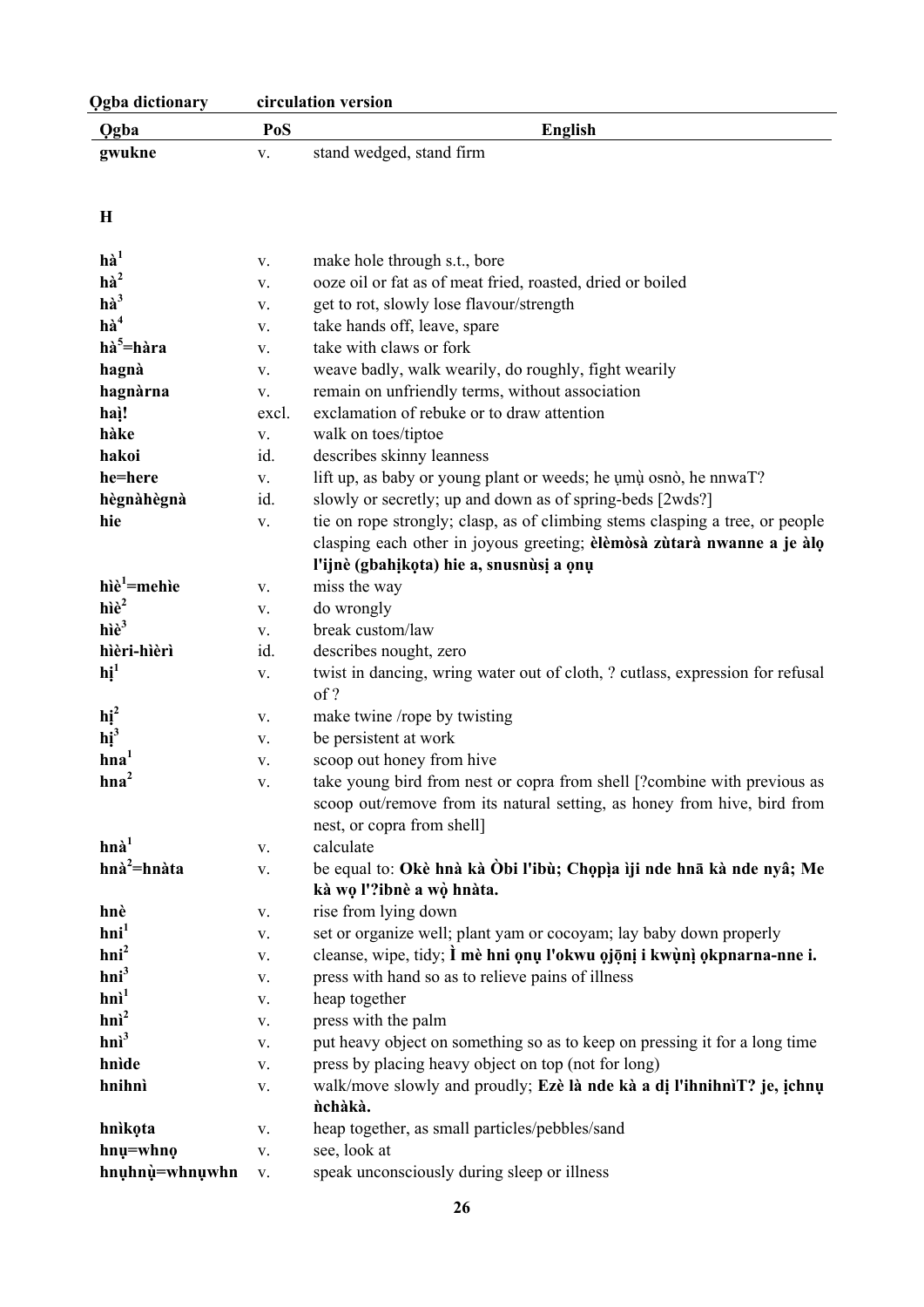| <b>Ogba</b> dictionary         | circulation version |                                                                        |  |
|--------------------------------|---------------------|------------------------------------------------------------------------|--|
| <b>Ogba</b>                    | PoS                 | <b>English</b>                                                         |  |
| ù                              |                     |                                                                        |  |
| hoi                            | num.                | nought, zero                                                           |  |
| hokopù                         | V.                  | be damaged at base, as basin; Ukwnù efre ya hokopùla.                  |  |
| họ                             | V.                  | take pot from fire                                                     |  |
| hò                             | V.                  | select, choose                                                         |  |
| hrahra                         | id.                 | crackling noise made by dry object when touched; Oko gbàgà hrahra la   |  |
|                                |                     | mgbawheoko?.                                                           |  |
| hrihri                         | id.                 | describes s.t. sliced; I wàlà iji nyâ hrihri.                          |  |
| hrohro                         | id.                 | very light                                                             |  |
| hu=whu                         | V.                  | bend, tilt                                                             |  |
| $h\grave{u}^1$ =whù            | V.                  | give prolonged call in remote place                                    |  |
| $h\grave{u}^2$ =whù            | V.                  | be lost                                                                |  |
| $h\grave{u}^3$ =whù            | V.                  | drop (as liquid or tears)                                              |  |
| hù <sup>4</sup> =whù           | V.                  | spread long drag-net, to be floated along with the river current       |  |
| hûhû                           | id.                 | with quick strong beating of the heart                                 |  |
| hùhùhù                         | id.                 | describes the feeling of a cool breeze; Ewhu bia m hunubu l'oyi.       |  |
| hùtùpù                         | V.                  | keep up a long conversation                                            |  |
| $hu\hat{u}T?$                  | id.                 | heart fled??                                                           |  |
| $hu^1$ =whų                    | V.                  | fold (as cloth/paper /mat)                                             |  |
| $hu^2$ =whų                    | V.                  | hold fast so as not to allow to struggle away                          |  |
| $h\grave{u}^1$ =wh $\grave{u}$ | V.                  | grow, expand, swell, blow air into, inflate; whusi ewho-igwe (baskol), |  |
|                                |                     | whù ùwhre-oyī                                                          |  |

**I** 

**ibe n**. **part of a whole ibē** n. pledge **ibè=ibnè** n. comrade, companion **ìbèbè=èb`ùbè** n. glory **ìbèbèlọjị** n. plant parasite **ibègwa** id. mixed colour **ìbègwèrè=ibègwàr à**  n. farming season **ibewā** n. broken part of **ibi n.** hindrance caused by spoken word of someone<br> **ibi**<sup>1</sup> **n.** scrotal hernia, hydrocele **ibì<sup>1</sup>** n. scrotal hernia, hydrocele **Ìbìbìo** p.n. people of Akwa Ibom State **ibiwhùrù** n. fish sp. *Citharinus latus*  **ibiwhùrù (àkịra)** n. fish sp. *Citharinus distichoides* **ibô** n. river-bank **ibrìbi** id. sell cheaply and quickly **ibrnô** n. water weed flower **ibû** n. load **ibù** id. big, large, fat **iburubu** id. crumbs, fragrant **?icha** id. brightly in politeness **Ichàkrî=Chàkrî** p.n. people of Warri District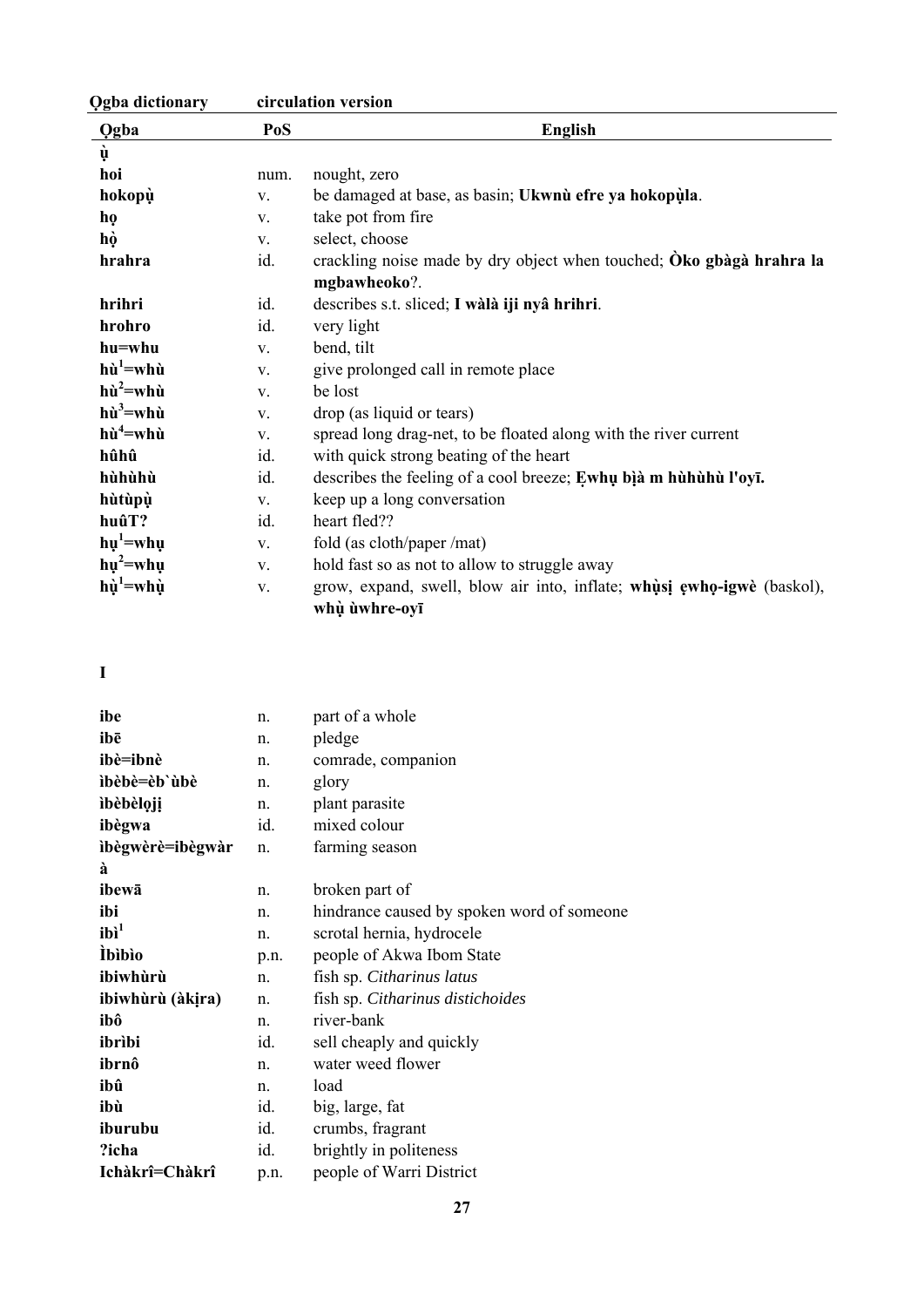| <b>Qgba</b> dictionary        | circulation version |                                                             |  |
|-------------------------------|---------------------|-------------------------------------------------------------|--|
| <b>Qgba</b>                   | PoS                 | <b>English</b>                                              |  |
| iche                          | n.                  | parrot                                                      |  |
| ichè                          | id.                 | different iche-ichè                                         |  |
| ichèkre-okwnū                 | n.                  | firebrand, coal fire                                        |  |
| icheku=ichekwu                | n.                  | charcoal, e.g. used by the smiths                           |  |
| ichi                          | n.                  | face tribal mark as that of Awo tribe                       |  |
| ìchu                          | id.                 | $\overline{?}$                                              |  |
| idnè                          | n.                  | ant that stings                                             |  |
| idnèem                        | id.                 | dance shivering well; walking like one dancing              |  |
| idù                           | n.                  | tingling object shell seed worn on legs when dancing        |  |
| idùdù=ìdùrù                   | n.                  | whiskers; upper lip (man's) hair                            |  |
| idudu                         | id.                 | very filthy                                                 |  |
| ìgbe                          | n.                  | box, chest                                                  |  |
| ìgbì                          | n.                  | electric catfish, Malapterurus electricus                   |  |
| igbidi <sup>1</sup>           | n.                  | fish                                                        |  |
| igbidi <sup>2</sup>           | n.                  | stickless mud wall                                          |  |
| ìgbû=igbuù                    | n.                  | noble, hero, modern society; use money to acquire the above |  |
| igbùdù <sup>1</sup>           | n.                  | coffin; molten, huge object                                 |  |
| igbùdù <sup>2</sup>           | n.                  | mud molten idol                                             |  |
| igbùrù=igbùrù                 | n.                  | swampy area                                                 |  |
| igbùrù                        | p.n.                | section in Ogba, between Usomini and Egni group             |  |
| ignî                          | n.                  | louse                                                       |  |
| ignrigne                      | n.                  | long fish with tiny scales                                  |  |
| igògò                         | n.                  | fruit                                                       |  |
| ìgonità                       | n.                  | old gun                                                     |  |
| igû=igwû                      | n.                  | stone, rock                                                 |  |
| ìgù=ìgwù                      | n.                  | multitude                                                   |  |
| igwe <sup>1</sup>             | n.                  | blessedness; elevation                                      |  |
| igwe <sup>2</sup>             | n.                  | heaven, sky                                                 |  |
| igwè <sup>1</sup>             | n.                  | iron                                                        |  |
| igwe <sup>2</sup>             | n.                  | bicycle, sewing-machine, iron bar                           |  |
| ìgwè=ìgù=ìgwù                 | id.                 | multitude                                                   |  |
| igwèdì                        | n.                  | padlock                                                     |  |
| ?igwękalì                     | n.                  | god in the earth                                            |  |
| igwenwânyì                    | n.                  | blessed woman                                               |  |
| <i>igwrùbe</i>                | n.                  | locust                                                      |  |
| igwrugwu                      | n.                  | dew, frost                                                  |  |
| <i>igwuekwè</i>               | n.                  | yam barn, pinned poles                                      |  |
| igwùgwù-ębộ                   | n.                  | shrimps                                                     |  |
| igwu-ìgwù                     | id.                 | describes moving in groups, lines, multitude                |  |
| ihì                           | n.                  | foe, enmity                                                 |  |
| ìhìè                          | id.                 | miss, as of shooting or throwing                            |  |
| ihni <sup>1</sup>             | n.                  | face                                                        |  |
| $i$ hni <sup>2</sup>          | n.                  | front of                                                    |  |
| ihni-àlì <sup>1</sup>         | n.                  | shrine for land                                             |  |
| ihni- $\lambda$ l $\lambda^2$ | id.                 | impolite                                                    |  |
| ihnigrihni                    | n.                  | viper                                                       |  |
| ihni-isnì                     | id.                 | frown                                                       |  |
| ihniukwu                      | p.n.                | family name in Ogba                                         |  |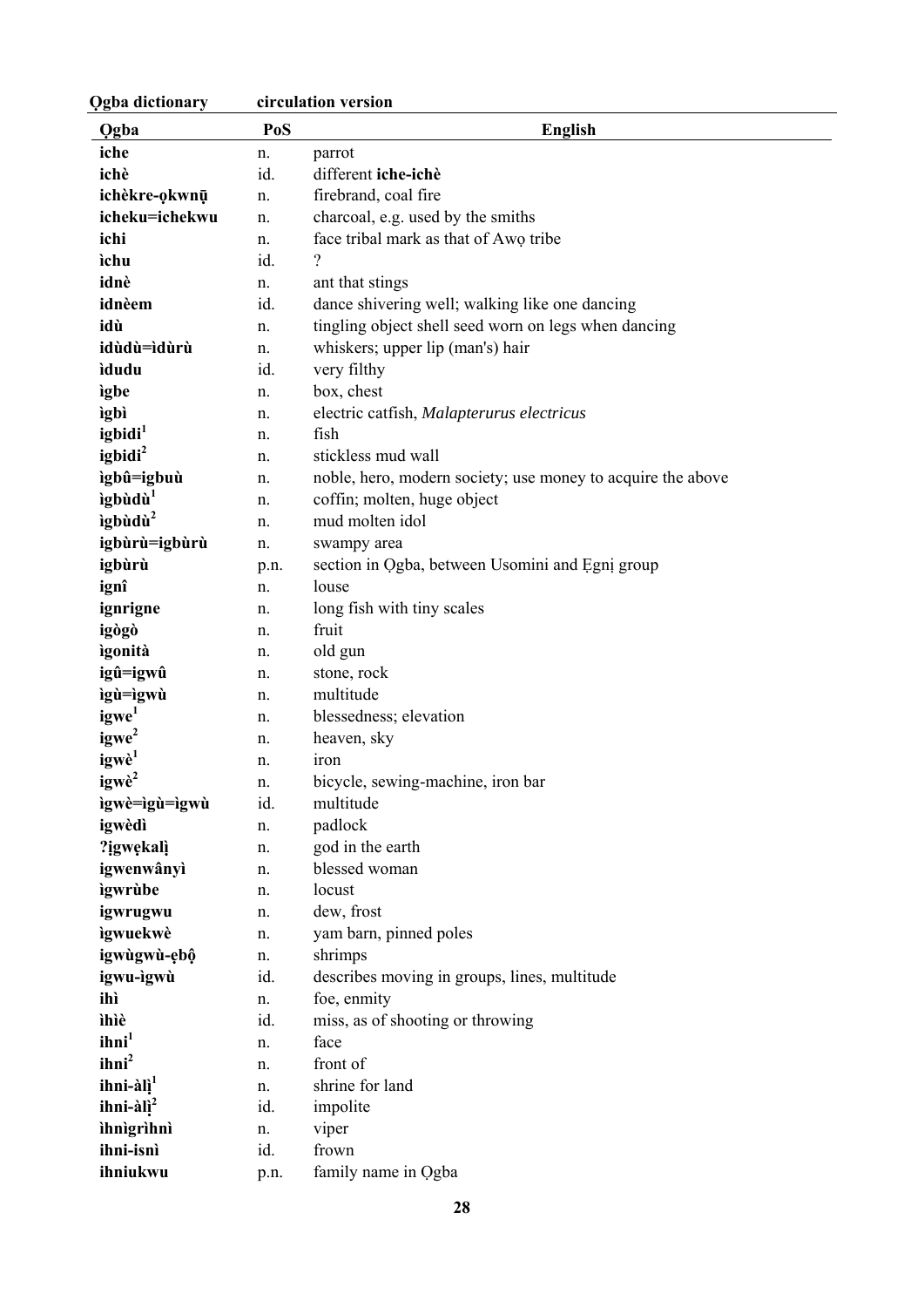| <b>Qgba</b> dictionary        |            | circulation version                                      |
|-------------------------------|------------|----------------------------------------------------------|
| <b>Ogba</b>                   | PoS        | <b>English</b>                                           |
| ìhùrù <sup>1</sup> =ìwhùrù    | n.         | white flat fish                                          |
| ìhùrù <sup>2</sup> =ibè-ìhùrù | n.         | greeting and response of masquerades                     |
| iji=ejiji                     | n.         | housefly                                                 |
| ijî                           | n.         | flood                                                    |
| iji                           | n.         | yam                                                      |
| ìjì                           | n.         | thin inner cover                                         |
| ijìkrìkà                      | n.         | tree sp.                                                 |
| ijnè                          | n.         | walk (noun), walking, journey, tour, travelling stranger |
| ijnè-oma <sup>1</sup>         | n.         | good wishes to a traveller                               |
| ikne                          | n.         | strength, might, power                                   |
| ìknè                          | n.         | bunch, bulk of, curse, make accursed, abuse              |
| iknègà                        | n.         | right hand, progress god                                 |
| iknèmgbìdì                    | n.         | fish                                                     |
| iknernema                     | n.         | wickedness                                               |
| iknèrnèmà-odû                 | n.         | tree used for demarcation?                               |
| iknîkne=knîkne                | id.        | quickly                                                  |
| ikpe                          | n.         | judgement                                                |
| ikpè                          | n.         | caterpillar                                              |
| ikpèchî                       | n.         | yaws                                                     |
| ikpèrè                        | n.         | knee, elbow                                              |
| ikpì=ikpì-nnwa                | n.         | after-birth, useless particles                           |
| ikpìtri=ikpitrikpi            | n.         | covered with filthy layers                               |
| ikpno                         | n.         | multitude                                                |
| ìkpnò                         | n.         | lobster                                                  |
| ikpù                          | n.         | vulva, visible outer covering of female genitals         |
| ìkpurù                        | prep.      | underneath                                               |
| ikpurukpu-okwnû               | n.         | burning fire wood                                        |
| ìkrì <sup>1</sup>             | n.         | bush-baby                                                |
| ikrì <sup>2</sup>             | id.        | describes clearing of throat                             |
| ikriko                        | n.         | large wooden slit-gong                                   |
| ikrnè                         | n.         | bees                                                     |
| ikrnema                       | n.         | wickedness                                               |
| ikrnè-mòdû                    | n.         | plant                                                    |
| ikrni-ukwū                    | n.         | sound of footsteps                                       |
| ikwnò                         | n.         | palm-fruit mortar                                        |
| ikwu                          | n.         | kinsfolk                                                 |
| ìkwù                          | n.         | eyebrows; ridge to mark edge of road                     |
| ìkwùkwù                       | n.         | great wind                                               |
| ilì                           | n.         | grave; mound of earth in which something is buried       |
| ilò=òlò                       | n.         | imported ointment                                        |
| ilu=elulu                     | n.         | proverb, parable                                         |
| ilû<br>ìlû                    | n.         | bitterness<br>bile                                       |
| ime <sup>1</sup>              | n.         |                                                          |
| ime <sup>2</sup>              | id.<br>id. | in; inside                                               |
|                               |            | pregnancy                                                |
| ime-oy                        | n.         | pregnancy out of wedlock<br>Omoku community              |
| ?Imęokwu=Imine-               | p.n.       |                                                          |
| <b>Okwù</b>                   |            |                                                          |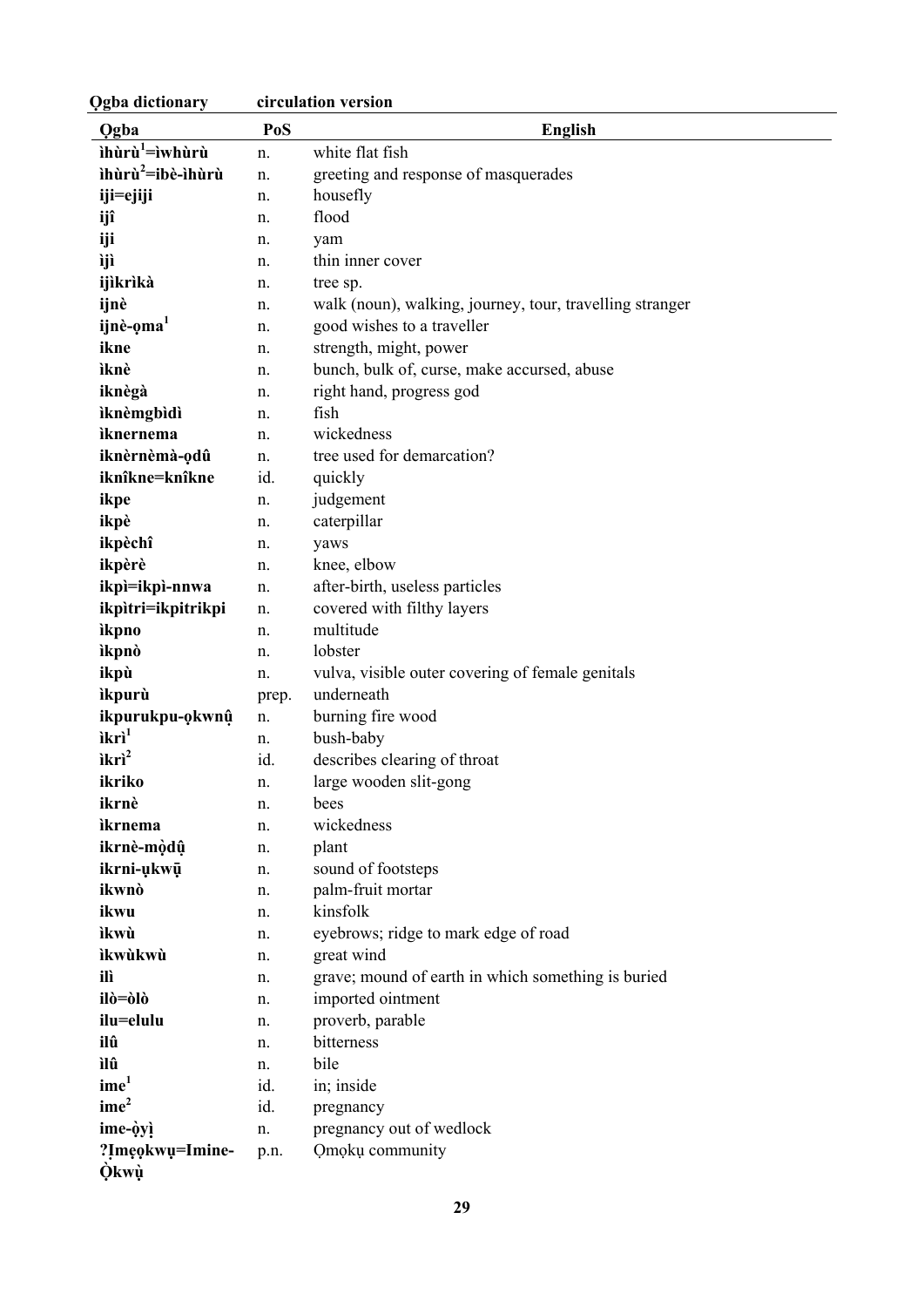| <b>Ogba dictionary</b>        |                          | circulation version                                           |
|-------------------------------|--------------------------|---------------------------------------------------------------|
| <b>Qgba</b>                   | PoS                      | <b>English</b>                                                |
| imèrimè=imèrîmè               | id.                      | plenty of, many                                               |
| imî                           | n.                       | nose                                                          |
| $\text{im}\hat{\mathbf{o}}^1$ | n.                       | tree                                                          |
| $im\hat{\sigma}^2$            | n.                       | dew                                                           |
| ìmo                           | n.                       | great; small and great                                        |
| imoògbà                       | id.                      | compound                                                      |
| imund=imu-no                  | id.                      | apartment                                                     |
| ìmùnò=ìnìmà                   | n.                       | stinging ant                                                  |
| ine                           | n.                       | child's way of saying <b>nne</b> =mother                      |
| ipo                           | id.                      | no respect in words or speech                                 |
| irê                           | n.                       | tongue; talkative                                             |
| $\mathbf{ir}\mathbf{e}^1$     | n.                       | thought                                                       |
| $ire^2 = \dot{e}$ hì          | n.                       | savour/poison stingy pain as a result of pang                 |
| ireoma                        | n.                       | snail                                                         |
| ìrî                           | num.                     | ten                                                           |
| irnô <sup>1</sup>             | n.                       | foe                                                           |
| irnô <sup>2</sup>             | n.                       | filth, dirt                                                   |
| irnô <sup>3</sup>             | id.                      | dirty plate                                                   |
| ?ìsàkà                        | n.                       | rattle                                                        |
| isè=èbo                       | n.                       | plantation name                                               |
| $is\hat{i}^1$                 | n.                       | head                                                          |
| $is\hat{i}^2$                 | id.                      | head or leader; beginning of, source of                       |
| ìsì                           | n.                       | blindness                                                     |
| isi-àlì <sup>1</sup>          | n.                       | $\gamma$                                                      |
| isi-àl $i^2$                  | n.                       | village head                                                  |
| isi-ikne                      | id.                      | stubbornness                                                  |
| Isiklòkò                      | p.n.                     | name of a family in Ogba                                      |
| isi-pìtì                      | id.                      | meek, obedient                                                |
| isisi                         | n.                       | stalk, base, starting point                                   |
| isnì                          | n.                       | smell (noun)                                                  |
| isninì                        | num.                     | six                                                           |
| ìsnô                          | num.                     | five                                                          |
| <i>isnu=isu</i>               | p.n.                     | <b>igbò</b> clan                                              |
| ìsù                           | id.                      | describes pouring out wine and overfilling cup during serving |
| ìtè                           | n.                       | pot                                                           |
| itì                           | n.                       | inferior palm-wine                                            |
| itù                           | id.                      | pretence for fight                                            |
| itùtù                         | n.                       | heap of leaves, grass, boughs of which some have rotted       |
| iwê                           | n.                       | vexation                                                      |
| iwu                           | n.                       | tapioca of cassava                                            |
| ìwû                           | n.                       | laws or custom                                                |
| ìwù-alì                       | n.                       | young palm oil under overgrown forest                         |
| iyè                           | n.                       | friend                                                        |
| iyi <sup>1</sup>              | n.                       | fountain of water                                             |
| $iyi^2$                       | n.                       | oath                                                          |
| iyì                           | n.                       | loss                                                          |
| iyiù                          | excl.                    | exclamation of surprise or response                           |
| ìyoro                         | $\overline{\mathcal{C}}$ | $\overline{\mathcal{L}}$                                      |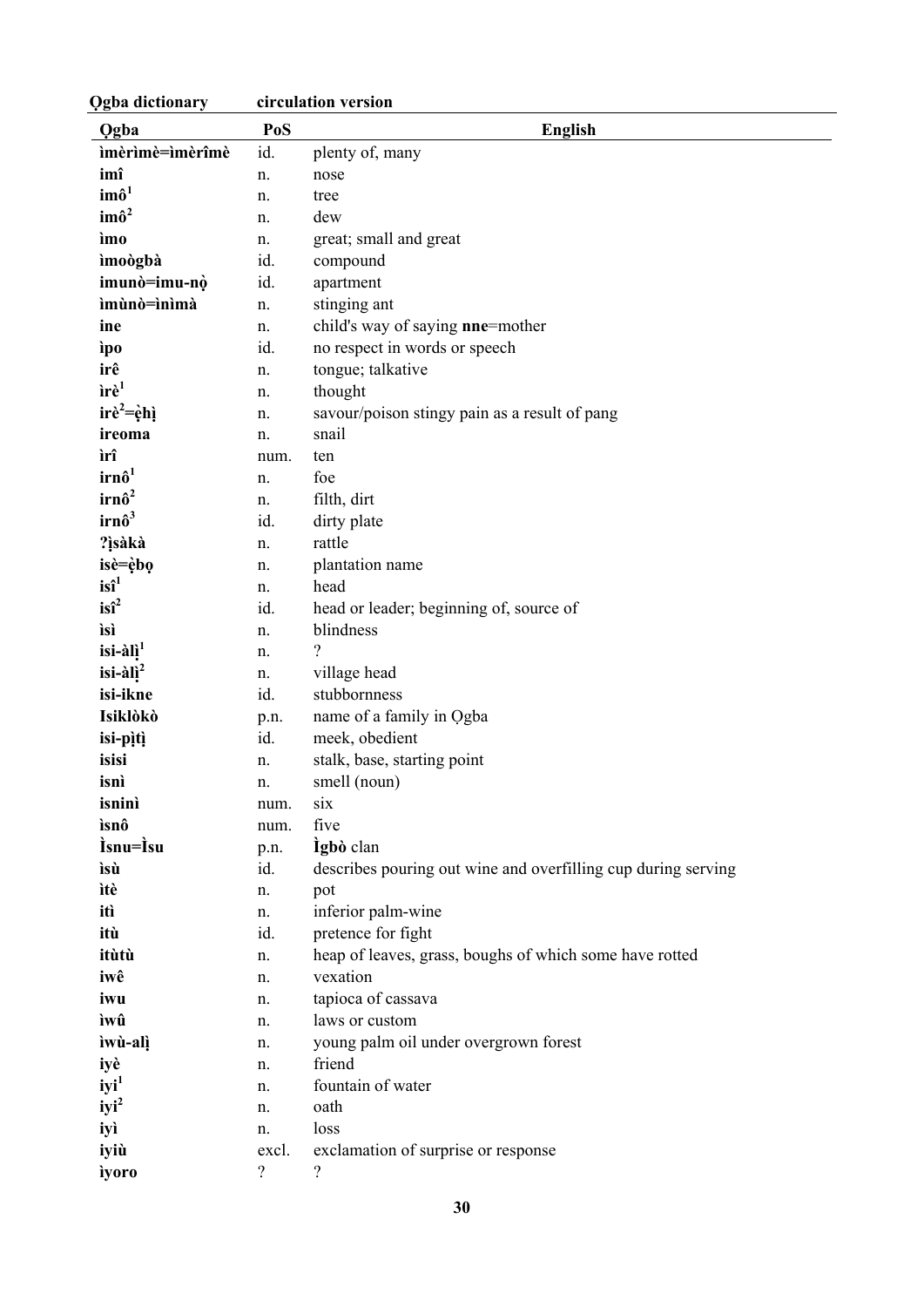| <b>Ogba dictionary</b>                        |      | circulation version    |  |
|-----------------------------------------------|------|------------------------|--|
| <b>Qgba</b>                                   | PoS  | <b>English</b>         |  |
| <b>izàgla</b>                                 | n.   | yam cultivar           |  |
| ìznè                                          | n.   | keep off from harm     |  |
| ìznèznè                                       | n.   | white ant mushroom     |  |
| ìznì <sup>1</sup>                             | n.   | mercy                  |  |
| $\mathbf{i}\mathbf{z}\mathbf{n}$ <sup>2</sup> | n.   | numbness               |  |
| ìznì                                          | adv. | at first, firstly      |  |
| iznigba                                       | n.   | yaws (small in size)   |  |
| <i>iznigri</i>                                | n.   | mushroom               |  |
| izogo                                         | n.   | jug                    |  |
| izù                                           | n.   | week, set of four days |  |
| ìzù=ìzùzù                                     | n.   | consultation, meeting  |  |

**Ị**

| įbà                | n.   | malaria                                                                 |
|--------------------|------|-------------------------------------------------------------------------|
| įbâ                | v.n. | growing wide; cast water/sand on [verbs?]                               |
| <b>Ibagwa</b>      | p.n. | name of Obegwe in Ogba                                                  |
| įbùzò              | num. | first                                                                   |
| ichàbò             | n.   | head tie, handkerchief                                                  |
| įdà                | n.   | fish trap                                                               |
| igà=ignà           | n.   | fetters leg iron, hand-cuff                                             |
| igbo <sup>1</sup>  | n.   | nail                                                                    |
| $\mathbf{igbo}^2$  | n.   | cast net                                                                |
| igbò               | n.   | weak, lazy                                                              |
| Įjo                | p.n. | Ijo people                                                              |
| ìjòglò             | n.   | skipping as young kids/lambs                                            |
| Ikakak             | n.   | name of plantation camp                                                 |
| ìkàki              | n.   | brown thick cloth, biscuit, all types                                   |
| ikika              | v.n. | drawing careless lines                                                  |
| įkpa <sup>1</sup>  | n.   | cooked parcelled (wrapped) corn pounded food                            |
| ikpa <sup>2</sup>  | n.   | fist, the blow or slap (with fist)                                      |
| ìkwà               | n.   | dance                                                                   |
| <i>Imàbò</i>       | p.n. | farmland name, also given to person                                     |
| ìnìnà=ènìnà        | n.   | self-elevation so as to free oneself from work; pride consistent, proud |
| ipà                | n.   | plantain                                                                |
| ipo                | v.n. | saying evil of person publicly to discredit or disgrace him/her         |
| <b>isni</b>        | n.   | excreta, dung, manure, stool, faeces                                    |
| įtâ                | n.   | companion                                                               |
| ?ìtà               | n.   | lot (of casting)                                                        |
| <b>Iyàsara</b>     | p.n. | family name in Ogbà                                                     |
| iyàgbà             | n.   | chain                                                                   |
| įyèrintni=ęyi-eri- | n.   | ear ring                                                                |
| ntnì               |      |                                                                         |
| iyu                | nn.  | singular pronoun, second personal pronoun                               |
| izà                | n.   | dance (hot), dancer                                                     |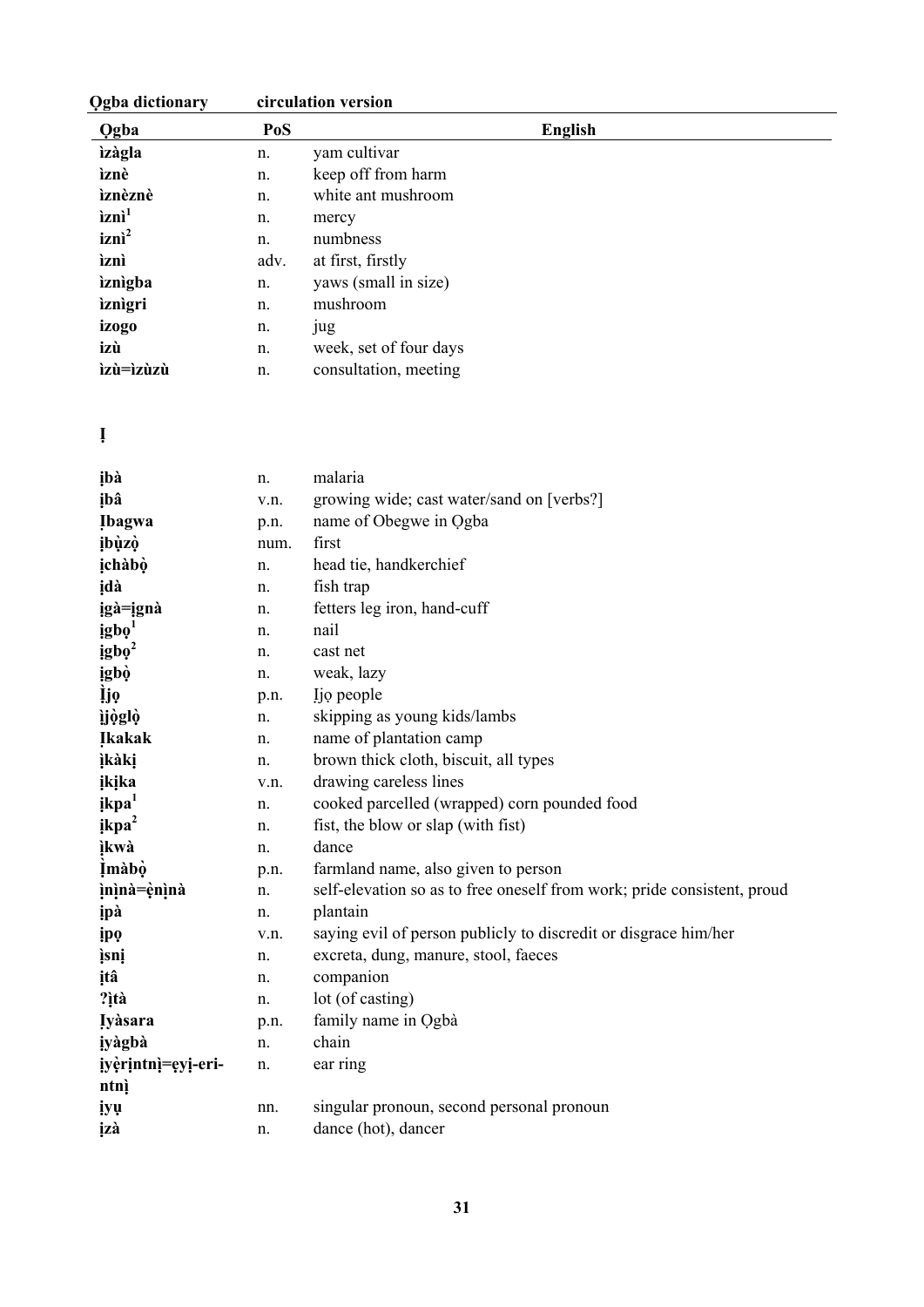| <b>Ogba dictionary</b>                                               |                          | circulation version                                                     |  |  |
|----------------------------------------------------------------------|--------------------------|-------------------------------------------------------------------------|--|--|
| <b>Qgba</b>                                                          | PoS                      | <b>English</b>                                                          |  |  |
| $\mathbf{J}$                                                         |                          |                                                                         |  |  |
|                                                                      |                          |                                                                         |  |  |
| j a <sup>1</sup>                                                     | V.                       | praise                                                                  |  |  |
| j a <sup>2</sup>                                                     | ${\bf V}.$               | lift up smartly, carry up smartly                                       |  |  |
| Ja                                                                   | p.n.                     | short form of Jehovah                                                   |  |  |
| jàajàa                                                               | id.                      | describes intrusion into unconcerned matter                             |  |  |
| je                                                                   | V.                       | walk, move, past                                                        |  |  |
| $j\grave{e}^1$                                                       | V.                       | go, walk to                                                             |  |  |
| $j\dot{e}^2$<br>$j\dot{i}^1$<br>$j\dot{i}^2$                         | v.a.                     | marks present continuous, is doing, is eating                           |  |  |
|                                                                      | ${\bf V}.$               | fold, bend                                                              |  |  |
|                                                                      | ${\bf V}.$               | be black                                                                |  |  |
| jì                                                                   | ${\bf V}.$               | be calm, gentle                                                         |  |  |
| jìjìjì                                                               | id.                      | describes shivering, quaking; Ewhu mā Ezè jìjìjì l'oyī Eze is shivering |  |  |
|                                                                      |                          | with cold?                                                              |  |  |
| $j\varrho^1$                                                         | V.                       | refuse                                                                  |  |  |
| $j\varphi^2$                                                         | ${\bf V}.$               | be bad, ugly                                                            |  |  |
| ju                                                                   | V.                       | be full                                                                 |  |  |
|                                                                      | V.                       | refuse                                                                  |  |  |
|                                                                      | V.                       | eat, as of oil palm fruit                                               |  |  |
| $j\mu^1$<br>$j\mu^2$<br>$j\mu^3$<br>$j\mu^1$<br>$j\mu^2$<br>$j\mu^3$ | V.                       | ask                                                                     |  |  |
|                                                                      | V.                       | touch very slightly                                                     |  |  |
|                                                                      | V.                       | wink                                                                    |  |  |
|                                                                      | V.                       | purify defiled object by mingling with another object                   |  |  |
| jųjų                                                                 | V.                       | grow less/calm                                                          |  |  |
| jùù                                                                  | V.                       | being calm                                                              |  |  |
|                                                                      |                          |                                                                         |  |  |
|                                                                      |                          |                                                                         |  |  |
| K                                                                    |                          |                                                                         |  |  |
|                                                                      |                          |                                                                         |  |  |
| ka <sup>1</sup>                                                      | V.                       | be more than                                                            |  |  |
| ka <sup>2</sup>                                                      | V.                       | wear out, tear                                                          |  |  |
| ka <sup>3</sup>                                                      | ${\bf V}.$               | mature (of fruits, crops etc.)                                          |  |  |
| ka <sup>4</sup>                                                      | V.                       | grow (hot) become (heated)                                              |  |  |
| kâ!                                                                  | excl.                    | sympathy greeting to a sick person                                      |  |  |
| kà T?                                                                | conj.                    | of possessive expression                                                |  |  |
| $k\grave{a}^1$                                                       | ${\bf V}.$               | give time for stage, appointment                                        |  |  |
| $k\dot{a}^2$                                                         | V.                       | draw lines                                                              |  |  |
| $k\lambda^3$                                                         | conj.                    | so as/that, that                                                        |  |  |
| $k\grave{a}^4$                                                       | $\overline{\mathcal{C}}$ | prefix, preposition                                                     |  |  |
| kadnògbu                                                             | ${\bf V}.$               | look carefully                                                          |  |  |
| kàhìè                                                                | ${\bf V}.$               | be irresponsible                                                        |  |  |
| kaka!                                                                | excl.                    | expression for nothingness, never                                       |  |  |
| kakada                                                               | id.                      | describes a small monkey chewing some sand                              |  |  |
| kàkàrara                                                             | id.                      | $\overline{?}$                                                          |  |  |
| kakpò                                                                | V.                       | to be well matured                                                      |  |  |
| kakpoi                                                               | id.                      | describes an under average structure                                    |  |  |
| kakpum                                                               | id.                      | describes a cracking sound                                              |  |  |
| kakpuru                                                              | a.                       | blunt                                                                   |  |  |
|                                                                      |                          |                                                                         |  |  |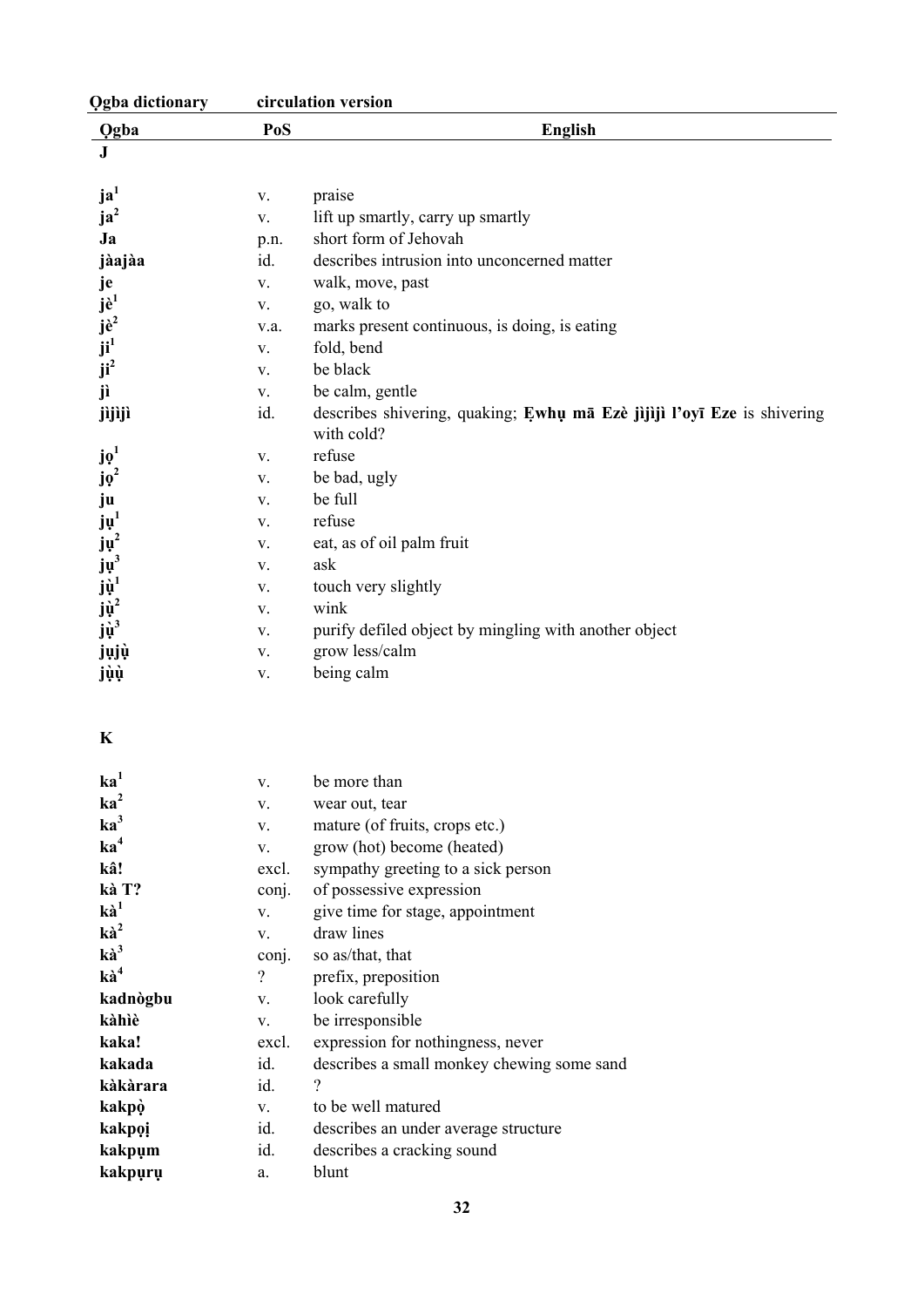| <b>Ogba dictionary</b>    | circulation version |                                                            |  |  |
|---------------------------|---------------------|------------------------------------------------------------|--|--|
| <b>Ogba</b>               | PoS                 | <b>English</b>                                             |  |  |
| kàkrara                   | id.                 | expression for kanyirna                                    |  |  |
| ?                         | V.                  | hide and listen                                            |  |  |
| kasì                      | V.                  | endure, comfort                                            |  |  |
| kasì                      | V.                  | over-mature, stricken with years                           |  |  |
| kàtàkàtà                  | id.                 | pitter-patter, the sound of quickly-falling drops of water |  |  |
| katikàtikati              | id.                 | expression for running foot stocks                         |  |  |
| kawe                      | id.                 | old but fresh-looking; forest with clearness underneath    |  |  |
| kawu                      | id.                 | describes the sound of axe or cutlass cutting a log        |  |  |
| $ke^l$ =ke elu            | V.                  | cut off tree branches                                      |  |  |
| ke <sup>2</sup>           | V.                  | peel off melon shell                                       |  |  |
| $ke^3$                    | V.                  | pull out, as of new yam; also oil palm fruit from bunch    |  |  |
| ke <sup>4</sup>           | V.                  | make pepper soup                                           |  |  |
| kè                        | V.                  | divide                                                     |  |  |
| kere <sup>1</sup>         | V.                  | marked for as of habit                                     |  |  |
| kere <sup>2</sup>         | V.                  | take new yam before final harvesting                       |  |  |
| kère                      | V.                  | divide and take                                            |  |  |
| $kik\grave{e}^1$          | V.                  | hatch                                                      |  |  |
| $kik\grave{e}^2$          | V.                  | give birth to many; say a lot of things                    |  |  |
| kìkriri                   | id.                 | describe s.t. round                                        |  |  |
| kikà                      | V.                  | draw lines                                                 |  |  |
| kikò                      | V.                  | scrape off                                                 |  |  |
| kitim                     | id.                 | describe s.t. filled up with dirt                          |  |  |
| kna                       | V.                  | congeal, condense                                          |  |  |
| knanwusi                  | V.                  | slow, lazy                                                 |  |  |
| knanyų                    | V.                  | be cool                                                    |  |  |
| knerne                    | V.                  | tie up attire                                              |  |  |
| kniknà                    | V.                  | be beyond                                                  |  |  |
| knikrna                   | V.                  | be restless                                                |  |  |
| kno                       | V.                  | hang object on                                             |  |  |
| $\mathbf{kn}\delta^1$     | V.                  | draw towards with hook                                     |  |  |
| $\mathbf{kn}\mathbf{d}^2$ | V.                  | rise, swell                                                |  |  |
| $\text{knò}^3$            | V.                  | be proud                                                   |  |  |
| $\text{knò}^4$            | V.                  | make quarrels, case or troubles                            |  |  |
| kno-ò                     | id.                 | describe s.t. very black                                   |  |  |
| kòkòròrò                  | id.                 | describe s.o. too big for their boots                      |  |  |
| $k\varphi^1$              | V.                  | tell/give story, rail, make, speech                        |  |  |
| $k\varphi^2$              | V.                  | scratch                                                    |  |  |
| $k\varphi^3$              | conj.               | also                                                       |  |  |
| $k\dot{\varphi}^1$        | V.                  | convey person, on the back (as of baby) or on bicycle      |  |  |
| $k\dot{\rho}^2$           | V.                  | dig shallow ground; plant crops                            |  |  |
| kra                       | conj.               | beyond, more than                                          |  |  |
| krakra                    | id.                 | describes a strange sound                                  |  |  |
| krekre                    | id.                 | describes a high pitched tone                              |  |  |
| Krigrnè                   | n.                  | name by Ogba people = Kreigani                             |  |  |
| krìkrì                    | id.                 | describes turning round and round                          |  |  |
| krnekrne                  | id.                 | quickly                                                    |  |  |
| krnèkrnè                  | id.                 | describes an unsteady head as that of a sitting baby       |  |  |
| kpa <sup>1</sup>          | V.                  | plant crops                                                |  |  |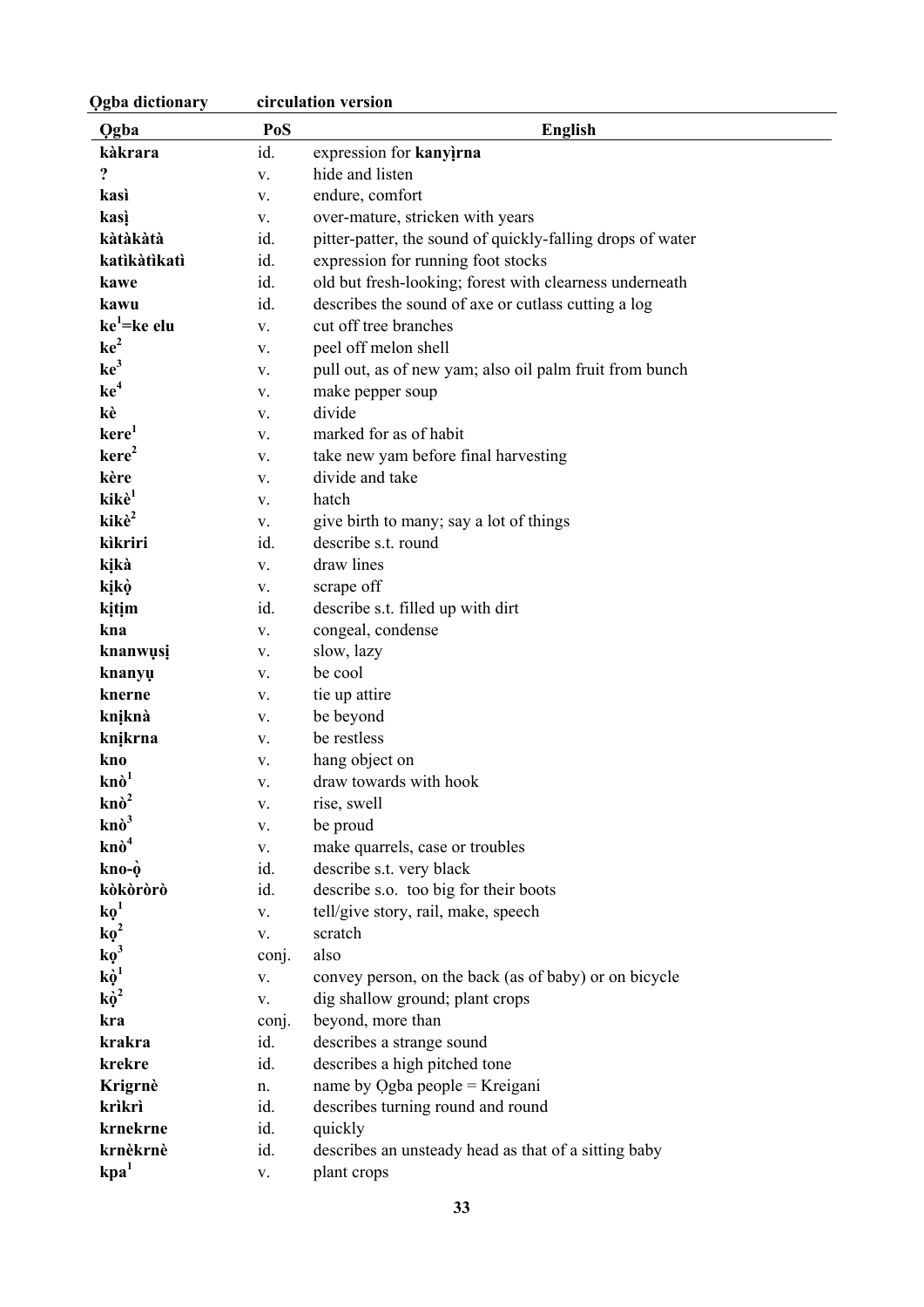| <b>Qgba</b> dictionary     |       | circulation version                              |
|----------------------------|-------|--------------------------------------------------|
| Ogba                       | PoS   | <b>English</b>                                   |
| kpa <sup>2</sup>           | V.    | find, look for (something for material progress) |
| kpa <sup>3</sup>           | V.    | remove as of thorns                              |
| kpa <sup>4</sup>           | V.    | cause cry/laughter; pluck leaves                 |
| $k$ pà <sup>1</sup>        | V.    | train                                            |
| $k p \lambda^2$            | V.    | weave, shave                                     |
| k p a <sup>3</sup>         | V.    | capture, hold with clip                          |
| kpakpa                     | n.    | grasshopper                                      |
| kpalisi                    | V.    | kindle or prepare fire                           |
| kpali                      | V.    | carry heavy load                                 |
| kpama                      | V.    | scrape back (of roasted object)                  |
| kpam-kpàm                  | id.   | expression for 'all of them'                     |
| kpapù                      | n.    | penknife                                         |
| kparį                      | V.    | converse; ridicule                               |
| kpasà <sup>1</sup> =mkpasà | V.    | sift (object)                                    |
| kpasà <sup>2</sup>         | V.    | scatter, spread                                  |
| kpataį                     | id.   | thick and nearly dried as of porridge            |
| kpe <sup>1</sup>           | V.    | judge                                            |
| kpe <sup>2</sup>           | V.    | pray                                             |
| kpe <sup>3</sup>           | V.    | peel off back                                    |
| kpe <sup>4</sup>           | conj. | how, as                                          |
| kpê                        | V.    | place                                            |
| kpnè <sup>1</sup> =pà      | V.    | climb, stir up dust                              |
| $kpn\grave{e}^2$           | V.    | shout, raise alarm                               |
| kpnè <sup>3</sup>          | V.    | steer, drive, pilot                              |
| kpnikpnè                   | id.   | describes strong smell of air pollution          |
| kpno                       | V.    | collective, group, heap                          |
| kpnò                       | V.    | cover with earth                                 |
| kpnų                       | V.    | abuse; pull                                      |
| kpnù                       | V.    | plane                                            |
| kpokè <sup>1</sup>         | V.    | talk/cry/sing with very high tone                |
| kpokè <sup>2</sup>         | V.    | beat firebrands together                         |
| $\mathbf{kpq}^1$           | V.    | call name; proclaim; lead, guide                 |
| $\mathbf{kpo}^2$           | V.    | unlock                                           |
| kpò                        | V.    | make porridge                                    |
| kpoke                      | V.    | pull out from bunch/stalk                        |
| kpokè                      | V.    | call respectively                                |
| kpokne                     | V.    | stop (from moving on), pause                     |
| kpoknela                   | V.    | hold breath up for some time                     |
| kpòkpò                     | n.    | bird                                             |
| kporikpori                 | id.   | done, so fine; cooked well                       |
| kporima                    | V.    | conquer, victimize                               |
| kposà                      | V.    | proclaim                                         |
| kpota                      | V.    | call each other                                  |
| kprokpro                   | id.   | sounds, expression                               |
| kpròkprò                   | id.   | quickly                                          |
| kprokpro                   | id.   | always sad                                       |
| kprųkprų <sup>1</sup>      | n.    | bottle                                           |
| kprųkprų <sup>2</sup>      | id.   | describes a long and round object as a rod       |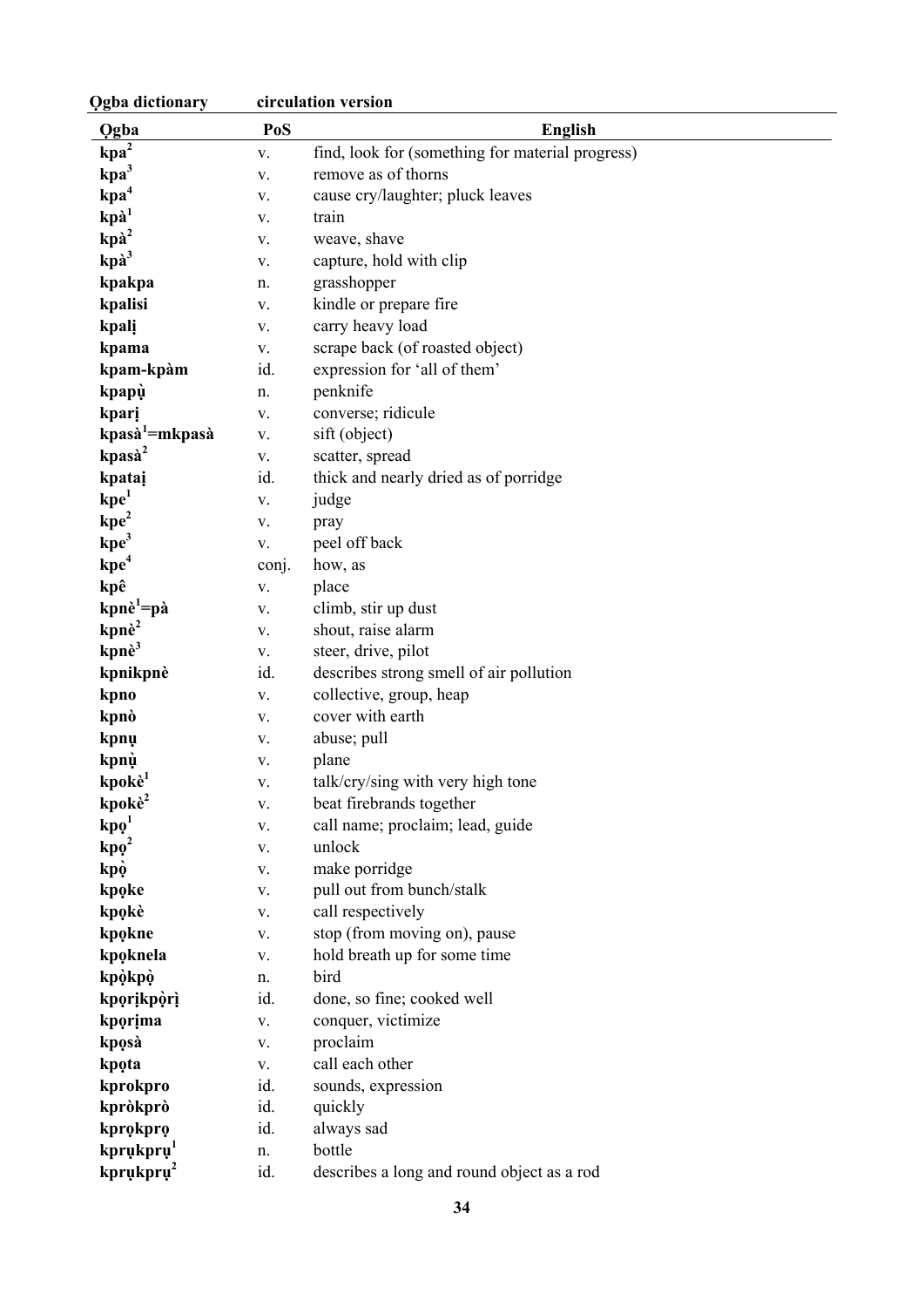| <b>Ogba dictionary</b>  | circulation version |                                                             |  |
|-------------------------|---------------------|-------------------------------------------------------------|--|
| <b>Ogba</b>             | PoS                 | <b>English</b>                                              |  |
| kpu=kpuru               | V.                  | pass under                                                  |  |
| kpù                     | V.                  | cover with                                                  |  |
| kpukpruru <sup>1</sup>  | id.                 | grown huge with muscle/fat                                  |  |
| kpukpruru <sup>2</sup>  | id.                 | strong when bitten                                          |  |
| kpukpù                  | V.                  | bend down while walking as of old age                       |  |
| kpukpùachnì             | V.                  | fall down easily                                            |  |
| kpukpùsi                | V.                  | pour out everything                                         |  |
| kpų                     | V.                  | mould; shave                                                |  |
| kpù                     | V.                  | hold liquid in the mouth; hold object in mouth              |  |
| kpua                    | id.                 | describes painful feeling                                   |  |
| kpùa                    | id.                 | describes cracking sound, other sounds                      |  |
| kpukpù <sup>1</sup>     | V.                  | roll into ball                                              |  |
| kpukpù <sup>2</sup>     | id.                 | describes a blunt point                                     |  |
| kwa <sup>1</sup>        | V.                  | pack                                                        |  |
| kwa <sup>2</sup>        | V.                  | stitch, mend                                                |  |
| kwa <sup>3</sup>        | V.                  | cough; make trace                                           |  |
| kwa <sup>4</sup>        | id.                 | as well, also                                               |  |
| kwa <sup>5</sup>        | V.                  | remove fibrous roots                                        |  |
| kwa <sup>6</sup>        | V.                  | make room as of growing tuber; find out, take time in doing |  |
| kwa <sup>1</sup>        | V.                  | beat (as of drum), make noisy sound                         |  |
| kwa <sup>2</sup>        | V.                  | put on top of                                               |  |
| kwa <sup>3</sup>        | V.                  | miss                                                        |  |
| kwe                     | V.                  | believe, agree                                              |  |
| kwekè=sekè              | V.                  | shake                                                       |  |
| kwna                    | V.                  | $\overline{\mathcal{L}}$                                    |  |
| kwnà <sup>1</sup>       | V.                  | push                                                        |  |
| $kwn\grave{a}^2$        | V.                  | invoke on                                                   |  |
| $kwn\delta^1$           | V.                  | rub, scrub                                                  |  |
| kwnò                    | V.                  | be early, start as early morning                            |  |
| kwnu                    | V.                  | $\overline{\mathcal{L}}$                                    |  |
| kwnù                    | V.                  | cause havoc, be a rascal                                    |  |
| kwo <sup>1</sup>        | V.                  | bale water                                                  |  |
| $k w \rho^2$            | V.                  | grate, grind                                                |  |
| kwò=kò                  | V.                  | carry on back as of baby; convey on bicycle                 |  |
| kwu                     | V.                  | say, talk, speak                                            |  |
| kwùru-kwùru             | n.                  | big fowl                                                    |  |
| kwùukwùu                | id.                 | very early morning                                          |  |
| kwų                     | V.                  | beat                                                        |  |
| kwù                     | V.                  | stir, people, canoe, air                                    |  |
| kwukwù                  | V.                  | fooling on                                                  |  |
| kwù <sup>1</sup> =kwùba | V.                  | hold up breath in swallowing or in vomiting; heap together  |  |
| kwù <sup>2</sup> =kwà   | V.                  | beat gong, make hoops                                       |  |
| kwukwù                  | V.                  | roll up as of mat/screen                                    |  |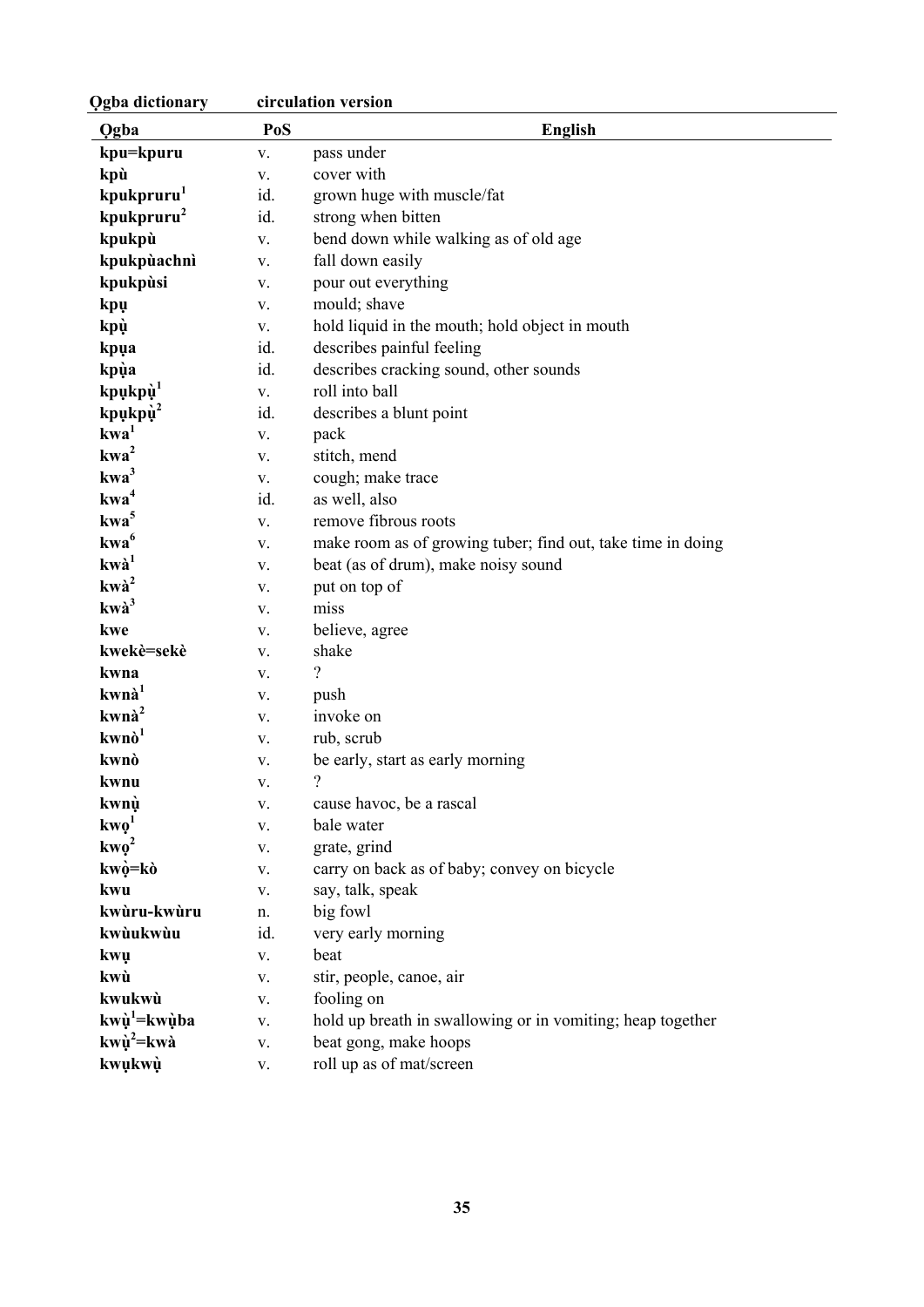| <b>Ogba dictionary</b>  |            | circulation version            |
|-------------------------|------------|--------------------------------|
| <b>Ogba</b>             | PoS        | <b>English</b>                 |
| $\mathbf{L}$            |            |                                |
|                         |            |                                |
| l <b>a</b> <sup>1</sup> | V.         | go                             |
| $la^2$                  | V.         | heal, recover                  |
| la <sup>3</sup>         | conj.      | also/as well                   |
| $l\grave{a}^1$          | ${\bf V}.$ | take up flat objects as mat    |
| $l\grave{a}^2$          | ${\bf V}.$ | shave                          |
| $l\grave{a}^3$          | conj.      | and                            |
| lâbû                    | part.      | to                             |
| lali                    | ${\bf V}.$ | act or speak fast              |
| làli                    | ${\bf V}.$ | take up, as floor mat          |
| lalù                    | V.         | spoil                          |
| lânjì                   | n.         | borrowed from lead             |
| lata                    | ${\bf V}.$ | kill each other                |
| le                      | ${\bf V}.$ | look, behold, look forth       |
| le-kotta                | ${\bf V}.$ | look after, care for           |
| lelì                    | ${\bf V}.$ | contempt, despise              |
| lelō                    | ${\bf V}.$ | look down                      |
| $\mathbf{li}^1$         | V.         | start, spring up for to do     |
| li <sup>2</sup>         | ${\bf V}.$ | rise, as price                 |
| li <sup>3</sup>         | ${\bf V}.$ | rise, get up                   |
| lì.                     | V.         | bury                           |
| lịlò                    | ${\bf V}.$ | shout, cry out                 |
| lịlò                    | ${\bf V}.$ | flop down                      |
| lọ                      | V.         | strike, hit, beat              |
| $\mathbf{u}^1$          | ${\bf V}.$ | keep reserved                  |
| $lu^2$                  | ${\bf V}.$ | buy wine                       |
| lu <sup>3</sup>         | ${\bf V}.$ | be bitter, grow bitter         |
| lù                      | V.         | struggle of fish in net; throw |
| lų                      | V.         | marry                          |
| lù                      | ${\bf V}.$ | wage or fight war, battle      |
|                         |            |                                |
| $\mathbf{M}$            |            |                                |
|                         |            |                                |
| ma <sup>1</sup>         | V.         | jump; throw                    |
| ma <sup>2</sup>         | ${\bf V}.$ | push with blow; bet            |
| ma <sup>3</sup>         | ${\bf V}.$ | pin stick e.g. yam stake       |
| madù=madnù              | n.         | corpse                         |

| ma <sup>1</sup>    | V.    | jump; throw              |
|--------------------|-------|--------------------------|
| ma <sup>2</sup>    | V.    | push with blow; bet      |
| ma <sup>3</sup>    | V.    | pin stick e.g. yam stake |
| madù=madnù         | n.    | corpse                   |
| mamà               | n.    | cutlass                  |
| marna              | V.    | know                     |
| màmàrnàrnà         | id.   | shapeless                |
| $m$ amīni=amamīni= | n.    | urine                    |
| mamīri             |       |                          |
| $mb\{\hat{a}^1$    | n.    | country, city, town      |
| mba <sup>2</sup>   | n.    | tree sp.                 |
| mba <sup>3</sup>   | n.    | fainting                 |
| $mb\grave{a}^4$    | part. | no, never                |
|                    |       |                          |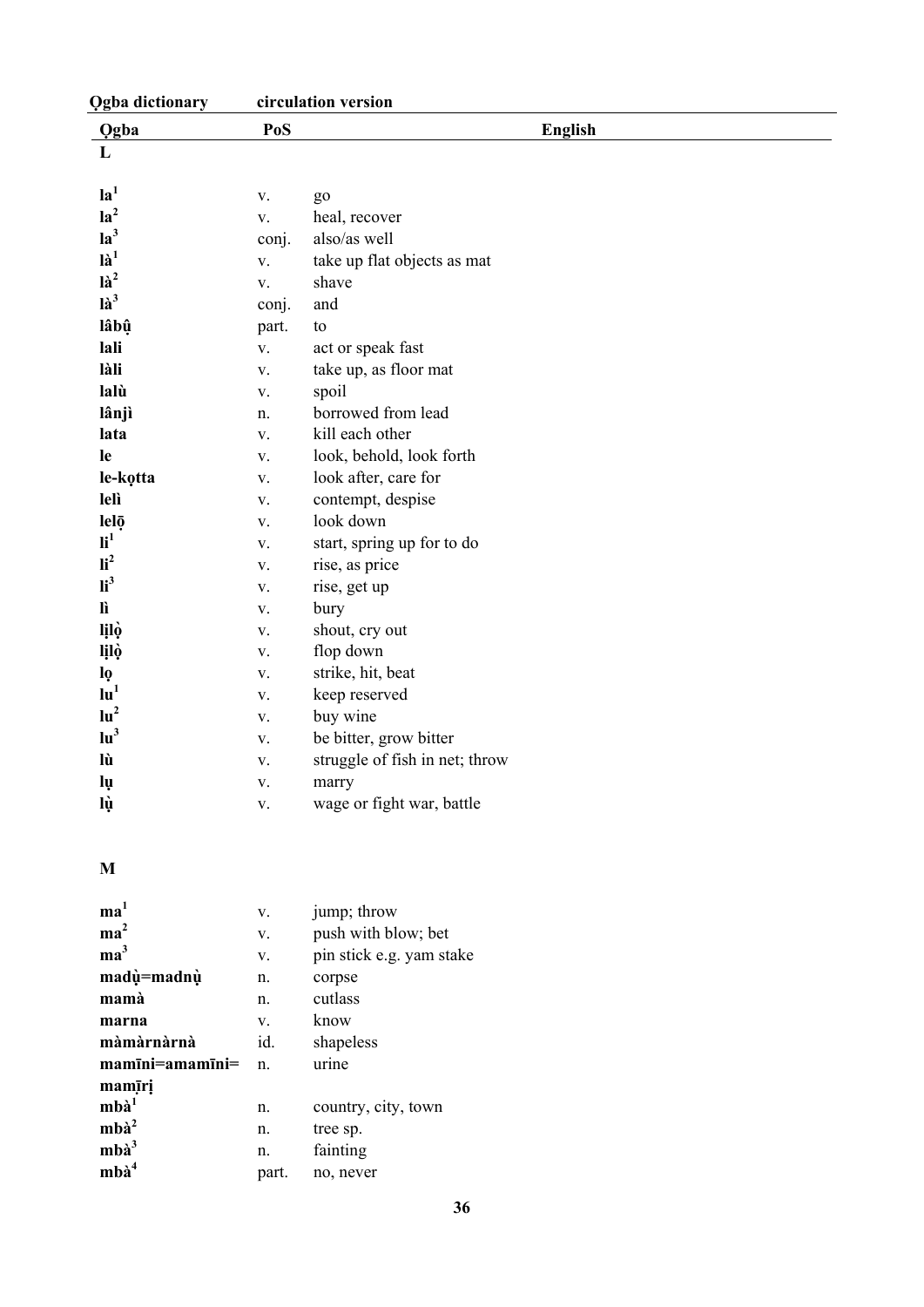| <b>Qgba</b> dictionary               | circulation version |                                                  |
|--------------------------------------|---------------------|--------------------------------------------------|
| <b>Ogba</b>                          | PoS                 | <b>English</b>                                   |
| mbaânì=mbânà                         | excl.               | thanks, appreciation                             |
| mbara                                | n.                  | earthen basin as that of pot lid                 |
| mbàribari                            | n.                  | shallow pond                                     |
| mbàsà                                | n.                  | rod-like stick for digging up yam                |
| mbnà                                 | n.                  | town/country                                     |
| $mb\{e}^1$                           | n.                  | tube for sucking off impure blood                |
| $mb\{e}^2$                           | n.                  | end                                              |
| mbe                                  | n.                  | rafter                                           |
| mbèkê                                | n.                  | European                                         |
| mbèkni=ènyìm                         | n.                  | tortoise                                         |
| mbèkù                                | n.                  | check point (old)                                |
| mbì                                  | n.                  | skin marks as decoration                         |
| mbibì                                | n.                  | destruction                                      |
| mbibi                                | n.                  | casual cutting of small bush plant to show track |
| mbipo                                | n.                  | hole caused by something rotting as raw yam      |
| mbisu                                | n.                  | confusion                                        |
| mbnò                                 | n.                  | stay hid, watching                               |
| mbo                                  | n.                  | star                                             |
| mbộ                                  | n.                  | finger or toenail, claw                          |
| mbò                                  | n.                  | tiny calabash container                          |
| mboghani                             | n.                  | morning greeting                                 |
| mbògwnų                              | n.                  | marking kept aside, unit, for counting           |
| mbò-gwù                              | n.                  | broken floor road or field                       |
| mbota                                | n.                  | small animal                                     |
| mbù                                  | n.                  | rotten, swollen                                  |
| mbu                                  | num.                | first                                            |
| me                                   | V.                  | do, act                                          |
| mè                                   | id.                 | shall, will                                      |
| meri                                 | V.                  | conquer                                          |
| mgba                                 | n.                  | wrestle                                          |
| mgbà                                 | n.                  | island in river which wedges floating objects    |
| mgbabìrì                             | n.                  | apportioned length                               |
| mgbabo                               | n.                  | revealing, road junction                         |
| mgbadu                               | n.                  | badly cooked food                                |
| mgbàkrì                              | n.                  | pond water                                       |
| mgbàku=mgbàsi                        | n.                  | not showing good countenance                     |
| mgbàlà <sup>1</sup>                  | n.                  | fence                                            |
| mgbàlà <sup>2</sup>                  | n.                  | tool for net weaving                             |
| $\dot{m}$ gbasi= $\dot{m}$ gbasī (E) | n.                  | wizardry                                         |
| mgbe                                 | n.                  | yam                                              |
| mgbè                                 | n.                  | edible sea creature, parasite on mangrove trees  |
| $\dot{\text{m}}$ gbè <sup>1</sup>    | n.                  | mallet rod                                       |
| mgbè <sup>2</sup> T?                 | n.                  | clock, time                                      |
| mgbere                               | n.                  | trade                                            |
| mgbìdà                               | n.                  | hare<br>bell                                     |
| mgbirnigbna                          | n.                  |                                                  |
| mgbirnigbnali                        | n.                  | climbing weed<br>bullet                          |
| mgbo                                 | n.                  |                                                  |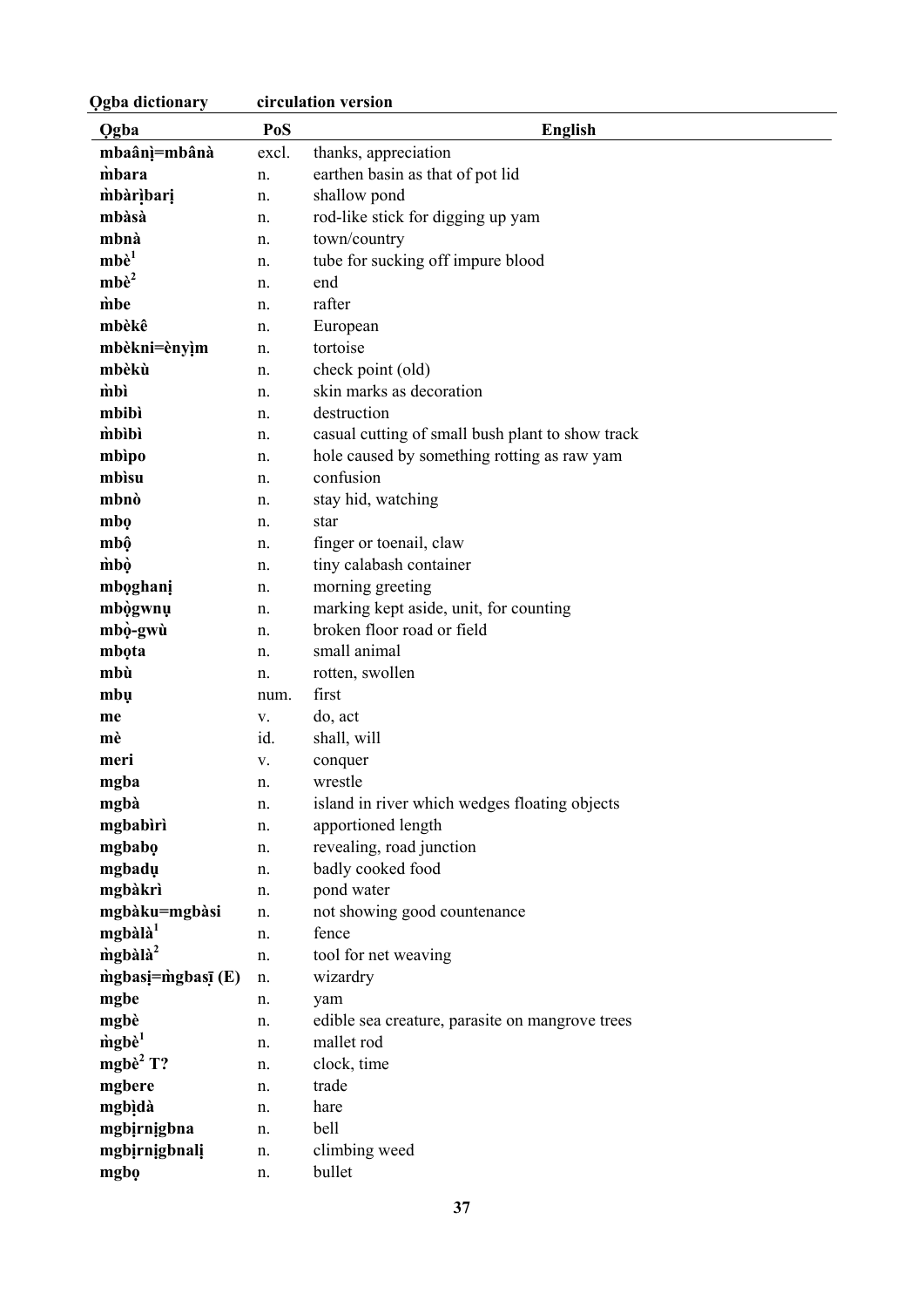| <b>Ogba</b> dictionary                             | circulation version |                                                      |  |
|----------------------------------------------------|---------------------|------------------------------------------------------|--|
| <b>Qgba</b>                                        | PoS                 | <b>English</b>                                       |  |
| mgbò                                               | n.                  | bunch                                                |  |
| mgbò                                               | n.                  | tool for carrying away domestic refuse               |  |
| mgbrà                                              | n.                  | twin seed in a shell; twin branches on one stalk     |  |
| mgbrègide                                          | n.                  | spider, poisonous spider                             |  |
| mgbrigbri                                          | n.                  | tadpole; larva of mosquito                           |  |
| mgbrộ                                              | n.                  | calabash pitcher                                     |  |
| mgbrògswnù                                         | n.                  | root                                                 |  |
| mgbu                                               | n.                  | pain                                                 |  |
| m <sup>1</sup>                                     | V.                  | sink                                                 |  |
| m <sup>2</sup>                                     | V.                  | bring out of water                                   |  |
| m <sup>3</sup>                                     | V.                  | bend pitcher as to get water out                     |  |
| mimì                                               | V.                  | fooling                                              |  |
| mini                                               | n.                  | water                                                |  |
| mìnìmìnì                                           | id.                 | tasting sweet, sugary                                |  |
| mkpà                                               | n.                  | trouble                                              |  |
| mkpa                                               | n.                  | seeking                                              |  |
| $\dot{\mathbf{m}}$ kpà $^1$                        | n.                  | capture, kidnap                                      |  |
| $\dot{\textbf{m}}$ kpà <sup>2</sup>                | n.                  | scissors, barber's clippers                          |  |
| mkpàgbu <sup>1</sup>                               | n.                  | suppression                                          |  |
| mkpàgbu <sup>2</sup>                               | n.                  | shelter mat                                          |  |
| mkpake                                             | n.                  | bending backward as when standing                    |  |
| mkpaokwnų                                          | n.                  | matches                                              |  |
| mkpara                                             | n.                  | walking stick                                        |  |
| mkpari                                             | n.                  | disregard                                            |  |
| mkparita                                           | n.                  | conversation                                         |  |
| mkparù                                             | n.                  | steering                                             |  |
| mkparų̀                                            | n.                  | stir up mud in water                                 |  |
| m kpc <sup>1</sup>                                 | n.                  | mourn                                                |  |
| mkpe <sup>2</sup>                                  | n.                  | things left after death                              |  |
| mkpebì                                             | n.                  | judgment, decision                                   |  |
| mkpi                                               | n.                  | he-goat                                              |  |
| mkpodù                                             | n.                  | foolishness                                          |  |
| mkpòkoro                                           | n.                  | empty shell of a snail; empty can                    |  |
| mkpokpo                                            | n.                  | elevated land                                        |  |
| $\dot{\textbf{m}}$ kpo <sup>1</sup>                | n.                  | flat pointed rod for hitting prey; wedge-round stick |  |
| $\dot{\textbf{m}}\textbf{k}\textbf{p}\textbf{q}^2$ | n.                  | object used for throwing                             |  |
| $mkp\varphi^3$ T?                                  | n.                  | fish-trap                                            |  |
| mkpòdnù                                            | n.                  | basket for keeping dried fish                        |  |
| mkpokoro                                           | n.                  | useless (e.g. worn out old house)                    |  |
| mkpòkrò                                            | n.                  | iron trap                                            |  |
| mkpolękâ                                           | n.                  | finger ring                                          |  |
| mkpotų                                             | n.                  | noise, uproar                                        |  |
| mkprìkpì                                           | n.                  | short                                                |  |
| mkprikpò                                           | n.                  | rope-grass                                           |  |
| mkprukpu                                           | a.                  | short as person                                      |  |
| m k p u <sup>1</sup>                               | n.                  | shout<br>anthill                                     |  |
| mkpu <sup>2</sup>                                  | n.                  |                                                      |  |
| mkpùkà                                             | n.                  | small hut                                            |  |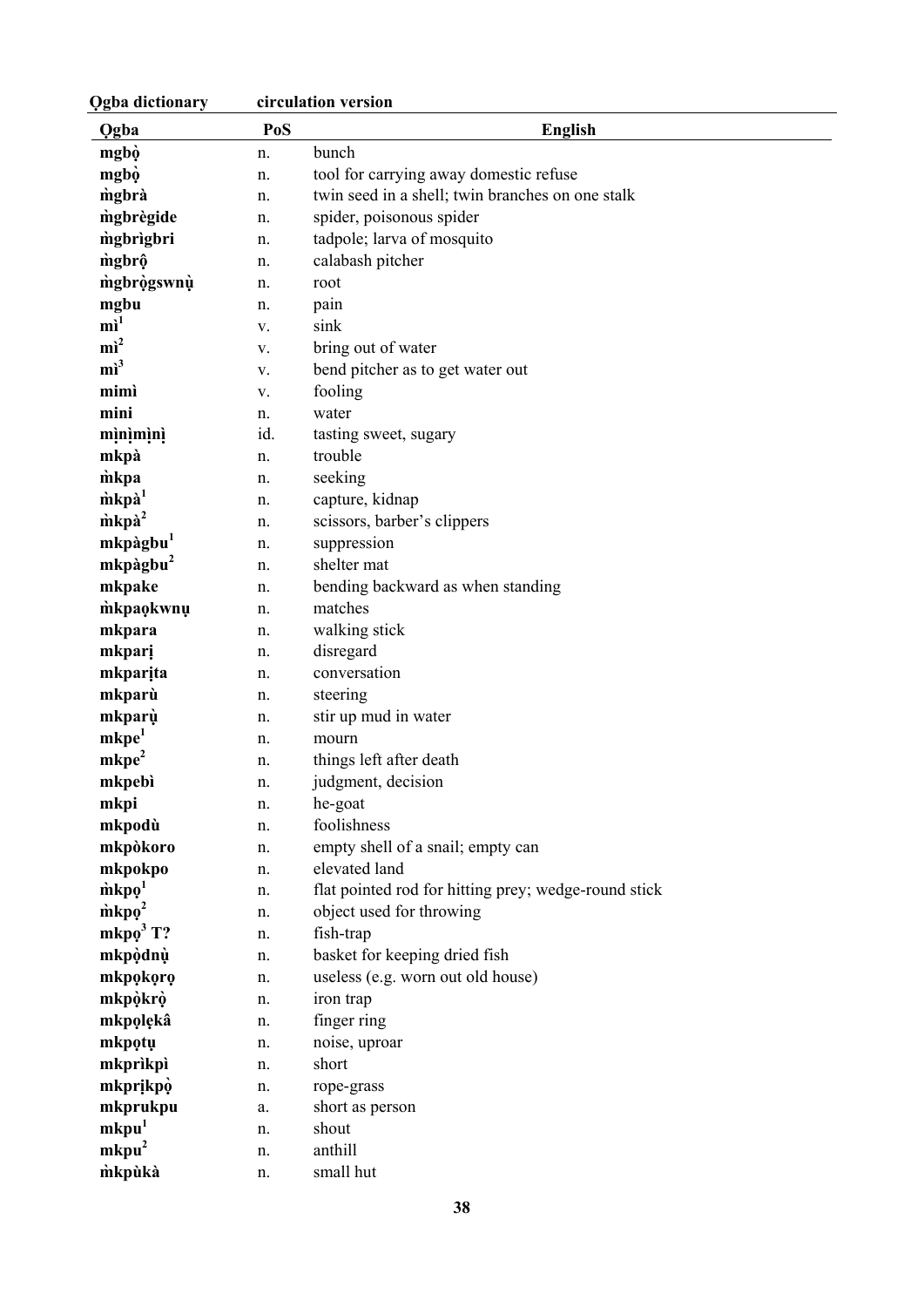| <b>Qgba</b> dictionary | circulation version |                                                          |  |
|------------------------|---------------------|----------------------------------------------------------|--|
| <b>Ogba</b>            | PoS                 | <b>English</b>                                           |  |
| mkpuknube              | n.                  | small height of clay ant built                           |  |
| mkpuru                 | n.                  | mortar                                                   |  |
| mkprųįkpo              | n.                  | small water snail                                        |  |
| mkprukwu               | n.                  | knee                                                     |  |
| mkprukpru              | n.                  | bottle                                                   |  |
| mkpukpò                | n.                  | sadness as of reserved anger; retain sadness in the mind |  |
| mkpukpo                | n.                  | preparedness                                             |  |
| mkpuru                 | n.                  | seed, fruit                                              |  |
| mkpuru                 | n.                  | testicles                                                |  |
| mkpùrukpù              | n.                  | worm-like snake                                          |  |
| mkprùękâ               | n.                  | elbow                                                    |  |
| mma                    | a.                  | beautiful, fine to look at                               |  |
| mmâ                    | v.n.                | response to bowing greeting                              |  |
| mmà                    | n.                  | cutlass                                                  |  |
| mmanu                  | n.                  | oil                                                      |  |
| mmàsi                  | n.                  | temptation                                               |  |
| mmazù                  | n.                  | all knowledge                                            |  |
| mmebì                  | n.                  | spoiling                                                 |  |
| mmèm                   | n.                  | wickedness                                               |  |
| mmeri                  | n.                  | conquest                                                 |  |
| mmimì                  | n.                  | folly                                                    |  |
| mminyà                 | n.                  | wine; mminya ògòrò palm-wine; mminya oyibo gin           |  |
| mmo                    | n.                  | ghost, spirit                                            |  |
| mmoo                   | n.                  | spirit                                                   |  |
| mmù                    | n.                  | going hunting or fishing with light                      |  |
| mò                     | V.                  | catch, hold firm                                         |  |
| mpapa=àpàpa            | n.                  | groundnut                                                |  |
| mpè                    | n.                  | horn                                                     |  |
| mpipi=mpipi            | n.                  | long tail feathers of cock                               |  |
| mpo                    | n.                  | leakage, hole                                            |  |
| mpò                    | n.                  | fish sp. Alestes nurse                                   |  |
| mu                     | V.                  | give birth, reproduce                                    |  |
| $m\mu$ <sup>-</sup>    | V.                  | filter liquid                                            |  |
| $mu^3$                 | V.                  | laugh                                                    |  |
| $mu^*$                 | V.                  | keep awake                                               |  |
| mù                     | V.                  | learn                                                    |  |
| $m\tilde{u}^2$         | V.                  | light up with fire                                       |  |
| mumàrna                | V.                  | be accustomed to                                         |  |
| mụmù                   | V.                  | fed up with, as of eating the same thing                 |  |
| mùmùmù                 | a.                  | not eloquent or outspoken, as in making a statement      |  |
| mùmrnurnu              | a.                  | smoothly shaped, as pebbles or stones                    |  |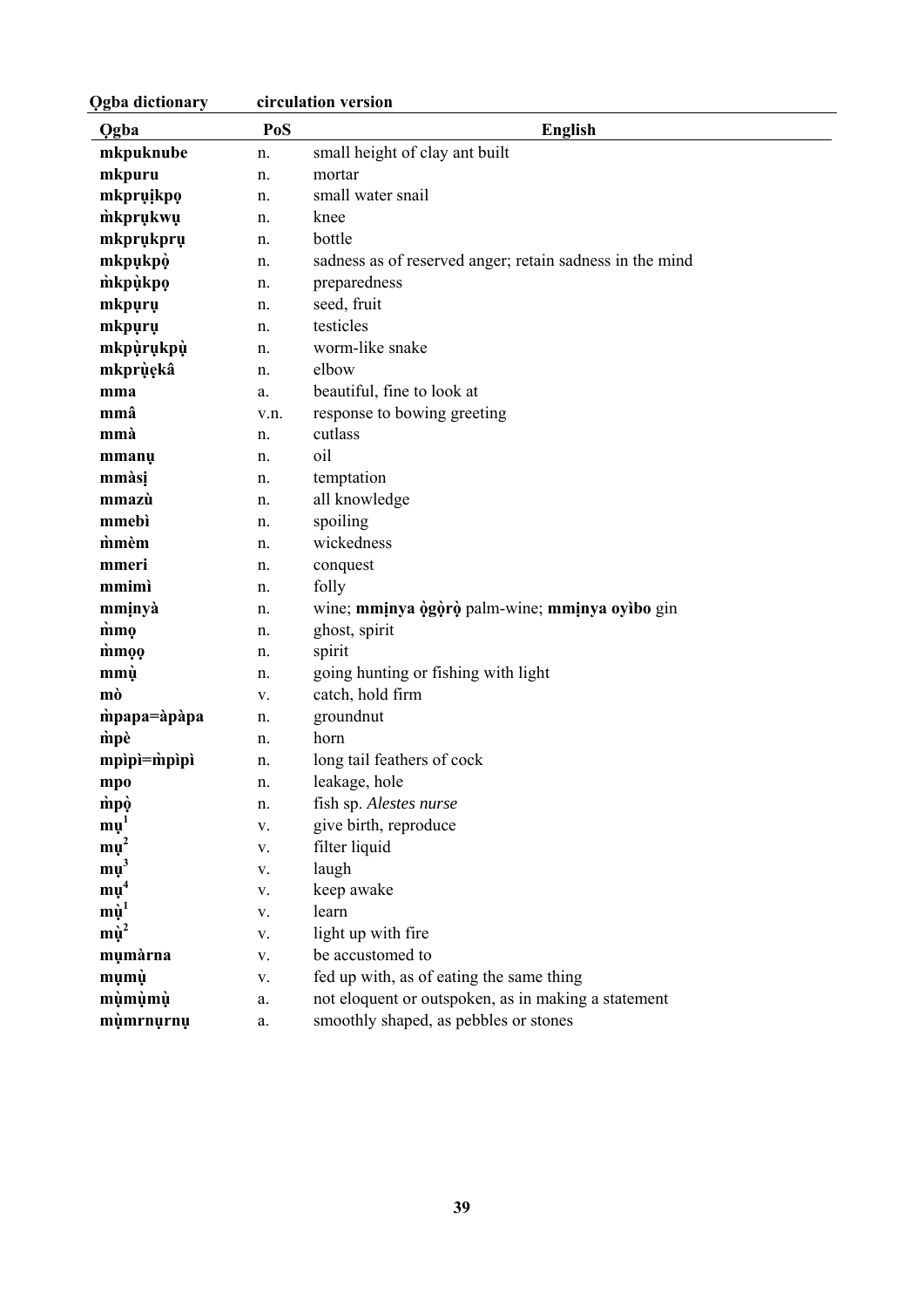| <b>Qgba</b> dictionary             | circulation version |                                                                        |  |
|------------------------------------|---------------------|------------------------------------------------------------------------|--|
| <b>Ogba</b>                        | PoS                 | <b>English</b>                                                         |  |
| ${\bf N}$                          |                     |                                                                        |  |
|                                    |                     |                                                                        |  |
| na                                 | V.                  | take, receive                                                          |  |
| ndâ                                | id.                 | which one? how?                                                        |  |
| ndê                                | pron.               | those people; these; this; your people (pl.); our people, my people or |  |
|                                    |                     | things; your people (sing.); that                                      |  |
| ndèglè                             | n.                  | cry long and slow                                                      |  |
| ndèkè                              | n.                  | salt water fish                                                        |  |
| nde-ochnè                          | n.                  | ancient nobles                                                         |  |
| ndnâ                               | n.                  | small ant                                                              |  |
| ndnàgwurùgwù                       | n.                  | valley                                                                 |  |
| ndnàka <sup>1</sup>                | n.                  | spoiling, fall                                                         |  |
| ndnàka <sup>2</sup>                | n.                  | scrambling to maintain family up keep                                  |  |
| ndnàm=ndnàm                        | n.                  | fish sp.                                                               |  |
| ndnàràẹnyâ                         | n.                  | leaving essential duty undone; sluggishly                              |  |
| ndnò                               | n.                  | watchful as to entrap; keenness                                        |  |
| ndo                                | n.                  | take heart, sorry                                                      |  |
| ndò                                | n.                  | shelter, umbrella                                                      |  |
| ndogà=ndognà                       | n.                  | continued struggling; unseparation                                     |  |
| ndokà                              | n.                  | destruction                                                            |  |
| ndọ-knò                            | n.                  | trouble making - pulling it to oneself                                 |  |
| ndòm                               | n.                  | trouble maker or puller                                                |  |
| ndòndo                             | n.                  | struggling for as of during disputes                                   |  |
| <i>n</i> dû                        | n.                  | leadership; leader                                                     |  |
| ndù <sup>1</sup> =ndùdù            | n.                  | small earthen molt bottle                                              |  |
| $\hat{\mathbf{n}}$ dù <sup>2</sup> | n.                  | honey-liquid from a insect                                             |  |
| ndù                                | n.                  | life                                                                   |  |
| ndnudnu                            | n.                  | $split = m$ bisi igwè                                                  |  |
| ndnùmòdnû                          | n.                  | advice                                                                 |  |
| ngàrị                              | n.                  | gari                                                                   |  |
| ngàrìgari                          | n.                  | sheep                                                                  |  |
| ngìdì                              | n.                  | darkness                                                               |  |
| ngidimà                            | n.                  | end of chest, ribs below                                               |  |
| $ngna1$                            | n.                  | benches in canoe                                                       |  |
| $ngna2$                            | n.                  | prison                                                                 |  |
| ngnàjì                             | n.                  | fork                                                                   |  |
| ngnàngnà                           | n.                  | pride                                                                  |  |
| ngo                                | n.                  | curse                                                                  |  |
| ngò-gwu                            | n.                  | curved knife (cutlass) with curved front edge                          |  |
| ngwnà <sup>1</sup>                 | n.                  | weed for mat making                                                    |  |
| ngwnà <sup>2</sup>                 | V.                  | wasting time to answer call                                            |  |
| ngwò                               | n.                  | palm-wine tree                                                         |  |
| ngwò                               | n.                  | dance                                                                  |  |
| ngwnù                              | n.                  | parcel                                                                 |  |
| ngwrùgwù                           | n.                  | house, family, compound                                                |  |
| ngwù                               | n.                  | tree sp.                                                               |  |
| ngwu                               | n.                  | hoe with wooden handle                                                 |  |
| ngwugwu                            | n.                  | persistence, reluctant to follow                                       |  |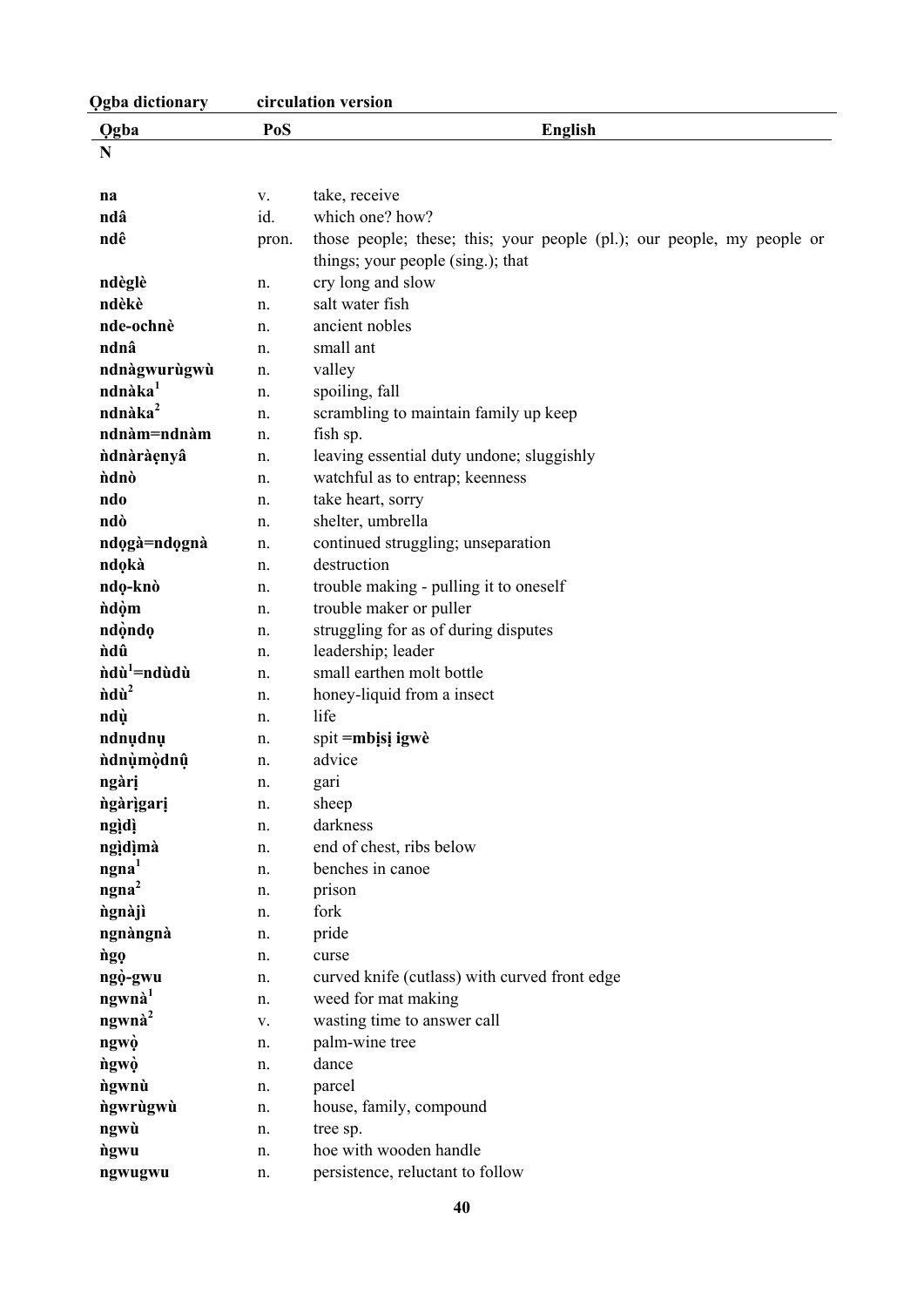| <b>Ogba dictionary</b> |     | circulation version                    |
|------------------------|-----|----------------------------------------|
| <b>Ogba</b>            | PoS | <b>English</b>                         |
| ngwukre                | n.  | long sitting                           |
| ngwù                   | n.  | ash for making native soap             |
| nį                     | V.  | give                                   |
| nja                    | n.  | ivory bangles for men                  |
| njà                    | n.  | loincloth                              |
| njàkìrì                | id. | speaking slanderously                  |
| njàmjà                 | n.  | weed type                              |
| ñjî                    | n.  | black                                  |
| njộ                    | n.  | badness, enmity                        |
| nkā                    | n.  | old age, old state (of thing)          |
| ñkì                    | n.  | skin needle-points decoration          |
| nkịtâ                  | n.  | dog                                    |
| nkìtà                  | n.  | basket                                 |
| <i>nkiti</i>           | n.  | deaf ears to                           |
| nkiti kpa              | a.  | wicked                                 |
| <i>nkle</i>            | n.  | spy                                    |
| nkleke                 | n.  | insect                                 |
| ñklò                   | n.  | throat                                 |
| nkni                   | n.  | firewood                               |
| <i>nkno</i>            | n.  | hood                                   |
| nknoga                 | n.  | problem, obstacles                     |
| nko                    | n.  | sharpness                              |
| nkochna                | n.  | railing                                |
| nkọrò                  | n.  | tree; large gutter                     |
| nkwà                   | n.  | drum                                   |
| nkwâ                   | n.  | fine, penalty                          |
| nkwà                   | n.  | small animal                           |
| nkwari                 | n.  | eat in bits                            |
| nkwàrìmà               | n.  | animal skull rack                      |
| nkwarò                 | n.  | waste time in doing something          |
| nkwaru                 | n.  | defect                                 |
| nkwekè                 | n.  | shaking                                |
| nkweta                 | n.  | belief                                 |
| nkwonkwo               | n.  | ankle                                  |
| nkwo                   | n.  | hawk                                   |
| nkwo                   | n.  | first of the set of four days          |
| nkwộ                   | n.  | sawing, saw, cut with saw              |
| <i>nkwù</i>            | n.  | wing                                   |
| nkwukwù                | n.  | fooling; folly                         |
| <i>nkwùkwù</i>         | n.  | pulling towards good or bad            |
| nkwnukwna              | n.  | wrong force                            |
| nnà                    | n.  | father                                 |
| nnabè                  | n.  | tortoise                               |
| ?nnamurnu-ochnè        | n.  | male ancestors of old                  |
| nne                    | n.  | mother; nne m nne murnu m ni my mother |
| nnekwu                 | n.  | mother hen                             |
| nnemulò                | n.  | mistress                               |
| nnemurnu-ochnè         | n.  | female ancestors of old                |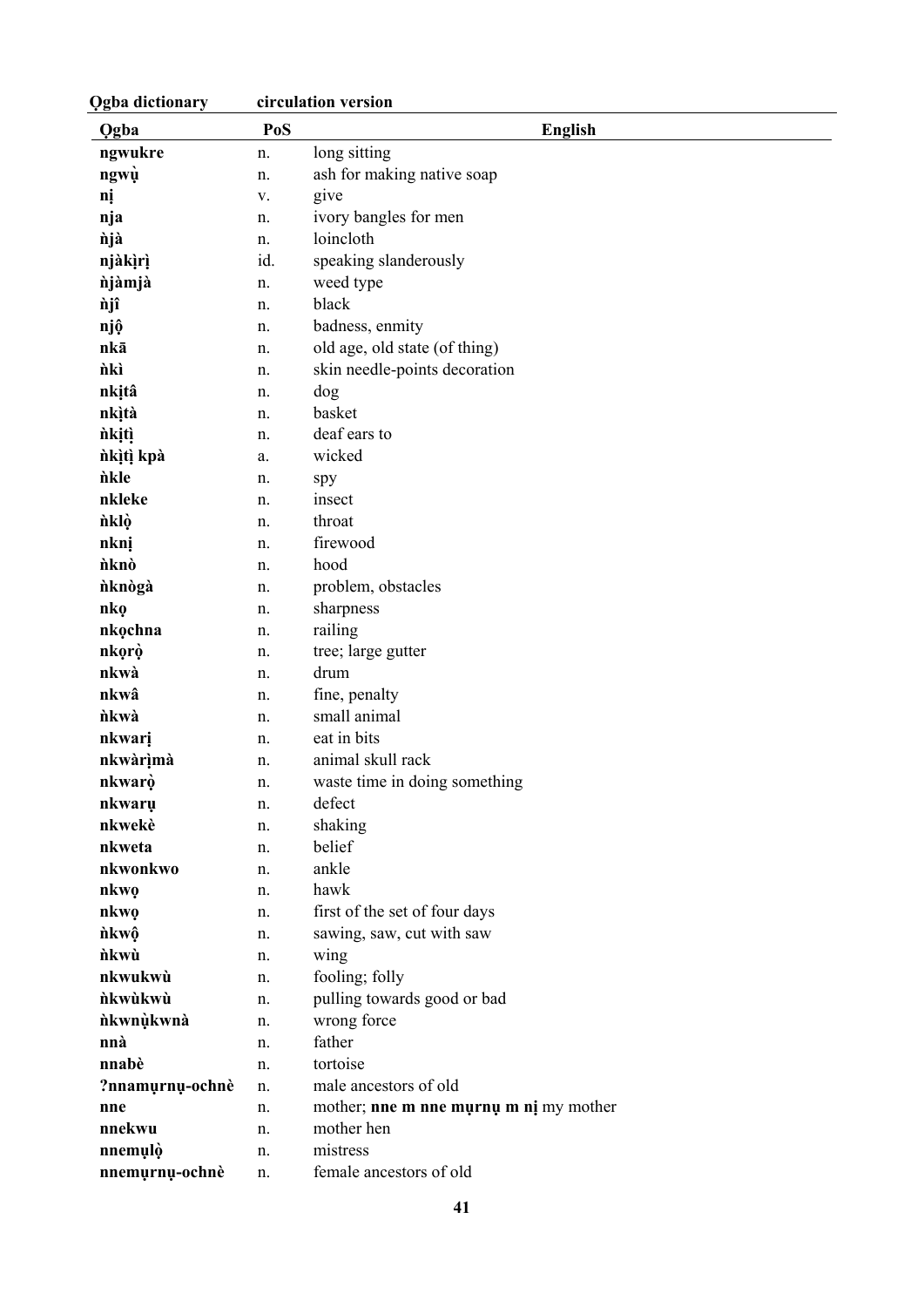| <b>Qgba</b> dictionary | circulation version |                                                                            |  |
|------------------------|---------------------|----------------------------------------------------------------------------|--|
| <b>Qgba</b>            | PoS                 | <b>English</b>                                                             |  |
| nneobù                 | n.                  | grandmother                                                                |  |
| nnī                    | n.                  | your mother                                                                |  |
| nnò                    | num.                | four hundred (400)                                                         |  |
| nnû                    | n.                  | salt                                                                       |  |
| nnu-oyìbo              | n.                  | sugar                                                                      |  |
| nnų                    | num.                | four hundred (400)                                                         |  |
| nnù-kwnuru-nnù         | num.                | figure=400 x 400 ( $^{1}60,000$ )                                          |  |
| nnù-kwnuru-nnù-        | num.                | figure=160,000 x 160,000 ( $\textdegree$ 5,600,000,000)                    |  |
| nnù-kwnuru-nnù         |                     |                                                                            |  |
| nnùnù                  | n.                  | bird                                                                       |  |
| nnunwà                 | n.                  | welcome                                                                    |  |
| nnwa                   | n.                  | product by birth, child                                                    |  |
| nnwa-ighnè             | n.                  | child of petting                                                           |  |
| nnwanwa                | n.                  | grandchild                                                                 |  |
| nnyâ                   | conj.               | that                                                                       |  |
| <i>nra</i>             | n.                  | plane (noun)                                                               |  |
| nrộ                    | n.                  | dream                                                                      |  |
| nso                    | n.                  | prohibition                                                                |  |
| ?nsopùru               | n.                  | respect                                                                    |  |
| nsòtù                  | n.                  | end                                                                        |  |
| nsu                    | n.                  | cause to do by action; leading word                                        |  |
| nsų̀                   | n.                  | stay watching (hiding)                                                     |  |
| nsukà                  | V.                  | beat to wear out                                                           |  |
| nsukwù                 | n.                  | rumple                                                                     |  |
| ?nsusù                 | n.                  | fooling                                                                    |  |
| ntà                    | n.                  | enticement                                                                 |  |
| ntakiriko              | n.                  | small frog                                                                 |  |
| ntako                  | n.                  | wandering in the bush                                                      |  |
| ntàkwrùkwù-minī        | n.                  | land collection of water                                                   |  |
| ntakwu                 | n.                  | murmuring                                                                  |  |
| ntamu                  | n.                  | murmuring                                                                  |  |
| ntapo                  | n.                  | stinging insect                                                            |  |
| ntekwuru               | n.                  | insect                                                                     |  |
| <i>i</i> tetere        | n.                  | painting/rubbing tool, brush, sponge                                       |  |
| <i>nti</i>             | n.                  | cheek                                                                      |  |
| <i>ntitiri</i>         | n.                  | flat log or anvil upon which things are placed and beaten; Were otiti ti a |  |
|                        |                     | la ntitiri-uznû Take the hammer and beat it on the anvil?                  |  |
| ntiwasi                | n.                  | large natural gutter                                                       |  |
| $n$ tna <sup>1</sup>   | n.                  | hunting for                                                                |  |
| ntna <sup>2</sup>      | n.                  | trapping wire                                                              |  |
| ntnatna                | n.                  | tree                                                                       |  |
| ntnì                   | n.                  | ear                                                                        |  |
| ntnį-ikne              | n.                  | deaf                                                                       |  |
| ntò                    | n.                  | flexible fishing screen                                                    |  |
| ntoàlì                 | n.                  | foundation; foundation stone                                               |  |
| ?ntòkrîtò              | n.                  | tarry long, durable                                                        |  |
| <i>ntra</i>            | n.                  | fish                                                                       |  |
| <i>ntu</i>             | n.                  | nail                                                                       |  |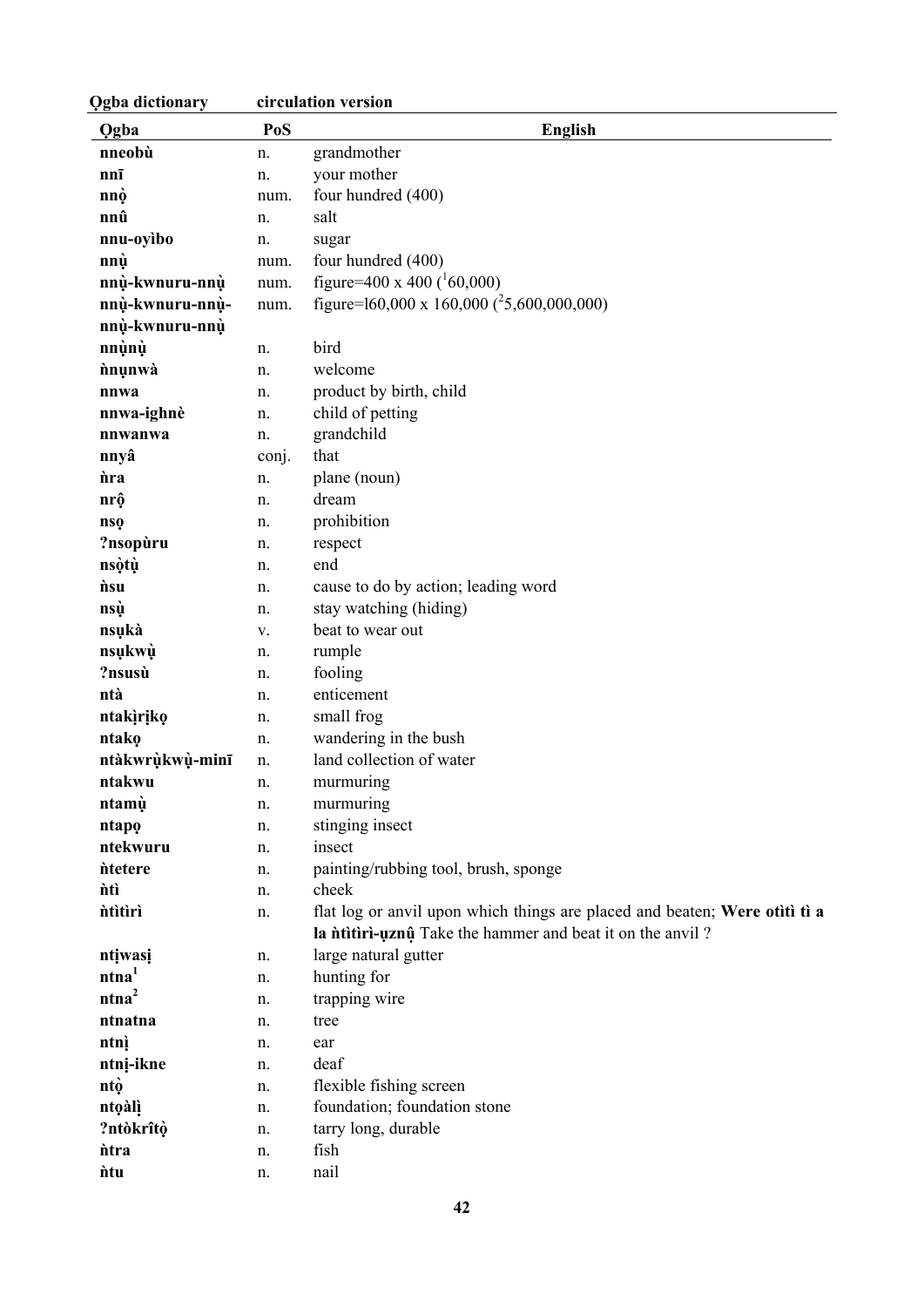| <b>Ogba dictionary</b>                                     | circulation version |                                                              |  |
|------------------------------------------------------------|---------------------|--------------------------------------------------------------|--|
| Ogba                                                       | PoS                 | <b>English</b>                                               |  |
| ntù                                                        | n.                  | swelling in parts of the body                                |  |
| $\dot{\mathbf{n}}$ tų $^1$                                 | n.                  | jump                                                         |  |
| $\dot{\mathbf{n}}\dot{\mathbf{t}}\dot{\mathbf{u}}^2$       | n.                  | make small cut, tiny                                         |  |
| ntù-ke                                                     | n.                  | clitoris                                                     |  |
| ntų-kesi                                                   | n.                  | put something delicately on                                  |  |
| ntukwasi                                                   | n.                  | put on top; interest                                         |  |
| ntukwasi-obù                                               | n.                  | trust                                                        |  |
| ntùmèkâ                                                    | n.                  | indication                                                   |  |
| ntụrò                                                      | n.                  | long crooked way                                             |  |
| ntùtu <sup>1</sup>                                         | n.                  | palm-wine tree branches; bamboo pole                         |  |
| $n$ tùtų $2$                                               | n.                  | funnel                                                       |  |
| nu                                                         | V.                  | push                                                         |  |
| nų                                                         | V.                  | hear; listen                                                 |  |
| nù                                                         | V.                  | burn                                                         |  |
| $nw\grave{a}^1$                                            | V.                  | tempt, test, try                                             |  |
| $n w \lambda^2$                                            | V.                  | filter                                                       |  |
| nwànwà-rnarna                                              | n.                  | great-great-grand-children                                   |  |
| nwanwa-nwanwà                                              | n.                  | great-grandchildren                                          |  |
| nwânyà                                                     | n.                  | female child                                                 |  |
| nwaokno                                                    | n.                  | male child                                                   |  |
| nwatà                                                      | n.                  | child, baby                                                  |  |
| nwata okno                                                 | n.                  | baby boy                                                     |  |
| nwatiti                                                    | n.                  | baby girl                                                    |  |
| nwe=nwo                                                    | V.                  | get, have                                                    |  |
| nwhù                                                       | n.                  | loss                                                         |  |
| nwo                                                        | V.                  | breathe                                                      |  |
| nwò                                                        | V.                  | change                                                       |  |
| nwu                                                        | V.                  | shine                                                        |  |
| nwu                                                        | ${\bf V}.$          | die                                                          |  |
| nwų                                                        | V.                  | rejoice                                                      |  |
| nya                                                        | V.                  | paste, gum up                                                |  |
| $\mathbf{n}$ yà <sup>1</sup>                               | V.                  | pull, drive, pilot (as of boat, canoe, car or plane)         |  |
| $n y \lambda^2$                                            | V.                  | hang bag on                                                  |  |
| nyâ                                                        | conj.               | that                                                         |  |
| nyè                                                        | n.                  | friend                                                       |  |
| nyègè-nyègè                                                | n.                  | not firmly stood                                             |  |
| nyi                                                        | V.                  | trace as of footprint or mark                                |  |
| nyìrna-nyìrna                                              | n.                  | proudly puffed; boast<br>ascend; climb                       |  |
| nyirni                                                     | V.                  | behave                                                       |  |
| nyì                                                        | V.                  | cut log; 'call name' as of loved one; play ugà - girls' play |  |
| nyo                                                        | V.                  | peep, look into                                              |  |
| nyò                                                        | V.                  | cut into short logs                                          |  |
| nyoji=nyo                                                  | V.<br>id.           | silent                                                       |  |
| nyọị<br>$\mathbf{n}$ yų <sup><math>\mathbf{l}</math></sup> | ${\bf V}.$          | defecate                                                     |  |
| $n y \mu^2$                                                | V.                  | quench (as of fire)                                          |  |
| nza=nzna                                                   | n.                  | small bird                                                   |  |
| nzè=àznè                                                   | n.                  | noble wealth and aged people dead or living                  |  |
|                                                            |                     |                                                              |  |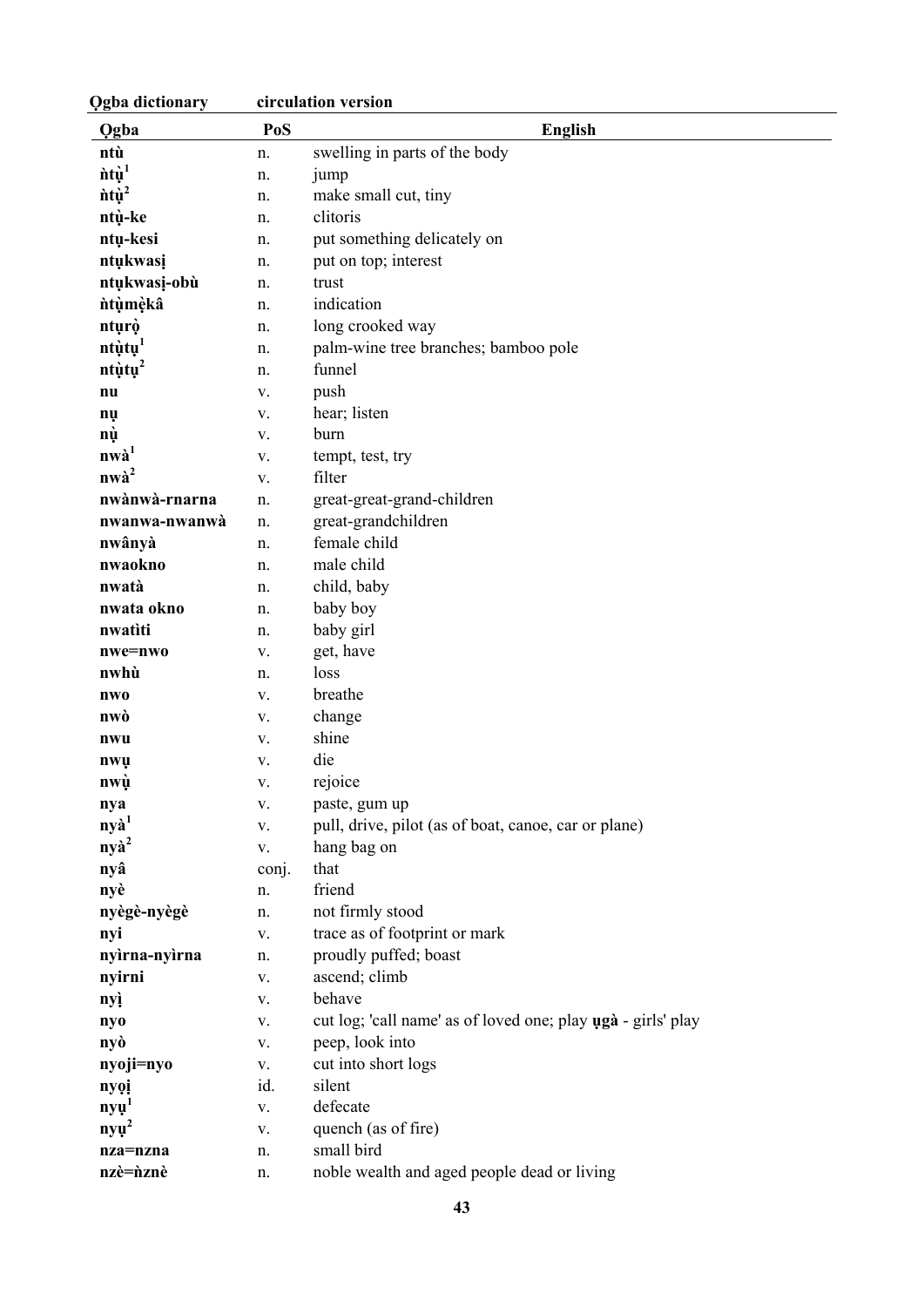| <b>Qgba</b> dictionary     | circulation version |                                                        |  |
|----------------------------|---------------------|--------------------------------------------------------|--|
| <b>Ogba</b>                | PoS                 | <b>English</b>                                         |  |
| nziza                      | n.                  | swelling                                               |  |
| nznuzno                    | id.                 | hidden                                                 |  |
| nznuznù                    | id.                 | foolishness                                            |  |
| nzù-ùzò                    | id.                 | way met                                                |  |
| nznų                       | n.                  | chalk                                                  |  |
| <b>O.</b>                  |                     |                                                        |  |
| obè                        | n.                  | baby illness of boils or abscess                       |  |
| Obê                        | p.n.                | name of family                                         |  |
| òbekè                      | n.                  | yam type                                               |  |
| òbèlè                      | n.                  | fishing with screen                                    |  |
| obì                        | n.                  | darkness, dwelling place                               |  |
| obì                        | n.                  | fishing camp                                           |  |
| obì-lètì                   | n.                  | abdomen; medium-iron pot (one and half gallons)        |  |
| obì-ohnurnu                | n.                  | new dwelling place                                     |  |
| obisi                      | id.                 | befalling evil                                         |  |
| obisî                      | n.                  | calabash vessel                                        |  |
| obô                        | n.                  | storing basket                                         |  |
| obò                        | n.                  | cassava farm                                           |  |
| <b>obodo</b>               | n.                  | family (extended)                                      |  |
| òboko <sup>1</sup>         | n.                  | bird                                                   |  |
| $\delta$ boko <sup>2</sup> | n.                  | yam                                                    |  |
| obriznù                    | n.                  | mercy                                                  |  |
| ochì <sup>1</sup>          | n.                  | ironwood tree                                          |  |
| och <sup>2</sup>           | n.                  | stammer                                                |  |
| òchì                       | n.                  | deer                                                   |  |
| òchni                      | n.                  | fencing flooded brook with screen                      |  |
| òchu                       | n.                  | bluntness                                              |  |
| òdì <sup>1</sup>           | n.                  | drum                                                   |  |
| $\delta d\mathbf{h}^2$     | n.                  | folly                                                  |  |
| òdnò                       | n.                  | yellowness                                             |  |
| odo                        | n.                  | mortar                                                 |  |
| òdòdo <sup>1</sup>         | n.                  | flower                                                 |  |
| òdòdo <sup>2</sup>         | n.                  | purple cloth                                           |  |
| òdògwnùmà                  | n.                  | duck                                                   |  |
| òdòko                      | n.                  | gluttony                                               |  |
| òdu                        | n.                  | silence, darkness, without warming fire                |  |
| òdù <sup>1</sup> =odùdù    | n.                  | tsetse-fly                                             |  |
| $\delta d\tilde{u}^2$      | n.                  | growth of new leaves                                   |  |
| <b>odube</b>               | n.                  | mould                                                  |  |
| Odùdû=Qba-                 | p.n.                | royal attachment title to Oba                          |  |
| <b>Odudu</b>               |                     |                                                        |  |
| òdùdù-ehnia                | n.                  | much grown shrubs                                      |  |
| odugba                     | n.                  | corn-pap                                               |  |
| <b>od</b> ùma              | n.                  | great bass sound of snoring; deep bass sound in melody |  |
| òdùm-kpộ                   | n.                  | one-foolish?                                           |  |
|                            |                     |                                                        |  |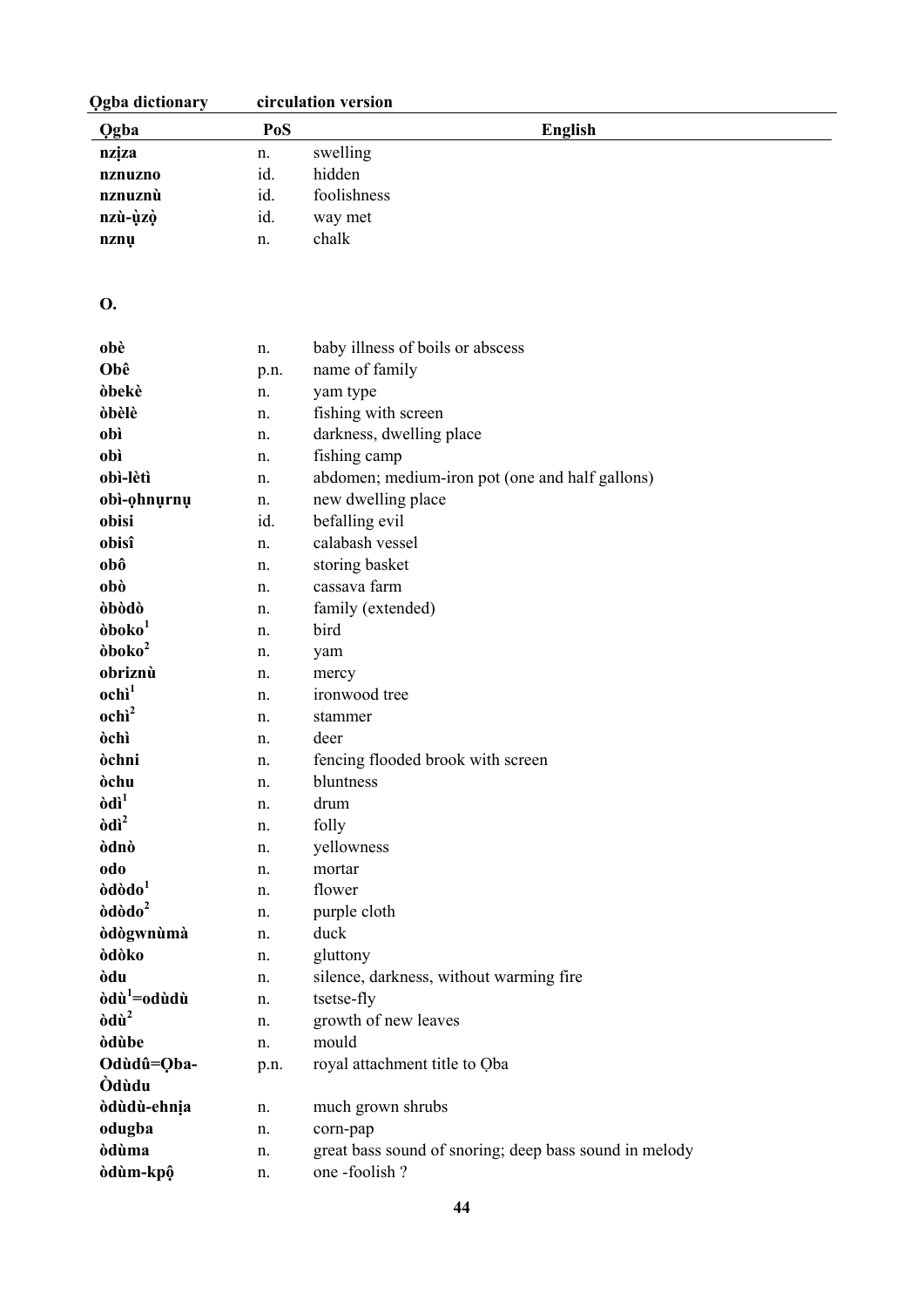| <b>Qgba dictionary</b>     | circulation version |                                                                          |  |  |  |
|----------------------------|---------------------|--------------------------------------------------------------------------|--|--|--|
| <b>Ogba</b>                | PoS                 | <b>English</b>                                                           |  |  |  |
| Òdùmôdù                    | p.n.                | name or title of person                                                  |  |  |  |
| òdùrùdurù-àkita            | n.                  | fish                                                                     |  |  |  |
| <b>oduum</b>               | n.                  | lion                                                                     |  |  |  |
| òfi=òpì                    | n.                  | horn for music, car etc.                                                 |  |  |  |
| ogbè                       | n.                  | whole                                                                    |  |  |  |
| $\delta$ gbe <sup>1</sup>  | n.                  | bird sp.                                                                 |  |  |  |
| $\delta$ gbe <sup>2</sup>  | n.                  | children's game                                                          |  |  |  |
| ògbe T?                    | n.                  | sunset                                                                   |  |  |  |
| ogbè <sup>1</sup>          | n.                  | conviction                                                               |  |  |  |
| $\delta g b \dot{e}^2$     | n.                  | stirring of liquid food (noun)                                           |  |  |  |
| ogbì                       | n.                  | dumbness                                                                 |  |  |  |
| ogbo                       | n.                  | board                                                                    |  |  |  |
| $\sim$                     | n.                  | quarter                                                                  |  |  |  |
| $\sigma g b \delta^2$      | n.                  | place, steady                                                            |  |  |  |
| ògbò=òtù                   | n.                  | circle, crowd                                                            |  |  |  |
| ogbòko                     | n.                  | plenty, water excess                                                     |  |  |  |
| ogbrìdgbì                  | n.                  | trunk                                                                    |  |  |  |
| $\dot{O}gbu^1$             | n.                  | masquerade                                                               |  |  |  |
| ogè                        | n.                  | time, clock                                                              |  |  |  |
| <b>ogègè</b>               | n.                  | yard, garden                                                             |  |  |  |
| ògèrì=ogrì                 | n.                  | womenfolk                                                                |  |  |  |
| ogho                       | n.                  | hole                                                                     |  |  |  |
| oglogo=ę̀knikna            | id.                 | long, tall=length oglòglo                                                |  |  |  |
| $\boldsymbol{\mathcal{P}}$ | n.                  | large natural gutter                                                     |  |  |  |
| oglògò                     | a.                  | long (adjective)                                                         |  |  |  |
| ognirnasi                  | n.                  | guinea-fowl                                                              |  |  |  |
| ognô                       | n.                  | chair                                                                    |  |  |  |
| ògnò                       | n.                  | altar                                                                    |  |  |  |
| Ogùdù=ogùdu                | p.n.                | Ogba ceremony                                                            |  |  |  |
| ogwè                       | n.                  | log, tree trunk                                                          |  |  |  |
| ogwo                       | id.                 | describes huge and tall                                                  |  |  |  |
| ogwogri                    | n.                  | face struggling; personal name - brave                                   |  |  |  |
| ògwù                       | n.                  | lowland ede àlì là rò àlì                                                |  |  |  |
| ogwulà                     | n.                  | fish sp.                                                                 |  |  |  |
| ogwùrù                     | n.                  | water in which palm fibre was washed and its colour                      |  |  |  |
| òhèrè                      | n.                  | chance, gap                                                              |  |  |  |
| ohnî                       | n.                  | fluted pumpkin                                                           |  |  |  |
| òhnì <sup>1</sup>          | n.                  | tree, or its seed                                                        |  |  |  |
| òhnì <sup>2</sup>          | n.                  | heap                                                                     |  |  |  |
| òhuru                      | $\overline{?}$      | ? given as explanation of ogbè                                           |  |  |  |
| oji                        | n.                  | small rattling metal bells welded onto an iron staff, used at ceremonies |  |  |  |
| òjìrì                      | n.                  | fish sp. with hard scales                                                |  |  |  |
| <b>ojukwu</b>              | n.                  | oil-palm                                                                 |  |  |  |
| okè                        | n.                  | boundary, partition                                                      |  |  |  |
| òkè                        | n.                  | gift, share                                                              |  |  |  |
| okere                      | id.                 | usual act                                                                |  |  |  |
| òkìkè                      | n.                  | creation (creator)                                                       |  |  |  |
| òkìrì                      | n.                  | barren                                                                   |  |  |  |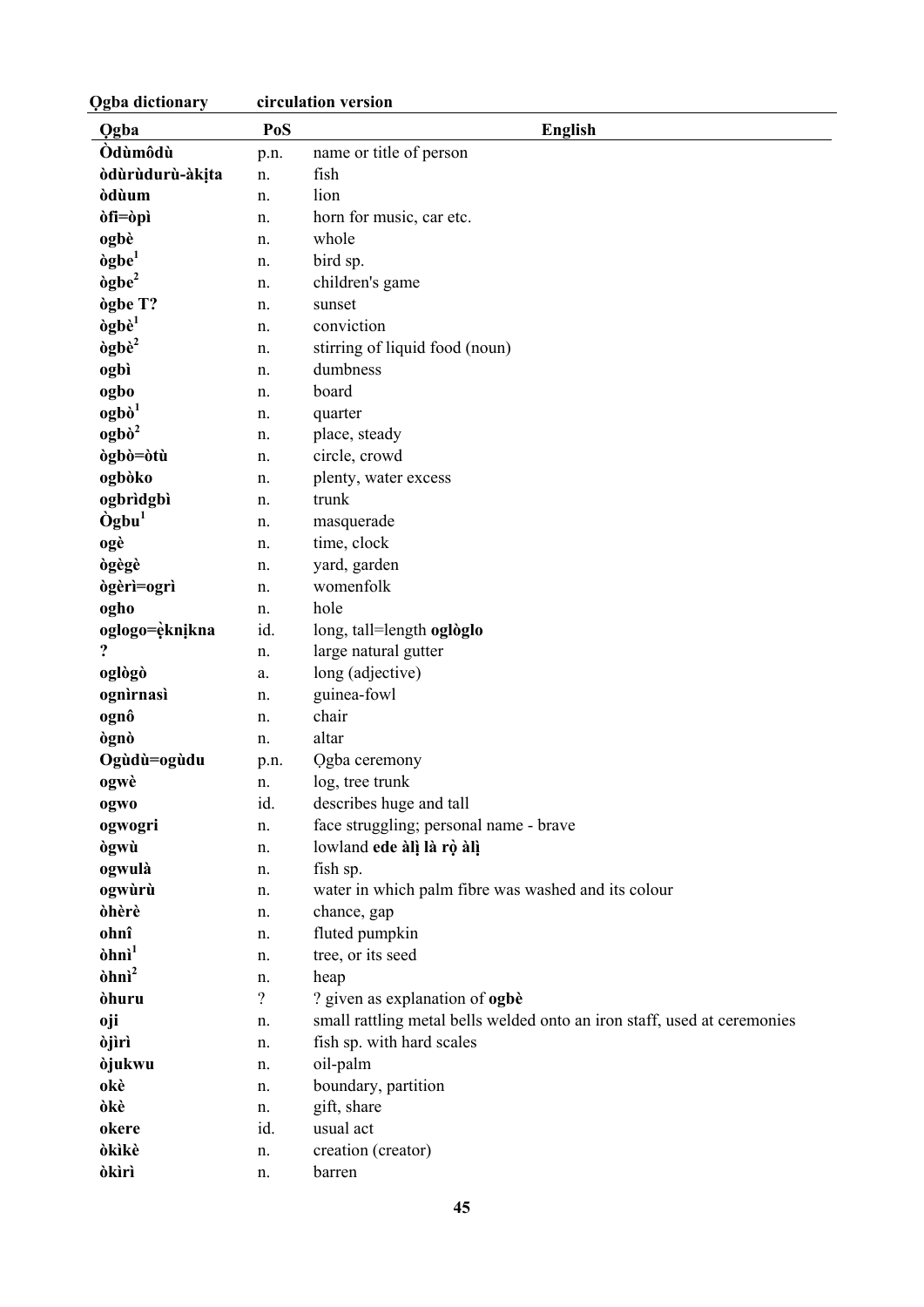| <b>Ogba dictionary</b> |       | circulation version             |  |
|------------------------|-------|---------------------------------|--|
| <b>Ogba</b>            | PoS   | <b>English</b>                  |  |
| oklogba                | n.    | calabash cup, two-gallon jug    |  |
| oknikà=ę̀ghà           | n.    | lies                            |  |
| okninyàa               | n.    | old-stayed                      |  |
| okninyè                | n.    | aged person                     |  |
| oknô                   | n.    | male                            |  |
| òkno                   | n.    | rope trap for animals           |  |
| òknò                   | v.n.  | swelling, swollen, leavened     |  |
| òko                    | n.    | rat                             |  |
| okòbo                  | n.    | box, chest, keg                 |  |
| òkôko                  | n.    | parrot                          |  |
| okom                   | n.    | yam                             |  |
| okomô                  | excl. | shout of joy                    |  |
| <b>òkorìkorì</b>       | excl. | hen's cry when about to lay egg |  |
| $okp\delta^1$          | n.    | ostrich                         |  |
| $okp\delta^2$          | n.    | leopard                         |  |
| òkpo                   | n.    | chin                            |  |
| òkpò                   | n.    | bush track                      |  |
| <b>òkpòka</b>          | n.    | smoking pipe                    |  |
| <b>òkpoko</b>          | n.    | weed                            |  |
| okpòm-okwnū            | n.    | heat                            |  |
| okprukpu               | n.    | back                            |  |
| òkpù                   | n.    | chest, side rib bone            |  |
| okpû                   | n.    | hat, head cover                 |  |
| òkpụ                   | n.    | bone                            |  |
| òkpurù                 | n.    | underneath                      |  |
| òkrekni                | n.    | rat, mouse                      |  |
| <b>òkrìkrî</b>         | n.    | round as circle                 |  |
| okwnu                  | n.    | lid, cover                      |  |
| òkwnû                  | n.    | box                             |  |
| òkwnumò-kwnù           | n.    | frog sp.                        |  |
| òkwrùkwurù=òkw         | n.    | owl                             |  |
| rùkwrù                 |       |                                 |  |
| okwu                   | n.    | word, case                      |  |
| òkwukwu                | n.    | calabash cup                    |  |
| <b>òkwùrù</b>          | n.    | stomach                         |  |
| <b>okwuta</b>          | n.    | grove of Indian bamboo          |  |
| òlì=ilì                | n.    | spot where something is buried  |  |
| òlò=ìlò                | n.    | ointment                        |  |
| òlòdì                  | n.    | wrestling title                 |  |
| ologbo                 | n.    | cat                             |  |
| òlòko                  | n.    | nickname for spirits (drink)    |  |
| ololo                  | n.    | bottle                          |  |
| olowùolowùo!           | excl. | shout of innocence              |  |
| òlù=olùlù              | n.    | pond                            |  |
| olû                    | n.    | neck, voice                     |  |
| òlulù                  | n.    | spoil                           |  |
| òlùlù                  | n.    | impatience                      |  |
| omò                    | n.    | soap                            |  |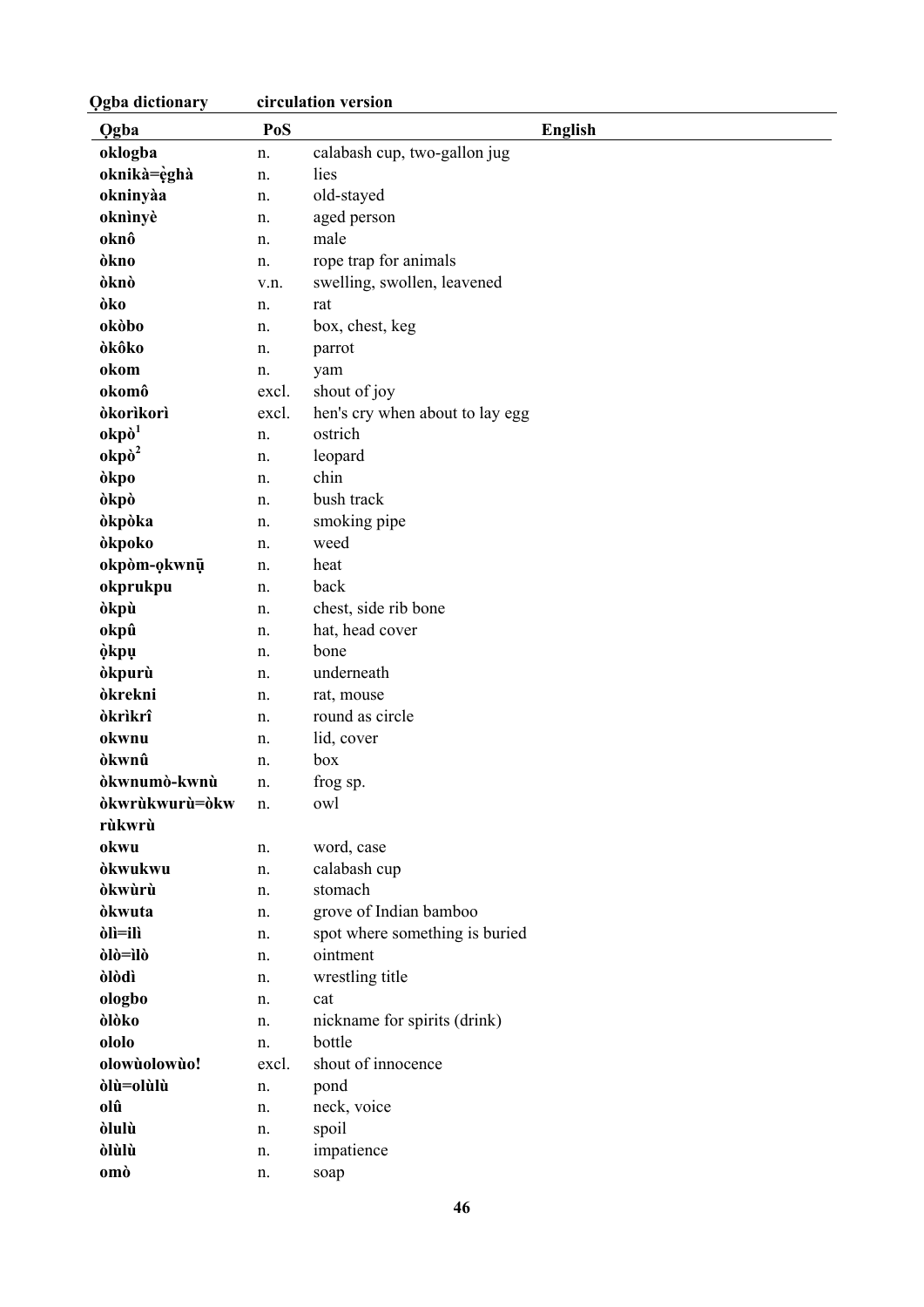| <b>Ogba</b> dictionary   | circulation version      |                                             |  |
|--------------------------|--------------------------|---------------------------------------------|--|
| <b>Ogba</b>              | PoS                      | <b>English</b>                              |  |
| òmò                      | n.                       | blade of hoe                                |  |
| omô                      | n.                       | vine, first springing stem from herbs/crops |  |
| omòwhè                   | n.                       | conduct                                     |  |
| onì                      | n.                       | strong boundary, fence                      |  |
| òni                      | n.                       | sand game                                   |  |
| onosî                    | n.                       | waterside                                   |  |
| ònu <sup>1</sup>         | n.                       | pushing                                     |  |
| $\delta$ nu <sup>2</sup> | n.                       | egg yolk; half pounded yam mixed with oil   |  |
| òpì=ofì                  | n.                       | transverse horn                             |  |
| Orìè                     | p.n.                     | third day of the set of Ogba four days      |  |
| òrièbà=oru-èbà           | n.                       | fowl                                        |  |
| orō                      | n.                       | snakehead (fish), Channa obscura            |  |
| Orû                      | p.n.                     | Ijo people                                  |  |
| orùga                    | n.                       | over, plenty, surplus                       |  |
| òrukpè=nwa-              | n.                       | young lady                                  |  |
| <b>orukpè</b>            |                          |                                             |  |
| $\dot{O} s \dot{a}^1$    | p.n.                     | compound god                                |  |
| ose                      | n.                       | waterside                                   |  |
| osèètè                   | $\overline{\mathcal{C}}$ | by all means                                |  |
| osi                      | n.                       | tree plant; gun                             |  |
| $\delta s i^2$           | n.                       | remaining unsold for long                   |  |
| òsisì                    | n.                       | inter-self dispute, struggle                |  |
| osni                     | n.                       | theft                                       |  |
| òsnì                     | n.                       | hatred                                      |  |
| òsnî=òsìsî               | n.                       | dunghill                                    |  |
| osnò                     | n.                       | pepper                                      |  |
| òsnò-ò                   | excl.                    | expression for 'I am in your care'          |  |
| <b>OSO</b>               | n.                       | growing                                     |  |
| òsoru                    | id.                      | describes grown up to maturity              |  |
| osòso                    | n.                       | nibbling here and there                     |  |
| òsu=òsnu                 | n.                       | slave                                       |  |
| òsù                      | n.                       | Osu clan in Igboland                        |  |
| òsùsù                    | n.                       | drag net                                    |  |
| otà                      | n.                       | children's way of saying onita              |  |
| òtè                      | n.                       | respect or reverence                        |  |
| otìtì                    | n.                       | smith's hammer and anvil                    |  |
| $\delta$ to <sup>1</sup> | n.                       | growth                                      |  |
| $\delta$ to <sup>2</sup> | n.                       | space, opening inside or between            |  |
| òtòbò                    | n.                       | hippopotamus $\le$ Ijo                      |  |
| <b>òtòkrò</b>            | n.                       | big sore                                    |  |
| òtòro                    | n.                       | diarrhoea                                   |  |
| otù                      | n.                       | broken part of pitcher                      |  |
| òtù                      | n.                       | companion, club                             |  |
| otubè                    | n.                       | navel                                       |  |
| òtûm                     | n.                       | pole for pushing canoe forward              |  |
| <b>otùtù</b>             | a.                       | plenty of                                   |  |
| ovô                      | n.                       | basket for reserving objects                |  |
| òvù=òbù                  | n.                       | bird sp.                                    |  |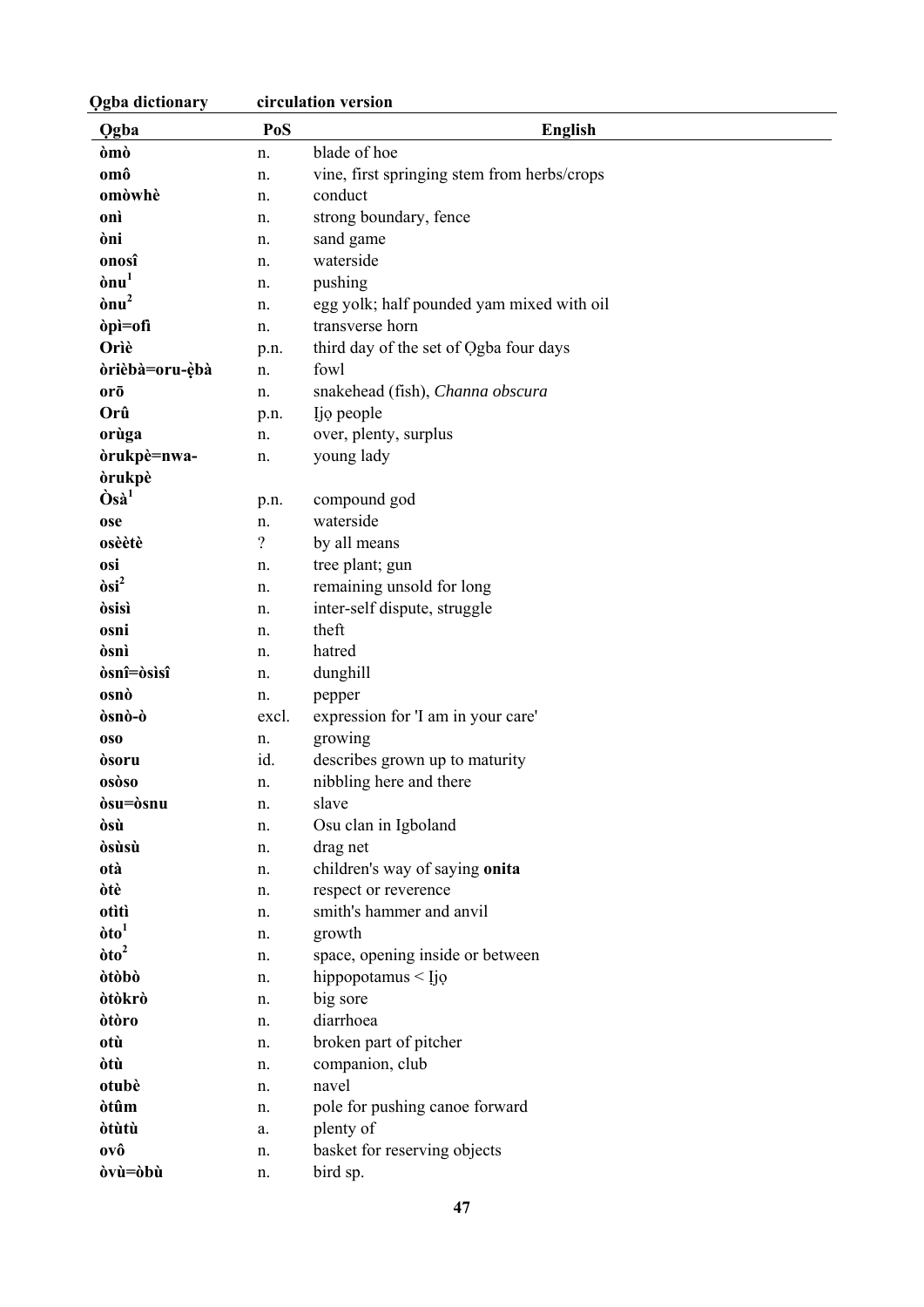| <b>Qgba</b>     | PoS  | <b>English</b>                                         |  |
|-----------------|------|--------------------------------------------------------|--|
| owhe            | n.   | soup                                                   |  |
| òwhè            | n.   | stretching out rope above over a distance; no entrance |  |
| òwhekà          | v.n. | saying foolishly                                       |  |
| <b>òwhèkà</b>   | n.   | outnumbered person from a group or community           |  |
| òwhèlelu        | n.   | witchcraft                                             |  |
| owhû            | num. | score                                                  |  |
| owhù            | n.   | slave                                                  |  |
| òwhù            | n.   | loss                                                   |  |
| owu=òwu         | n.   | masquerade                                             |  |
| òwu             | n.   | thread                                                 |  |
| òwù             | n.   | solitude                                               |  |
| òwùke           | n.   | person in solitude, without relatives                  |  |
| owuma           | n.   | woman born during time of masquerade ceremony          |  |
| owùrù=owrù      | n.   | flying fox, fruit-bat                                  |  |
| oyi             | n.   | cold; coldness                                         |  |
| òzè             | n.   | seed                                                   |  |
| òzî             | n.   | starch food from cassava                               |  |
| oznì            | n.   | drum (for wrestling or assembling of community)        |  |
| oznî            | n.   | message                                                |  |
| òznìmî          | n.   | nose-bleed                                             |  |
| <b>òznìmìnì</b> | n.   | river, stream                                          |  |
| òznò            | n.   | seed                                                   |  |
| oznu            | n.   | dead body of human being or animal                     |  |
| òzù             | n.   | butting; calculate                                     |  |
| Ó               |      |                                                        |  |

| <b>Qba</b>                   | p.n. | royal title of Ogba; natural ruler             |
|------------------------------|------|------------------------------------------------|
| <b>obà</b>                   | n.   | calabash cup                                   |
| $\dot{\rho}$ bà <sup>1</sup> | n.   | patches of skin colour                         |
| obàekâ                       | n.   | palm of the hand                               |
| òbị                          | n.   | yam                                            |
| òbità                        | n.   | farm camp                                      |
| òbnâ                         | n.   | crocodile, 'alligator'                         |
| òbnâ                         | n.   | mark on tree-trunk (to show track or boundary) |
| obninya                      | n.   | picking of lost object                         |
| obnù                         | n.   | pit                                            |
| òbò                          | n.   | orange                                         |
| obo=ubo                      | n.   | $\gamma$                                       |
| obô                          | n.   | sheath                                         |
| obu=ebubu                    | n.   | stinging insect                                |
| obukwu                       | n.   | sole of foot                                   |
| `òchì                        | n.   | controller, leader                             |
| òchì-aghâ                    | n.   | war captain                                    |
| òchì-ogwnù                   | n.   | fight leader                                   |
| òchì-òtù                     | n.   | leader of group of persons                     |
| òchì-umùtâ                   | n.   | leader of children                             |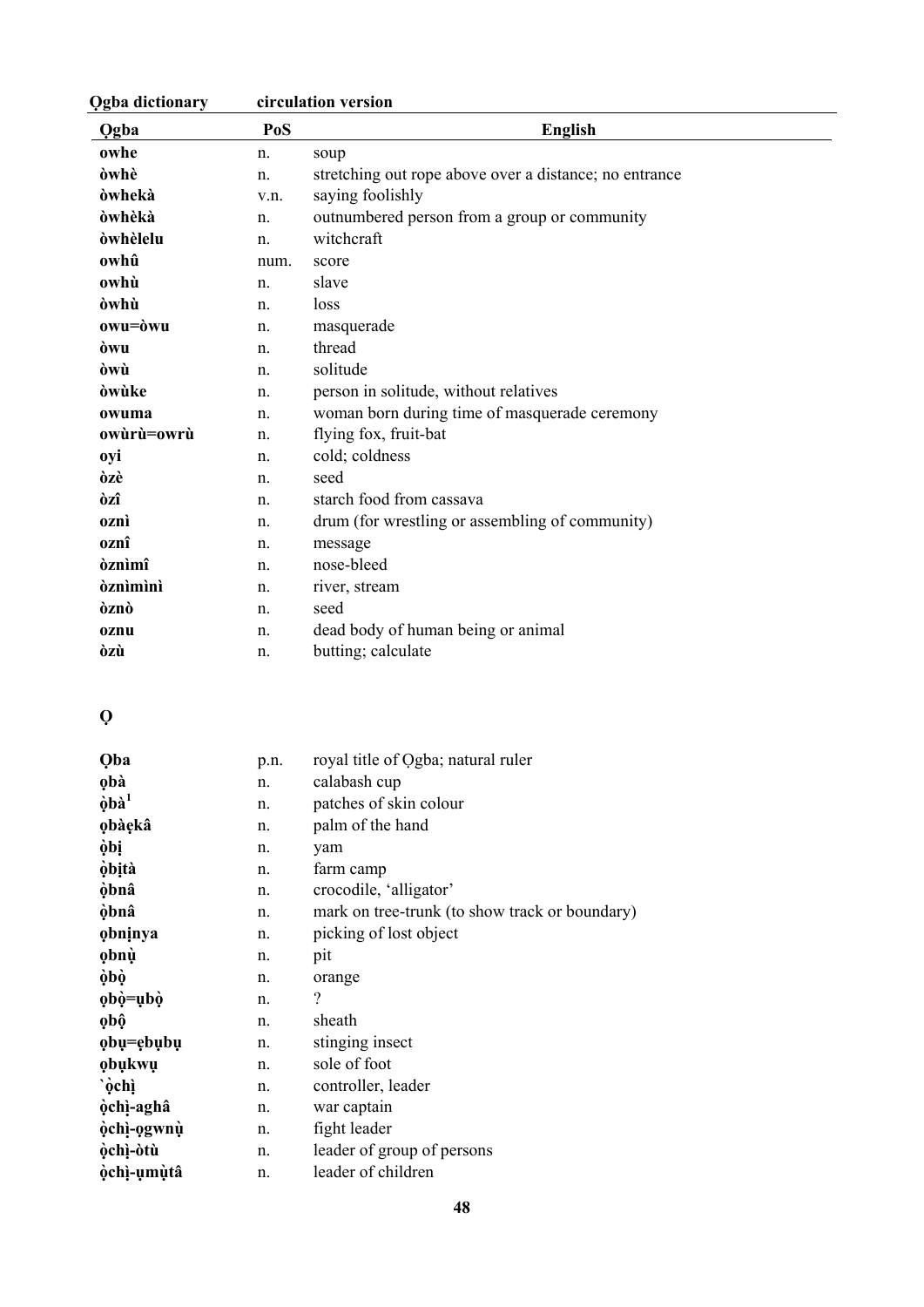| <b>Qgba</b> dictionary<br>circulation version        |      |                                                                    |  |  |  |
|------------------------------------------------------|------|--------------------------------------------------------------------|--|--|--|
| <b>Qgba</b>                                          | PoS  | <b>English</b>                                                     |  |  |  |
| òchnù <sup>1</sup>                                   | n.   | murder                                                             |  |  |  |
| ochnuchnù                                            | V.   | scrub off dirt during bath                                         |  |  |  |
| ocho                                                 | n.   | one who finds something                                            |  |  |  |
| <b>òchògbà</b>                                       | n.   | compound leader                                                    |  |  |  |
| $\dot{\rho}d\dot{a}^1$                               | n.   | basketry fish-trap                                                 |  |  |  |
| $\dot{\rho}$ dà <sup>2</sup>                         | n.   | swampy area for palm-wine trees                                    |  |  |  |
| òdi                                                  | n.   | condition                                                          |  |  |  |
| òdìbò                                                | n.   | servant                                                            |  |  |  |
| odnà                                                 | n.   | fall                                                               |  |  |  |
| $\dot{\rho}$ dnų <sup>1</sup>                        | v.n. | staying, seat                                                      |  |  |  |
| odnù <sup>2</sup>                                    | n.   | base, bottom                                                       |  |  |  |
| odnû                                                 | n.   | advice                                                             |  |  |  |
| odo                                                  | n.   | pulling, dragging                                                  |  |  |  |
| $\dot{\rho} d\rho^2$                                 | n.   | swampy area for palm-wine trees                                    |  |  |  |
| `?odòbò                                              | n.   | well-to-do, advanced in age woman                                  |  |  |  |
| odû <sup>1</sup>                                     | n.   | elephant tusk                                                      |  |  |  |
| odû <sup>2</sup>                                     | n.   | shrine in basket kept by the eldest person of the family of family |  |  |  |
| òdù                                                  | n.   | children's own cooking with fish at own time                       |  |  |  |
| oduru-ogwu                                           | n.   | $\gamma$                                                           |  |  |  |
| <b>Ogbà</b>                                          | n.   | clan; strong defending fence                                       |  |  |  |
| $\dot{\theta}$ gba <sup>1</sup>                      | n.   | flowing down                                                       |  |  |  |
| $\dot{\theta}$ gba <sup>2</sup>                      | n.   | screen fencing for fishing                                         |  |  |  |
| $\dot{\theta}$ gba <sup>3</sup>                      | n.   | sting                                                              |  |  |  |
| $\dot{\theta}$ gbà <sup>1</sup>                      | n.   | compound-family; pound; fenced house for dwelling                  |  |  |  |
| $\dot{\rho}$ gbà <sup>2</sup> =onye $\dot{\rho}$ gbà | n.   | loved, liked                                                       |  |  |  |
| <b>ògbàchi</b>                                       | p.n. | highest group in Idumini society                                   |  |  |  |
| <b>ògbàchî</b>                                       | n.   | iron rod walking support for aged titled men                       |  |  |  |
| ogbarà                                               | n.   | long cross- pole in fencing                                        |  |  |  |
| <b>ògbàrà</b>                                        | n.   | in line/in lines, spear with hook                                  |  |  |  |
| ogbò                                                 | n.   | fish                                                               |  |  |  |
| $\dot{\theta}$ gbo <sup>1</sup>                      | n.   | trouble, problem                                                   |  |  |  |
| $\dot{\theta}$ gbo <sup>2</sup>                      | n.   | very thick forest                                                  |  |  |  |
| $\dot{\theta}$ gbo <sup>3</sup>                      | n.   | thigh; upper arm                                                   |  |  |  |
| $\dot{\rho}$ gbọ <sup>4</sup> = $\dot{\rho}$ gbọ     | n.   | circling crowd                                                     |  |  |  |
| ògbù                                                 | n.   | fed up with eating of                                              |  |  |  |
| <b>ògi</b>                                           | n.   | venereal disease; gonorrhoea                                       |  |  |  |
| ogidi=ogidi                                          | n.   | noise                                                              |  |  |  |
| ogidi                                                | n.   | molten object                                                      |  |  |  |
| <b>ogidiga</b>                                       | n.   | great as hero - crocodile                                          |  |  |  |
| ogidî gbà                                            | n.   | fence                                                              |  |  |  |
| <b>ogido</b>                                         | n.   | loincloth                                                          |  |  |  |
| ognà                                                 | n.   | delay                                                              |  |  |  |
| ògnà                                                 | n.   | service, servant, sharer                                           |  |  |  |
| <b>ogò</b>                                           | n.   | in-law                                                             |  |  |  |
| $\dot{\theta}$ g $\dot{\theta}^1$                    | n.   | kindness                                                           |  |  |  |
| $\dot{\theta}$ g $\dot{\theta}^2$                    | n.   | deep, water                                                        |  |  |  |
| ògwò                                                 | n.   | scoop out mud as from well                                         |  |  |  |
| <b>ogwoto</b>                                        | n.   | weakness, laziness                                                 |  |  |  |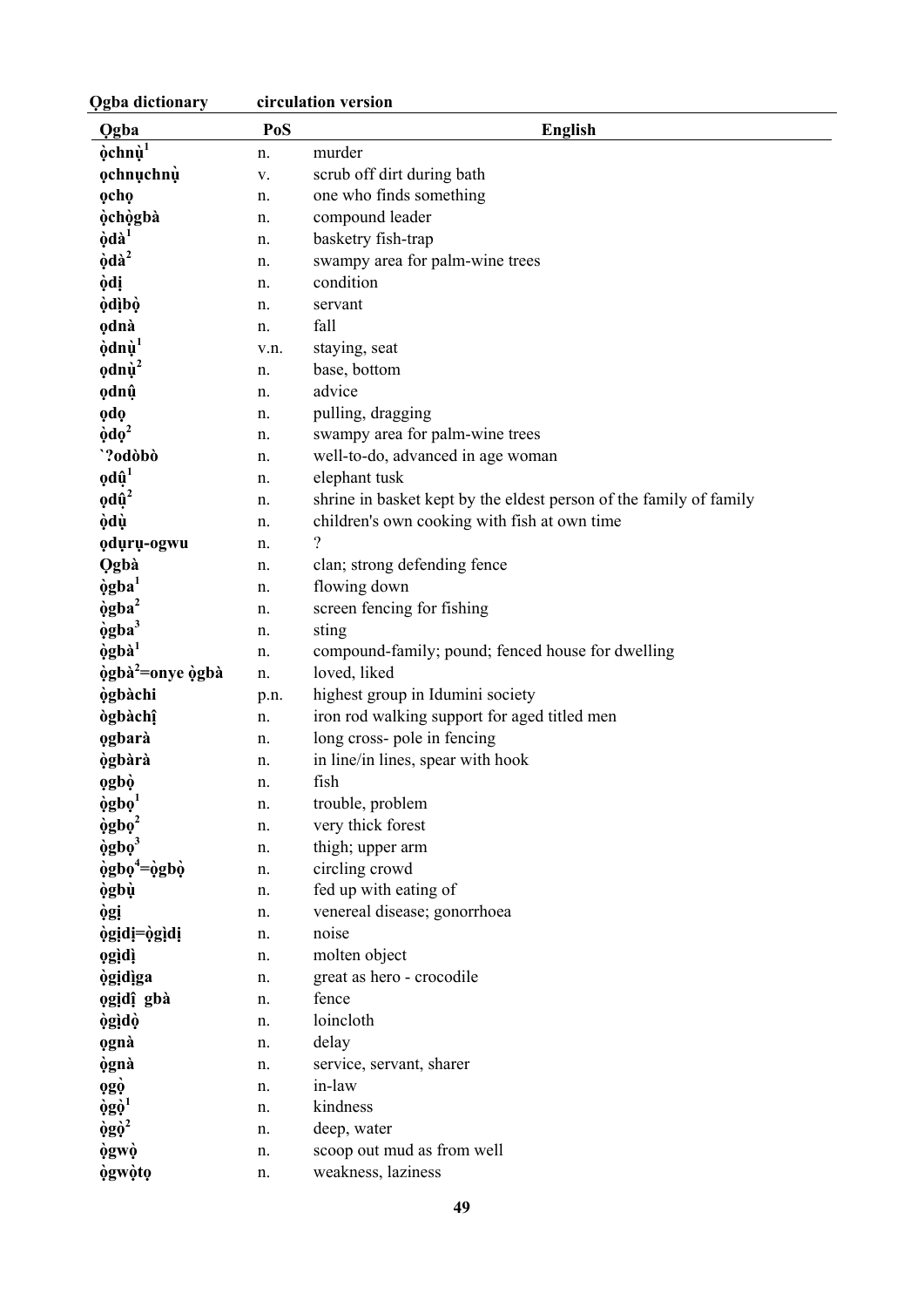| <b>Qgba</b> dictionary             | circulation version |                                                         |  |  |  |
|------------------------------------|---------------------|---------------------------------------------------------|--|--|--|
| <b>Ogba</b>                        | PoS                 | <b>English</b>                                          |  |  |  |
| ogwù                               | n.                  | medicine                                                |  |  |  |
| $\dot{\mathbf{Q}}$                 | pron.               | personal pronoun                                        |  |  |  |
| ?oh!                               | excl.               | shout for pain                                          |  |  |  |
| <b>oh</b> ì                        | n.                  | whistling                                               |  |  |  |
| ohia                               | n.                  | bush                                                    |  |  |  |
| òhìà                               | n.                  | (stay) idleness                                         |  |  |  |
| $\dot{\mathbf{Q}}$ ja <sup>1</sup> | n.                  | praising to stir up                                     |  |  |  |
| $\dot{\theta}$ ja <sup>2</sup>     | n.                  | cloth for tying babies on the back                      |  |  |  |
| òjà                                | n.                  | wooden shuttle for weaving nets                         |  |  |  |
| <b>oji</b>                         | n.                  | cola nut, or an object presented to replace it          |  |  |  |
| <b>ojnì</b>                        | n.                  | iroko tree (Milicia excelsa)                            |  |  |  |
| <b>ojô</b>                         | a.                  | bad                                                     |  |  |  |
| <b>òjòglò</b>                      | n.                  | cast-net                                                |  |  |  |
| <b>Ojòglòma</b>                    | n.                  | Ogbà name for Joinkrama                                 |  |  |  |
| $\dot{\phi}$ ka <sup>2</sup>       | n.                  | tree sp.                                                |  |  |  |
| $\dot{\phi}$ ka <sup>3</sup>       | n.                  | maturity                                                |  |  |  |
| $\dot{\phi}$ ka <sup>4</sup>       | n.                  | excel, pass, go beyond                                  |  |  |  |
| $\dot{\phi}$ ka <sup>5</sup>       | n.                  | heat                                                    |  |  |  |
| $\dot{\phi}$ kà <sup>1</sup>       | n.                  | circumcision                                            |  |  |  |
| $\dot{\phi}$ kà <sup>2</sup>       | n.                  | well, in peace                                          |  |  |  |
| $\dot{\rho}$ kà <sup>3</sup>       | n.                  | appointment as of date or time for ceremony             |  |  |  |
| òkito                              | n.                  | blood                                                   |  |  |  |
| oknà <sup>1</sup>                  | n.                  | corn                                                    |  |  |  |
| $\alpha$ knà <sup>2</sup>          | n.                  | long-snouted crocodile                                  |  |  |  |
| òknìnyà                            | n.                  | spear                                                   |  |  |  |
| <b>okô</b>                         | n.                  | scratching                                              |  |  |  |
| <b>okộchì</b>                      | n.                  | hot season                                              |  |  |  |
| òkòkròrò                           | n.                  | wild duck                                               |  |  |  |
| okpà                               | n.                  | limbs                                                   |  |  |  |
| òkpà                               | n.                  | training                                                |  |  |  |
| okparna                            | n.                  | first son                                               |  |  |  |
| okpiyà                             | n.                  | puffer-fish, Tetraodon fahaka                           |  |  |  |
| òkpnâ                              | n.                  | peck                                                    |  |  |  |
| $\dot{\rho}$ kp $\hat{\rho}^1$     | n.                  | catfish spp., Synodontis spp. esp. Synodontis ocellifer |  |  |  |
| òkpo agnī/ìknègà                   | n.                  | Synodontis gobroni                                      |  |  |  |
| òkpo akpo iknē                     | n.                  | Synodontis eupterus                                     |  |  |  |
| okpo ichē                          | n.                  | Synodontis clarias                                      |  |  |  |
| òkpo ndeè                          | n.                  | Synodontis filamentosis;                                |  |  |  |
| òkpo ohnigbnò                      | n.                  | Synodontis nigrita                                      |  |  |  |
| $\dot{\rho}$ kpô <sup>2</sup>      | n.                  | boxing/cracking                                         |  |  |  |
| okpokna                            | n.                  | sores/wounds here and there                             |  |  |  |
| okpokro <sup>1</sup>               | id.                 | useless                                                 |  |  |  |
| okpokro <sup>2</sup>               | n.                  | small wooden slit-gong                                  |  |  |  |
| $\alpha$ kpokro <sup>3</sup> =     | n.                  | he-goat                                                 |  |  |  |
| nwokpokro                          |                     |                                                         |  |  |  |
| <b>òkpokwù</b>                     | n.                  | calling upon                                            |  |  |  |
| òkpokwnu=mkpok                     | n.                  | matches                                                 |  |  |  |
| wnų                                |                     |                                                         |  |  |  |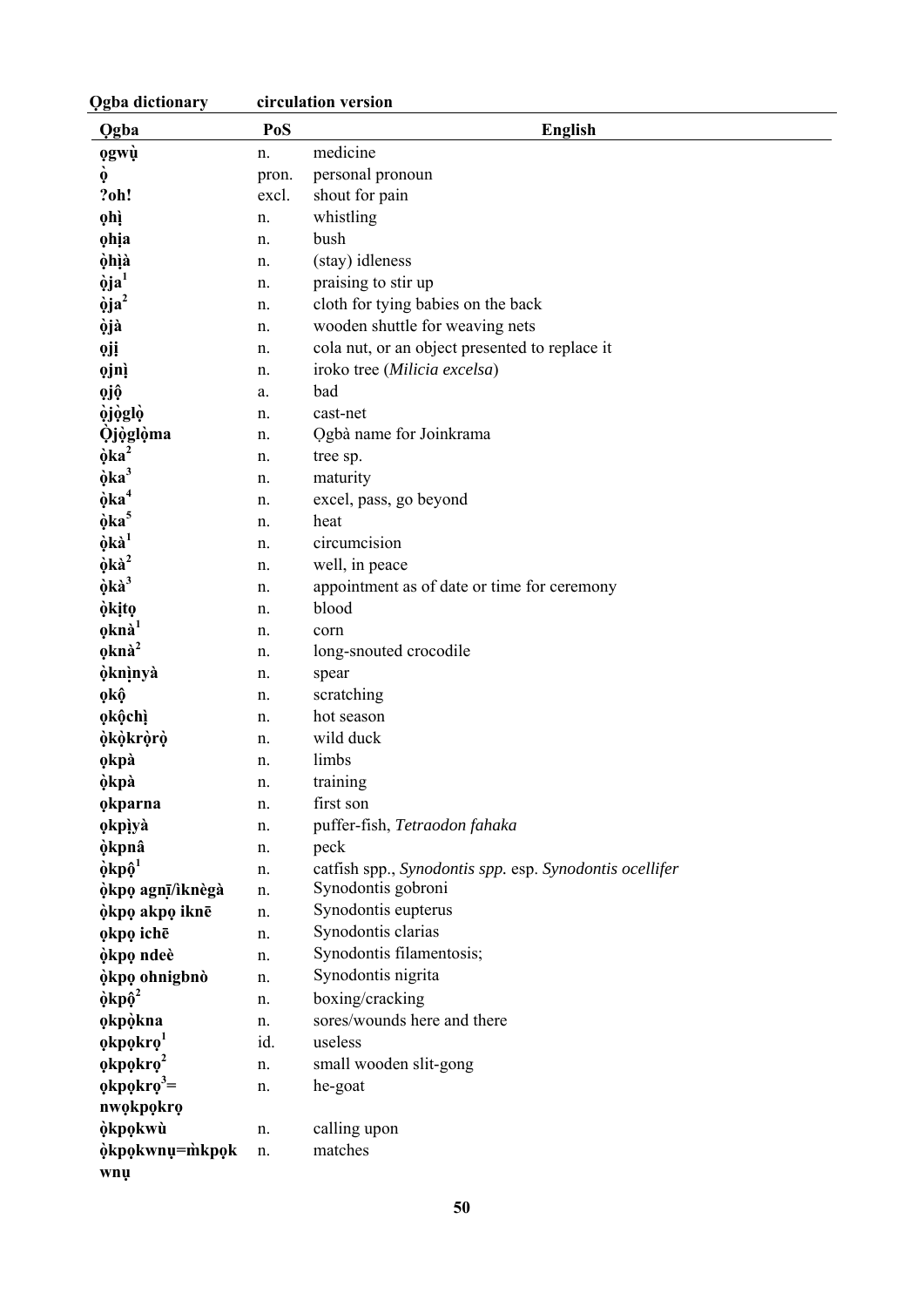| <b>Ogba</b> dictionary                      | circulation version |                                          |  |
|---------------------------------------------|---------------------|------------------------------------------|--|
| <b>Qgba</b>                                 | PoS                 | <b>English</b>                           |  |
| okpokwùru                                   | n.                  | coiling                                  |  |
| okpu                                        | n.                  | bone                                     |  |
| $\dot{\rho}$ kpù <sup>1</sup>               | n.                  | anus                                     |  |
| $\dot{\rho}$ kp $\dot{\mu}^2$               | n.                  | winning mark in game                     |  |
| $\dot{\phi}$ kp $\dot{\phi}^3$              | n.                  | tree                                     |  |
| <b>òkpukpò</b>                              | n.                  | beat off; shake off                      |  |
| okpulò                                      | n.                  | old area where people dwelt              |  |
| òkpùtò                                      | n.                  | fish sp. Auchenoglanis occidentalis      |  |
| okrè onwà                                   | n.                  | double yard cloth                        |  |
| òkròkrọ                                     | n.                  | feeling joyous for                       |  |
| $\rho$ là <sup>1</sup>                      | n.                  | bangle, bracelet                         |  |
| $\delta$ dà <sup>2</sup> = $\delta$ dà-ntnì | n.                  | earring                                  |  |
| òlộ                                         | n.                  | shout so as to recover lost object       |  |
| oloko                                       | n.                  | head-tie (silk type)                     |  |
| òmà                                         | n.                  | vanishing                                |  |
| òmi                                         | n.                  | moonlight game                           |  |
| $Qm\dot{u}^2$                               | n.                  | nasal catarrh; learning                  |  |
| $\dot{\rho}$ mų $^{\prime}$                 | n.                  | giving birth                             |  |
| $\dot{\mathbf{q}}$ mų $^2$                  | n.                  | tender stem leaves                       |  |
| òmû                                         | n.                  | gun cap                                  |  |
| $\dot{\rho}$ mų <sup>1</sup>                | n.                  | river current                            |  |
| òmùmù                                       | n.                  | learning                                 |  |
| ònà                                         | n.                  | bitter or three-leaved yam               |  |
| òna                                         | n.                  | mother                                   |  |
| onį                                         | id.                 | this way, pattern                        |  |
| ònù                                         | a.                  | burnt up; blackened by smoke             |  |
| ònùmà                                       | n.                  | wrath                                    |  |
| onunu                                       | n.                  | point, as of weapons; peak/top of a hill |  |
| ònùnù                                       | n.                  | powdered medicine or charm               |  |
| òpìma                                       | n.                  | castration                               |  |
| opirima                                     | n.                  | shark                                    |  |
| òpìtà                                       | n.                  | small yam farm                           |  |
| opuga                                       | n.                  | going out                                |  |
| oramini                                     | n.                  | fish sp. smaller Clarias species         |  |
| ornų                                        | n.                  | work, farm                               |  |
| ornurnù                                     | id.                 | grown fat (expression)                   |  |
| <b>oru</b>                                  | n.                  | defect                                   |  |
| orù                                         | n.                  | pitching pole                            |  |
| $\dot{\phi}$ sà <sup>1</sup>                | id.                 | all                                      |  |
| $\dot{\rho}$ sà <sup>2</sup>                | n.                  | reply                                    |  |
| òsisà                                       | n.                  | revocation                               |  |
| osnà                                        | n.                  | sigh                                     |  |
| òsna                                        | n.                  | squirrel                                 |  |
| <b>ọso</b>                                  | n.                  | race                                     |  |
| òsònso                                      | n.                  | blood                                    |  |
| òsò-òtè                                     | n.                  | title name for juju; bad and cruel       |  |
| òso-òtè                                     | n.                  | juju                                     |  |
| <b>osu</b>                                  | n.                  | vulva                                    |  |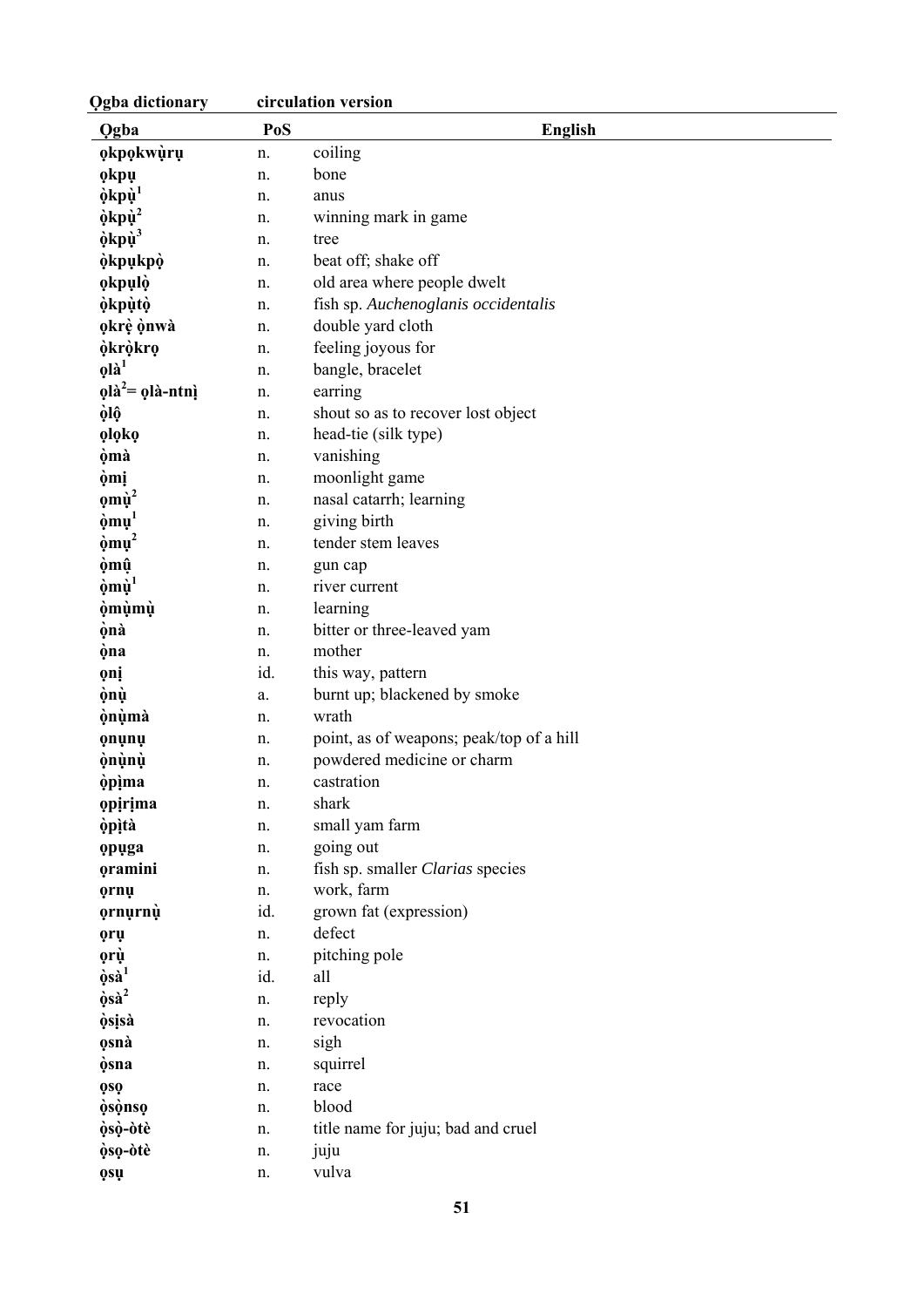| <b>Ogba dictionary</b>                   | circulation version |                                                         |  |  |
|------------------------------------------|---------------------|---------------------------------------------------------|--|--|
| <b>Qgba</b>                              | PoS                 | <b>English</b>                                          |  |  |
| òsusù                                    | V.                  | shaking                                                 |  |  |
| ota= otna                                | n.                  | shield; nakedness                                       |  |  |
| òtộ                                      | n.                  | nakedness                                               |  |  |
| ovà                                      | n.                  | calabash cup                                            |  |  |
| òvị                                      | n.                  | yam                                                     |  |  |
| ovnų                                     | n.                  | pit                                                     |  |  |
| owa                                      | n.                  | palm-wine tree-branch                                   |  |  |
| owà                                      | n.                  | ?                                                       |  |  |
| òwhộ                                     | n.                  | god of action                                           |  |  |
| owhu                                     | n.                  | fish sp. Bagrus bayad                                   |  |  |
| òwòkọ                                    | n.                  | Nigerian jumper                                         |  |  |
| owuwò                                    | id.                 | carelessness; careless handling                         |  |  |
| òyà                                      | n.                  | healing                                                 |  |  |
| $\dot{\mathbf{q}}\mathbf{y}\mathbf{i}^1$ | n.                  | coitus                                                  |  |  |
| $\dot{\mathbf{q}}\mathbf{y}\mathbf{i}^2$ | n.                  | friend, friendship; concubinage                         |  |  |
| <b>oyò</b>                               | n.                  | rattling musical instrument                             |  |  |
| <b>òyògòrò</b>                           | n.                  | bunch, bundle                                           |  |  |
| òyòkọ                                    | n.                  | bushy                                                   |  |  |
| <b>QZa</b>                               | n.                  | screen pole                                             |  |  |
| $\dot{\mathbf{Q}}$ zà <sup>1</sup>       | n.                  | mane of ram or lion                                     |  |  |
| $\dot{\mathbf{Q}}$ zà <sup>2</sup>       | n.                  | fish sand or mud nest                                   |  |  |
| <b>QZQ</b>                               | n.                  | high traditional title or rank in Ogba                  |  |  |
| ozo=ezo                                  | n.                  | gorilla types                                           |  |  |
| <b>òzo</b>                               | n.                  | seizure                                                 |  |  |
| <b>òzô</b>                               | n.                  | another (noun)                                          |  |  |
| <b>ozoma</b>                             | n.                  | well going of                                           |  |  |
| <b>òzòwù</b>                             | n.                  | fish Labeo coubie (ojiī) and Labeo senegalensis (ochna) |  |  |
|                                          |                     |                                                         |  |  |

### **P**

| $pa^1 = fa$                   | V.  | hold and carry with both hands           |
|-------------------------------|-----|------------------------------------------|
| $pa^2 = fa$                   | V.  | grow fat and huge                        |
| $?pa3=fa$                     | V.  | do something intentionally               |
| $p\grave{a}^1 = f\grave{a}$ ? | V.  | climb                                    |
| $p\grave{a}^2 = f\grave{a}$ ? | V.  | tell tales (as of lies)                  |
| palapala=falafala?            | id. | flat                                     |
| $pe^l = fe$                   | V.  | walk on tiptoe                           |
| $pe^2$ =fe ?                  | V.  | fly, run $(gone)$                        |
| pè=fè ?                       | V.  | dance smoothly, fine                     |
| pekem=fekem?                  | id. | pretend to be lying as leep              |
| pekepeke=fekefeke             | id. | lean, weightless                         |
| ?                             |     |                                          |
| perepere=ferefere             | id. | thinness                                 |
| ?                             |     |                                          |
| $pi^1$ =fi                    | V.  | press palm on; press hand here and there |
| $pi^2$ =fi                    | V.  | throw swiftly of, on, or at              |
| pii=fii                       | id. | sounds of horn, trumpet sounds           |
|                               |     |                                          |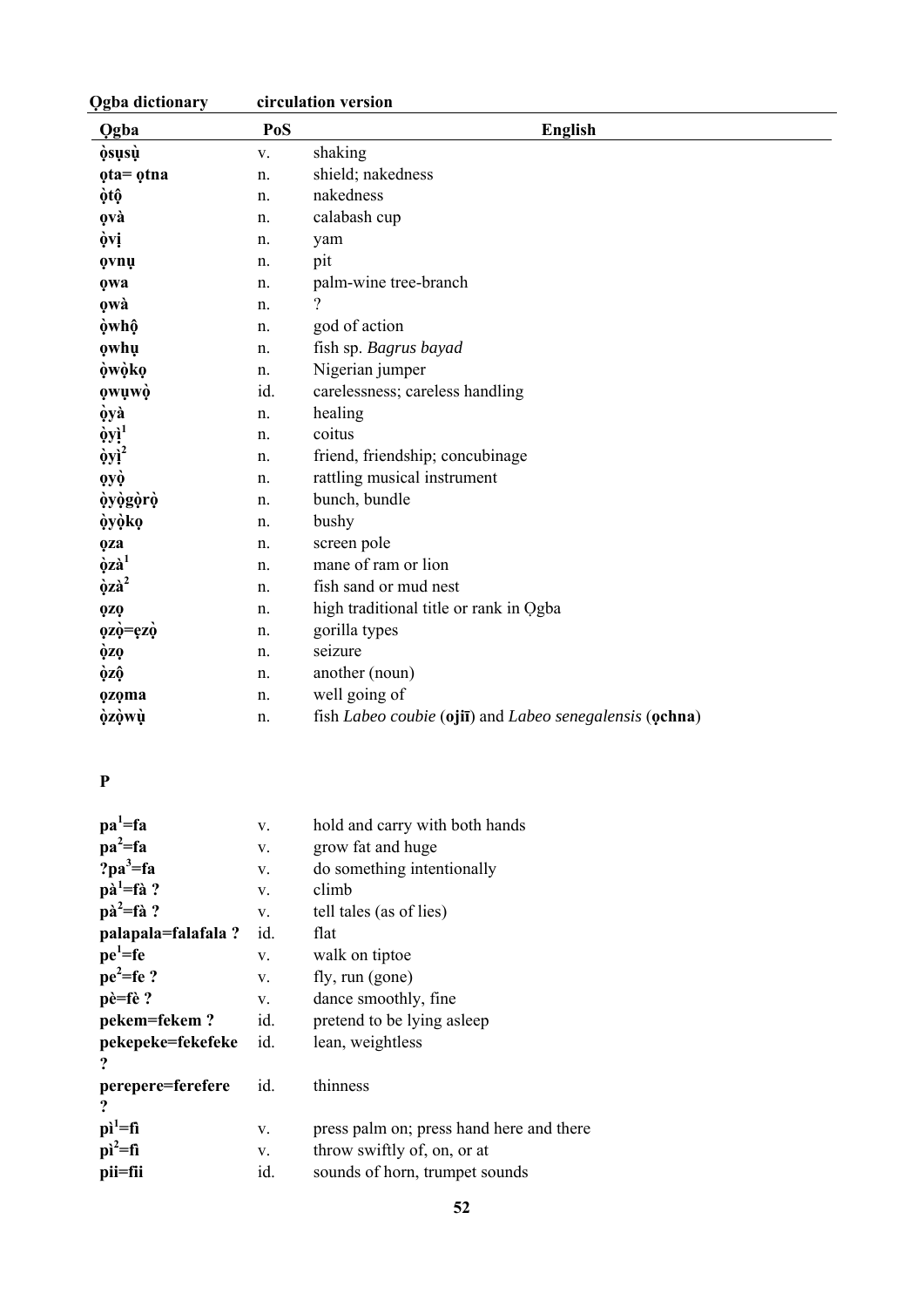| <b>Ogba dictionary</b>        | circulation version |                                                         |  |
|-------------------------------|---------------------|---------------------------------------------------------|--|
| <b>Ogba</b>                   | PoS                 | <b>English</b>                                          |  |
| pìm=fìm                       | id.                 | describes filling up to the brim                        |  |
| pipì=fifi                     | id.                 | slow to act; pampering                                  |  |
| pìpìpì                        | id.                 | not up and doing in time                                |  |
| pìpìpì=fìfìfì                 | id.                 | wasting time before action; i mèlà fififi l'imē whe oma |  |
| piyòom=fiyòom?                | id.                 | sound from whip stroke                                  |  |
| pì=fì                         | V.                  | press with hand palm; massage (as to force out liquid)  |  |
| pipi=fifi                     | V.                  | give very little                                        |  |
| po                            | V.                  | pass through openings/hole underneath                   |  |
| $fo1=po$                      | V.                  | leak, pass narrowly through                             |  |
| $fo^2 = po$                   | V.                  | get opening                                             |  |
| fokoi=pokoi=hokoi             | id.                 | describes emptiness                                     |  |
| pòpo                          | n.                  | popo cloth, name given to a cloth                       |  |
| poroporo=poropor              | id.                 | describes leaking swiftly and in large drops            |  |
| Q                             |                     |                                                         |  |
| $f\hat{\rho}^1=p\hat{\rho}$   | V.                  | be soaked, wet, damp                                    |  |
| $f\hat{\rho}^2 = p\hat{\rho}$ | conj.               | also, as, like                                          |  |
| pòkòpòkò                      | id.                 | watery, soften with water                               |  |
| pộộ                           | id.                 | damp, nearly wet                                        |  |
| pòrìpòrì                      | id.                 | slippery                                                |  |
| pu=fu                         | V.                  | bud; bring out leaves                                   |  |
| pùrùpùrù                      | id.                 | soft to the touch (like hair of newborn baby)           |  |
| frù-frù=prù-prù               | id.                 | soft when pressed, felt, or touched                     |  |
| $p\grave{u}^1 = f\grave{u}$   | V.                  | go, move                                                |  |
| $p\grave{u}^2 = f\grave{u}$   | V.                  | abort; miscarry                                         |  |
| $p\grave{u}^3 = f\grave{u}$   | V.                  | do without the knowledge of others                      |  |
|                               |                     |                                                         |  |

#### **R**

| ra <sup>1</sup>                                | V.  | lick/drink/suck; lick as oath   |
|------------------------------------------------|-----|---------------------------------|
| ra <sup>2</sup>                                | V.  | plane                           |
| $ra^3$                                         | V.  | lose in game                    |
| re                                             | V.  | sell                            |
| $r\grave{e}^1$                                 | V.  | think                           |
| $r\grave{e}^2$                                 | V.  | irritate; show pain; active     |
| $r\grave{e}^3$                                 | V.  | cause to be effective           |
| $r\grave{e}^4$                                 | V.  | enumerate articles for medicine |
| ri <sup>1</sup>                                | V.  | eat, chew                       |
| ri <sup>2</sup>                                | V.  | sink, capsize                   |
| rignò                                          | V.  | creep on steadily               |
| rigorno                                        | V.  | ascend                          |
| rio                                            | V.  | beg                             |
| rna                                            | V.  | meet woman sexually             |
| rnà                                            | V.  | entice, attract                 |
| $\mathbf{r}\mathbf{o}^1$                       | V.  | swallow                         |
| $\mathbf{r_0}^2$                               | V.  | rot                             |
| $\mathbf{r}\mathbf{d}\mathbf{d}^1$             | id. | humble                          |
| $\mathbf{r}\dot{\mathbf{o}}\dot{\mathbf{o}}^2$ | id. | describes fainting              |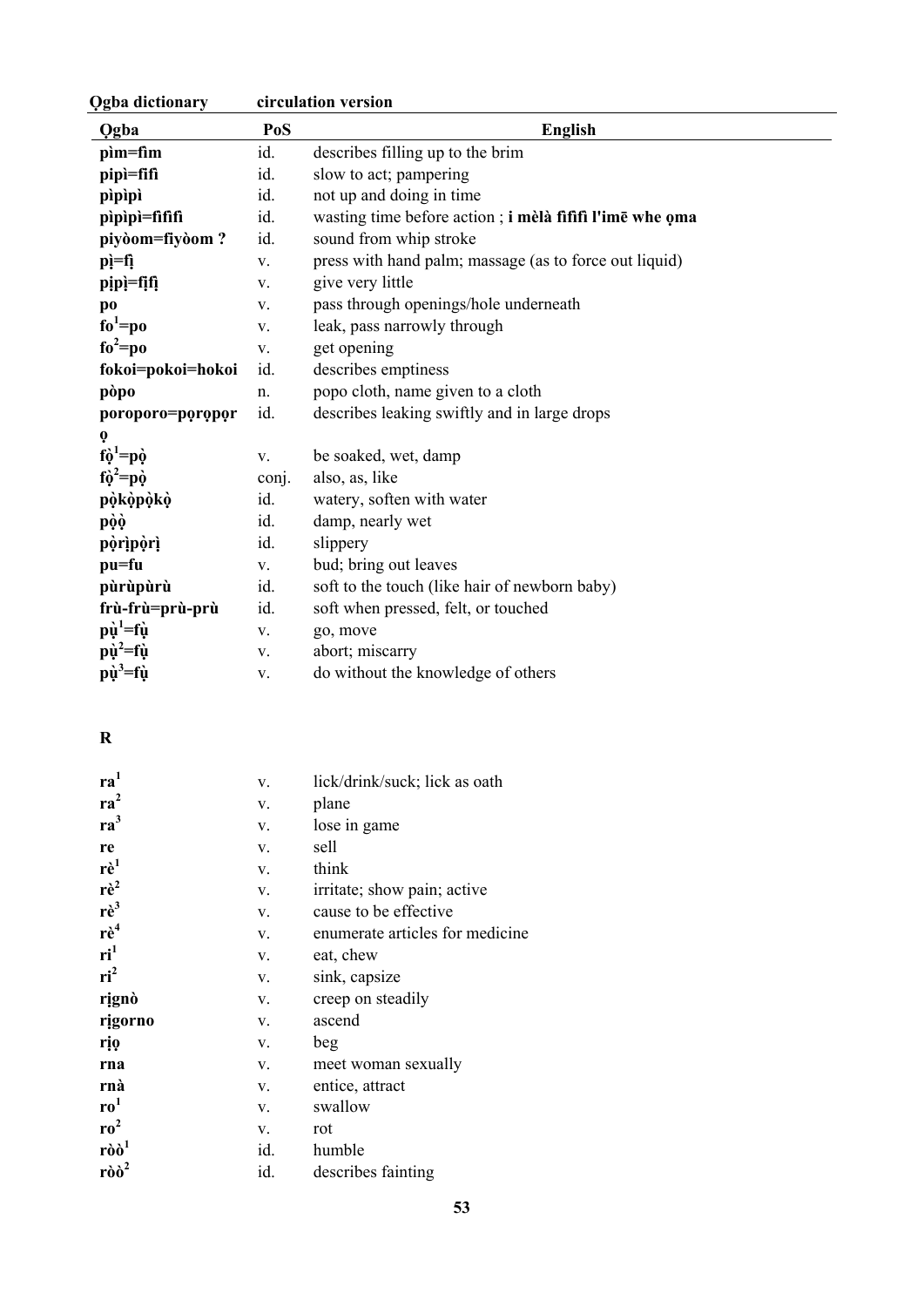| <b>Ogba dictionary</b>                                                                                                  |     | circulation version                               |
|-------------------------------------------------------------------------------------------------------------------------|-----|---------------------------------------------------|
| <b>Ogba</b>                                                                                                             | PoS | <b>English</b>                                    |
| $\mathbf{r}\mathbf{0}^1$                                                                                                | V.  | make jokes                                        |
|                                                                                                                         | V.  | dream                                             |
|                                                                                                                         | V.  | fashion talks to polished speech; be good         |
| $\frac{r\dot{\rho}^2}{r\dot{\rho}^1}$<br>$\frac{r\dot{\rho}^2}{r\dot{\rho}^3}$<br>$\frac{r\dot{\rho}^4}{r\dot{\rho}^4}$ | V.  | do the first rubbing of a newly mudded wall       |
|                                                                                                                         | V.  | bend                                              |
|                                                                                                                         | V.  | show beauty with action as of walking, etc.       |
| ru <sup>1</sup>                                                                                                         | V.  | reach                                             |
| ru <sup>2</sup>                                                                                                         | V.  | wade, stay, walk in water                         |
| ru <sup>3</sup>                                                                                                         | V.  | be red with pus                                   |
| ru <sup>4</sup>                                                                                                         | V.  | put in water for soaking                          |
| ru <sup>5</sup>                                                                                                         | V.  | grow weeds or bush                                |
| $r\grave{u}^1$                                                                                                          | V.  | collect s.t. from liquid/water with hand or spoon |
| $r\tilde{u}^2$                                                                                                          | V.  | stir                                              |
| $r\mathbf{u}^3$                                                                                                         | V.  | cook porridge                                     |
| ruru <sup>1</sup>                                                                                                       | V.  | enter and sit down as in car, boat etc.           |
| ruru <sup>2</sup>                                                                                                       | V.  | stay silently as of bereavement                   |
| rurù                                                                                                                    | V.  | soften by heating or soaking                      |
| rùrùrù                                                                                                                  | id. | describes warmth                                  |
| $r\mu^1$                                                                                                                | V.  | roast by putting inside coal fire or hot ashes    |
| ru <sup>2</sup>                                                                                                         | V.  | disobey                                           |
| ru <sup>3</sup>                                                                                                         | V.  | defile                                            |
| rù                                                                                                                      | V.  | pin as of pegs; point with finger                 |
| rurù                                                                                                                    | V.  | keep shallowly hidden; end up work weakly         |
| rụrụrụ=dụdụdụ                                                                                                           | id. | describes buzzing, as of market or bees           |

# **S**

| sa=sasi          | V.    | spread out over                                  |
|------------------|-------|--------------------------------------------------|
| Sâ!              | excl. | expression to draw attention to                  |
| $s\lambda^1$     | V.    | reply, respond                                   |
| $s\grave{a}^2$   | V.    | take/learn making medicine or charm from another |
| sàba             | V.    | follow up with                                   |
| sàra             | V.    | learn from; answer                               |
| $s\grave{e}^1$   | V.    | hold by the hand                                 |
| $s\grave{e}^2$   | V.    | draw picture of                                  |
| sekè             | V.    | shake                                            |
| si               | V.    | cook, boil, measure                              |
| sì               | V.    | be fed up with constancy of                      |
| sià              | excl. | driving shout to animals                         |
| sìbe             | V.    | touch, affect                                    |
| sichnì=snichni   | V.    | block up with mud, stand                         |
| sìde             | V.    | break speed                                      |
| sìla-aznû        | V.    | reverse                                          |
| sìm              | id.   | describes staying calm/still                     |
| sìmsìm           | id.   | describes filling up to the brim                 |
| si-nwu           | V.    | change colour when rotting                       |
| sisiriri=sisriri | id.   | describes not being moved with distress          |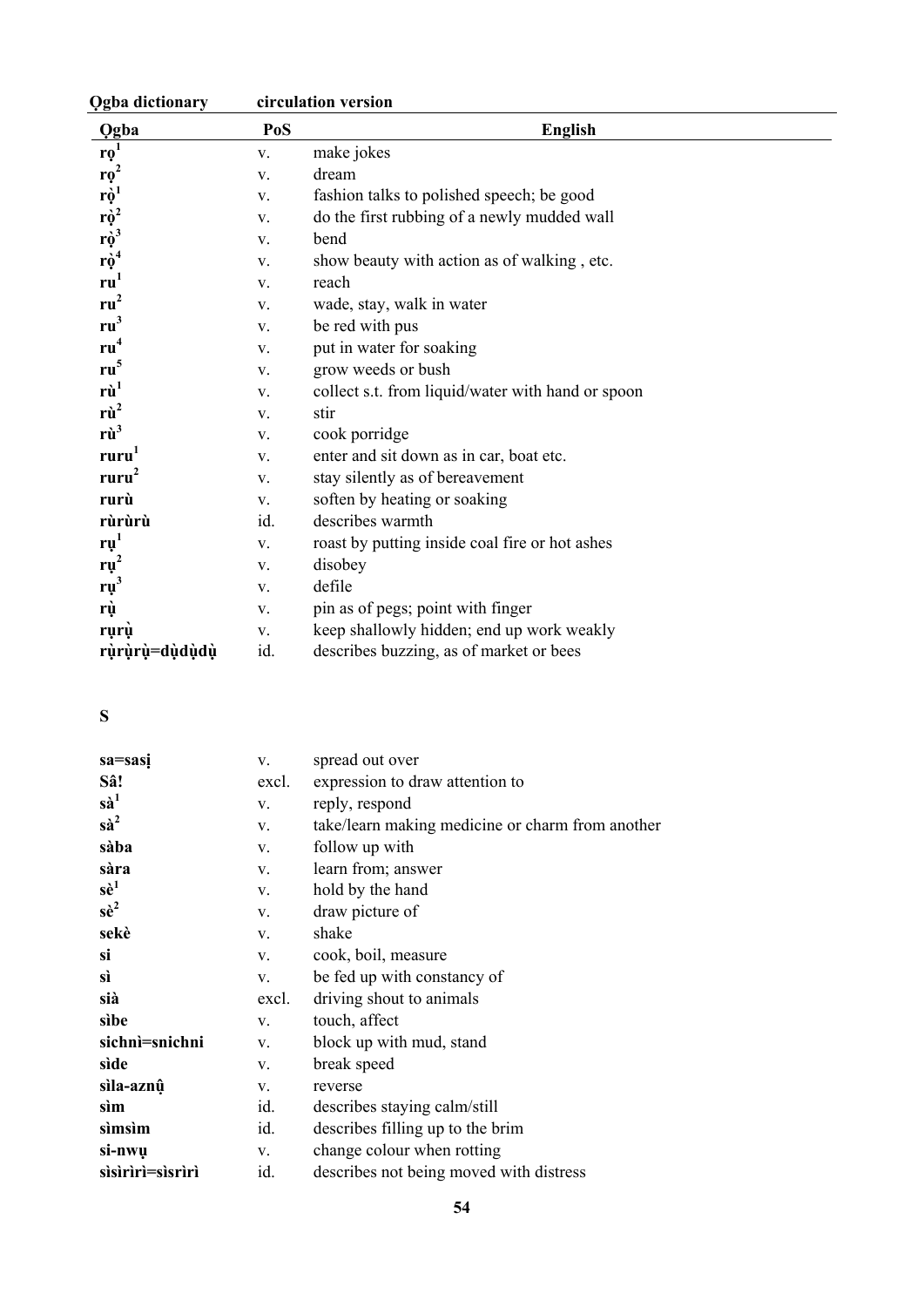| <b>Ogba dictionary</b>            | circulation version |                                                       |  |
|-----------------------------------|---------------------|-------------------------------------------------------|--|
| <b>Qgba</b>                       | PoS                 | <b>English</b>                                        |  |
| sna <sup>1</sup>                  | V.                  | wash clean                                            |  |
| sna <sup>2</sup>                  | V.                  | plane                                                 |  |
| snarù                             | V.                  | make filthy, stir up                                  |  |
| sni                               | V.                  | make mud wall, mud partition                          |  |
| snu <sup>1</sup>                  | V.                  | join again in game or in food eating                  |  |
| s <sub>nu</sub> <sup>2</sup>      | V.                  | set fire to                                           |  |
| s <sub>nu</sub>                   | V.                  | point with nose and mouth                             |  |
| snumsnum                          | id.                 | describes stinginess                                  |  |
| snusnù                            | v.n.                | fooling                                               |  |
| snusnù-si                         | V.                  | kiss                                                  |  |
| snu <sup>1</sup>                  | V.                  | cut/trim grass                                        |  |
| $snu^2$                           | V.                  | destroy completely, wipe out                          |  |
| $\sin \theta$                     | V.                  | make effort, struggle                                 |  |
| $\sin \theta^2 = \sin \theta$ irè | V.                  | turn from side to side (during sleep); get angry      |  |
| snùzno                            | V.                  | struggle and die                                      |  |
| $\mathbf{so}^1$                   | V.                  | float                                                 |  |
| $\mathbf{so}^2$                   | V.                  | grow as of bud                                        |  |
| $\mathbf{so}^3$                   | V.                  | be up to age of puberty                               |  |
| $s\varphi^1$<br>=so nso           | V.                  | forbid                                                |  |
| $s\varphi^2$                      | V.                  | menstruate                                            |  |
| $s\varphi^3$                      | V.                  | be senior, older than, born earlier than              |  |
| $s\varphi^4$                      | V.                  | like, impress, be sweet                               |  |
| sò                                | V.                  | stop, end, cease, finish, terminate                   |  |
| sola                              | V.                  | recede, decrease in association with                  |  |
| som                               | conj.               | or                                                    |  |
| sòosò                             | id.                 | alone                                                 |  |
| su <sup>1</sup>                   | V.                  | lodge                                                 |  |
| $su^2$                            | V.                  | be loose as of parcel, bundle                         |  |
| su <sup>3</sup>                   | V.                  | cut, burst, as of boil or of swelling                 |  |
| ${\rm su}^4$                      | adv.                | at first                                              |  |
| sù                                | V.                  | dress well as tying of real Indian loincloth, wrapper |  |
| su <sup>1</sup>                   | V.                  | pound, grind                                          |  |
| su <sup>2</sup>                   | V.                  | wash cloth                                            |  |
| su <sup>3</sup>                   | V.                  | speak other languages                                 |  |
| $s\grave{u}^1$                    | V.                  | push slightly; stamp/stock on                         |  |
| $s\grave{u}^2 = s\grave{u}$ ùdnê  | V.                  | groan as when in pain; heart failure and die          |  |
| sukà-sukà                         | id.                 | describes being uncomfortable within the body         |  |
| susù                              | V.                  | shake                                                 |  |
| sùwi=sùę                          | a.                  | cool                                                  |  |

#### **T**

| $ta^1$ =takwà            | $V_{\rm{L}}$ | chew, eat, eat bone         |
|--------------------------|--------------|-----------------------------|
| $ta^2$                   | adv.         | strongly                    |
| $\mathbf{ta}^3$          | V.           | dry up as of water          |
| ta!                      | excl.        | expression to get attention |
| $\mathbf{t}\mathbf{a}^1$ | V.           | bite                        |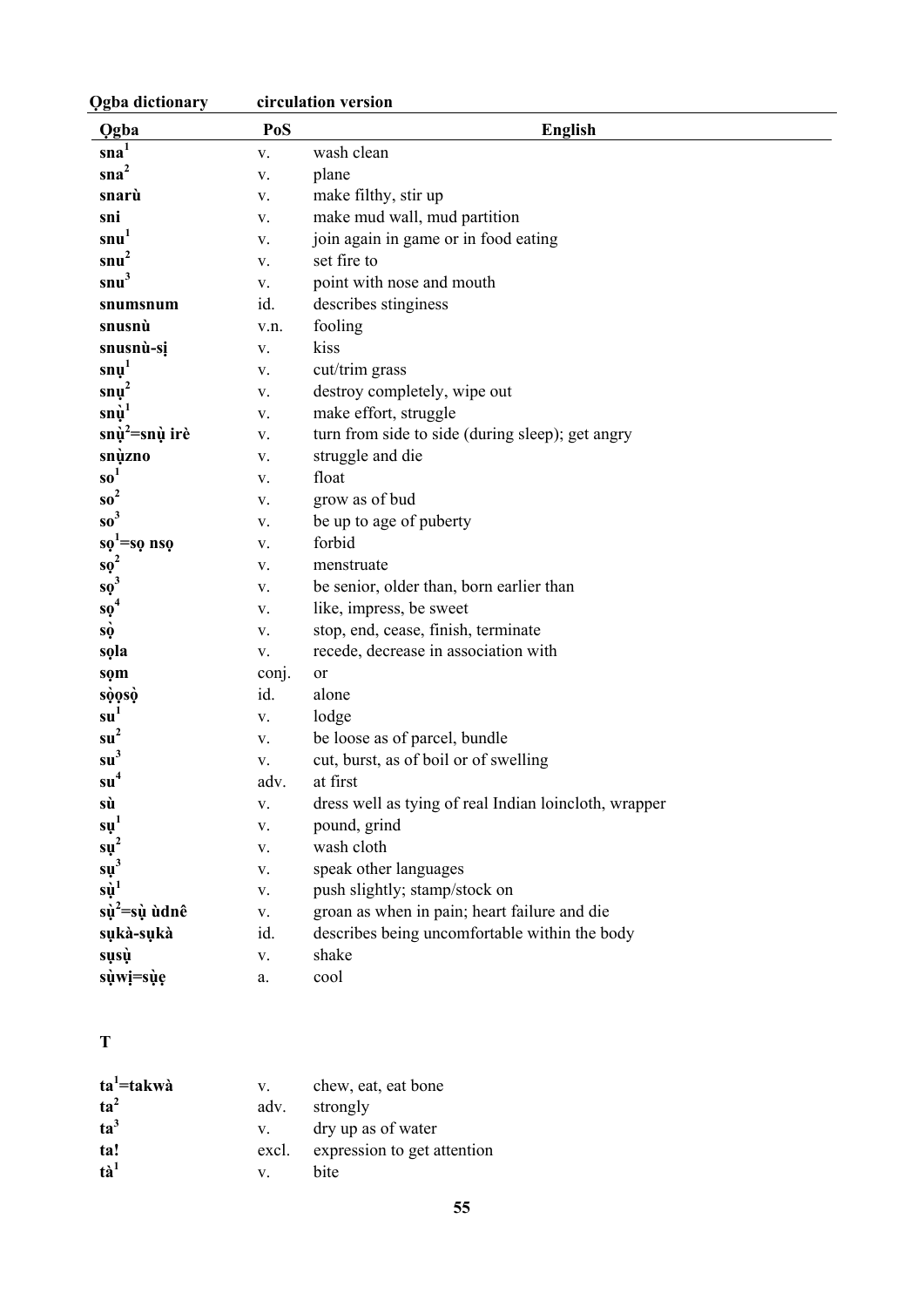| <b>Ogba dictionary</b>       |     | circulation version                                                   |
|------------------------------|-----|-----------------------------------------------------------------------|
| <b>Ogba</b>                  | PoS | <b>English</b>                                                        |
| $\mathrm{t\grave{a}}^2$      | V.  | tell story                                                            |
| $\mathrm{t\grave{a}}^3$      | V.  | entice, attract                                                       |
| tàbì                         | V.  | cut with bite                                                         |
| tàde                         | V.  | stitch, tie temporarily                                               |
| tàgàtàgà                     | id. | describes a flooded floor                                             |
| tagwnà                       | V.  | hide and watch                                                        |
| takà                         | V.  | whisper                                                               |
| tamù=tahnù                   | V.  | murmur                                                                |
| tàrìm                        | id. | describes still, calm                                                 |
| te <sup>1</sup>              | V.  | rub with paint or with earth                                          |
| $te^2$ =tne                  | V.  | stride, gallop, dance                                                 |
| $te^3$                       | V.  | cook soup                                                             |
| tè                           | V.  | respect, reserve                                                      |
| telà                         | V.  | cook filthily slow                                                    |
| $ti^1$                       | V.  | prick, pierce, shine                                                  |
| $ti^2$                       | V.  | shout, cry aloud                                                      |
| tì                           | V.  | beat                                                                  |
| tììm                         | id. | sound of gun                                                          |
| tìti                         | n.  | girl, lass, maiden, virgin,                                           |
| tìtìtì                       | id. | healthy and fine                                                      |
| tìtìrìrì                     | id. | flavourless food                                                      |
| $\text{tna}^1$               | V.  | blame                                                                 |
| $\text{tna}^2$               | V.  | drop (as of water)                                                    |
| tne <sup>1</sup>             | V.  | burn                                                                  |
| $tne^2$                      | V.  | rise, wake from                                                       |
| tne <sup>3</sup>             | V.  | increase                                                              |
| t <sub>nu</sub> <sup>1</sup> | V.  | trace, follow by tracing footprint                                    |
| tnu <sup>2</sup> =tnu ukà    | V.  | quarrel; complain about doing too much work                           |
| $tn\mu$ <sup>1</sup>         | V.  | select; pick out from                                                 |
| tnu <sup>2</sup>             | V.  | keep long conversation                                                |
| to                           | V.  | grow                                                                  |
| tò                           | V.  | praise                                                                |
| tọ                           | V.  | loose                                                                 |
| tò                           | V.  | lay, place as of foundation stone                                     |
| tòkò                         | id. | describes fine yellow complexion                                      |
| tu                           | V.  | tie loin cloth; pin poles/pegs; hoist flag                            |
| $\dot{\mathbf{u}}^1$         | V.  | rough shaping for carving                                             |
| $\dot{\mathbf{u}}^2$         | V.  | pretend as if to fight or wrestle                                     |
| tùgùtùgù                     | id. | describes shaky to stand upon as on grass heap                        |
| tùkesi                       | V.  | place an object at a delicate position where it can easily fall off   |
| tùketùke                     | id. | describes s.o. full of pride, arrogant                                |
| tùtururu                     | id. | describes forcing sound of defecating                                 |
| tùtùtù <sup>1</sup>          | id. | describes sound of flight of bird, motor, aeroplane                   |
| tù tù tù <sup>2</sup>        | id. | describes making much noise over nothing; sound of a closed door when |
|                              |     | knocked                                                               |
| tuu                          | id. | describes sound of a horn                                             |
| $t\mu$ <sup>1</sup>          | V.  | throw                                                                 |
| $t\mu^2$                     | V.  | praising s.o. while living or dead                                    |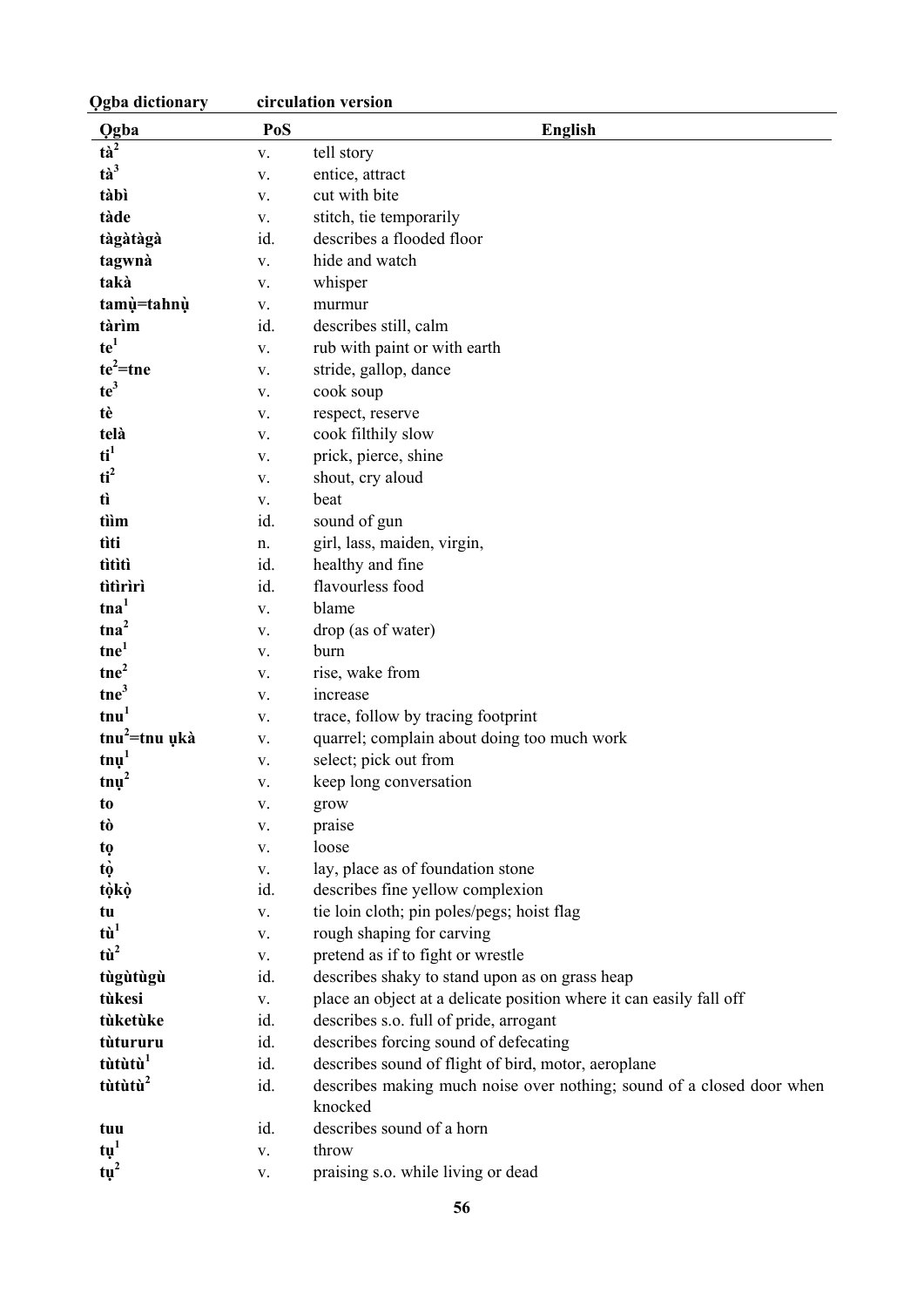| <b>Qgba</b> dictionary                                                                                          | circulation version |                                                                    |  |
|-----------------------------------------------------------------------------------------------------------------|---------------------|--------------------------------------------------------------------|--|
| <b>Ogba</b>                                                                                                     | PoS                 | <b>English</b>                                                     |  |
| $\begin{array}{c}\n\overline{\mathfrak{t}\mathfrak{u}}^3 \\ \overline{\mathfrak{t}\mathfrak{u}}^1\n\end{array}$ | ${\bf V}.$          | cut grass; trim grass                                              |  |
|                                                                                                                 | V.                  | point finger at                                                    |  |
| $\dot{\mathbf{u}}^2$                                                                                            | V.                  | measure                                                            |  |
| tụtụ                                                                                                            | ${\bf V}.$          | pick (and take)                                                    |  |
| tùų-tùų                                                                                                         | id.                 | describes fast dropping from a leak                                |  |
|                                                                                                                 |                     |                                                                    |  |
| U                                                                                                               |                     |                                                                    |  |
| ubè <sup>1</sup>                                                                                                | n.                  | pole-spear head                                                    |  |
| $ub\grave{e}^2$                                                                                                 | n.                  | mound trap                                                         |  |
| ùbe                                                                                                             | n.                  | African pear (Dacryodes edulis) but also used for the avocado pear |  |
| ùbê                                                                                                             | n.                  | ladder                                                             |  |
| ùbè                                                                                                             | n.                  | fox-like animal                                                    |  |
| ubèlè=ublè                                                                                                      | n.                  | deer                                                               |  |
| ubeleke                                                                                                         | n.                  | masquerade drum also ubleke, ebleke                                |  |
| ubì                                                                                                             | n.                  | yam farm                                                           |  |
| ùbi                                                                                                             | n.                  | snake                                                              |  |
| ùbô                                                                                                             | n.                  | cat                                                                |  |
| ùbu                                                                                                             | n.                  | fish sp.                                                           |  |
| ùbu                                                                                                             | n.                  | tree sp.                                                           |  |
| uchè                                                                                                            | n.                  | mind                                                               |  |
| ùchî                                                                                                            | n.                  | name of family                                                     |  |
| ùchiri                                                                                                          | n.                  | chewing gum                                                        |  |
| ùchnì                                                                                                           | n.                  | night                                                              |  |
| uchu                                                                                                            | n.                  | hiccup                                                             |  |
| ùde                                                                                                             | n.                  | ointment                                                           |  |
| ùdèlà                                                                                                           | n.                  | vulture                                                            |  |
| udì <sup>1</sup>                                                                                                | n.                  | tree                                                               |  |
| ùdnê                                                                                                            | n.                  | groan                                                              |  |
| udno                                                                                                            | n.                  | peace                                                              |  |
| ùdù                                                                                                             | n.                  | wine pot; small pot                                                |  |
| uduka-mīni                                                                                                      | n.                  | great quantity of water                                            |  |
| ùgbègbè <sup>1</sup>                                                                                            | n.                  | earthen pot for cooking                                            |  |
| ùgbègbè <sup>2</sup>                                                                                            | id.                 | large basin                                                        |  |
| ugbi <sup>1</sup>                                                                                               | n.                  | blockage with mud                                                  |  |
| ugbi <sup>2</sup>                                                                                               | n.                  | jumping into the water for a game                                  |  |
| ùgbnò                                                                                                           | n.                  | water screen blockage                                              |  |
| ùgbòdù                                                                                                          | n.                  | earache                                                            |  |
| ugboko                                                                                                          | n.                  | bush, forest                                                       |  |
| ugè=òbùru                                                                                                       | n.                  | compound behind house row                                          |  |
| ùgegbè                                                                                                          | n.                  | glass                                                              |  |
| ùgelà=ùkelà                                                                                                     | n.                  | iron gong                                                          |  |
| ugiri                                                                                                           | n.                  | bush mango                                                         |  |
| ugìri                                                                                                           | n.                  | ingredient used for flavouring soup, made from pumpkin seeds       |  |
| ùgìzo                                                                                                           | n.                  | standing                                                           |  |
| ugnirnô                                                                                                         | n.                  | tree sp.                                                           |  |
| ùgnò=ugò                                                                                                        | n.                  | eagle                                                              |  |
|                                                                                                                 |                     |                                                                    |  |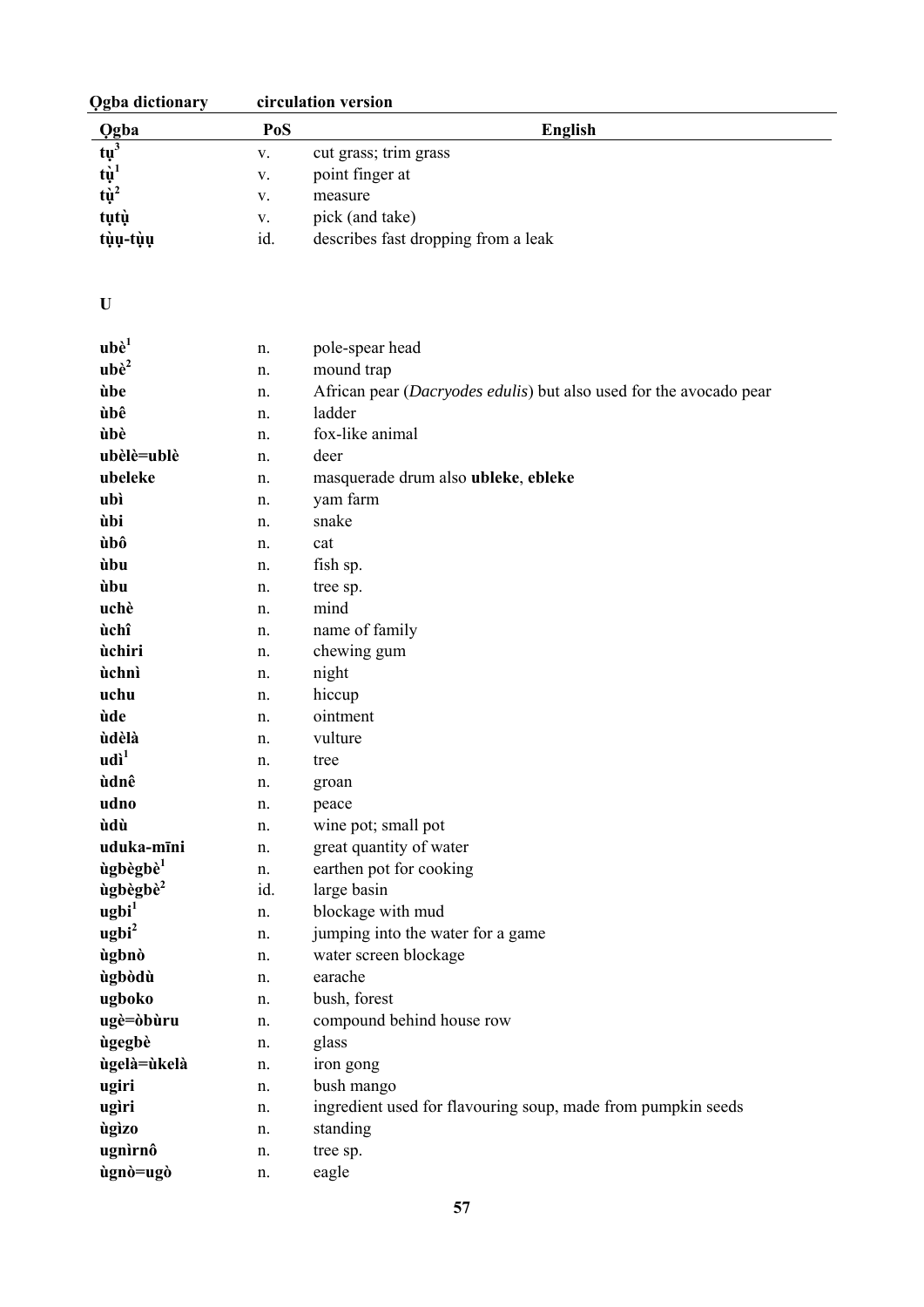| <b>Ogba</b> dictionary                     | circulation version |                                                   |  |
|--------------------------------------------|---------------------|---------------------------------------------------|--|
| <b>Ogba</b>                                | PoS                 | English                                           |  |
| ùgwè                                       | n.                  | share                                             |  |
| ugwu                                       | n.                  | hill                                              |  |
| ugwù                                       | n.                  | circumcision                                      |  |
| ùgwù                                       | n.                  | respect                                           |  |
| uhie                                       | n.                  | camwood tree                                      |  |
| uhie                                       | n.                  | violation (of rules)                              |  |
| ùjù                                        | n.                  | hole in tree trunk                                |  |
| ùke                                        | n.                  | sickness                                          |  |
| ùkè                                        | n.                  | problem                                           |  |
| ùkelà = ùgelà                              | n.                  | metal gong                                        |  |
| ùkèle                                      | n.                  | salutation                                        |  |
| ukete                                      | n.                  | bell                                              |  |
| ukire                                      | n.                  | seed                                              |  |
| ukirè                                      | n.                  | forcefulness                                      |  |
| uknam                                      | n.                  | fish sp.                                          |  |
| ukno                                       | n.                  | prickly weed                                      |  |
| ùknô                                       | n.                  | kitchen rack for drying objects                   |  |
| uknò                                       | n.                  | pride                                             |  |
| ukpe                                       | n.                  | distant place                                     |  |
| ùkpè                                       | n.                  | earthen platform; throne                          |  |
| $\dot{\mathbf{u}}$ kp $\dot{\mathbf{o}}^1$ | n.                  | fishing hook                                      |  |
| $\dot{\mathbf{u}}$ kp $\dot{\mathbf{o}}^2$ | n.                  | tree sp.                                          |  |
| ukpû                                       | n.                  | fish room in pond                                 |  |
| ukwê                                       | n.                  | song, melody                                      |  |
| ùkwnû                                      | n.                  | group, companion                                  |  |
| ùkwnù                                      | n.                  | bottom, base                                      |  |
| ùkwnù                                      | n.                  | bundle                                            |  |
| ùkwnù-lò                                   | n.                  | bachelor or spinster                              |  |
| ukwu                                       | id.                 | big, great, large                                 |  |
| ùlê                                        | n.                  | test, examination                                 |  |
| ulì                                        | n.                  | funeral ceremony                                  |  |
| ùlùgbù                                     | n.                  | bitterleaf                                        |  |
| ume                                        | n.                  | might; breath                                     |  |
| ùmê                                        | n.                  | bereavement                                       |  |
| ùmejù                                      | n.                  | liver                                             |  |
| ùme-okwnù                                  | n.                  | not catching fish                                 |  |
| unè                                        | n.                  | plantain                                          |  |
| ùnè                                        | n.                  | pluriarc, stringed musical instrument             |  |
| ùnu                                        | n.                  | egg-yolk                                          |  |
| ùnû                                        | n.                  | over liberal                                      |  |
| ùnù                                        | n.                  | number of times                                   |  |
| ùnubara                                    | n.                  | surplus                                           |  |
| unwo                                       | n.                  | breath                                            |  |
| ùnwû                                       | n.                  | colour                                            |  |
| unyo                                       | n.                  | calling of loved one's name for joy or excitement |  |
| urì                                        | n.                  | indigo                                            |  |
| ùro                                        | n.                  | rotten                                            |  |
| urû                                        | n.                  | hole                                              |  |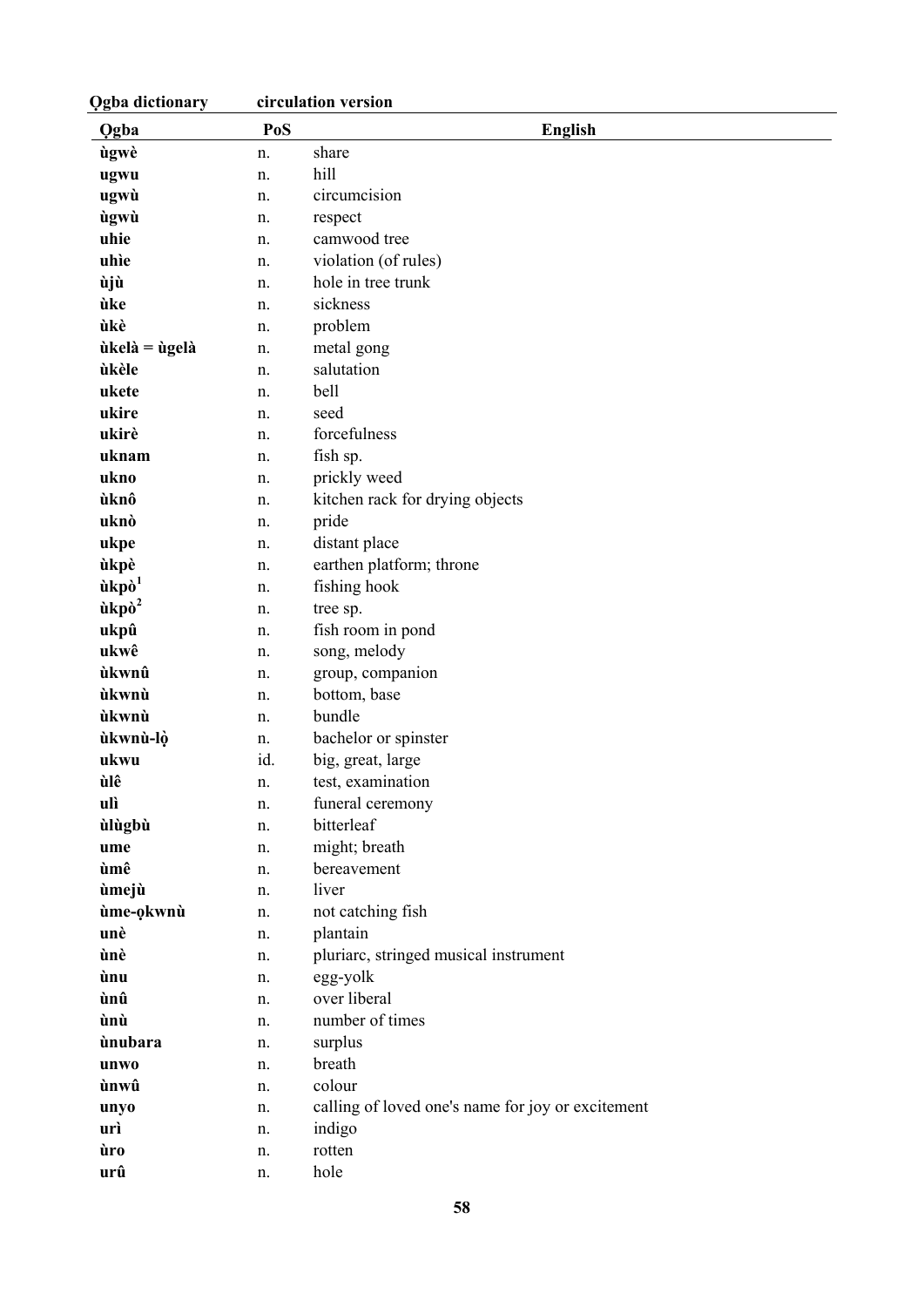| <b>Ogba dictionary</b>                     |      | circulation version               |
|--------------------------------------------|------|-----------------------------------|
| <b>Qgba</b>                                | PoS  | <b>English</b>                    |
| urù                                        | n.   | gain                              |
| ùsnòrnò                                    | n.   | trend followed                    |
| ùsu                                        | n.   | wipe off through death            |
| ùsù                                        | n.   | family-genealogy                  |
| ùsuru                                      | n.   | mourning                          |
| utû                                        | n.   | brook                             |
| ùtù                                        | n.   | fish                              |
| ùtùkpè                                     | n.   | lamp                              |
| <i>ùturù</i>                               | n.   | animal sp.                        |
| ùvnùrnù-oriebà                             | n.   | empty egg-shell                   |
| ùvu <sup>1</sup> =ùbu=ùbhu                 | n.   | fish sp.                          |
| $\dot{u}vu^2$ = $\dot{u}bu$ = $\dot{u}bhu$ | n.   | tree sp.                          |
| uwe                                        | id.  | describes making things go easily |
| uwhù                                       | n.   | naturally wide fish pond          |
| ùwhù                                       | n.   | growth                            |
| ùwhudnà                                    | n.   | evening tide                      |
| uwù                                        | v.n. | starting to rot; tasting off      |
| uzè=uznè                                   | n.   | squirrel                          |
| ùznè                                       | n.   | woe                               |
| uznirne                                    | n.   | sneeze                            |
| uznù                                       | n.   | friend                            |
| ùznù                                       | n.   | dust                              |

## **Ụ**

| ubâ             | n.  | increase                                       |
|-----------------|-----|------------------------------------------------|
| ùbàchnì         | n.  | sun, day                                       |
| ùbnû            | n.  | scramble to seize                              |
| ùbnurnu         | n.  | brain                                          |
| ùbnùrnù         | n.  | tree, flower                                   |
| ubò             | n.  | revenge                                        |
| ùbộ             | n.  | thumb-piano, now applied to piano, organ, harp |
| ùcharâ          | n.  | small snail                                    |
| uchicha=uchna   | n.  | $\overline{\mathcal{C}}$                       |
| ęhnī            |     |                                                |
| <b>ùchna</b>    | n.  | white, clean; white ant                        |
| ùchnù           | n.  | bad condition                                  |
| udà             | n.  | brown (tree)                                   |
| udarà           | n.  | cherry fruit                                   |
| ùdi             | n.  | resemblance                                    |
| ùdnà            | n.  | sound, noise                                   |
| `ùdo            | n.  | sort of, type of                               |
| ùdò             | n.  | twisted splits into twine                      |
| ùdộ             | n.  | attraction                                     |
| <b>u</b> dubara | id. | stale, sour palm-wine                          |
| ùfù             | n.  | shortcut                                       |
| ùfù-aznù        | n.  | action in absence of                           |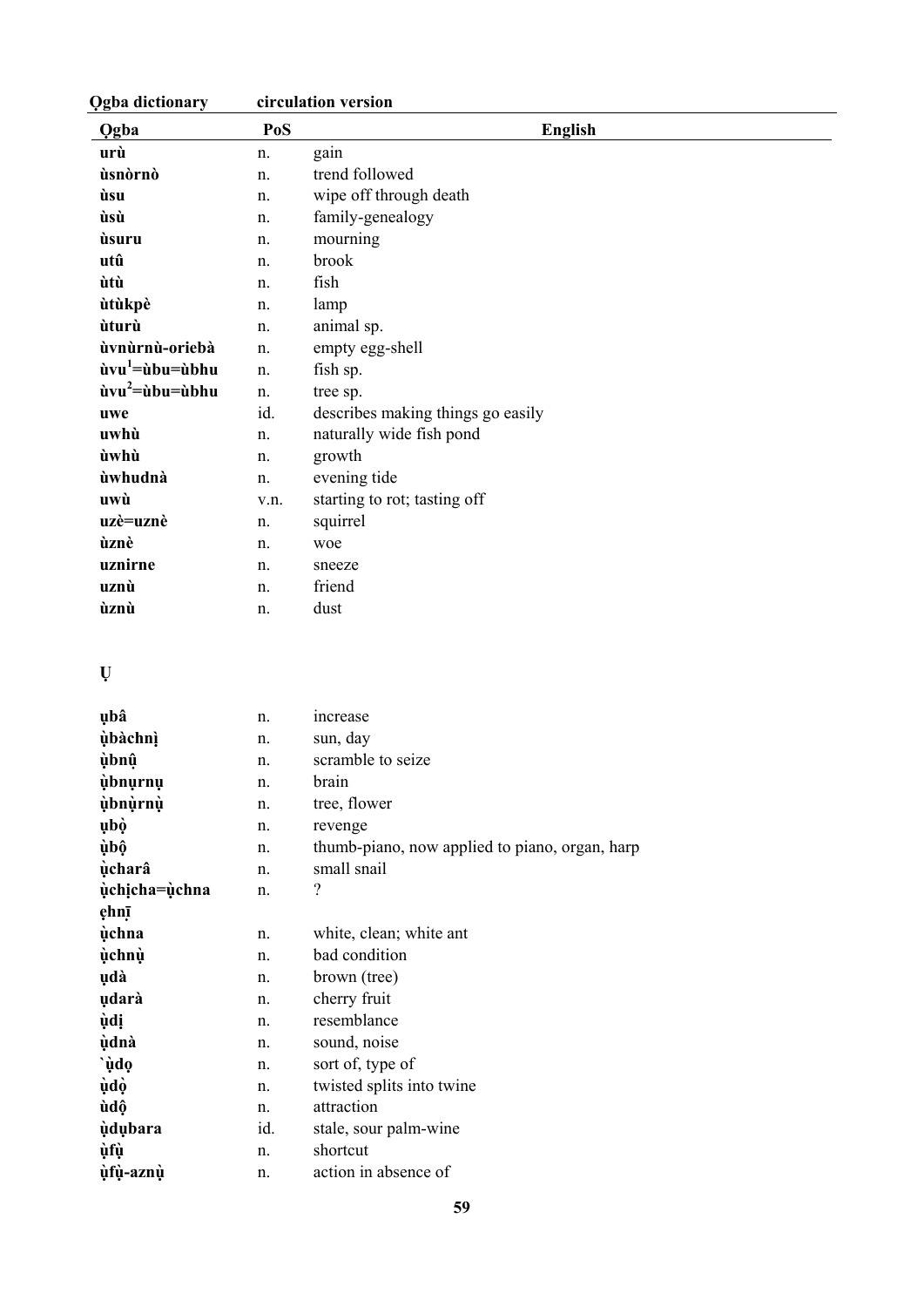| <b>Qgba</b> dictionary                                     | circulation version |                                                |  |
|------------------------------------------------------------|---------------------|------------------------------------------------|--|
| Ogba                                                       | PoS                 | <b>English</b>                                 |  |
| ùgâ                                                        | n.                  | rambling                                       |  |
| <b>ugala</b>                                               | n.                  | fish sp.                                       |  |
| ùgbà                                                       | n.                  | bulky floating object on river                 |  |
| <b>ugbnà</b>                                               | n.                  | hiding; hidden                                 |  |
| ugbnû                                                      | n.                  | hand fishing cover-net                         |  |
| ugbộ                                                       | n.                  | means of travelling on water=canoe, boat, ship |  |
| ugbò                                                       | n.                  | weed floating on water                         |  |
| ugbộ-ògwnù                                                 | n.                  | war vessel                                     |  |
| ugbộgwùrù                                                  | n.                  | pumpkin                                        |  |
| <b>ugwa</b>                                                | n.                  | gourd; wild pod                                |  |
| <b>ùgbâ</b>                                                | n.                  | vengeance                                      |  |
| <b>ugilà</b>                                               | n.                  | fish sp. Clarotes laticeps;                    |  |
| ugilà ochna                                                | n.                  | fish sp. Chrysichthys nigrodigitatus           |  |
| ugu                                                        | n.                  | girl's game                                    |  |
| ugwo                                                       | n.                  | debt                                           |  |
| ugwû <sup>1</sup>                                          | n.                  | hatred; foe                                    |  |
| ugwû <sup>2</sup>                                          | n.                  | fluted pumpkin (Telfairia spp.)                |  |
| ugwùrû                                                     | n.                  | harmattan                                      |  |
| $\dot{u}$ ha <sup>1</sup>                                  | n.                  | lies                                           |  |
| $\dot{\mathbf{u}}$ ha <sup>2</sup> = $\dot{\mathbf{v}}$ ha | n.                  | tree sp.                                       |  |
| ùhìhì                                                      | n.                  | whistling                                      |  |
| ùhịì                                                       | n.                  | persistent, hard working                       |  |
| yjo                                                        | n.                  | fear                                           |  |
| ųjų̂                                                       | n.                  | mourn                                          |  |
| ùkà                                                        | n.                  | word, talk, case                               |  |
| ùkà                                                        | n.                  | sour, distaste                                 |  |
| ukasi=ukasi                                                | n.                  | leaves                                         |  |
| ùkàwù                                                      | n.                  | tiger-fish, Hydrocynus vittatus                |  |
| uknirna                                                    | n.                  | cloth                                          |  |
| ųkę                                                        | n.                  | plant sp.                                      |  |
| ukò <sup>1</sup>                                           | n.                  | messenger                                      |  |
| ukò <sup>2</sup>                                           | n.                  | mediator; masquerade                           |  |
| ųkò                                                        | n.                  | old home-made loincloth                        |  |
| ùkộ                                                        | n.                  | lack                                           |  |
| ukpa <sup>1</sup>                                          | n.                  | grass fed to goats                             |  |
| $\mu$ kpa <sup>2</sup>                                     | n.                  | acquaintance, associate, colleague             |  |
| ukpa <sup>3</sup>                                          | n.                  | eye mucus                                      |  |
| ukpà                                                       | n.                  | seed                                           |  |
| ukpò                                                       | n.                  | lazy                                           |  |
| ukpo                                                       | n.                  | tree                                           |  |
| ùkpò                                                       | n.                  | basket                                         |  |
| ukwnà                                                      | n.                  | seed                                           |  |
| ùkwninyà                                                   | n.                  | famine                                         |  |
| ukwu                                                       | n.                  | leg, limb                                      |  |
| ųkwūrū <sup>1</sup>                                        | n.                  | paw-paw                                        |  |
| ųkwùrù <sup>2</sup>                                        | n.                  | okra                                           |  |
| ùlâ                                                        | n.                  | ringworm                                       |  |
| ùlò                                                        | n.                  | house, building                                |  |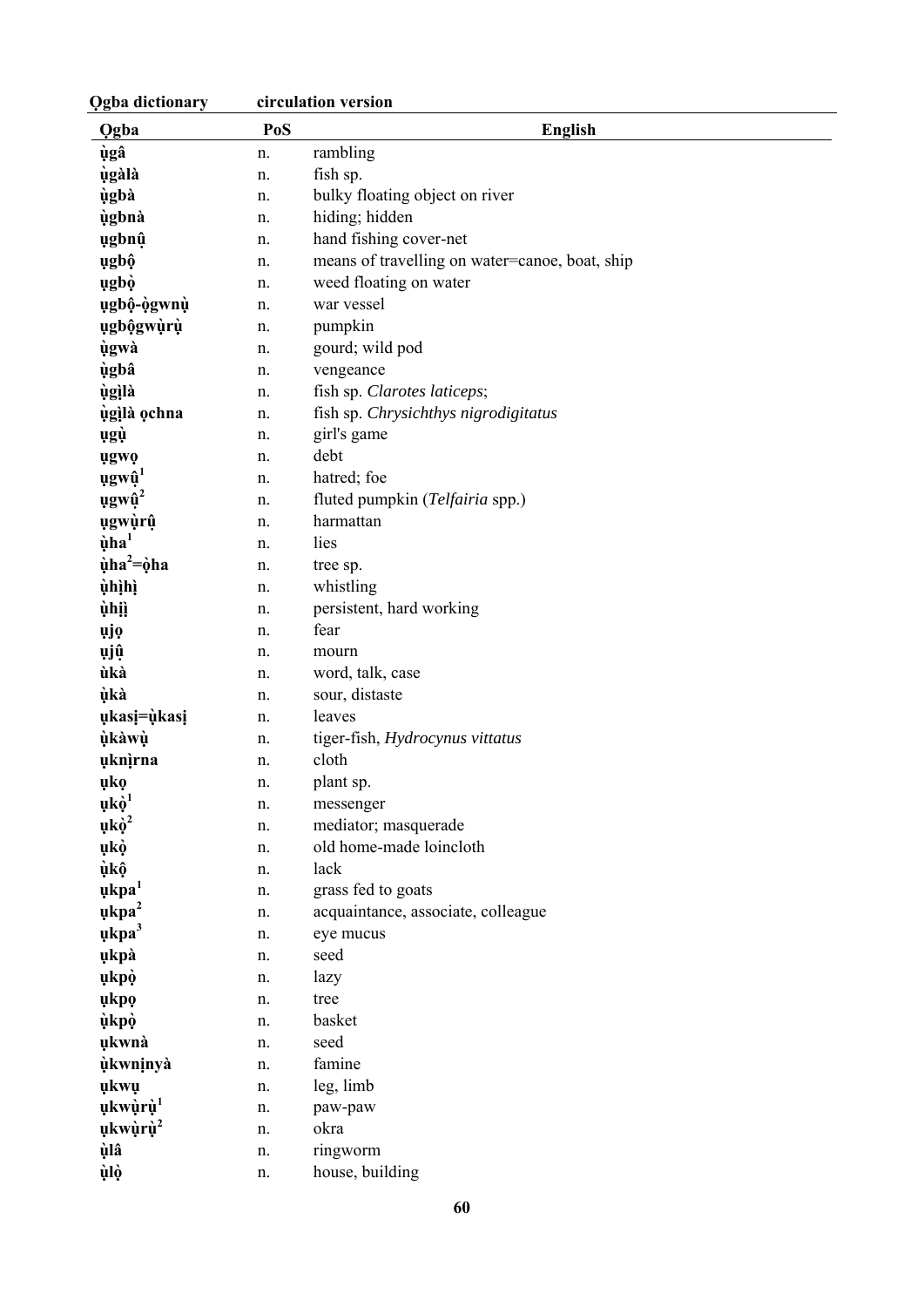| <b>Ogba</b> dictionary                               | circulation version |                                                     |  |
|------------------------------------------------------|---------------------|-----------------------------------------------------|--|
| <b>Qgba</b>                                          | PoS                 | <b>English</b>                                      |  |
| ųlų                                                  | n.                  | struggling                                          |  |
| $\mu$ mà <sup>1</sup>                                | n.                  | might                                               |  |
| $\dot{\mathbf{u}}$ mà <sup>2</sup>                   | n.                  | tree                                                |  |
| <i>umi</i>                                           | n.                  | marrow; pith                                        |  |
| umù                                                  | n.                  | children; suckers                                   |  |
| unâ                                                  | n.                  | pride                                               |  |
| unų                                                  | pron.               | you $(pl.)$                                         |  |
| ùnù                                                  | n.                  | mourning black cloth                                |  |
| upù=ùfù                                              | n.                  | short-cut way                                       |  |
| <i><b>ura</b></i>                                    | n.                  | clay, mud                                           |  |
| ura                                                  | n.                  | slap (on the cheek or at the ear)                   |  |
| urna                                                 | n.                  | weed                                                |  |
| urnâ                                                 | n.                  | sleep                                               |  |
| urnà                                                 | n.                  | enticement                                          |  |
| ųrnų                                                 | n.                  | tree                                                |  |
| usiro=usuro                                          | n.                  | sweat                                               |  |
| <b>uso</b>                                           | n.                  | sweetness                                           |  |
| ùsộ                                                  | n.                  | side, aside                                         |  |
| ùsò                                                  | n.                  | ceasing, stopping                                   |  |
| <i>usòrò</i>                                         | n.                  | end, extreme                                        |  |
| ųsų                                                  | n.                  | bat                                                 |  |
| ùsù                                                  | n.                  | host of people or of army                           |  |
| <i>usutu</i>                                         | n.                  | end                                                 |  |
| utà                                                  | n.                  | long open fishing basket                            |  |
| utna                                                 | n.                  | blame                                               |  |
| utnirnà                                              | n.                  | fufu                                                |  |
| ùtnirnà-gbogbo                                       | n.                  | liquid dropping from ant nest                       |  |
| utnirna-mīni                                         | n.                  | drops of water                                      |  |
| ùtù <sup>1</sup> =ùtutù                              | n.                  | morning                                             |  |
| $\dot{\mathbf{u}}$ t $\dot{\mathbf{u}}^2$            | n.                  | gummy fruit                                         |  |
| ùtû                                                  | n.                  | wood-rot                                            |  |
| ùtnû                                                 | n.                  | contribution                                        |  |
| uvnà=ùbnà                                            | n.                  | flower, menstruation                                |  |
| <i>ùvnùrnù</i>                                       | n.                  | flower                                              |  |
| uvò=ubò                                              | n.                  | vengeance                                           |  |
| uwà                                                  | n.                  | world                                               |  |
| <i><b>ùwaà</b></i>                                   | V.                  | widening the farm; bush clearing space when at work |  |
| uwha                                                 | n.                  | plant sp.                                           |  |
| <b>uyà</b>                                           | n.                  | spend much for sick                                 |  |
| <b>uyo</b>                                           | n.                  | misfortune, bad condition                           |  |
| uzai                                                 | n.                  | seed                                                |  |
| ųznų                                                 | n.                  | noise                                               |  |
| ụznŷ                                                 | n.                  | smith                                               |  |
| $\dot{\mathbf{u}}$ z $\dot{\mathbf{v}}$ <sup>1</sup> | n.                  | path, street, road                                  |  |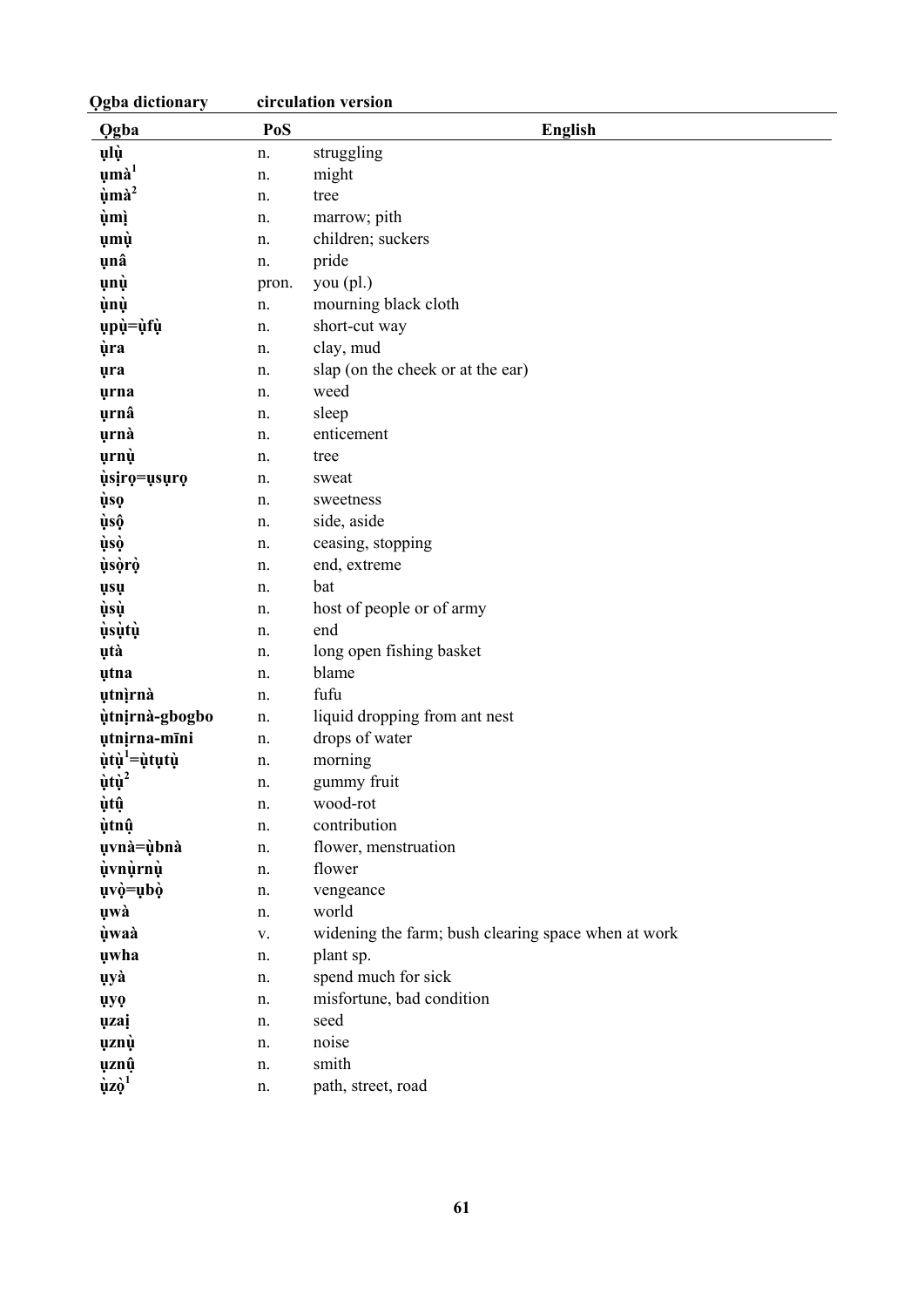| <b>Qgba</b> dictionary       | circulation version |                                                                                 |  |  |
|------------------------------|---------------------|---------------------------------------------------------------------------------|--|--|
| <b>Ogba</b>                  | PoS                 | <b>English</b>                                                                  |  |  |
| W.                           |                     |                                                                                 |  |  |
|                              |                     |                                                                                 |  |  |
| $\mathbf{w}\mathbf{a}^1$     | V.                  | cut into parts                                                                  |  |  |
| $w\mathbf{a}^2$              | V.                  | break, tear, cut                                                                |  |  |
| $\mathbf{w}\mathbf{a}^3$     | V.                  | walk in the bush                                                                |  |  |
| wa <sup>4</sup>              | V.                  | be enlightened; wise                                                            |  |  |
| $wa^5$                       | V.                  | enter/go out forcefully                                                         |  |  |
| $w\grave{a}^1$               | V.                  | put as in weaving; tie underwear cloth (first tying of cloth)                   |  |  |
| $w\grave{a}^2$               | V.                  | put between mats/thatches                                                       |  |  |
| waka                         | V.                  | be cut, torn                                                                    |  |  |
| wakawaka                     | id.                 | sound of harmattan wind through trees and leaves                                |  |  |
| warara                       | a.                  | narrow, straight                                                                |  |  |
| wawawa                       | id.                 | describes rambling up and down                                                  |  |  |
| we <sup>1</sup>              | V.                  | push stick or pole through                                                      |  |  |
| $we^2$                       | V.                  | irritate or smart as of pepper                                                  |  |  |
| $we^3$                       | V.                  | be angry                                                                        |  |  |
| wè                           | V.                  | take                                                                            |  |  |
| wede                         | V.                  | leave unceremoniously                                                           |  |  |
| welo                         | V.                  | wither, flop, grow lean                                                         |  |  |
| werekem=wururu               | id.                 | thoroughly, through into                                                        |  |  |
| wèrèrè                       | id.                 | describes state of dizziness, faint                                             |  |  |
| werewere                     | id.                 | smoothly, easy going                                                            |  |  |
| wèya=kwìye=wìya              | V.                  | bring                                                                           |  |  |
| $w_0^1$                      | V.                  | put on (garment)                                                                |  |  |
| $wo^2 = w\grave{u}\grave{q}$ | V.                  | beg, please                                                                     |  |  |
| wòkoì                        | id.                 | describes sitting proudly                                                       |  |  |
| wokowoko                     | id.                 | family quarrel; some noise; expression                                          |  |  |
| wòrìwòrì                     | id.                 | describes extra bodily shivering at dance                                       |  |  |
| $w\varphi^1$                 | pron.               | they, them, those                                                               |  |  |
| woʻ                          | prep.               | that, to                                                                        |  |  |
| wộ                           | part.               | not (did) not                                                                   |  |  |
| wòi                          | id.                 | describes sound of falling of plant and tree                                    |  |  |
| wòkòi=wokoi                  | id.                 | describes nasty, over-grown of                                                  |  |  |
| wolim                        | id.                 | very filthy                                                                     |  |  |
| wòrìwòrì                     | id.                 | describes being bound loosely; not tightly dried; warm; watery                  |  |  |
| wộ-wọ-wộ<br>$wu^1$ =wuru     | id.                 | describes frog group croaks                                                     |  |  |
| $wu^2$                       | V.                  | stand, pin, make or place uprightly                                             |  |  |
|                              | V.                  | build, construct                                                                |  |  |
| $wu^3$<br>wu <sup>4</sup>    | V.                  | stand at work                                                                   |  |  |
| $w\grave{u}^1$               | V.                  | stand as a witness, give evidence<br>softened to rot, softened until done       |  |  |
| $w\grave{u}^2$               | V.                  | stay cooled overnight to taste fine, ferment                                    |  |  |
| wukne                        | V.                  | stand firmly                                                                    |  |  |
|                              | V.                  | stand in support                                                                |  |  |
| wuru                         | V.<br>id.           | describes being without people, solitariness                                    |  |  |
| wururu<br>wùrùwuru           | id.                 | describes being deceptive wurùwurù=wùrù-wùrù                                    |  |  |
| ?                            | id.                 | heart failure; disturbed passage of peg or stick into the earth at a particular |  |  |
|                              |                     | area                                                                            |  |  |
|                              |                     |                                                                                 |  |  |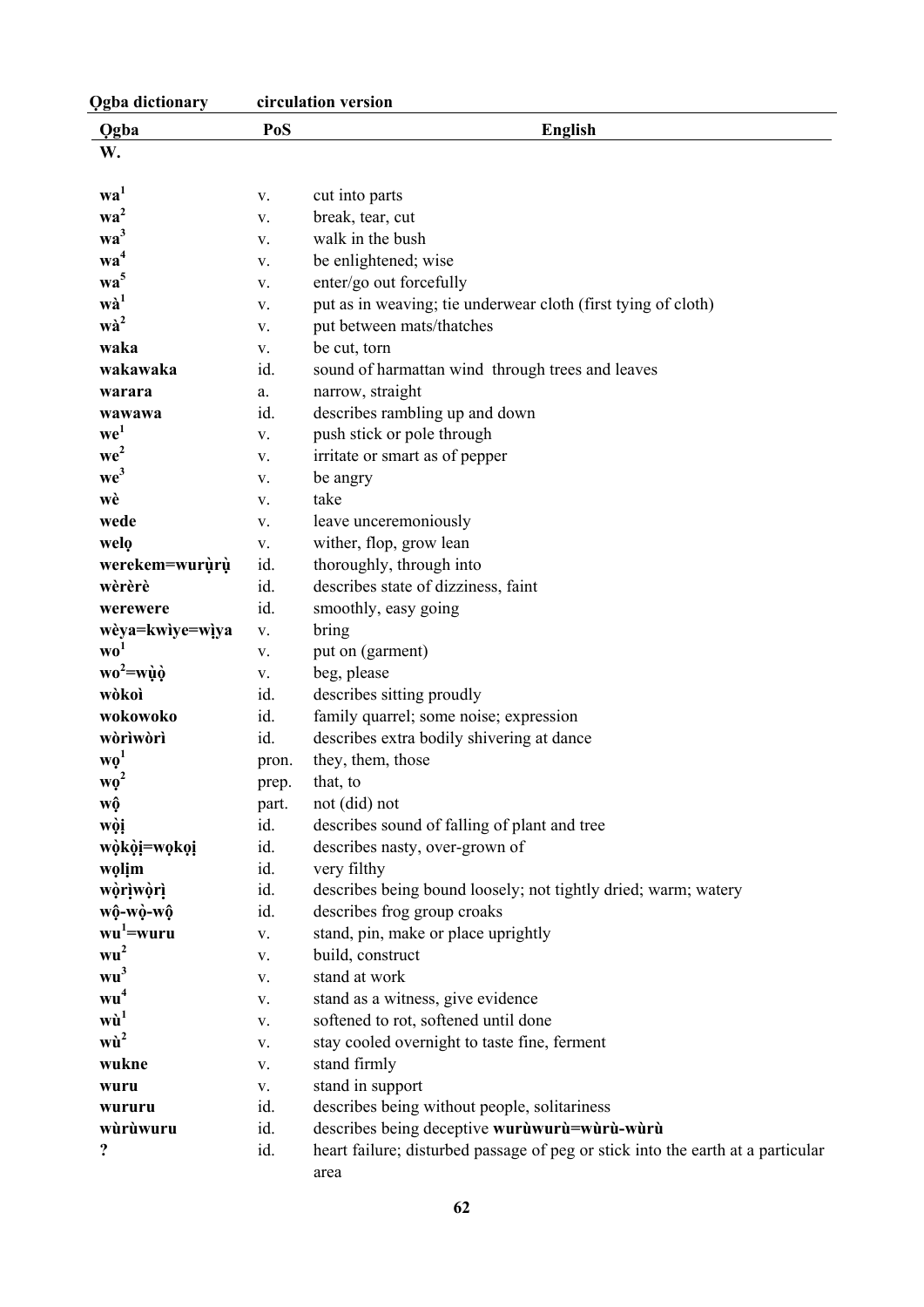| <b>Ogba dictionary</b> | circulation version |                                                 |  |  |  |
|------------------------|---------------------|-------------------------------------------------|--|--|--|
| <b>Ogba</b>            | PoS                 | <b>English</b>                                  |  |  |  |
| wutu=wuta              | V.                  | hurt (of mind), cause sorrow                    |  |  |  |
| wùwò                   | id.                 | softened                                        |  |  |  |
| wuwowo                 | id.                 | describes noise as of water falling             |  |  |  |
| wùwòwò                 | id.                 | describes doing something sluggishly            |  |  |  |
| Υ.                     |                     |                                                 |  |  |  |
| $y^a$                  | pron.               | pronoun (he, him, her, she, it                  |  |  |  |
| $y\mathbf{a}^2$        | dem.                | that way; so; like that                         |  |  |  |
| yâ!                    | excl.               | expression to draw attention of                 |  |  |  |
| $y\grave{a}^1$         | V.                  | heal                                            |  |  |  |
| $y\grave{a}^2$         | V.                  | use means to cause harm                         |  |  |  |
| yàgàpù                 | V.                  | spoilt, wax, worn out                           |  |  |  |
| yàgàyàgà               | id.                 | not strong when felt                            |  |  |  |
| yàràyàrà <sup>1</sup>  | id.                 | describes weakness due to dizziness             |  |  |  |
| yàràyàrà <sup>2</sup>  | id.                 | describes sound of falling grains as of sand    |  |  |  |
| yê                     | pron.               | we                                              |  |  |  |
| $y_i^1$                | ${\bf V}.$          | resemble, be like                               |  |  |  |
| $y^2$                  | V.                  | make a cut                                      |  |  |  |
| $yi^3$                 | V.                  | lay egg $(s)$                                   |  |  |  |
| $y^i$                  | V.                  | close up waterway with screen                   |  |  |  |
| $y_i^5$                | V.                  | take heart, endure                              |  |  |  |
| $y$ ì <sup>1</sup>     | V.                  | pull off feather/hair from dead bird; pull off  |  |  |  |
| $y^2$                  | V.                  | suffer loss                                     |  |  |  |
| $y^3$                  | V.                  | drop off (as of leaves from tree/plant)         |  |  |  |
| $yi1=snò$              | V.                  | accompany                                       |  |  |  |
| $y$ $\mathbf{i}^2$     | V.                  | have coitus, sexual intercourse                 |  |  |  |
| yì-ì                   | id.                 | sound of a fallen tree; great splash            |  |  |  |
| yìkota                 | V.                  | accompanying                                    |  |  |  |
| yiya                   | V.                  | talk senselessly                                |  |  |  |
| yogoyogo               | id.                 | noise of tinkling toy for baby                  |  |  |  |
| $y\dot{\rho}^1$        | V.                  | sift with sieve; filter                         |  |  |  |
| $y\dot{\rho}^2$        | V.                  | become watery (of food), over-soft (as of fufu) |  |  |  |
| yògòyògò               | id.                 | describes being not strongly enough bound       |  |  |  |
| yọkọrọ                 | V.                  | stay idle with filth and illness                |  |  |  |
| yuù!                   | excl.               | ?                                               |  |  |  |
| yuwo!                  | excl.               | $\overline{\mathcal{C}}$                        |  |  |  |
| yų                     | pron.               | you                                             |  |  |  |
|                        |                     |                                                 |  |  |  |

**Z** 

| $z^1$          | V. | answer; reply, respond |
|----------------|----|------------------------|
| $z^2$          | V. | rise, e.g. loaf        |
| $z\grave{a}^1$ | V. | sweep, tidy, shave     |
| $z\dot{a}^2$   | V  | dissolve               |
| $z\dot{a}^3$   |    | be stunted             |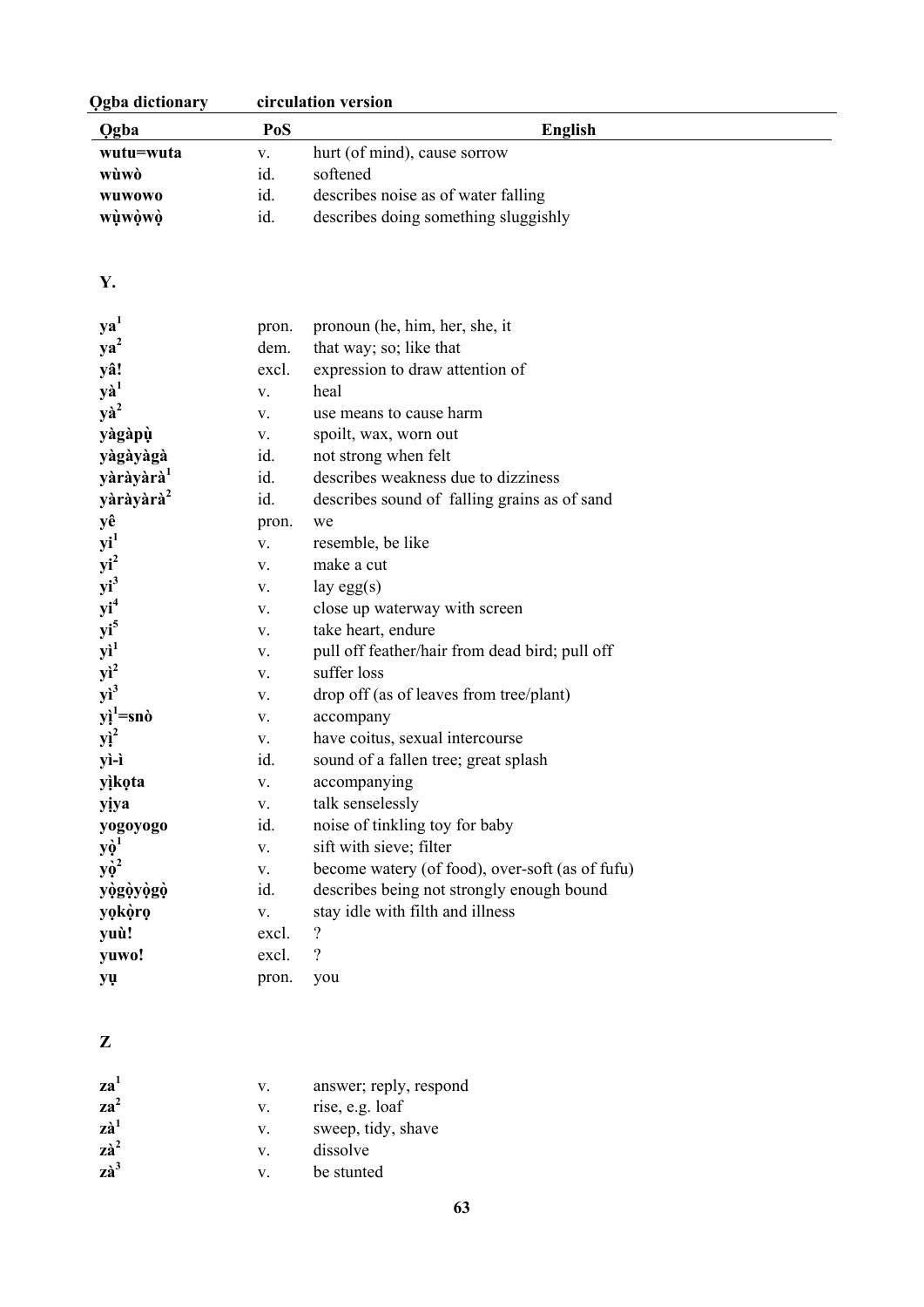| <b>Qgba</b> dictionary                                | circulation version |                                                                                            |  |  |  |
|-------------------------------------------------------|---------------------|--------------------------------------------------------------------------------------------|--|--|--|
| <b>Ogba</b>                                           | PoS                 | <b>English</b>                                                                             |  |  |  |
| Zaà!                                                  | excl.               | shout for driving off birds                                                                |  |  |  |
| zna                                                   | V.                  | emulate, imitate                                                                           |  |  |  |
| zne <sup>1</sup>                                      | V.                  | strike, hit, beat                                                                          |  |  |  |
| $zne^2$                                               | V.                  | shine, glow                                                                                |  |  |  |
| znè                                                   | V.                  | keep off from; take heed of                                                                |  |  |  |
| znegnàchnì                                            | V.                  | dress proudly with rich materials                                                          |  |  |  |
| znègnàchni                                            | V.                  | sit to cover the space of others                                                           |  |  |  |
| znègnàrna                                             | V.                  | sit proudly like a king                                                                    |  |  |  |
| znerne-znerne                                         | id.                 | describes falling as sand grains, water drops                                              |  |  |  |
| zni <sup>1</sup>                                      | V.                  | teach, show, direct                                                                        |  |  |  |
| $\text{zni}^2$                                        | V.                  | leak (as of water or air)                                                                  |  |  |  |
| $\text{zni}^3$                                        | V.                  | appear as lines                                                                            |  |  |  |
| zni <sup>4</sup>                                      | id.                 | right, true, clear                                                                         |  |  |  |
| zni <sup>5</sup>                                      | V.                  | totem (belief that human beings can transform themselves into animals)                     |  |  |  |
| $zni^6$ = $zni rni$                                   | V.                  | lend, loan, borrow                                                                         |  |  |  |
| $\mathbf{z}$ nì <sup>1</sup>                          | V.                  | send                                                                                       |  |  |  |
| $\text{zni}^2$                                        | V.                  | pull off thin cover off vegetable                                                          |  |  |  |
| $\text{zni}^3$                                        | V.                  | blow out mucus as from nose                                                                |  |  |  |
| zniznè                                                | V.                  | cause to drop in grains or in dust                                                         |  |  |  |
| zniznì                                                | V.                  | shout, cry out                                                                             |  |  |  |
| $zno = zo$                                            | V.                  | hide, keep intact                                                                          |  |  |  |
| znò                                                   | V.                  | ?                                                                                          |  |  |  |
| z <sub>nu</sub> <sup>1</sup>                          | V.                  | steal                                                                                      |  |  |  |
| $\mathbf{z}$ nu <sup>2</sup>                          | V.                  | sleep                                                                                      |  |  |  |
| znù                                                   | V.                  | make friend, èle; zu kadì, lùdo, lùdo, èpèle, okwe play game of cards,<br>ludo beads, etc. |  |  |  |
| znù                                                   | V.                  | feed, train, rear                                                                          |  |  |  |
| znùla                                                 | V.                  | ebb down as water, liquid; reduce                                                          |  |  |  |
| znųznų                                                | V.                  | shake with hand                                                                            |  |  |  |
| $z_0^1$                                               | V.                  | seize                                                                                      |  |  |  |
| $z_0^2$                                               | V.                  | clean filth from an animal gut                                                             |  |  |  |
|                                                       | V.                  | tread, tread mud                                                                           |  |  |  |
| $z\dot{\rho}^1$<br>$z\dot{\rho}^2$<br>$z\dot{\rho}^3$ | V.                  | pull against the river current                                                             |  |  |  |
|                                                       | V.                  | pour excess of water in for pulling against tide                                           |  |  |  |
| zộbọ                                                  | V.                  | stand upon; place sole upon                                                                |  |  |  |
| zòwù                                                  | id.                 | moderately cool                                                                            |  |  |  |
| $\overrightarrow{\mathbf{z}}$ ù <sup>1</sup>          | V.                  | meet, assemble, abut, collide, jam                                                         |  |  |  |
| $\overrightarrow{\mathbf{z}}$ u <sup>2</sup>          | V.                  | select/appoint to form a group for                                                         |  |  |  |
| $\overline{\mathbf{z}}\overline{\mathbf{u}}^3$        | V.                  | calculate in sets of as in division                                                        |  |  |  |
| zuzu=znuznu                                           | V.                  | shake as with two hands; kernels shake; tingle                                             |  |  |  |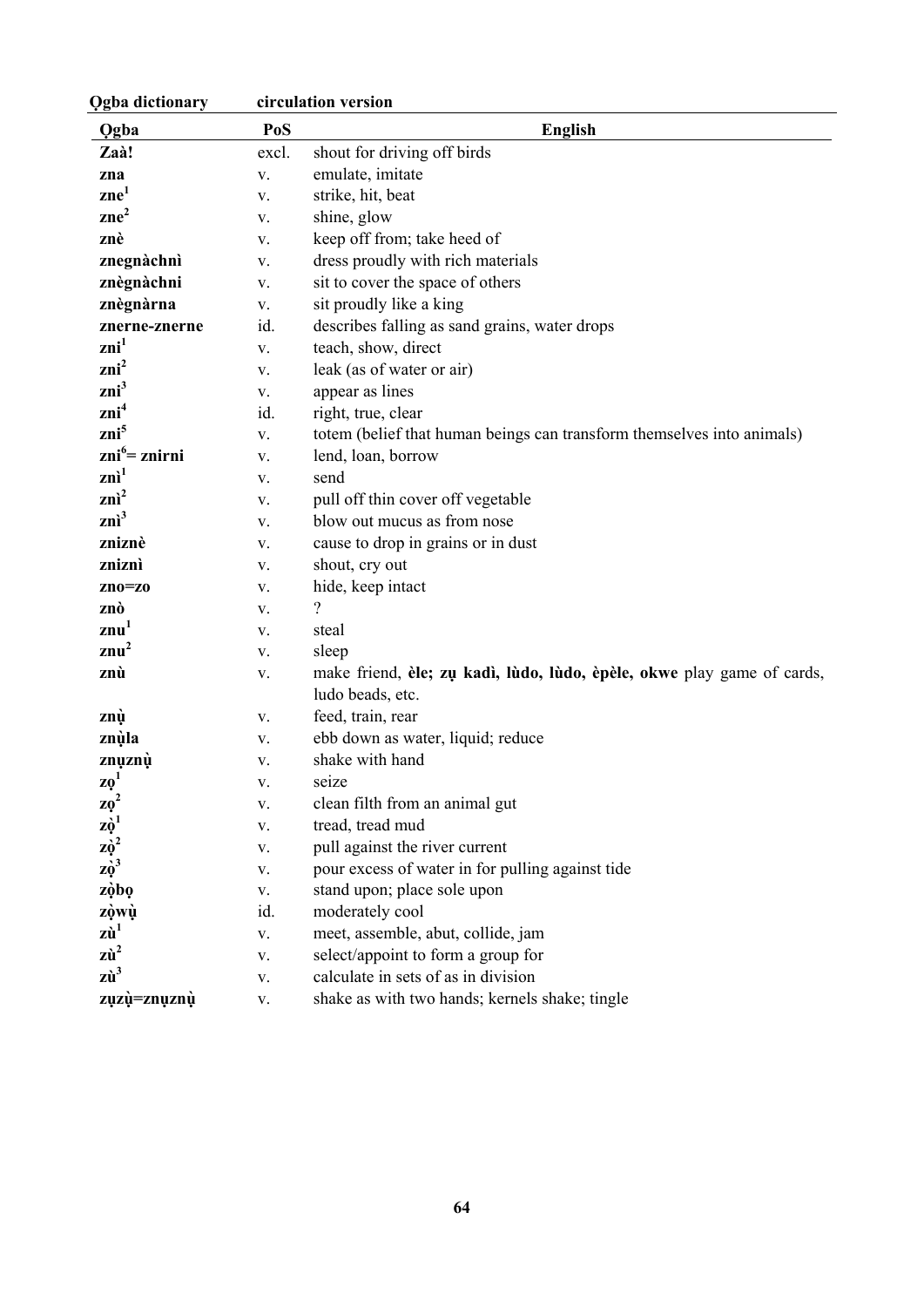#### **Ọgba dictionary circulation version**

**Personal names** 

| <b>Qgba</b>           | <b>Sex</b>  | Comment                                                  |
|-----------------------|-------------|----------------------------------------------------------|
| Abòchì <sup>3</sup>   |             |                                                          |
| Àchị                  |             | personal name                                            |
| Achūlikne             |             |                                                          |
| Adì                   |             | male name                                                |
| Adimèle, Adiēlea      |             | name (usu. male)                                         |
| Aduchè=Eyiuchè        |             |                                                          |
| Adùmà=Àdnaùmà         |             |                                                          |
| Agàdà                 |             |                                                          |
| Àgàdà                 |             |                                                          |
| <b>Agbida</b>         |             |                                                          |
| Àgbìdì                |             |                                                          |
| <b>Agida</b>          |             |                                                          |
| Agwū                  |             |                                                          |
| <i>Ahjakw</i> o       |             | name given to one born on Nkwo day. Ewhnà nde wo akpoga  |
|                       |             | madù sibe l'ahia bù Other names derived from market days |
|                       |             | are Ahia, Ahia-ùznù, Ahia-ēkne, la nde ozô.              |
| Àjà <sup>1</sup>      |             |                                                          |
| Àjiè                  |             |                                                          |
| Ajukwnrna             |             |                                                          |
| Ajūmôkè               |             |                                                          |
| Ajùr'ùàju             |             |                                                          |
| Àkè                   | M           | name for first son                                       |
| Àkèojiī               | M           | name for dark-skinned first son                          |
| Àkèorietà             |             | Ake born on Orieta                                       |
| Àkè-ochna             | $\mathbf M$ | name for light-skinned first son                         |
| Àkorìtà               |             |                                                          |
| Àkpàka                |             |                                                          |
| Akpàtì                |             |                                                          |
| Akpnudī               |             |                                                          |
| ?Amadigwe             |             |                                                          |
| <b>Amadikne</b>       |             |                                                          |
| Amārîznè              |             |                                                          |
| Amarnahnobu=Amarna-m- |             |                                                          |
| whne-obu              |             |                                                          |
| Anà                   |             |                                                          |
| Ane                   |             |                                                          |
| Ànį                   |             |                                                          |
| Anwusu                |             |                                                          |
| Ànyà                  |             |                                                          |
| Asama                 |             |                                                          |
| Asòmenyâ              |             |                                                          |
| Aye                   |             |                                                          |
| <b>Aznudimma</b>      |             |                                                          |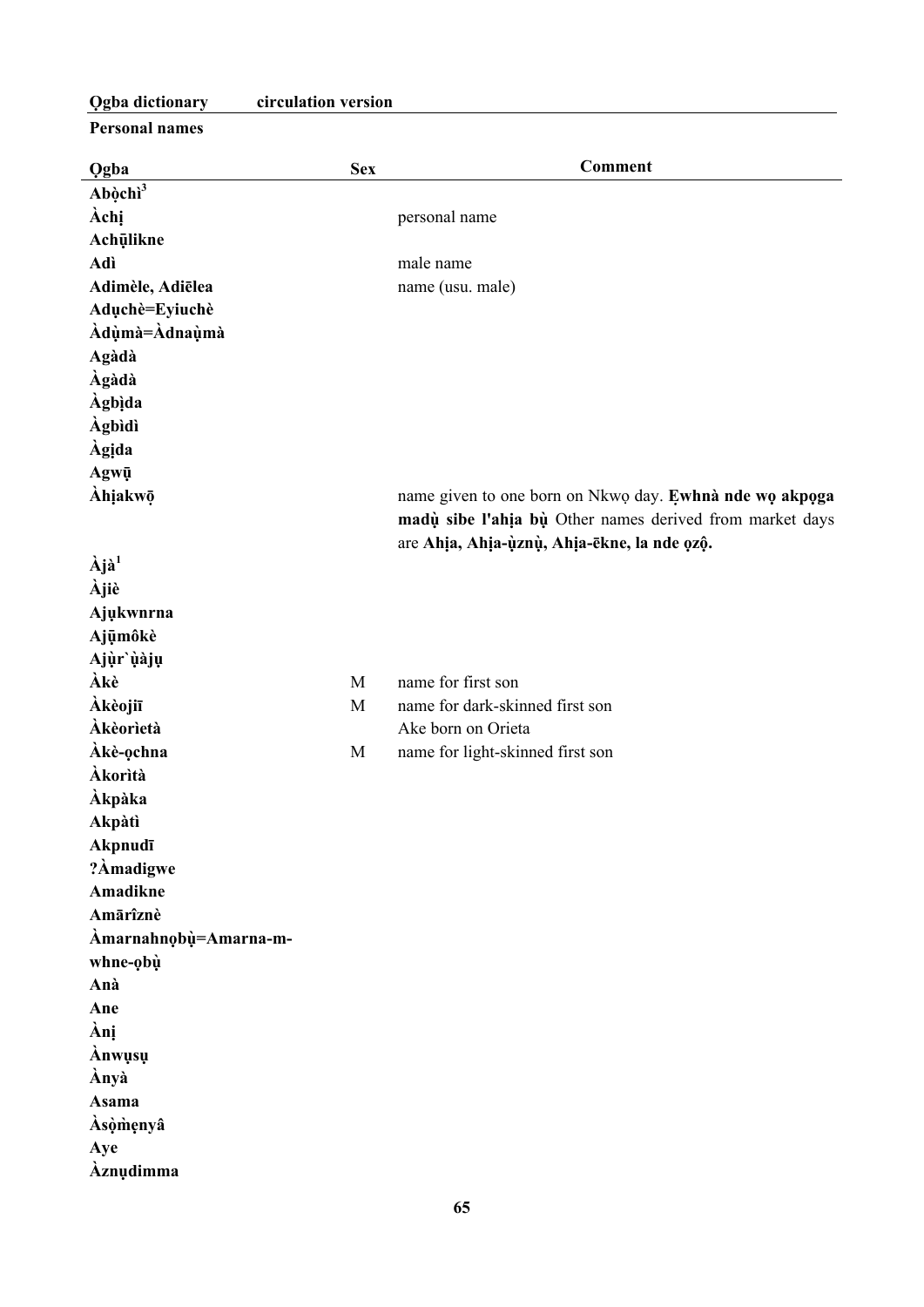| <b>Ogba</b> dictionary | circulation version |                                          |
|------------------------|---------------------|------------------------------------------|
| <b>Ogba</b>            | <b>Sex</b>          | <b>Comment</b>                           |
| <b>Aznudibià</b>       |                     |                                          |
| Àznụkà                 |                     |                                          |
| <b>Aznuoma</b>         |                     |                                          |
| Aznuògnù               |                     |                                          |
| Dapà=dafà              |                     | Kalabàri                                 |
| Ebē                    |                     |                                          |
| Èbidè                  |                     |                                          |
| Ìchèem=Echèem          |                     |                                          |
| <b>Echekne</b>         |                     |                                          |
| Echèru                 |                     |                                          |
| Echèya=echìye          |                     |                                          |
| Echèzu                 |                     |                                          |
| Ede                    |                     |                                          |
| Edēm                   |                     |                                          |
| Edema<br>Edimokwu      |                     |                                          |
| Egbirika <sup>2</sup>  |                     |                                          |
| Egwumma                |                     |                                          |
| Ejiknême               |                     |                                          |
| Ìke=ìkne               |                     |                                          |
| Ìkètà                  |                     |                                          |
| Ekèukwu                |                     |                                          |
| <b>Ekèznìe</b>         |                     |                                          |
| Ìkne                   |                     | second day of the Ogbà week of four days |
| Ìkne-                  |                     |                                          |
| ukwu=T?Eknukwu=ikukwu  |                     |                                          |
| <b>Eknema</b>          |                     |                                          |
| Èkwêm                  |                     |                                          |
| Èkwere                 |                     |                                          |
| T?Ekwu <sup>2</sup>    |                     |                                          |
| Ìkwukwu                |                     |                                          |
| Eleā                   |                     |                                          |
| Elebàa=elebàachî       |                     |                                          |
| Elebèri                |                     |                                          |
| Ìlèchî                 |                     |                                          |
| Eledu                  |                     |                                          |
| <b>Ilekwâla</b>        |                     |                                          |
| Elèmchukwu             |                     |                                          |
| Elèmenyâ               |                     |                                          |
| Ìlèmsì                 |                     |                                          |
| Eleriā                 |                     |                                          |
| Eluòznò                |                     |                                          |
| Emēliekne              |                     |                                          |
| Enyichè=eyiuchè        |                     |                                          |
| Etì                    |                     |                                          |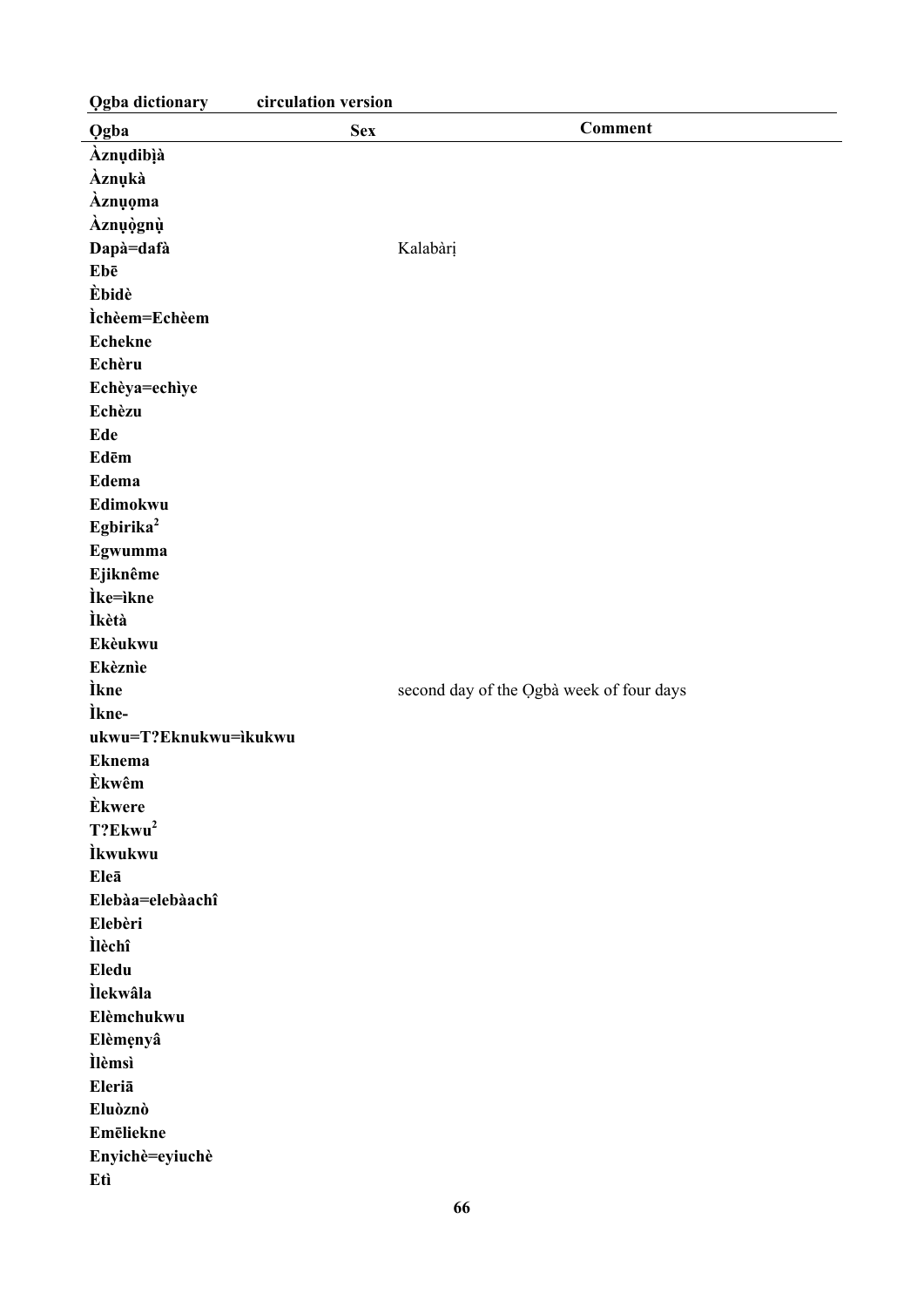| <b>Qgba</b> dictionary                      | circulation version |                      |
|---------------------------------------------|---------------------|----------------------|
| Ogba                                        | <b>Sex</b>          | <b>Comment</b>       |
| Eyilobù                                     |                     |                      |
| Ęmà                                         |                     |                      |
| V?Eręsià                                    |                     |                      |
| ?W <sub>0</sub>                             |                     |                      |
| Ibèkwe                                      |                     |                      |
| Ibòbò                                       |                     |                      |
| Ìdìka                                       |                     |                      |
| <b>I</b> dogwu                              |                     |                      |
| Igwe <sup>3</sup>                           |                     |                      |
| Igwèji                                      |                     |                      |
| Ìgwùru=ìgwrù                                |                     |                      |
| <b>Ijàa</b>                                 |                     |                      |
| Ijnè-oma <sup>2</sup>                       |                     |                      |
| <b>Ile</b>                                  |                     |                      |
| Isrè                                        |                     |                      |
| <b>Idimogwnu</b>                            |                     |                      |
| Įmà=Imà                                     |                     | (short for Emmanuel) |
| <b><i>Įznido</i></b>                        |                     |                      |
| <b>Izùkwe</b>                               | $\mathbf F$         |                      |
| Mgbògbò                                     |                     |                      |
| Mgbògọ                                      |                     |                      |
| Nkwàta                                      |                     |                      |
| Nkwekè                                      |                     |                      |
| Nkwoma                                      |                     |                      |
| Nkwukwu=nkwo-ukwu                           |                     |                      |
| Òbi                                         |                     |                      |
| ocho                                        |                     | personal name        |
| Òdno                                        |                     |                      |
| <b>Odogwu</b>                               |                     |                      |
| Ogbòko                                      |                     |                      |
| $\dot{O}gbu^2$                              |                     |                      |
| Ogwogri                                     |                     |                      |
| Ògwùeznì<br>$\dot{O}$ ji <sup>1</sup> =ojii |                     |                      |
| Òji <sup>2</sup> =Òji-njî                   |                     |                      |
| Ojo                                         |                     |                      |
| Òjò                                         |                     |                      |
| Òjòko                                       |                     |                      |
| Òjûm                                        |                     |                      |
| Òkè                                         |                     |                      |
| Òkìrìè                                      |                     |                      |
| Òkoro                                       |                     |                      |
| Òkoroma                                     |                     |                      |
| Okwudu                                      |                     |                      |
| Olôwu                                       |                     |                      |
|                                             |                     |                      |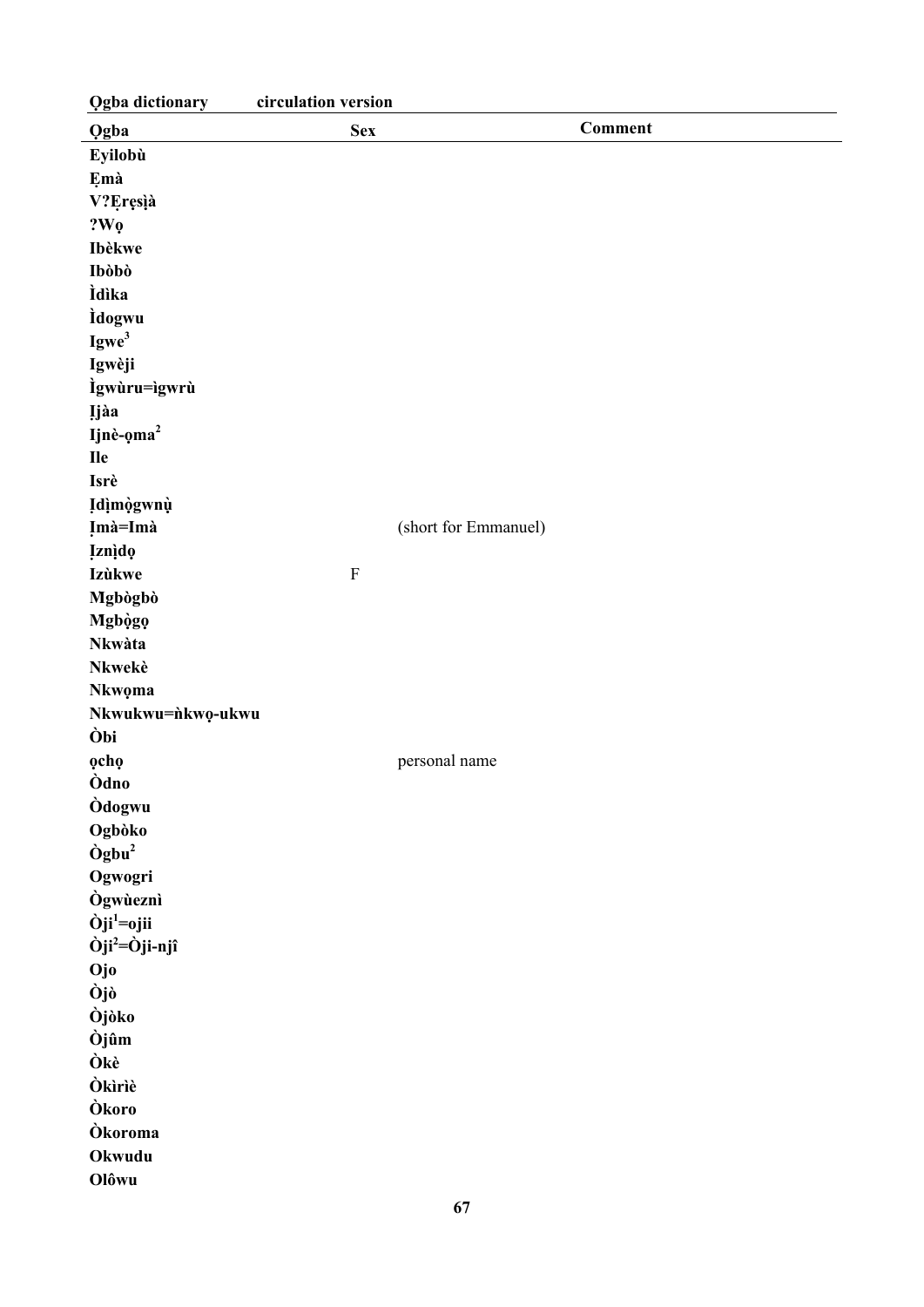| <b>Qgba</b> dictionary                                                       | circulation version |                |
|------------------------------------------------------------------------------|---------------------|----------------|
| <b>Qgba</b>                                                                  | <b>Sex</b>          | <b>Comment</b> |
| Omôdno                                                                       |                     |                |
| Omo-òdi                                                                      |                     |                |
| Onisà                                                                        |                     |                |
| Orie                                                                         |                     |                |
| Orìe-awhî                                                                    |                     |                |
| Orièkè                                                                       |                     |                |
| Oriema                                                                       |                     |                |
| Orieta                                                                       |                     |                |
| Orièukwu                                                                     |                     |                |
| $\dot{O} s \dot{a}^2$                                                        |                     |                |
| <b>Osàkwe</b>                                                                |                     |                |
| <b>Osere</b>                                                                 |                     |                |
| Òsi <sup>1</sup> =Osiàgòh, Osima, Osi-ùmà<br>$\dot{\textbf{O}}\textbf{so}^2$ |                     |                |
| Otà                                                                          |                     |                |
| Otodù                                                                        |                     |                |
| Ozègbè                                                                       |                     |                |
| Òzùrùmbà                                                                     |                     |                |
| $\dot{Q}b\dot{a}^2$                                                          |                     |                |
| <b>Obità</b>                                                                 |                     |                |
| Qbòkrôhnà                                                                    |                     |                |
| Qchnù <sup>2</sup>                                                           |                     |                |
| Qchòmma                                                                      |                     | virtue-finder  |
| Òchò-okwu?                                                                   |                     | fault-finder   |
| <b>Ochu</b>                                                                  |                     |                |
| <b>Odoko</b>                                                                 |                     |                |
| <b>Ogidî</b>                                                                 |                     |                |
| <b>Òkpa</b>                                                                  |                     |                |
| <b>Òkpu</b>                                                                  |                     |                |
| Òlù                                                                          |                     |                |
| <b>Owoto</b>                                                                 |                     |                |
| Qza                                                                          |                     |                |
| Ùbò                                                                          |                     |                |
| Udè                                                                          |                     |                |
| Ugbejì                                                                       |                     |                |
| Ugbo                                                                         |                     |                |
| <b>Uge</b>                                                                   |                     | also his song  |
| Umesì<br><b>Uzòkwe</b>                                                       |                     |                |
| <b>Ù</b> da                                                                  |                     |                |
| <b>Ùgbàrì</b>                                                                |                     |                |
| <b>Ùgbnànì</b>                                                               |                     |                |
| Ùgbòkò                                                                       |                     |                |
| <b>Ùkata</b>                                                                 |                     |                |
| <b>Ùkpaka</b>                                                                |                     |                |
|                                                                              |                     |                |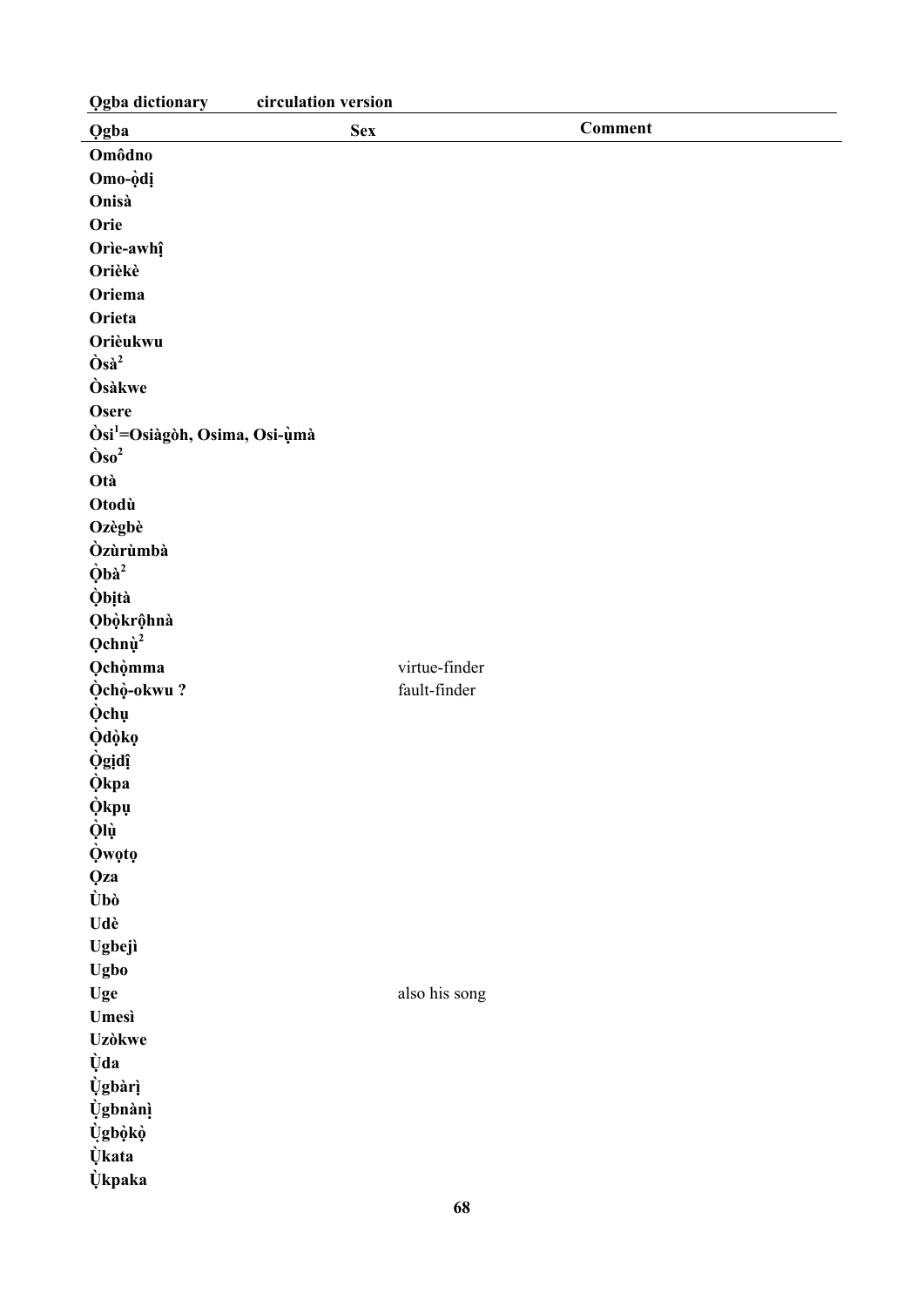| <b>Ogba dictionary</b> | circulation version |                |  |
|------------------------|---------------------|----------------|--|
| <u>Qgba</u>            | <b>Sex</b>          | <b>Comment</b> |  |
| $\overline{Uz\rho^2}$  |                     |                |  |
| <b>Ųzòkà</b>           |                     |                |  |
| <b>Uz</b> òma          |                     |                |  |
| Yokno                  |                     |                |  |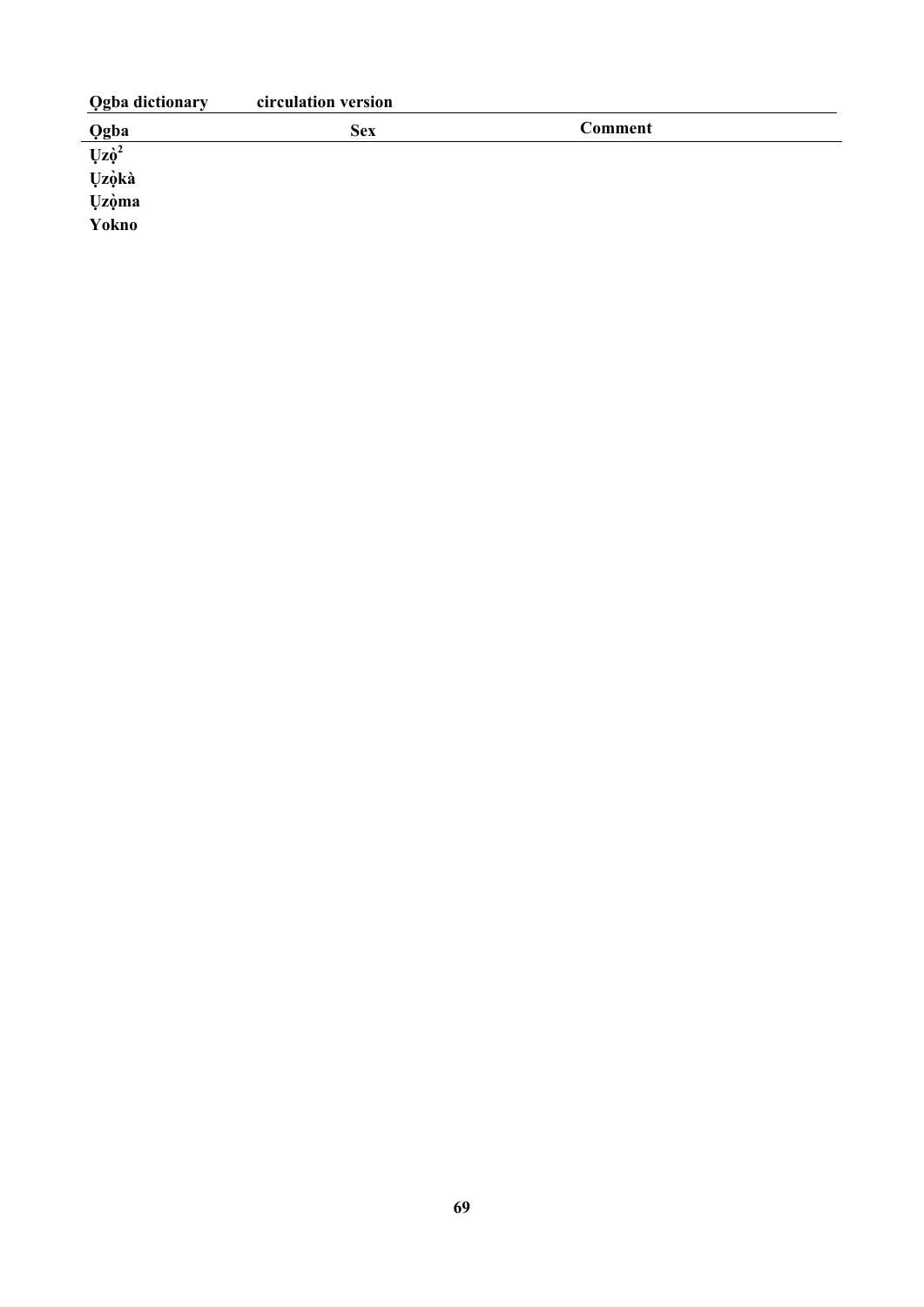## **Ọgba dictionary circulation version**

## **Ọgba towns, villages and quarters**

| <b>Qgba Form</b>                   | <b>Description</b>                         | <b>Standard name</b> |
|------------------------------------|--------------------------------------------|----------------------|
| Abà                                | town in Igboland                           | Aba                  |
| Àba                                | town in Ngwa                               |                      |
| Afàm                               | town in Ùkwà clan of Rivers State          |                      |
| Àgà=Àgnà                           | Agga, town in Egbema                       |                      |
| Àgwa                               | town in Ikwere                             |                      |
| Àhụdà                              | town in Ekpeye                             | Ahoada               |
| Alùa                               | town in Ikwere                             |                      |
| Àma=Amā                            | village in Ogba                            |                      |
| Amirni                             | town in Awo                                |                      |
| Apàm=Afàm                          | town in OTELGA                             |                      |
| Apânì                              | town in Ikwere                             |                      |
| $\mathbf{\hat{A}}$ rà <sup>3</sup> | town in Anambra State                      |                      |
| Àsâ                                | town in Ohnaji                             | Asaba                |
| Àsàbà                              | town in Delta State                        |                      |
| Àsakà                              | town in Delta State                        |                      |
| Asari                              | town in Kalabàri                           |                      |
| $\angle$ Ase= $\angle$ Aso         | town in Delta State                        |                      |
| <b>Atnàn</b>                       | town in Anambra State                      |                      |
| Awàrà=Awrà                         | name of village in Ohnaji                  |                      |
| Ayaba                              | village in Ngwa                            |                      |
| Ayamà                              | town in Oru                                |                      |
| Àyàta                              | town in Delta State                        |                      |
| Azàgà=Àso-Àzàgà                    | town in Ndoni District                     |                      |
| EdeoHnà                            | town in Ekpeye                             |                      |
| Elêlè                              | town in Ikwere                             |                      |
| Elielà                             | town in Ogbà                               |                      |
| Emò                                | town in Delta State                        |                      |
| Ìdè                                | name of village                            |                      |
| <b>Irèmà</b>                       | town in Ogba-Egni                          |                      |
| <b>Etekru</b>                      | town in Egbema                             |                      |
| Ebogrnō                            | town in Ogbà                               |                      |
| Ibewâ                              | village in Ogba-Egni                       |                      |
| <b>Ibi</b>                         | town on the Benue east of Makurdi          |                      |
| Ìdû                                | village name                               |                      |
| Ìdu-Qba                            | name for Benin by Ogbà people              |                      |
| <b>Ihie</b>                        | town in Imo                                |                      |
| Ìkri                               | town in Ogbà                               |                      |
| Isi-Àlì                            | capital town; capital town in Ogba (Omoku) |                      |
| <i><u><b>İsrègwù</b></u></i>       | town in Isoko                              |                      |
| Isuà-Là-Isùsù                      | quarters in Joinkrama                      |                      |
| Ìtû                                | village in Ogba                            |                      |
| <i><u><b>Izomgbè</b></u></i>       | town in Egbema                             |                      |
| <b>IDa</b>                         | town in Igara                              |                      |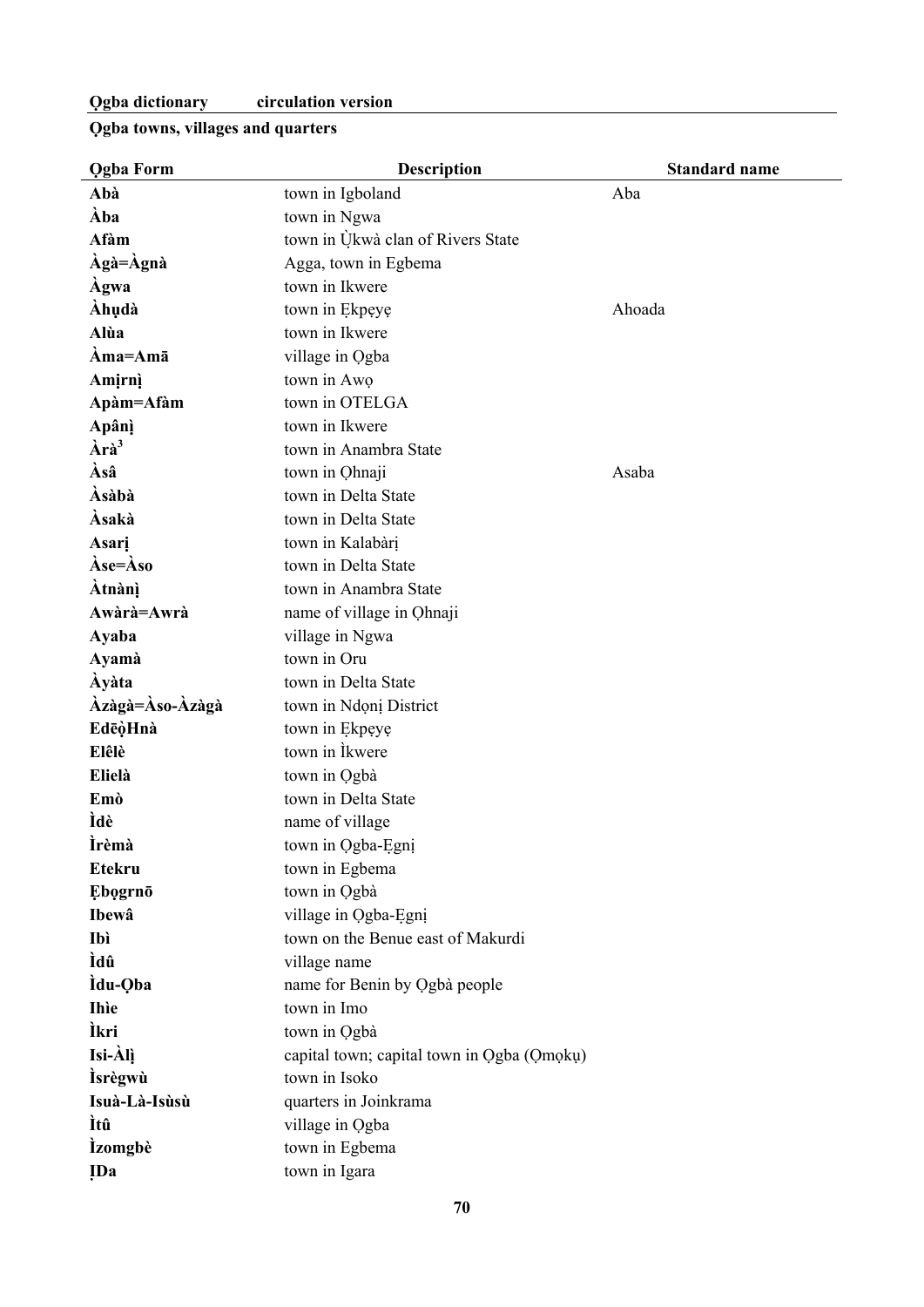| <b>Qgba</b> dictionary | circulation version                  |                      |
|------------------------|--------------------------------------|----------------------|
| <b>Qgba Form</b>       | <b>Description</b>                   | <b>Standard name</b> |
| Kwùkwrukwù             | town in Northern Nigeria (Kukuruku)  |                      |
| <b>Ndèlè</b>           | town in Ikwere                       |                      |
| Ndọnî                  | town in Ahoada Local Government Area |                      |
| <b>Nkwesi</b>          | town in Ugwutà                       |                      |
| <b>Nsuka</b>           | town in Anambra State                |                      |
| <b>Obie</b>            | village in Ogba                      |                      |
| Obiebè                 | village in Ogba                      |                      |
| <b>Obietì</b>          | quarters in Omoku                    |                      |
| Obìgwe                 | village in Ogba                      |                      |
| Obìtè                  | village in Ogba                      |                      |
| <b>Obosi</b>           | town in Anambra                      |                      |
| Obosì                  | quarter in Omoku                     |                      |
| Obowù                  | town in Igbò                         |                      |
| Obrìknô                | village in Ogba                      |                      |
| Ochigba                | town in Ekpeye                       |                      |
| Odêkè                  | town in Ekpeye                       |                      |
| Òdì                    | name of Izon town                    |                      |
| Ogbidì                 | village in Ogba                      |                      |
| Ogwutà                 | town in Imo State                    |                      |
| Òji=Ojii               | Oji River; Oji Town                  |                      |
| Ojìjì                  | town in Imo State                    |                      |
| Olè                    | town in Isoko                        |                      |
| <b>Òlòko</b>           | town in Anambra State                |                      |
| Onono                  | town in Upper Niger                  |                      |
| <b>Obâgni</b>          | town in Ogba                         |                      |
| Qbàkàtà=QbnàkòTàwò     | quarter in Omoku                     |                      |
| Qbàkòtà=Qbàkàtà        | quarter in Omoku                     |                      |
| Òbò                    | town in Ogbà                         |                      |
| Qbò                    | village in Ogba                      |                      |
| <b>Obobrnu</b>         | village in Ogba                      |                      |
| Qbobru=Qboburnu        | town in Ogbà                         |                      |
| Qbòkrôhnà              | quarter in Omoku                     |                      |
| <b>Obùkaegni</b>       | village in Ogba                      |                      |
| ÒКа                    | town in Anambra State                |                      |
| Udì                    | town in Igara                        |                      |
| Ùjù                    | Ogba village                         |                      |
| <b>Ùkwnà</b>           | district in Abia State               |                      |
| Wàrî                   | Warri town                           |                      |